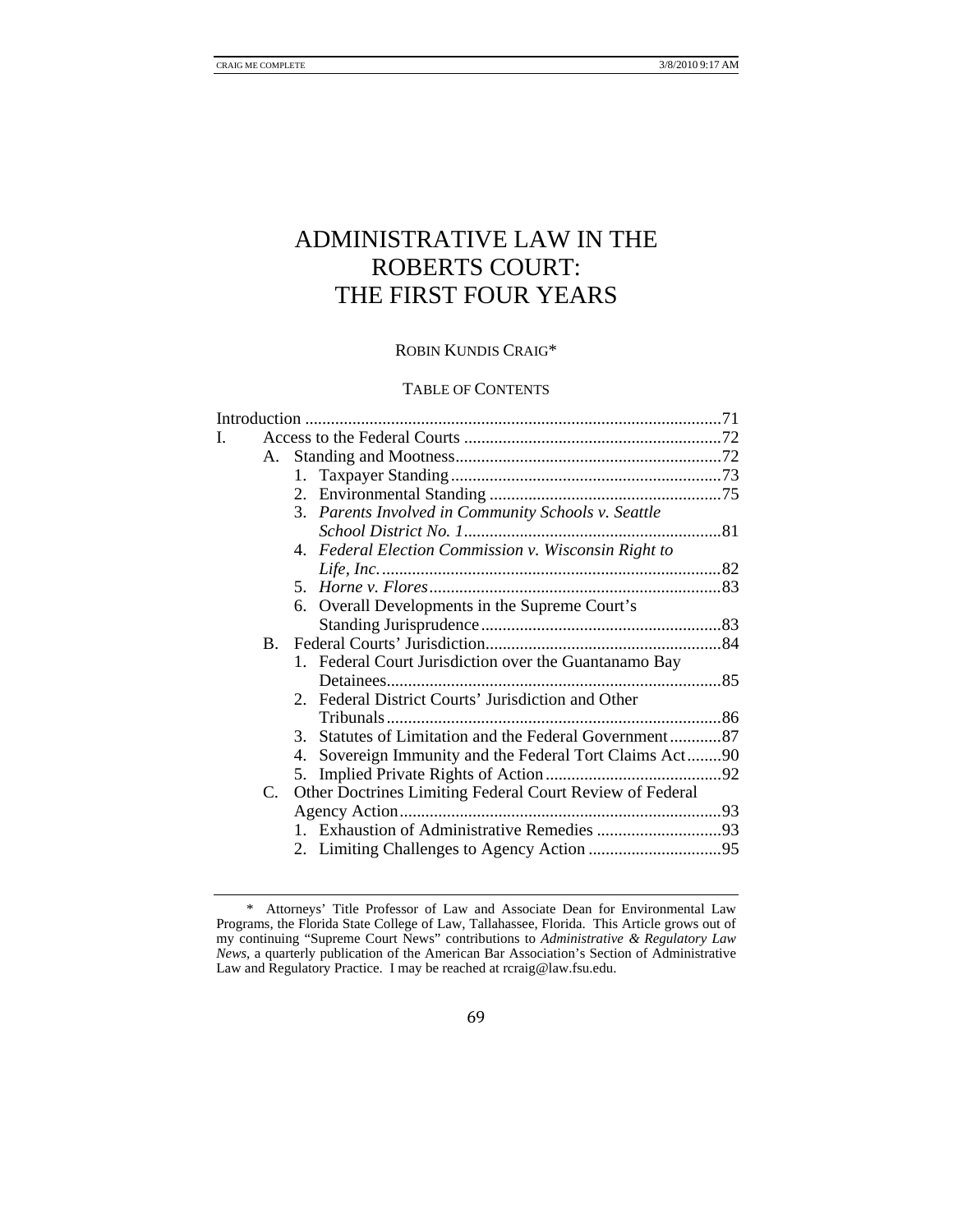|      |           | D. Actions Against the Federal Government and Agencies         |
|------|-----------|----------------------------------------------------------------|
|      |           | Under the Roberts Court: An Overall Summary 96                 |
| Π.   |           | Federalism and Interactions Between States and the Federal     |
|      |           |                                                                |
|      |           |                                                                |
|      | <b>B.</b> |                                                                |
|      |           |                                                                |
|      |           |                                                                |
|      |           | 3. Tennessee Secondary School Athletic Ass'n v.                |
|      |           |                                                                |
|      |           |                                                                |
|      | C.        |                                                                |
|      |           | Merrill Lynch, Pierce, Fenner & Smith, Inc. v. Dabit 106<br>1. |
|      |           |                                                                |
|      |           |                                                                |
|      |           |                                                                |
|      |           | 5. Rowe v. New Hampshire Motor Transport Ass'n 111             |
|      | D.        |                                                                |
|      |           | 1. Gonzales v. Oregon: Congress's Authority over the           |
|      |           |                                                                |
|      |           |                                                                |
|      | Е.        |                                                                |
|      |           | 1. Federalism, Statutory Construction, and Unanimous           |
|      |           |                                                                |
|      |           | 2. Federalism, Statutory Construction, and Split Decisions 120 |
| III. |           | The Federal Courts' Roles vis-à-vis Congress and the           |
|      |           | Executive Branch: Deference and Institutional Competence 122   |
|      | А.        | Constitutional Interpretation: The Roberts Court and the       |
|      |           |                                                                |
|      | Β.        | Separation of Powers in Favor of the Court: Habeas             |
|      |           | Corpus and the Court's Role in Protecting Detainees 125        |
|      | C.        | Separation of Powers Against the Court: Supreme Court          |
|      |           | Precedent and Congress's Amendments of Federal Statutes127     |
|      | D.        | The Supreme Court and Federal Agencies: The Basics of          |
|      |           |                                                                |
|      |           |                                                                |
|      |           |                                                                |
|      | Ε.        | The Supreme Court and Federal Agencies: Statutory              |
|      |           | Interpretation and Chevron Deference in the Absence of         |
|      |           |                                                                |
|      |           | $1_{\cdot}$                                                    |
|      |           | Applications of <i>Chevron</i> in Cases Involving the<br>2.    |
|      |           | Agency's Jurisdiction, Authority, or Both146                   |
|      |           | a.                                                             |
|      |           | b.                                                             |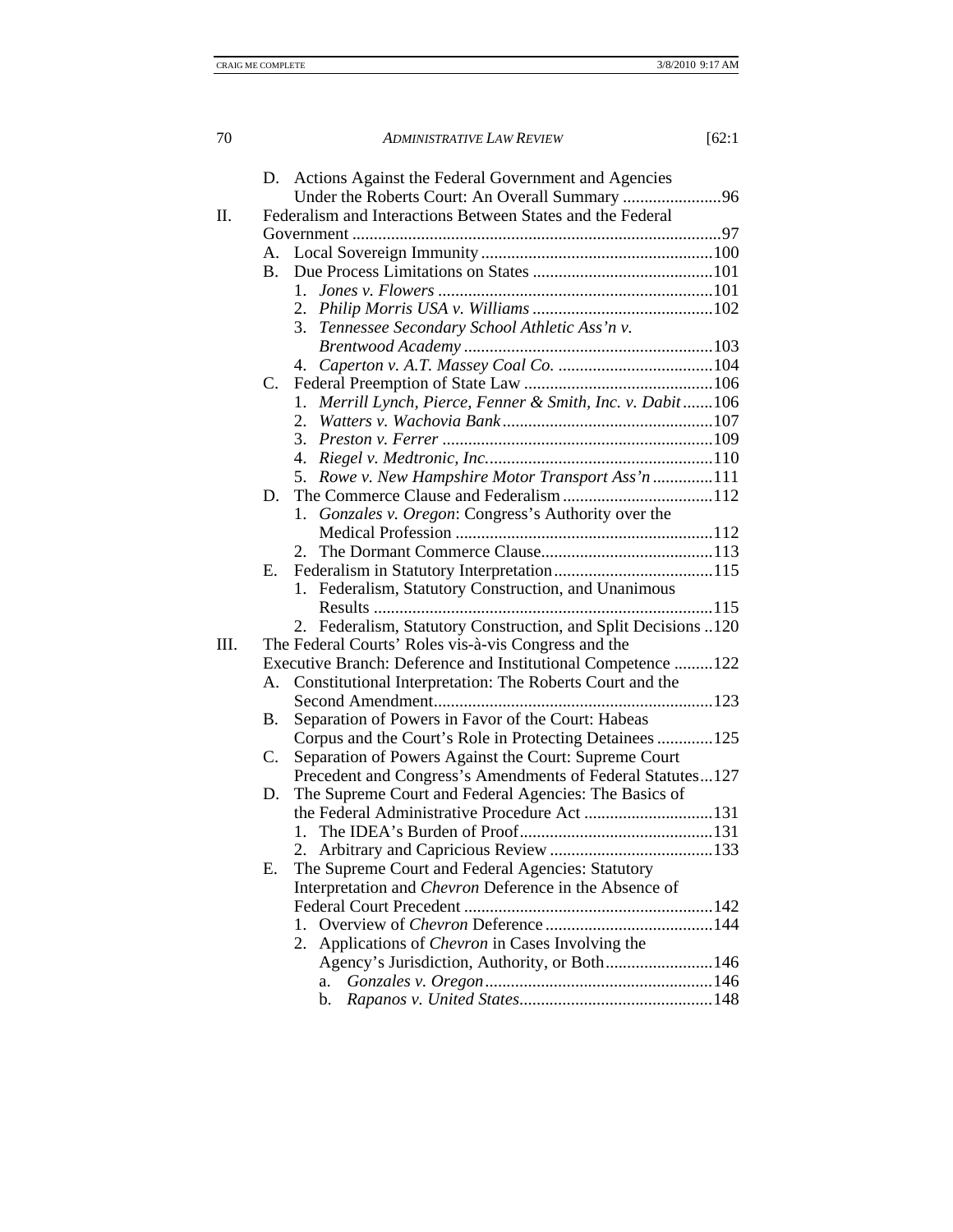|    | $C_{\cdot}$                                                  |  |
|----|--------------------------------------------------------------|--|
|    | d.                                                           |  |
|    | Coeur Alaska, Inc. v. Southeast Alaska<br>e.                 |  |
|    |                                                              |  |
|    | 3. Nonjurisdictional Agency Constructions of Statutes and    |  |
|    |                                                              |  |
|    | Environmental Defense v. Duke Energy Corp.  159<br>a.        |  |
|    | Zuni Public School District No. 89 v. Department<br>b.       |  |
|    |                                                              |  |
|    | c. Long Island Care at Home, Ltd. v. Coke161                 |  |
|    | Federal Express Corp. v. Holowecki  163<br>d.                |  |
|    |                                                              |  |
|    | f.                                                           |  |
|    | 4. The Roberts Court and Chevron Deference in the            |  |
|    |                                                              |  |
| F. | The Supreme Court and Federal Agencies: Chevron              |  |
|    |                                                              |  |
|    | 1. Brand X and the Nonbinding Nature of Most Federal         |  |
|    |                                                              |  |
|    | 2. Agency-Administered Statutes, Applicable Court            |  |
|    |                                                              |  |
|    | 3. Agency-Administered Statutes, Nonapplicable               |  |
|    |                                                              |  |
|    | 4. <i>Brand X</i> , Supreme Court Precedent, and Agencies: A |  |
|    |                                                              |  |
|    |                                                              |  |
|    |                                                              |  |

#### **INTRODUCTION**

When John G. Roberts took over as Chief Justice of the Supreme Court of the United States on September 29, 2005, he ushered in a new phase of the Court's history. Of course, there were two changes of Justices that fall, given Chief Justice William Rehnquist's death and Associate Justice Sandra Day O'Connor's retirement, resulting in the confirmations of both Chief Justice Roberts and Associate Justice Samuel Alito.

Four years later, the Supreme Court is again changing. At the end of the 2008–2009 Term, Associate Justice David Souter retired from the Court. As a result, the four Terms from October 2005 to June 2009 represent a distinct phase in the Court's history: the first iteration of the Roberts Court.

In those four years, the Supreme Court decided a number of core administrative law cases and many other cases relevant to administrative law practice. The Court decided issues ranging from constitutional questions, such as standing and federalism, to more basic administrative law questions such as federal court review of federal agency actions,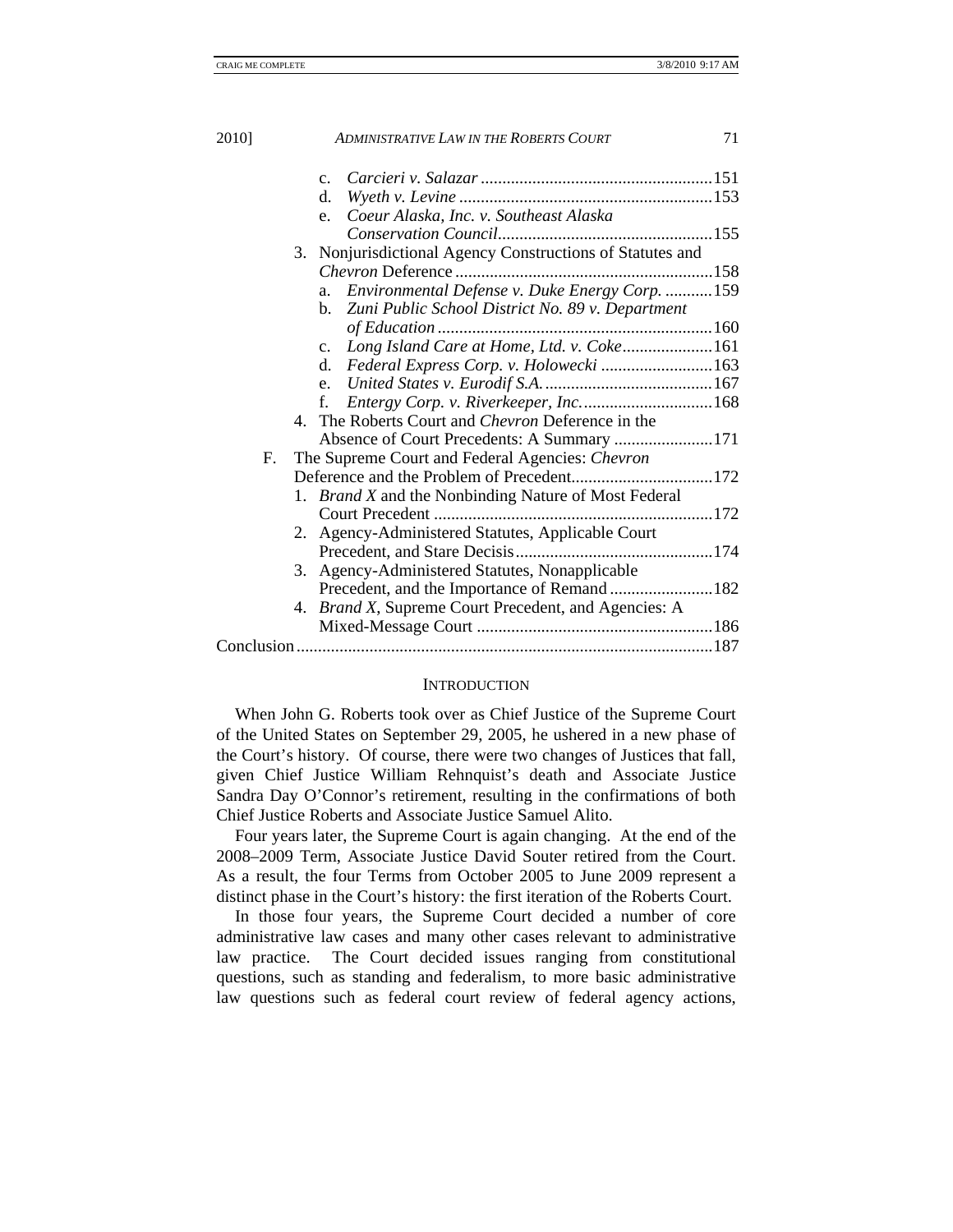contested issues of statutory interpretation, and the ongoing refinement of the *Chevron* doctrine.

This Article reviews the first four years of the Roberts Court's administrative law decisions. Part I presents an overview of the cases that involved issues of access to the federal courts: standing and mootness; the federal courts' jurisdiction; statutes of limitation; and doctrines limiting federal courts' authority to review agency actions, such as exhaustion of administrative remedies. Part II reviews the Roberts Court's decisions dealing with the relationship between states and the federal government. These decisions grapple with due process requirements for the states, federal preemption of state laws, the dormant Commerce Clause, and the Court's use of federalism considerations in statutory interpretation.

Finally, Part III analyzes the Supreme Court's decisions that reveal the Roberts Court's perspective on the "proper" role of the federal courts within the federal government. Substantively, these cases cover constitutional review of federal legislation, the interpretation of the Constitution itself, "arbitrary and capricious" review of federal agency actions, and *Chevron* deference to agencies' interpretation of statutes. Attitudinally, however, these decisions reveal a Court majority that except in a few contexts—is consciously, and perhaps overzealously, determined to constrain its own authority.

Specifically, this Article concludes that what emerges from these oftendivided decisions is a Court that is generally deferential to the other two branches of government, except when constitutional rights and principles are at issue. This deference is most apparent in the *Chevron* cases, particularly in those where the Supreme Court wrestles with the relationship between agency decisions and federal court precedent.

# I. ACCESS TO THE FEDERAL COURTS

# *A. Standing and Mootness*

Over the course of many decades, the Supreme Court determined that the federal courts' Article III restriction to hearing only "cases" and "controversies"<sup>1</sup> requires plaintiffs both to have "standing" before their cases can be heard in federal court and to maintain a "live" controversy throughout the litigation. As the Court describes the standing analysis in its 1992 decision in *Lujan v. Defenders of Wildlife*, a federal court plaintiff must meet a three-part test: (1) the plaintiff must have an injury that is concrete, particularized, and either actual or imminent; (2) that injury must

 <sup>1.</sup> U.S. CONST. art. III, § 2.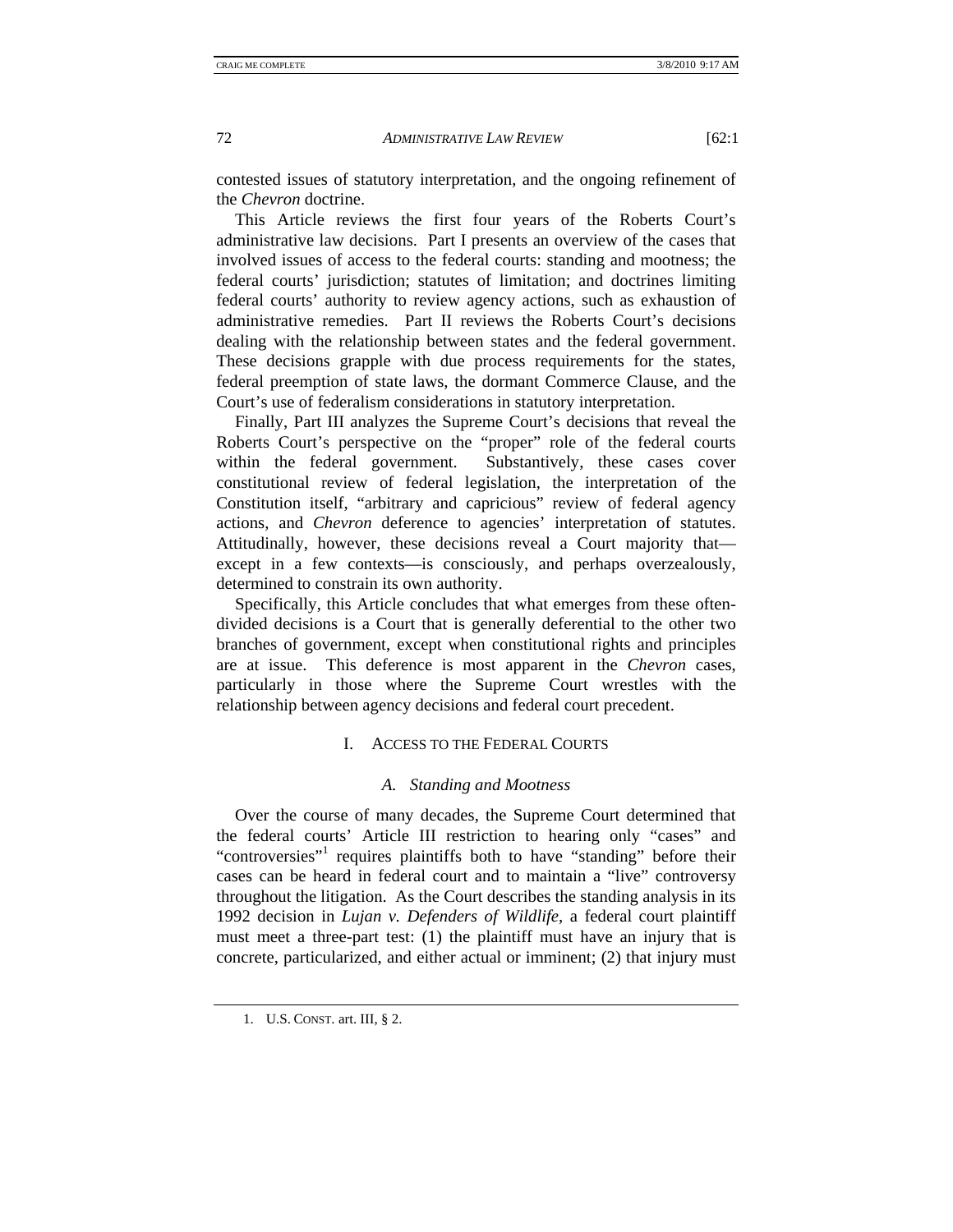be "fairly traceable" to the defendant's conduct; and (3) it must be likely that the federal courts can redress the injury.<sup>2</sup> In turn, the Court polices the live-controversy requirement through the doctrine of mootness, which requires the federal courts to dismiss litigation when legal relief is futile. As is classically the case, standing and mootness issues before the first iteration of the Roberts Court were most prominent in public interest litigation.

*1. Taxpayer Standing* 

Taxpayer standing is a long-discredited theory whereby plaintiffs attempt to challenge government action on the basis that they are taxpayers.<sup>3</sup> Given the very limited circumstances under which federal courts allow taxpayer standing, it was unsurprising that the Supreme Court unanimously decided in May 2006, in an opinion by Chief Justice Roberts, that state taxpayers lacked standing to challenge Ohio's franchise tax credit on Commerce Clause grounds.<sup>4</sup> Noting that it had an obligation to assure itself that standing exists, the Supreme Court reviewed the taxpayer standing theory and concluded that it was generally a poor theory that would not work in this case because the plaintiffs' injuries were too generalized and hypothetical.<sup>5</sup> Moreover, while the Court recognized that taxpayer standing can be sufficient in an Establishment Clause challenge to government action,<sup>6</sup> it refused to create a similar rule for Commerce Clause challenges.<sup>7</sup>

Similarly, in its March 2007 decision in *Lance v. Coffman*, the Supreme Court analyzed the standing of four citizens to challenge, pursuant to the Elections Clause of the United States Constitution, both a Colorado state court's redrawing of congressional districts following the Colorado legislature's failure to do so after the 2000 census and the Colorado Supreme Court's injunction against a subsequent 2003 legislative

 <sup>2. 504</sup> U.S. 555, 560–61 (1992).

 <sup>3.</sup> *See, e.g.*, Doremus v. Bd. of Educ., 342 U.S. 429, 434–35 (1952) (placing strict special-injury requirements on taxpayer standing).

 <sup>4.</sup> DaimlerChysler Corp. v. Cuno, 547 U.S. 332, 354 (2006).

 <sup>5.</sup> *See id.* at 340, 342–46 (noting that state policymakers retain "broad discretion" to make state fiscal policy decisions).

 <sup>6.</sup> *See* Flast v. Cohen, 392 U.S. 83, 105–06 (1968) (holding that because "the Establishment Clause . . . specifically limit[s] the taxing and spending power conferred by Art. I, § 8," "[a] taxpayer will have standing consistent with Article III to invoke federal judicial power when he alleges that congressional action under the taxing and spending clause is in derogation of" the Establishment Clause).

 <sup>7.</sup> *See DaimlerChrysler*, 547 U.S. at 347–49 (noting the special importance of the purpose of the Establishment Clause to limit taxing and spending to favor one religion over another as the primary justification for conferring taxpayer standing in such cases, a concern not present in Commerce Clause decisions).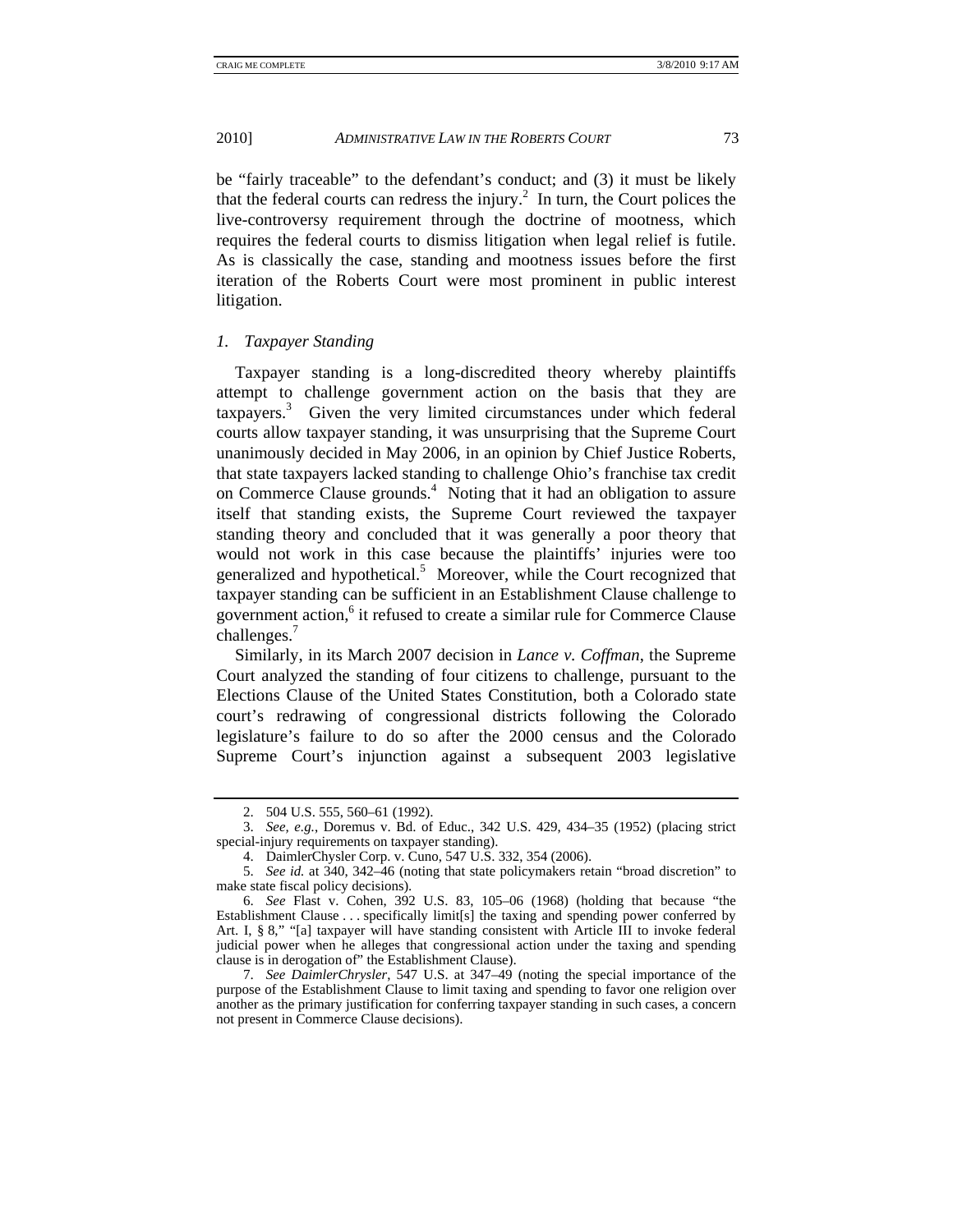redistricting.<sup>8</sup> Plaintiffs asserted that the Colorado Supreme Court's decision denied them their federal constitutional right to have the Colorado legislature control elections.

In a unanimous per curiam decision, the Supreme Court decided that the plaintiffs lacked standing because they failed to assert a particularized stake in the litigation.<sup>9</sup> Using the *Lujan* framework<sup>10</sup> and providing a thorough review of the Court's taxpayer standing decisions, the Court emphasized that "[o]ur refusal to serve as a forum for generalized grievances has a lengthy pedigree."<sup>11</sup> The four plaintiffs failed to allege anything other than a generalized grievance because "[t]he only injury plaintiffs allege is that the law—specifically the Elections Clause—has not been followed. This injury is precisely the kind of undifferentiated, generalized grievance about the conduct of government that we have refused to countenance in the past." $^{12}$ 

In June 2007, however, the Court was far less in agreement regarding taxpayer standing in an actual Establishment Clause case, *Hein v. Freedom from Religion Foundation*. 13 In a 5–4 decision by Justice Alito, the Supreme Court concluded that the Freedom from Religion Foundation did not have standing under the taxpayer standing doctrine to bring an Establishment Clause challenge to President Bush's Faith-Based and Community Initiatives Program.<sup>14</sup> Emphasizing "that the payment of taxes is generally not enough to establish standing to challenge an action taken by the Federal Government,"15 the majority concluded that the organization did not meet the "narrow exception" created in *Flast v. Cohen*. 16 In *Hein*, "*Congress* did not specifically authorize the use of federal funds to pay for the conferences or speeches that the plaintiffs challenged. Instead, the conferences and speeches were paid for out of general *Executive Branch* appropriations."17 As a result, the *Flast* exception allowing taxpayer standing did not apply. $^{18}$ 

- 10. *See supra* note 2 and accompanying text.
- 11. *Lance*, 549 U.S. at 439.
- 12. *Id*. at 442.
- 13. 551 U.S. 587 (2007).

 <sup>8. 549</sup> U.S. 437, 437–38 (2007).

 <sup>9.</sup> *Id.* at 442.

 <sup>14.</sup> *See id.* at 605 (concluding that the same "link between congressional action and constitutional violation that supported taxpayer standing in *Flast* is missing" in the present case).

 <sup>15.</sup> *Id*. at 593.

 <sup>16.</sup> *Id.* at 603 (citing *Flast*, 392 U.S. at 105–06). The Court concluded, "Under *Flast*, a plaintiff asserting an Establishment Clause claim has standing to challenge a law authorizing the use of federal funds in a way that allegedly violates the Establishment Clause." *Id.* at 593.

 <sup>17.</sup> *Id*. (emphases added).

 <sup>18.</sup> *See id*. at 603–15 (emphasizing the rigor with which the "narrow" exception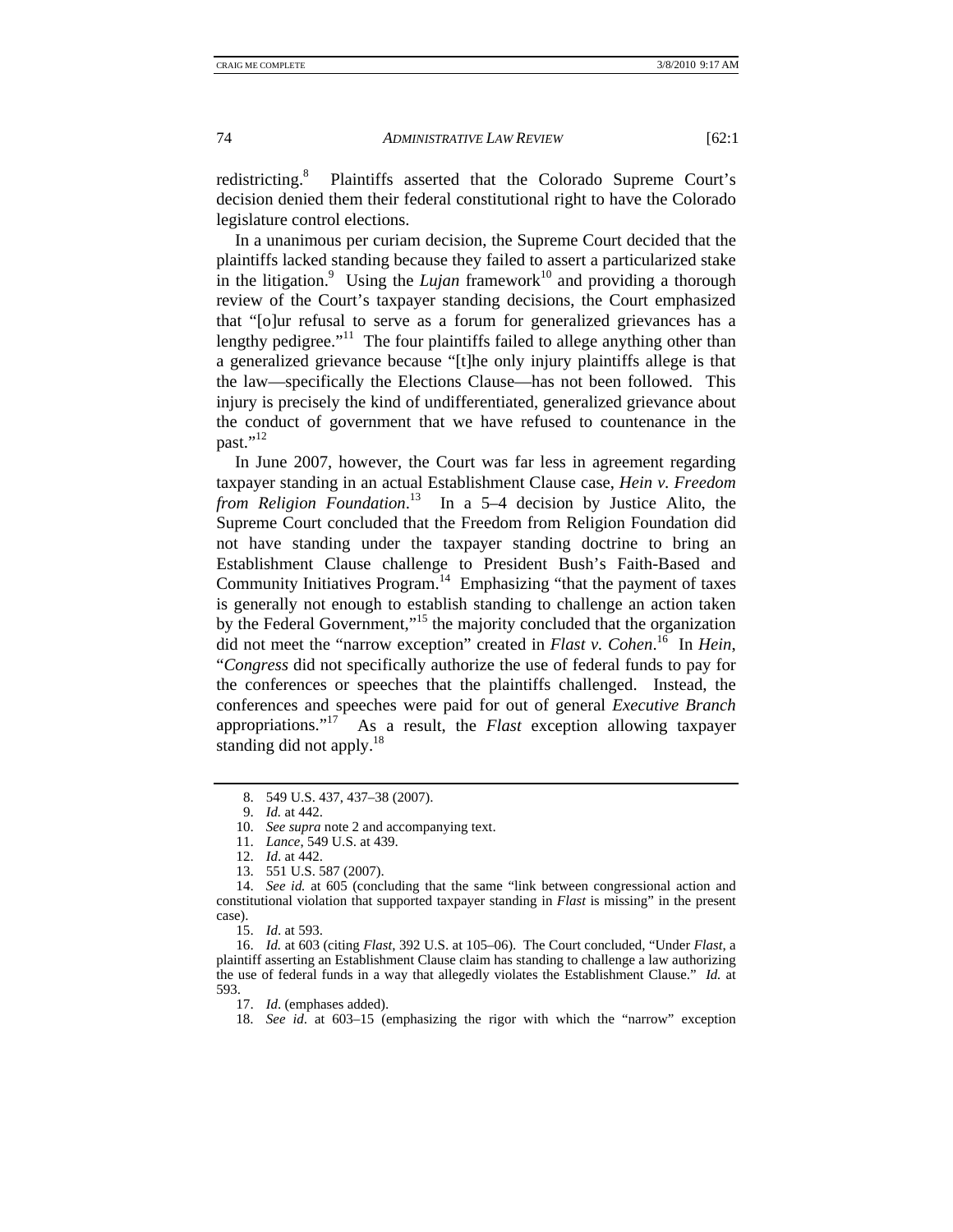Justice Souter dissented, joined by Justices Stevens, Ginsburg, and Breyer. They questioned the majority's distinction between the Legislative and Executive Branches, arguing "that when [any branch of] the Government spends money for religious purposes a taxpayer's injury is serious and concrete enough to be 'judicially cognizable.'"<sup>19</sup>

## *2. Environmental Standing*

Standing decisions in environmental cases traditionally divide the Supreme Court, and this remains true for the Roberts Court. For example, standing was a contentious issue in the Court's April 2007 decision in *Massachusetts v. EPA*, $^{20}$  the so-called global warming case. In that case, twelve states, four local governments, and thirteen public interest organizations challenged the Environmental Protection Agency's (EPA's) refusal to regulate greenhouse gas emissions from motor vehicles pursuant to  $§$  202 of the federal Clean Air Act.<sup>21</sup> The EPA challenged the plaintiffs' standing to bring the lawsuit.

In a 5–4 decision by Justice Stevens, the Supreme Court concluded that at least the State of Massachusetts had standing to bring its action.<sup>22</sup> Quickly dismissing arguments that the case involved a political question, an advisory opinion, or a mooted issue, the majority announced that *Lujan v. Defenders of Wildlife* provided the proper analytical framework to assess standing. $^{23}$ 

Nevertheless, the majority emphasized Justice Kennedy's concurring opinion from *Lujan*, especially his approval of Congress's power to define new injuries.<sup>24</sup> The majority pointed out that the Clean Air Act itself provides plaintiffs with "the right to challenge agency action unlawfully withheld $\overline{r}^{25}$  and that "[w]hen a litigant is vested with a procedural right, that litigant has standing if there is some possibility that the requested relief will prompt the injury-causing party to reconsider the decision that allegedly harmed the litigant."26

However, the majority's treatment of standing for states in *Massachusetts v. EPA* will likely generate more standing litigation in cases

created by *Flast* should be applied).

 <sup>19.</sup> *Id*. at 643 (Souter, J., dissenting).

 <sup>20. 549</sup> U.S. 497 (2007).

 <sup>21.</sup> *See* 42 U.S.C. § 7521(a)(1) (2006) (establishing the EPA Administrator's authority to set standards for the emission of air pollutants from new motor vehicles).

 <sup>22.</sup> Massachusetts v. EPA, 549 U.S. at 526.

 <sup>23.</sup> *Id*. at 517.

 <sup>24.</sup> *Id*. at 516 (quoting *Lujan*, 504 U.S. at 580 (Kennedy, J., concurring in part and concurring in the judgment)).

 <sup>25.</sup> *Id.* at 517 (citing 42 U.S.C. § 7607(b)(1) (2006)).

 <sup>26.</sup> *Id*. at 518.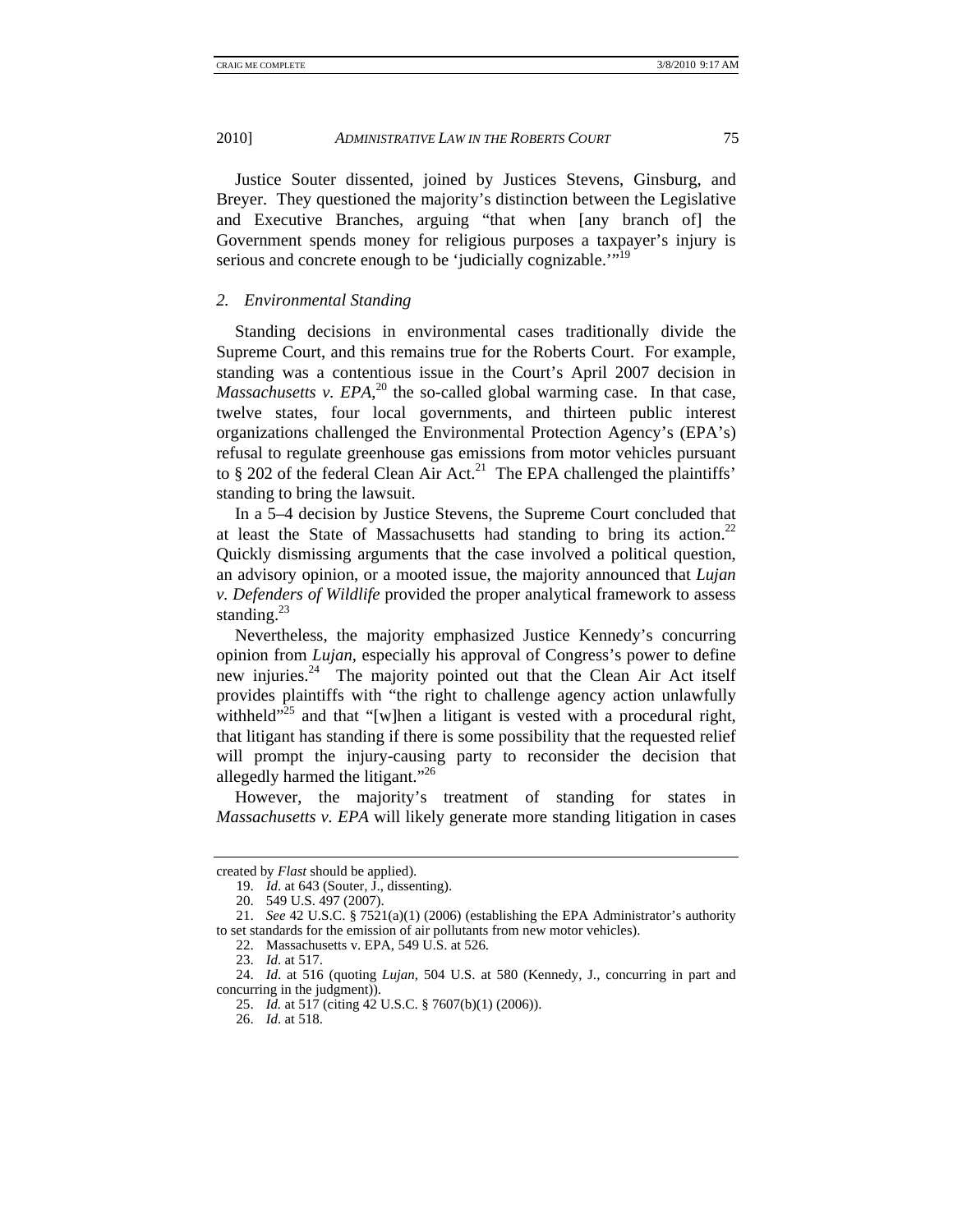with state plaintiffs and limit the decision's applicability in the federal courts more generally. Despite its alleged adherence to the *Lujan* analysis, the majority stressed "the special position and interest of Massachusetts. It is of considerable relevance that the party seeking review here is a sovereign State and not, as it was in *Lujan*, a private individual."<sup>27</sup> Citing *Georgia v. Tennessee Copper Co*. for the proposition "that States are not normal litigants for the purposes of invoking federal jurisdiction" and may sue to protect their territory from outside harms,<sup>28</sup> the majority argued that the fact "[t]hat Massachusetts does in fact own a great deal of the 'territory alleged to be affected' only reinforces the conclusion that its stake in the outcome of this case is sufficiently concrete to warrant the exercise of federal judicial power."29

The majority then proceeded through the *Lujan* three-part test for standing. With respect to injury, it emphasized that "[t]he harms associated with climate change are serious and well recognized $1^{30}$  and that Massachusetts's unchallenged evidence showed that climate change was causing sea-level rise that has "already begun to swallow Massachusetts' coastal land."<sup>31</sup> As for causation, the "EPA does not dispute the existence of a causal connection between man-made greenhouse gas emissions and global warming."32 While regulating car emissions in the United States might not solve the entire climate change problem, "Agencies, like legislatures, do not generally resolve massive problems in one fell regulatory swoop."33 Moreover, "reducing domestic automobile emissions is hardly a tentative step" because "[c]onsidering just emissions from the transportation sector, which represent less than one-third of this country's total carbon dioxide emissions, the United States would still rank as the third-largest emitter of carbon dioxide in the world, outpaced only by the European Union and China."<sup>34</sup> Finally, with respect to redressability, the majority concluded that "[w]hile it may be true that regulating motorvehicle emissions will not by itself *reverse* global warming, it by no means follows that we lack jurisdiction to decide whether EPA has a duty to take steps to *slow* or *reduce* it."<sup>35</sup> Thus, Massachusetts had standing.

Writing for the four dissenters on the standing issue, Chief Justice Roberts argued that "[r]elaxing Article III standing requirements because

 <sup>27.</sup> *Id*.

 <sup>28.</sup> *Id.* (citing Georgia v. Tenn. Copper Co., 206 U.S. 230, 237 (1907)).

 <sup>29.</sup> *Id.* at 519.

 <sup>30.</sup> *Id*. at 521.

 <sup>31.</sup> *Id*. at 522.

 <sup>32.</sup> *Id*. at 523.

 <sup>33.</sup> *Id.* at 524.

 <sup>34.</sup> *Id*. at 524–25.

 <sup>35.</sup> *Id*. at 525.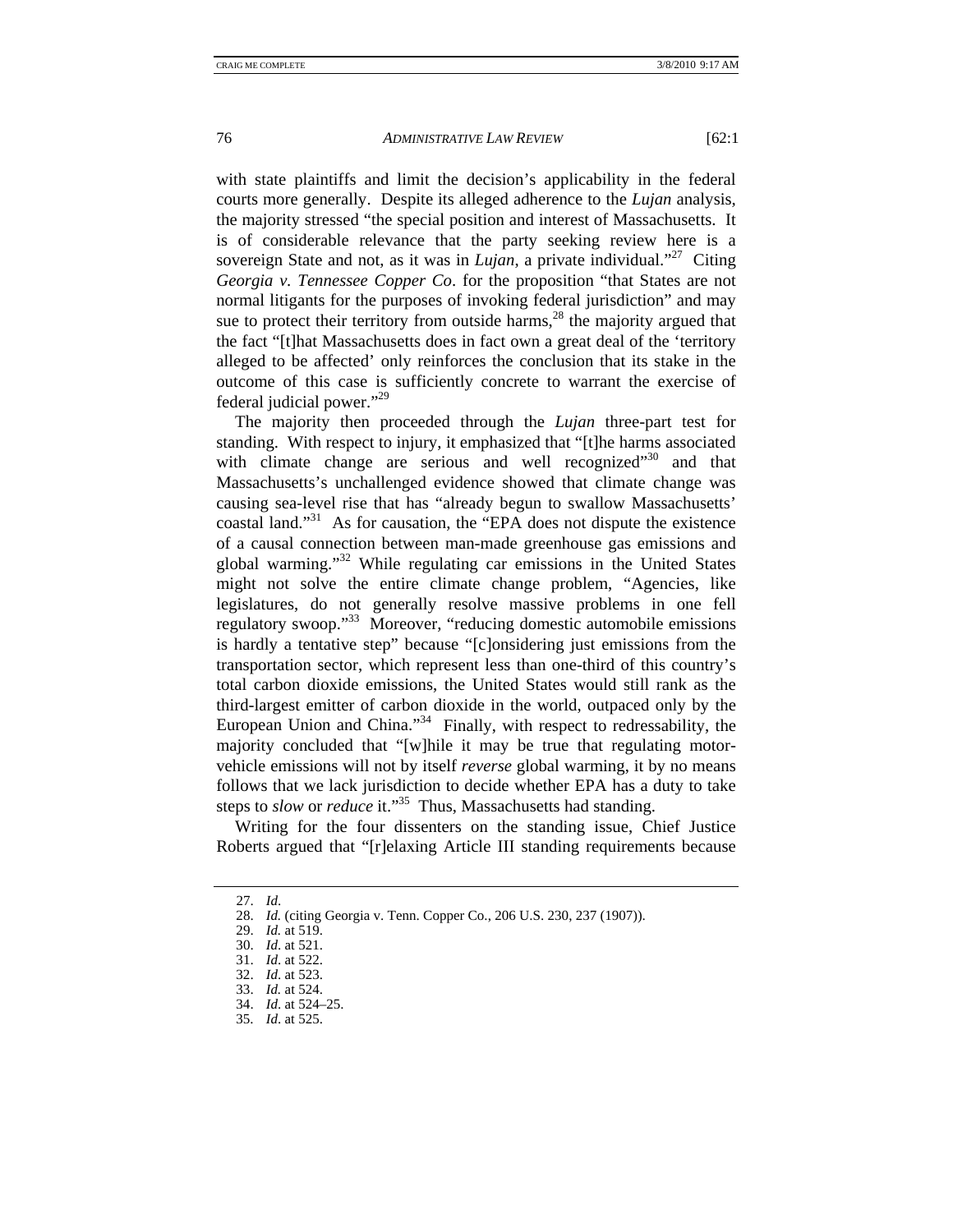asserted injuries are pressed by a State . . . has no basis in our jurisprudence."36 In applying the *Lujan* test, moreover, the dissenters argued that if the majority were to accept Massachusetts's "asserted loss of coastal land as the injury in fact[,]" then "they must ground the rest of the standing analysis in that specific injury."<sup>37</sup> The dissenters questioned whether Massachusetts's injury was either "actual" in the face of debates over the extent of sea-level rise or "imminent" given that the computer models relied on by Massachusetts predicted the seas would continue to rise through  $2100^{38}$  Moreover, the complexities of climate change made direct causation nearly impossible to prove.<sup>39</sup> Finally, "[r]edressability is even more problematic," given the long causation chains and the fact that 80% of greenhouse gas emissions originate outside the United States.<sup>40</sup> Overall, according to the dissenters, the majority had engaged in "sleight of hand" by "failing to link up the different elements of the three-part standing test." $41$ 

In March 2009, the Roberts Court returned to the issue of environmental standing in *Summers v. Earth Island Institute*,<sup>42</sup> this time in the context of the Forest Service Decisionmaking and Appeals Reform Act of 1992.<sup>43</sup> This statute requires the U.S. Forest Service to establish notice, comment, and appeals processes for "proposed actions of the Forest Service concerning projects and activities implementing land and resource management plans developed under the Forest and Rangeland Renewable Resources Planning Act of 1974."<sup>44</sup> In regulations implementing this requirement,<sup>45</sup> the U.S. Forest Service established that certain public participation procedures—notice, comment, and appeal—do not apply to projects categorically excluded from the Environmental Impact Statement requirement of the National Environmental Policy Act.<sup>46</sup> As a result, fire rehabilitation activities on less than 4,200 acres and salvage timber sales of 250 acres or less were excluded from public notification, comment, and

42. 129 S. Ct. 1142 (2009).

 43. Pub. L. No. 102-381, § 322, 106 Stat. 1374, 1419 (codified at 16 U.S.C. § 1612 note (2006)).

44. *Id.* § 332(b)(1).

 45. *See* 36 C.F.R. § 215.4(a) (2008) (exempting projects from the notice-and-comment requirement); 36 C.F.R. § 215.12(f) (exempting projects from being subject to appeal).

 46. *See* 42 U.S.C. § 4332(C) (2006) (requiring that every recommendation or report on legislation and major federal action affecting the environment be accompanied by a detailed statement on the environmental impact of the proposed action).

 <sup>36.</sup> *Id*. at 536 (Roberts, C.J., dissenting).

 <sup>37.</sup> *Id*. at 540.

 <sup>38.</sup> *See id*. at 541–42 (arguing that a finding of standing under such circumstances "renders requirements of imminence and immediacy utterly toothless").

 <sup>39.</sup> *Id*. at 544–45.

 <sup>40.</sup> *Id*. at 545.

 <sup>41.</sup> *Id*. at 546.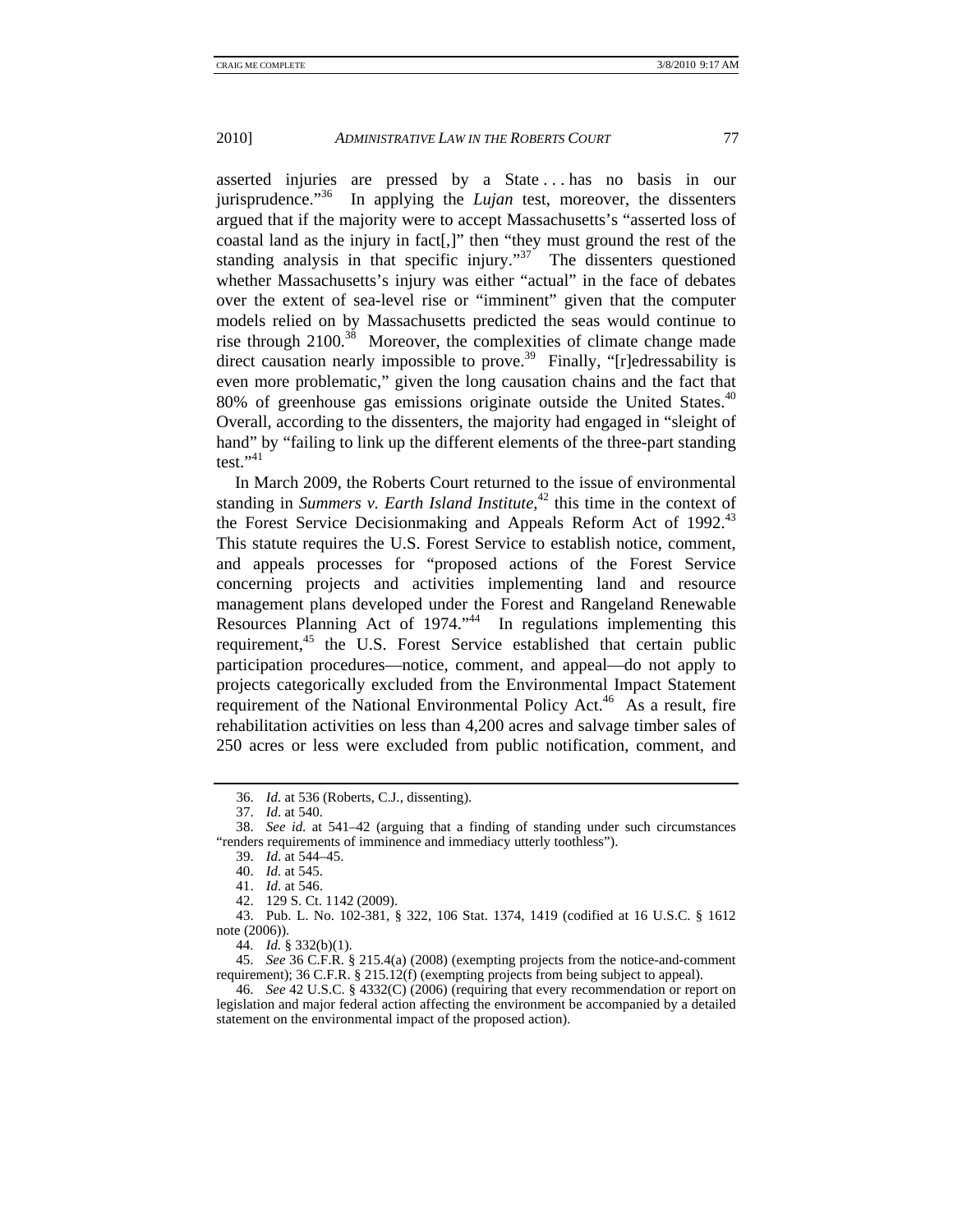challenge.<sup>47</sup>

Environmental organizations originally sought to challenge these regulations in the specific context of the September 2003 Burnt Ridge Project, a salvage sale of timber on 238 acres of fire-damaged land in the Sequoia National Forest. All parties admitted that the plaintiffs established standing to challenge that specific project through the affidavit of a member who used the relevant area for recreation. $^{48}$  However, after the district court granted a preliminary injunction against the Burnt Ridge Project, the parties settled that part of the litigation. The plaintiffs then pursued a general challenge to the regulations on the ground that those regulations would inevitably be applied to future Forest Service projects. The Court first noted that it must determine whether the plaintiffs had standing to continue. $49$ 

In a 5–4 decision by Justice Scalia (Justices Breyer, Stevens, Souter, and Ginsburg dissented), the Supreme Court concluded that the plaintiffs failed to allege adequate injury-in-fact to challenge the regulations outside the context of the Burnt Ridge Project.<sup>50</sup> The majority began by reciting the standing test from *Lujan*. 51 It then emphasized that "[t]he regulations under challenge here neither require nor forbid any action on the part of [Earth Island]. The standards and procedures that they prescribe for Forest Service appeals govern only the conduct of Forest Service officials engaged in project planning."<sup>52</sup> As a result, because they were parties not directly regulated by the Forest Service, the plaintiffs had the burden of demonstrating injury-in-fact, the only standing element at issue.

The majority concluded that the environmental challengers did not establish an injury-in-fact sufficient to support a facial challenge to the regulations. While affidavits from members of the plaintiff organizations established individual injury with respect to the Burnt Ridge Project, that aspect of the case settled, and

[w]e know of no precedent for the proposition that when a plaintiff has sued to challenge the lawfulness of certain action or threatened action but has settled that suit, he retains standing to challenge the basis for that action (here, the regulation in the abstract), apart from any concrete application that threatens imminent harm to his interests. $53$ 

 <sup>47.</sup> *Summers*, 129 S. Ct. at 1147.

 <sup>48.</sup> *Id*. at 1149.

 <sup>49.</sup> *Id*. at 1147–48.

 <sup>50.</sup> *See id*. at 1152–53 (analogizing the instant matter to Sierra Club v. Morton, 405 U.S. 727 (1972)).

 <sup>51.</sup> *Id*. at 1149 (citing Friends of the Earth, Inc. v. Laidlaw Envtl. Servs., Inc., 528 U.S. 167, 180–81 (2000)).

 <sup>52.</sup> *Id.*

 <sup>53.</sup> *Id*. at 1149–50.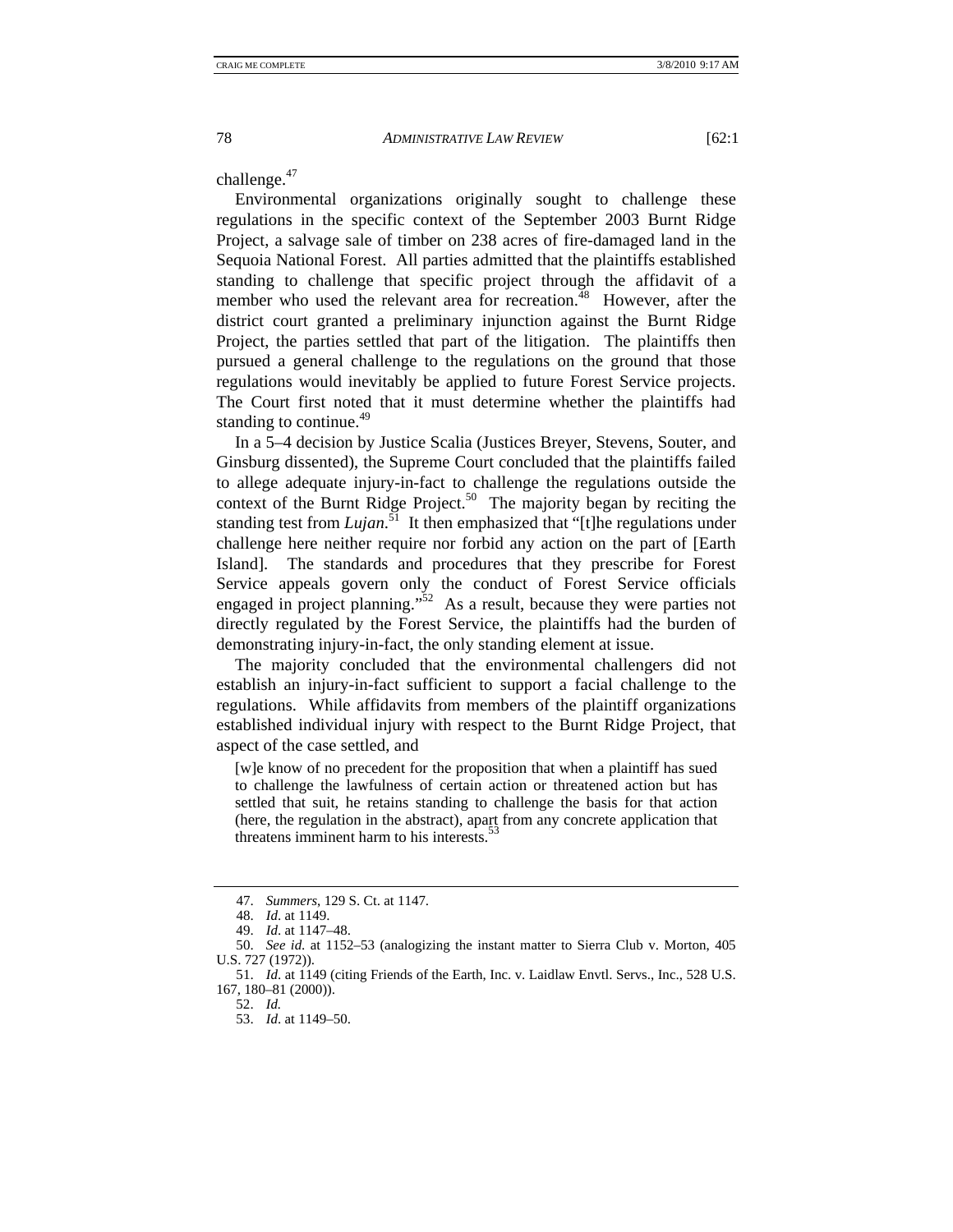The only other affidavit that the majority considered, the Bensman affidavit, alleged past injury from Forest Service developments but failed to challenge any particular future timber sale or to connect Bensman's injury to specific tracts of national forests.<sup>54</sup> As a result, the majority noted,

[W]e are asked to assume not only that Bensman will stumble across a project tract unlawfully subject to the regulations, but also that the tract is about to be developed by the Forest Service in a way that harms his recreational interests, and that he would have commented on the project but for the regulation.<sup>55</sup>

This chain of causation, the majority concluded, was too tenuous to support standing.

The majority also rejected plaintiffs' procedural injury argument even though the plaintiff organizations argued that the Forest Service illegally denied them congressionally mandated participation in the agency's decisionmaking processes. According to the Court, "[D]eprivation of a procedural right without some concrete interest that is affected by the deprivation—a procedural right *in vacuo*—is insufficient to create Article III standing."56 Justice Kennedy concurred specifically on this point, stating, "This case would present different considerations if Congress had sought to provide redress for a concrete injury 'giv[ing] rise to a case or controversy where none existed before." $57 \text{ More}$  forcefully, the dissenters argued that if Congress enacted a statutory provision that allowed plaintiffs to sue if they participated in public processes with the Forest Service in the past and were likely to do so in the future, that provision would be constitutional; thus, a constitutional bar on standing was inappropriate here.<sup>58</sup>

Beyond this fairly routine debate over injury-in-fact, however, three aspects of the case are noteworthy. First, after settling as to the Burnt Ridge Project and the entry of the district court's judgment on those claims, the plaintiffs submitted additional affidavits that the dissenters argued would have established standing for the remaining issues in the case and that the Supreme Court should have considered given the procedural posture of the standing challenge.<sup>59</sup> The majority, however, refused to

 <sup>54.</sup> *See id*. at 1150 (asserting that these allegations of past injury fail to link Bensman's injuries to the challenged regulations).

 <sup>55.</sup> *Id*.

 <sup>56.</sup> *Id*. at 1151.

 <sup>57.</sup> *Id*. at 1153 (Kennedy, J., concurring) (alteration in original) (quoting Lujan v. Defenders of Wildlife, 504 U.S. 555, 580 (1992) (Kennedy, J., concurring)).

 <sup>58.</sup> *Summers*, 129 S. Ct. at 1154–55 (Breyer, J., dissenting).

 <sup>59.</sup> *See id*. at 1157–58 (asserting that "the Constitution does not bar the filing of further affidavits" and that "[t]hese allegations and affidavits more than adequately show a 'realistic threat' of injury to plaintiffs brought about by reoccurrence of the challenged conduct conduct that the Forest Service thinks lawful and *admits* will reoccur").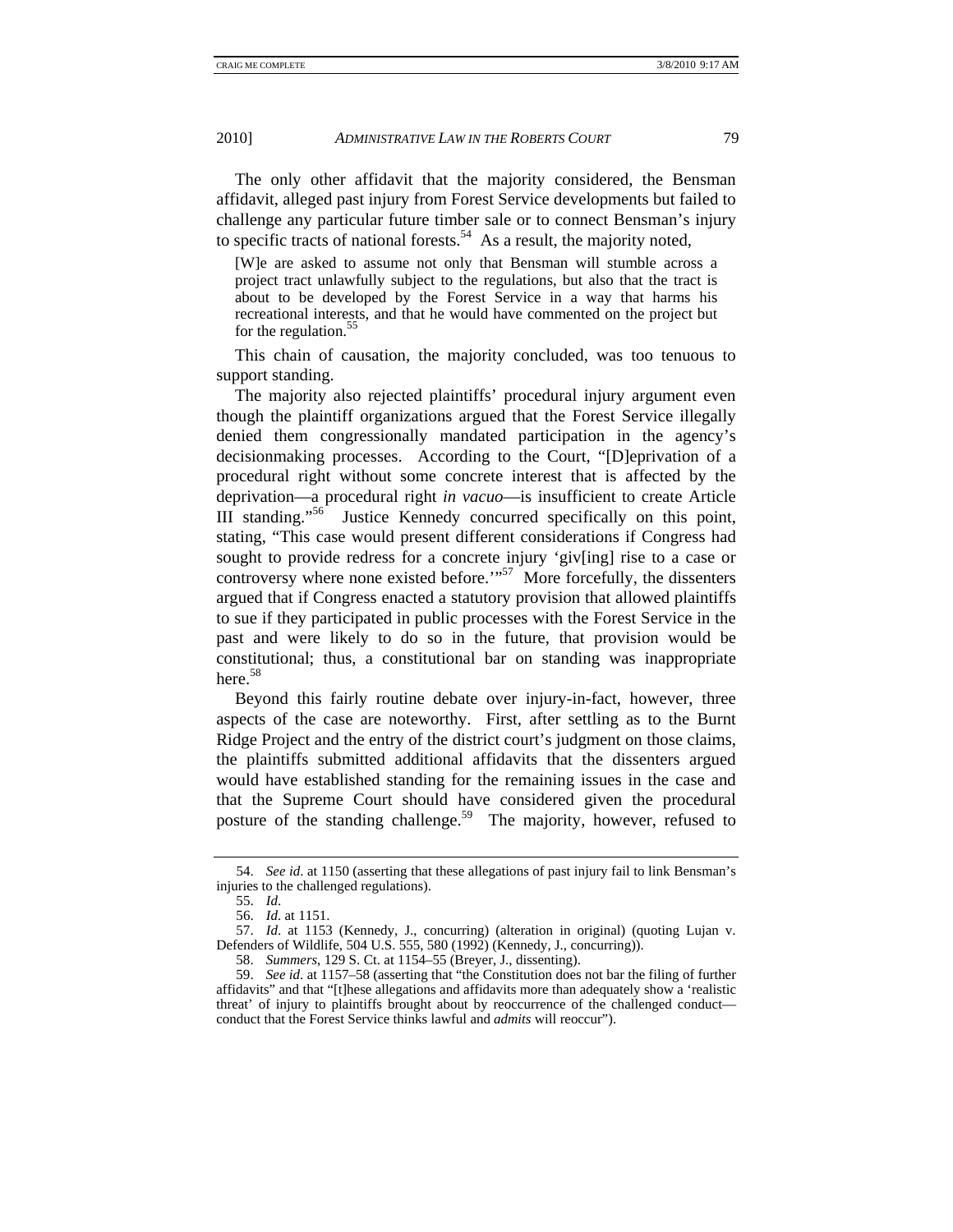consider these affidavits, concluding that "[i]f respondents had not met the challenge to their standing at the time of judgment, they could not remedy the defect retroactively."60 Thus, *Summers* suggests that, in procedurally convoluted administrative challenges, proper application of the Federal Rules of Civil Procedure may be critical to plaintiffs' standing.

Second, and reflecting an issue that has been prominent in lower federal courts since *Laidlaw* and *Massachusetts v. EPA*, the majority and the dissent debated the role of probability in assessing injury-in-fact. According to the dissent, past injury *is* relevant to evaluating current standing: "Where the Court has directly focused upon the matter, *i.e.*, where, as here, a plaintiff has *already* been subject to the injury it wishes to challenge, the Court has asked whether there is a *realistic likelihood* that the challenged future conduct will, in fact, recur and harm the plaintiff."<sup>61</sup> Moreover, "a threat of future harm may be realistic even where the plaintiff cannot specify precise times, dates, and GPS coordinates."62 The dissenters emphasized that "[t]he Forest Service admit[ed] that it intend[ed] to conduct thousands of further salvage-timber sales and other projects exempted under the challenged regulations 'in the reasonably near future'" and that "the Government has conceded<sup>[]</sup> that the Forest Service took wrongful actions (such as selling salvage timber) 'thousands' of times in the two years prior to suit." $63$  As a result, the dissenters argued, the majority could not credibly claim that it was unlikely that the Forest Service would injure the plaintiff groups and their members in the foreseeable future with illegal salvage timber sales.<sup>64</sup>

According to the majority, however, "The dissent proposes a hitherto unheard-of test for organizational standing: whether, accepting the organization's self-description of the activities of its members, there is a statistical probability that some of those members are threatened with concrete injury."<sup>65</sup> It rejected the dissent's attempt to "replace the requirement of 'imminent' harm . . . with the requirement of 'a *realistic*  threat' that reoccurrence of the challenged activity would cause [the plaintiff] harm 'in the reasonably near future."<sup>66</sup>

 <sup>60.</sup> *Id*. at 1150 n.\* (majority opinion).

 <sup>61.</sup> *Id*. at 1155–56 (Breyer, J., dissenting).

 <sup>62.</sup> *Id*. at 1156.

 <sup>63.</sup> *Id*.

 <sup>64.</sup> *Id*. at 1155.

 <sup>65.</sup> *Id*. at 1151.

 <sup>66.</sup> *Id*. at 1152–53 (bracketed alteration in original).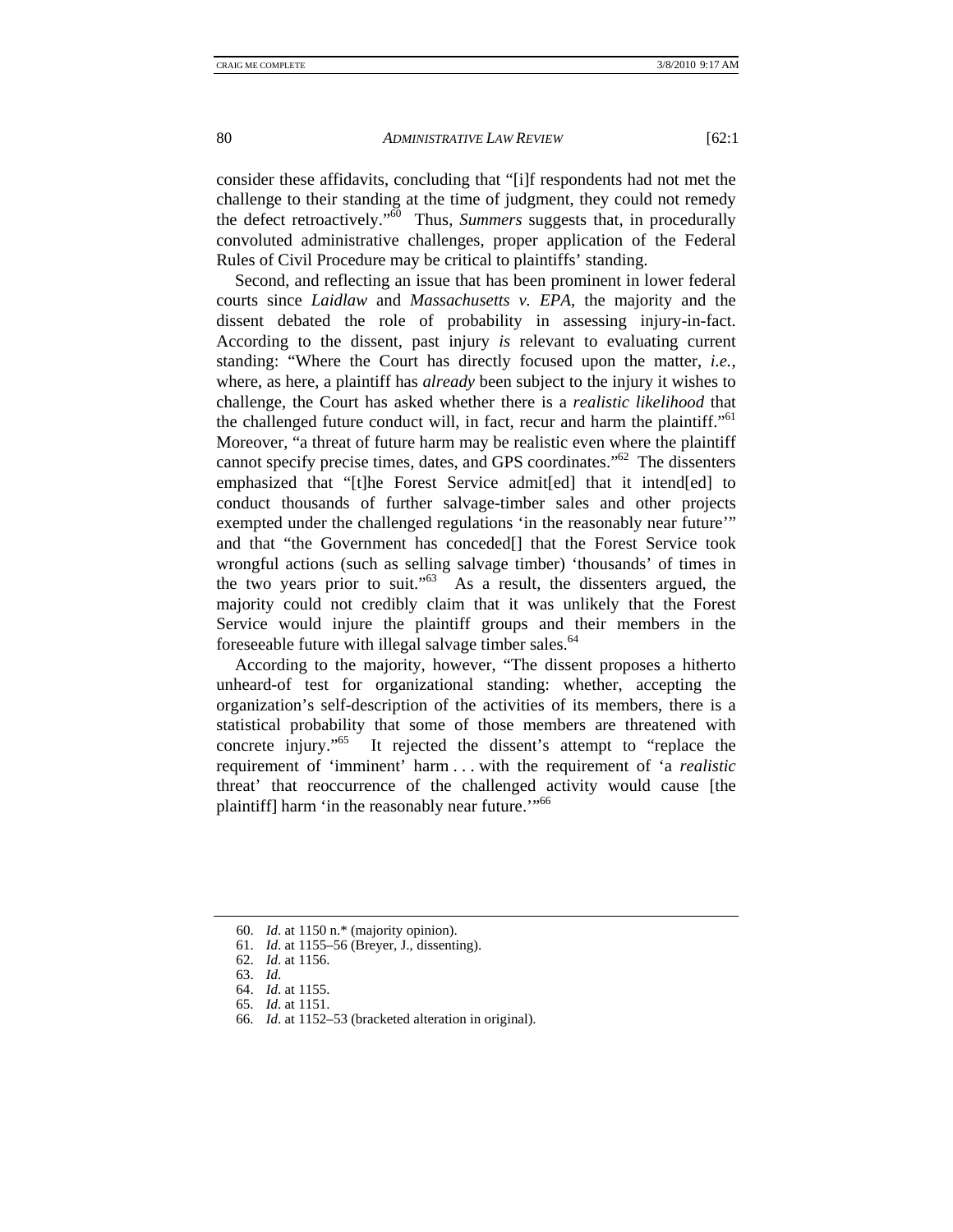*3.* Parents Involved in Community Schools v. Seattle School District No. 1

In June 2007, the Supreme Court concluded that parents had standing to bring an Equal Protection Clause challenge against the Seattle School District's student assignment plan, which relied on racial classifications as tiebreakers to assign students to oversubscribed high schools.<sup>67</sup> In an 8–1 decision by Chief Justice Roberts, the Court determined that the parents had sufficient injuries-in-fact to support standing. The school district argued that members of the group Parents Involved in Community Schools (Parents Involved) "will only be affected if their children seek to enroll in a Seattle public high school and choose an oversubscribed school that is integration positive—too speculative a harm to maintain standing."68 According to the Court, however,

The group's members have children in the district's elementary, middle, and high schools, and the complaint sought declaratory and injunctive relief on behalf of Parents Involved members whose elementary and middle school children may be "denied admission to the high schools of their choice when they apply for those schools in the future." The fact that it is possible that children of group members will not be denied admission to a school based on their race—because they choose an undersubscribed school or an oversubscribed school in which their race is an advantage—does not eliminate the injury claimed.<sup>69</sup>

Moreover, "one form of injury under the Equal Protection Clause is being forced to compete in a race-based system that may prejudice the plaintiff, an injury that the members of Parents Involved can validly claim on behalf of their children."70

At the time of the Court's decision, the Seattle school district had ceased to use its racial tiebreaker policy, raising a secondary argument that the case was moot. According to the Court, however, the change in school district policies neither destroyed standing nor mooted the case, because "[v]oluntary cessation does not moot a case or controversy."71 Because the school district vigorously defended the constitutionality of its policy and could resume using the racial tiebreaker if it received a judgment in its favor, the Court found that it had jurisdiction to hear the controversy.<sup>72</sup>

 <sup>67.</sup> Parents Involved in Cmty. Schs. v. Seattle Sch. Dist. No. 1, 551 U.S. 701, 702 (2007).

 <sup>68.</sup> *Id*. at 718.

 <sup>69.</sup> *Id*. at 718–19 (citations omitted).

 <sup>70.</sup> *Id*. at 719 (citations omitted).

 <sup>71.</sup> *Id*.

 <sup>72.</sup> *Id*. at 719–20.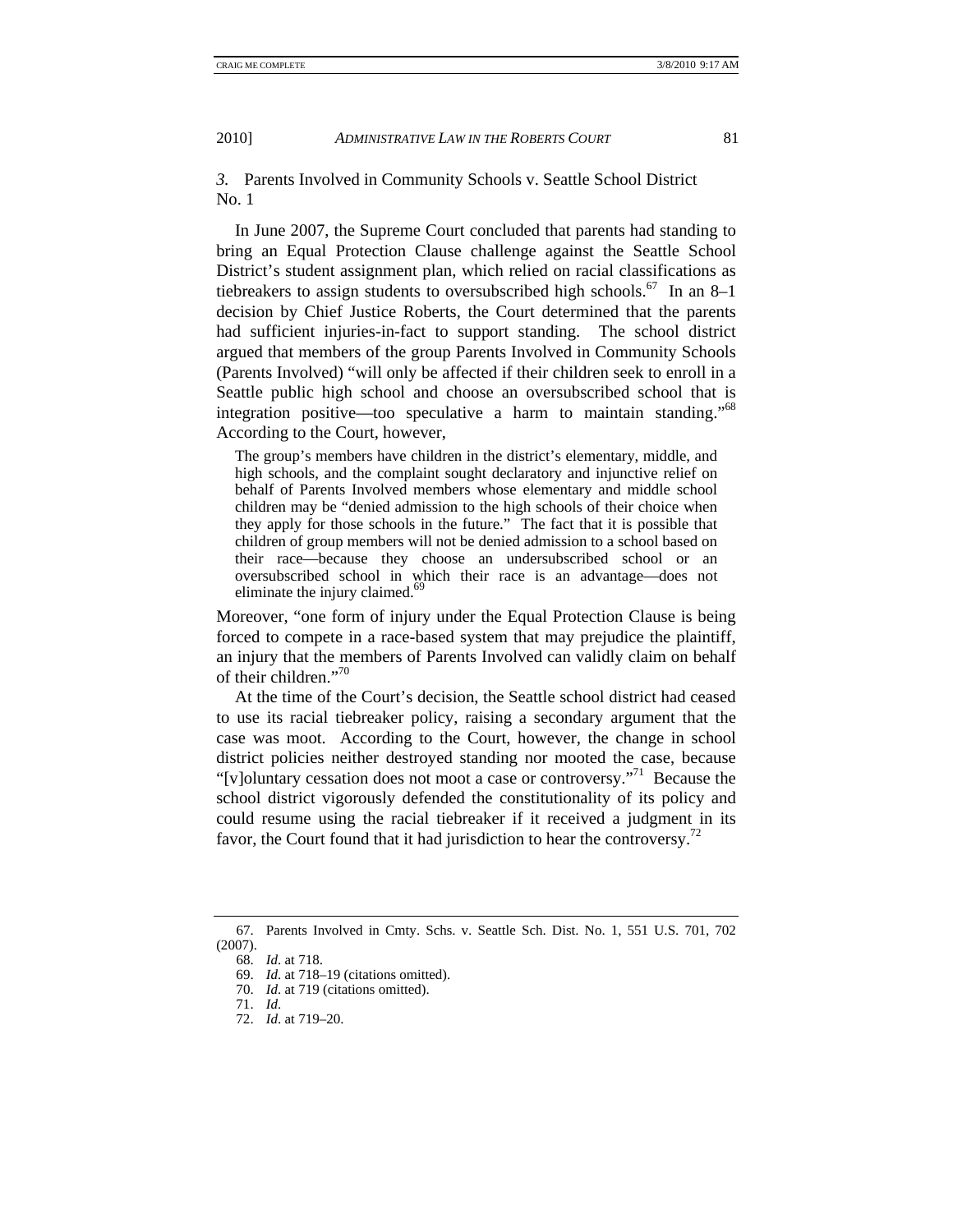## *4.* Federal Election Commission v. Wisconsin Right to Life, Inc.

Mootness was also relevant in an elections advertisement decision. Despite concurrences and dissents, the Justices apparently unanimously agreed that the "capable of repetition, yet evading review" exception to the mootness doctrine applied to Wisconsin Right to Life, Inc.'s (WRTL's) claim against the Federal Elections Commission (FEC) that the "electioneering communications" provisions of the Bipartisan Campaign Reform Act violated the First Amendment.<sup>73</sup> The Act makes it illegal for banks, corporations, and labor organizations to broadcast candidate-specific campaign advertisements shortly before an election.<sup>74</sup>

The FEC argued that the cases, which were based on three advertisements that the WRTL ran in the 2004 elections and did not intend to use again, were moot.<sup>75</sup> According to the Supreme Court, in a  $5-4$ decision by Chief Justice Roberts, "these cases fit comfortably within the established exception to mootness for disputes capable of repetition, yet evading review.<sup>576</sup> First, it was unreasonable to expect that the WRTL could obtain full judicial review of its claims in time to air its ads during the relevant election blackout periods, especially given that "groups like WRTL cannot predict what issues will be matters of public concern during a future blackout period."77 Second, the "WRTL credibly claimed that it planned on running 'materially similar' future targeted broadcast ads mentioning a candidate within the blackout period."<sup>78</sup> The Court concluded that "[u]nder the circumstances, particularly where WRTL sought another preliminary injunction based on an ad it planned to run during the 2006 blackout period, we hold that there exists a reasonable expectation that the same controversy involving the same party will recur."79

Justices Alito $80$  and Scalia $81$  concurred in the opinion, the latter joined by Justices Kennedy and Thomas. Justice Souter dissented, $82$  joined by Justices Stevens, Ginsburg, and Breyer. None of these opinions, however, quibbled with the mootness analysis.

 <sup>73.</sup> Fed. Election Comm'n v. Wisconsin Right to Life, Inc., 551 U.S. 449, 457 (2007).

 <sup>74. 2</sup> U.S.C. § 441b(a) (2006).

 <sup>75.</sup> *Wisconsin Right to Life*, 551 U.S. at 462.

 <sup>76.</sup> *Id*. (citing Los Angeles v. Lyons, 461 U.S. 95, 109 (1983); S. Pac. Terminal Co. v. ICC, 219 U.S. 498, 515 (1911)).

 <sup>77.</sup> *Id.*

 <sup>78.</sup> *Id*. at 463.

 <sup>79.</sup> *Id*. at 463–64 (citation omitted).

<sup>80.</sup> *Id*. at 482–83 (Alito, J., concurring) (emphasizing that he believed the Act to be unconstitutional).

 <sup>81.</sup> *Id.* at 483–504 (Scalia, J., concurring) (arguing that the Court should rework the relevant precedents).

 <sup>82.</sup> *Id.* at 504–36 (Souter, J., dissenting) (arguing in favor of upholding the law).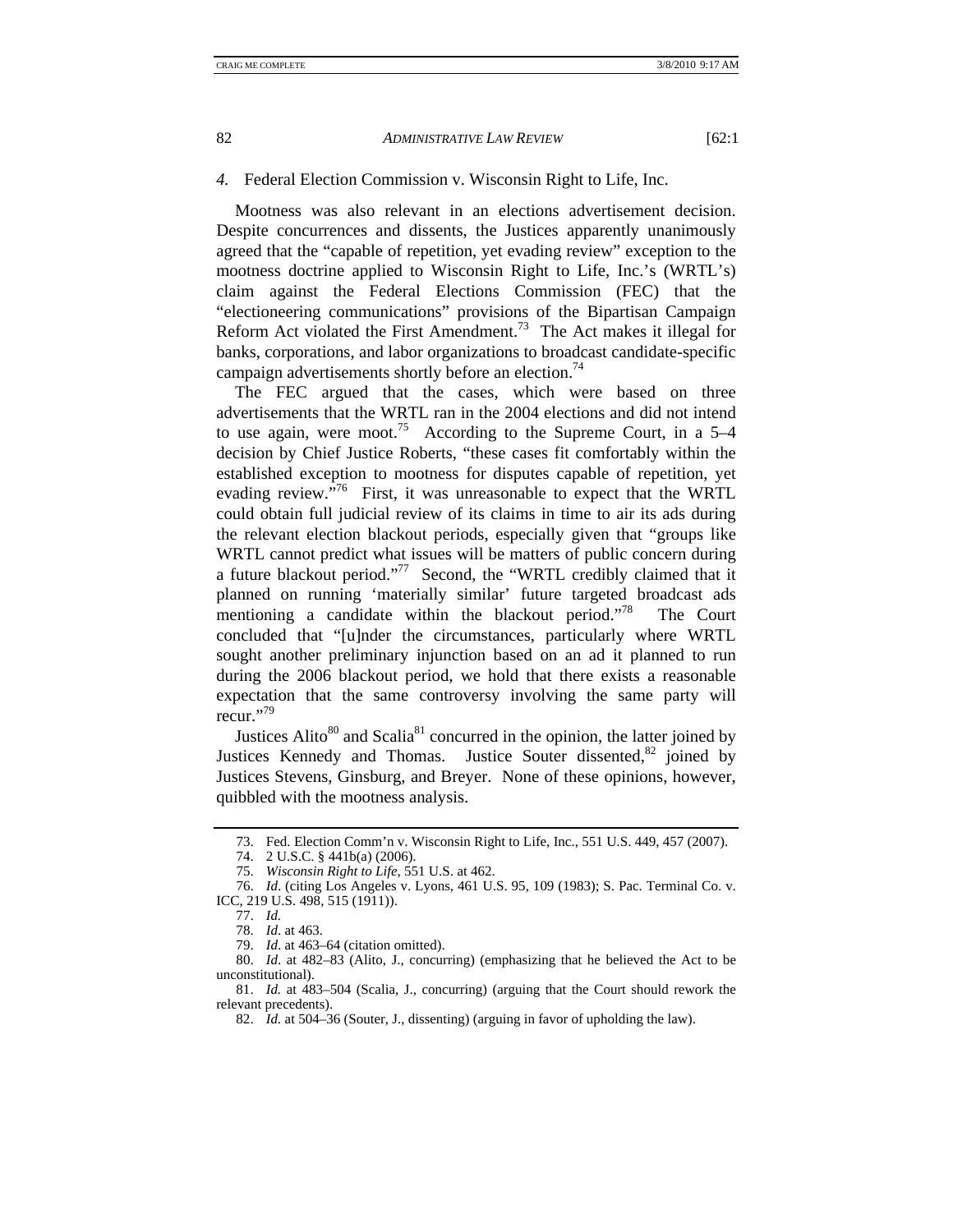Late in the 2009 Term, in *Horne v. Flores*, <sup>83</sup> the Supreme Court briefly considered whether a school district superintendent had standing to request relief from a continuing federal district court injunction regarding the Nogales Unified School District's implementation of § 204(f) of the Equal Educational Opportunities Act of  $1974$  (EEOA)<sup>84</sup> through its English Language Learner programs. Relying on the *Lujan* three-part constitutional standing test and *Summers v. Earth Island Institute*, the Court agreed with the Ninth Circuit that the superintendent had standing "because he 'is a named defendant in the case[,] the Declaratory Judgment held him to be in violation of the EEOA, and the current injunction runs against him $\cdot$ <sup>1,95</sup>

The challenge to the superintendent's standing was based on a chain-ofcommand argument—specifically, respondent argued "that the superintendent answers to the State Board of Education, which in turn answers to the Governor, and that the Governor is the only Arizona official who 'could have resolved the conflict within the Executive Branch by directing an appeal."<sup>86</sup> The Court avoided directly ruling on this The Court avoided directly ruling on this argument, noting that the Governor of Arizona had, in fact, directed an appeal. $87$  Moreover, "Because the superintendent clearly has standing to challenge the lower courts' decisions, we need not consider whether the Legislators also have standing to do so."<sup>88</sup>

## *6. Overall Developments in the Supreme Court's Standing Jurisprudence*

The Supreme Court's standing cases over the last three years make it clear that the injury-in-fact element of standing remains the most contentious. Moreover, the Court clearly prefers readily identifiable, individualized harms over less-concrete assertions of injury. Thus, the Court in both *Lance v. Coffman* and *Hein v. Freedom from Religion Foundation* found that generalized grievances based on taxpayer status were insufficient to establish standing, while the Court in *Summers v. Earth Island Institute* required the plaintiff to connect injury-in-fact to specific

 <sup>83. 129</sup> S. Ct. 2579 (2009).

 <sup>84.</sup> *See* 20 U.S.C. § 1703(f) (2006) (providing that "[n]o State shall deny equal educational opportunity to an individual" by failing to take "appropriate action" to overcome language barriers that might inhibit equal participation by students).

 <sup>85.</sup> *Horne*, 129 S. Ct. at 2592 (quoting Flores v. Arizona, 516 U.S. 1140, 1164 (9th Cir. 2008)) (alteration in original).

 <sup>86.</sup> *Id.* (quoting Brief for Respondent Flores at 22, Horne v. Flores, 129 S. Ct. 2579 (2009)).

 <sup>87.</sup> *Id.*

 <sup>88.</sup> *Id.*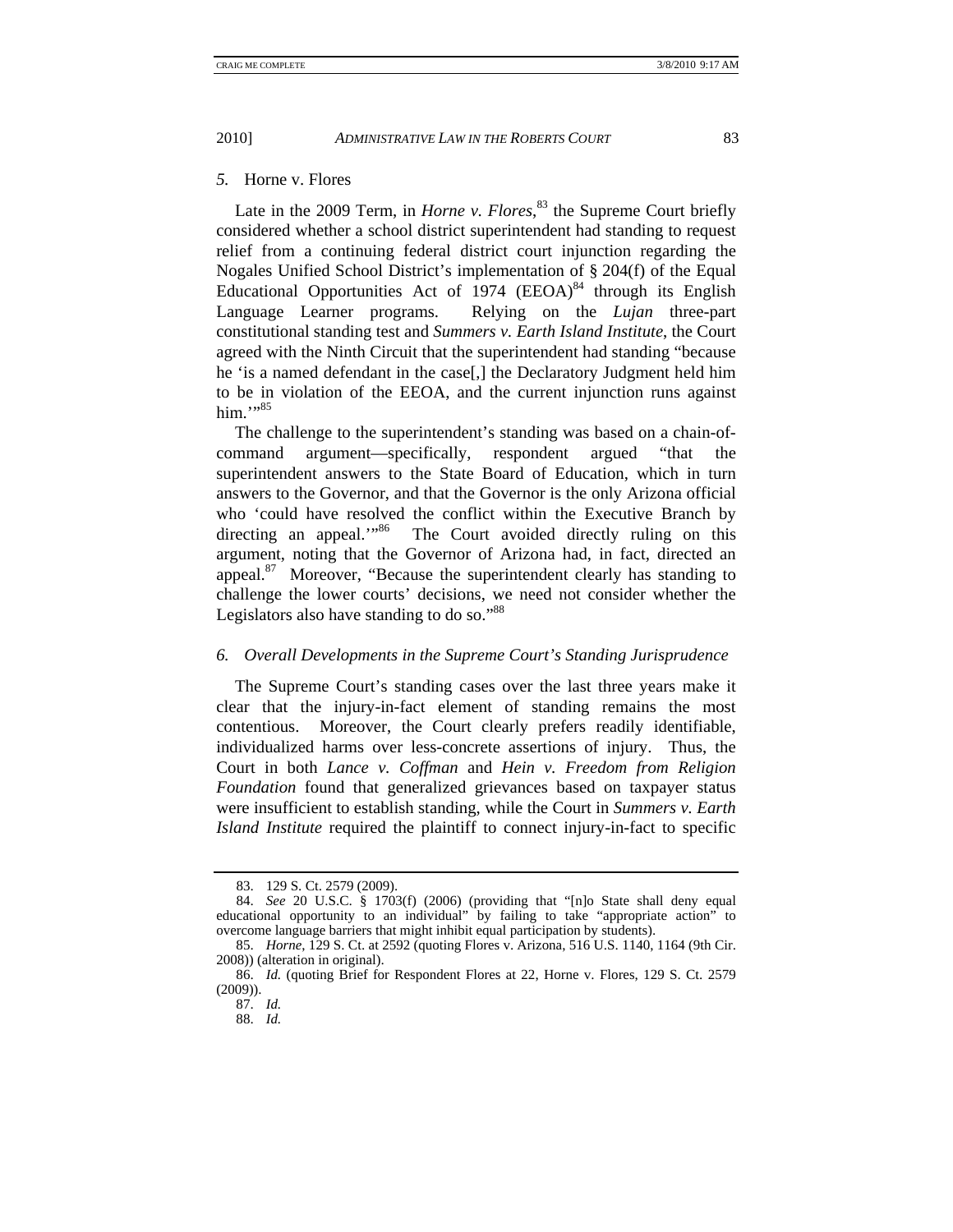federal agency projects rather than to general federal regulations.

At the same time, however, the Supreme Court's conception of what should qualify as an injury can sometimes waiver, particularly in cases that involve constitutional considerations. In *Massachusetts v. EPA*, for example, the majority emphasized both the high probability of harm to Massachusetts from climate change and, with a nod to federalism concerns, its special status as a state to find sufficient injury-in-fact. Specifically, despite the potentially long-term timeline of the impact of climate change and the many uncertainties as to the specifics of those impacts, generalized loss of coastline to sea-level rise was sufficient, according to the Court. Similarly, the EPA's inability to single-handedly redress all of Massachusetts's harms was irrelevant: it was good enough that the EPA could potentially help to reduce those harms. Even more decisively, the Supreme Court found standing in *Parents Involved in Community Schools*  for the plaintiffs to challenge a racial preference system for high school, which raised equal protection concerns, even though it was far from clear that the school district would ever apply that system to any of their children.

In light of these other cases, therefore, the two standing decisions from these three years that are most difficult to reconcile are *Massachusetts v. EPA* and *Summers v. Earth Island Institute*. One can read into the Court's jurisprudence a reluctance to allow challenges to executive branch actions unless fundamental rights are involved, an explanation that makes sense in light of *Hein v. Freedom from Religion Foundation*, *Federal Election Commission v. Wisconsin Right to Life*, and *Summers v. Earth Island Institute*—but not *Massachusetts v. EPA*. Alternatively, one can suggest that the distinction between standing and mootness, a distinction that the Court first emphasized in *Laidlaw*, appears to have been critical in both *Parents Involved in Community Schools* and *Wisconsin Right to Life*, so that once these plaintiffs established a concrete injury-in-fact, the Court was reluctant to dismiss the case. However, that explanation does not fully square with the Court's standing analysis in *Summers v. Earth Island Institute*, especially in light of the fact that the plaintiffs offered additional affidavits. Thus, at the end of the 2008–2009 Term, standing jurisprudence in the Supreme Court remains a quandary.

## *B. Federal Courts' Jurisdiction*

Absent constitutional problems, Congress can restrict access to the federal courts. The issue of whether Congress actually did so was the subject of eight Supreme Court opinions in the first four years of the Roberts Court.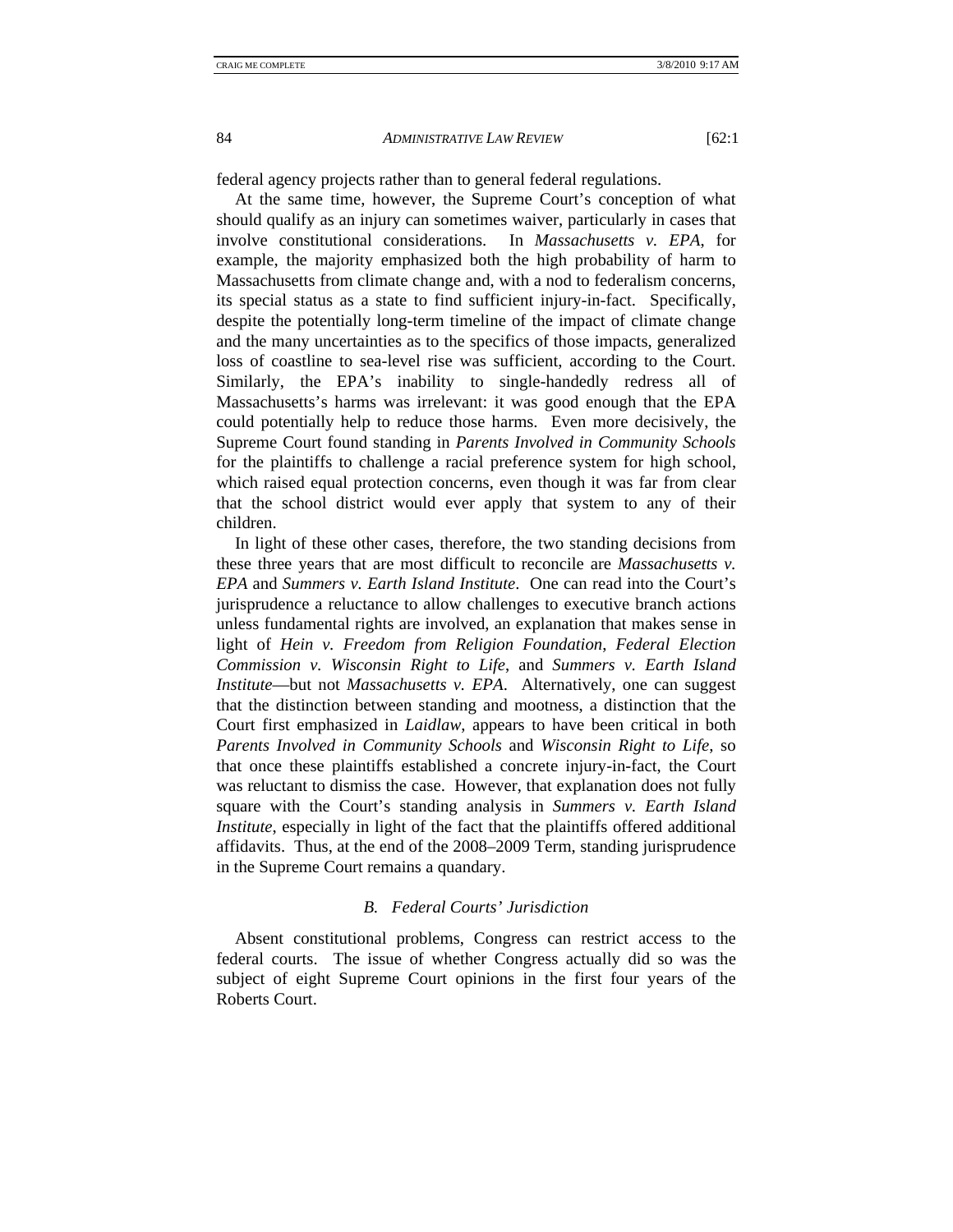#### *1. Federal Court Jurisdiction over the Guantanamo Bay Detainees*

Section  $1005(e)(1)$  of the Detainee Treatment Act of 2005 (DTA)<sup>89</sup> amends 28 U.S.C. § 2241 to provide that "[n]o court, justice, or judge shall have jurisdiction to hear or consider an application for a writ of habeas corpus filed by or on behalf of an alien detained by the United States."<sup>90</sup> The Act also vested the U.S. Court of Appeals for the D.C. Circuit with exclusive jurisdiction to review decisions of the Combat Status Review Tribunals, which the Department of Defense established to determine detainees' status as "enemy combatants."91 These provisions eliminated the federal courts' authority to hear many kinds of actions involving the Guantanamo Bay detainees, including habeas petitions, which had become the major vehicle for detainees to gain access to the courts.

Nevertheless, despite the DTA's limitations, in its June 2006 decision in Hamdan v. Rumsfeld,<sup>92</sup> the Supreme Court upheld federal court jurisdiction over the *pending* habeas claims of Guantanamo Bay enemy combatants.<sup>93</sup> It further held that the Executive Branch's proposed military commissions to try those prisoners were illegal. $94$  Mr. Hamdan is a Yemeni national captured in Afghanistan and held by the United States at Guantanamo Bay. He filed a habeas petition to challenge the military commission that the United States intended to use to try him on conspiracy charges.

In a 5–3 decision by Justice Stevens (Chief Justice Roberts did not participate), the Supreme Court held that the military commission lacked authority to proceed "because its structure and procedures violate[d] both the [Uniform Code of Military Justice] and the Geneva Conventions."95 Before reaching that substantive conclusion, however, the Court addressed the Government's motion to dismiss on the grounds that the DTA stripped federal courts of the authority to hear habeas petitions from Guantanamo Bay prisoners. Hamdan challenged this provision on both constitutional and statutory grounds, but the Court resolved the issue purely through statutory interpretation, invoking the presumption against the retroactive

95. *Id*. at 567.

 <sup>89.</sup> Pub. L. No. 109–148, § 1005, 119 Stat. 2680, 2741–42 (2005).

 <sup>90. 28</sup> U.S.C. § 2241(e)(1) (2006).

 <sup>91. 28</sup> U.S.C. § 2241(e)(2).

 <sup>92. 548</sup> U.S. 557 (2006).

 <sup>93.</sup> *See id*. at 583–84 (concluding that the Government's argument that Congress could "have no good reason" for preserving jurisdiction over pending habeas petitions is not only without merit, but is contradicted by the legislative history of the DTA).

 <sup>94.</sup> *See id.* at 590–635 (concluding that although the President has authority to convene military commissions where justified under certain circumstances, such as to try violations of the laws of war, none of Hamdan's alleged actions violated the laws of war and nothing in the particular circumstances rendered it impracticable to apply the rules set forth for regular courts-martial proceedings).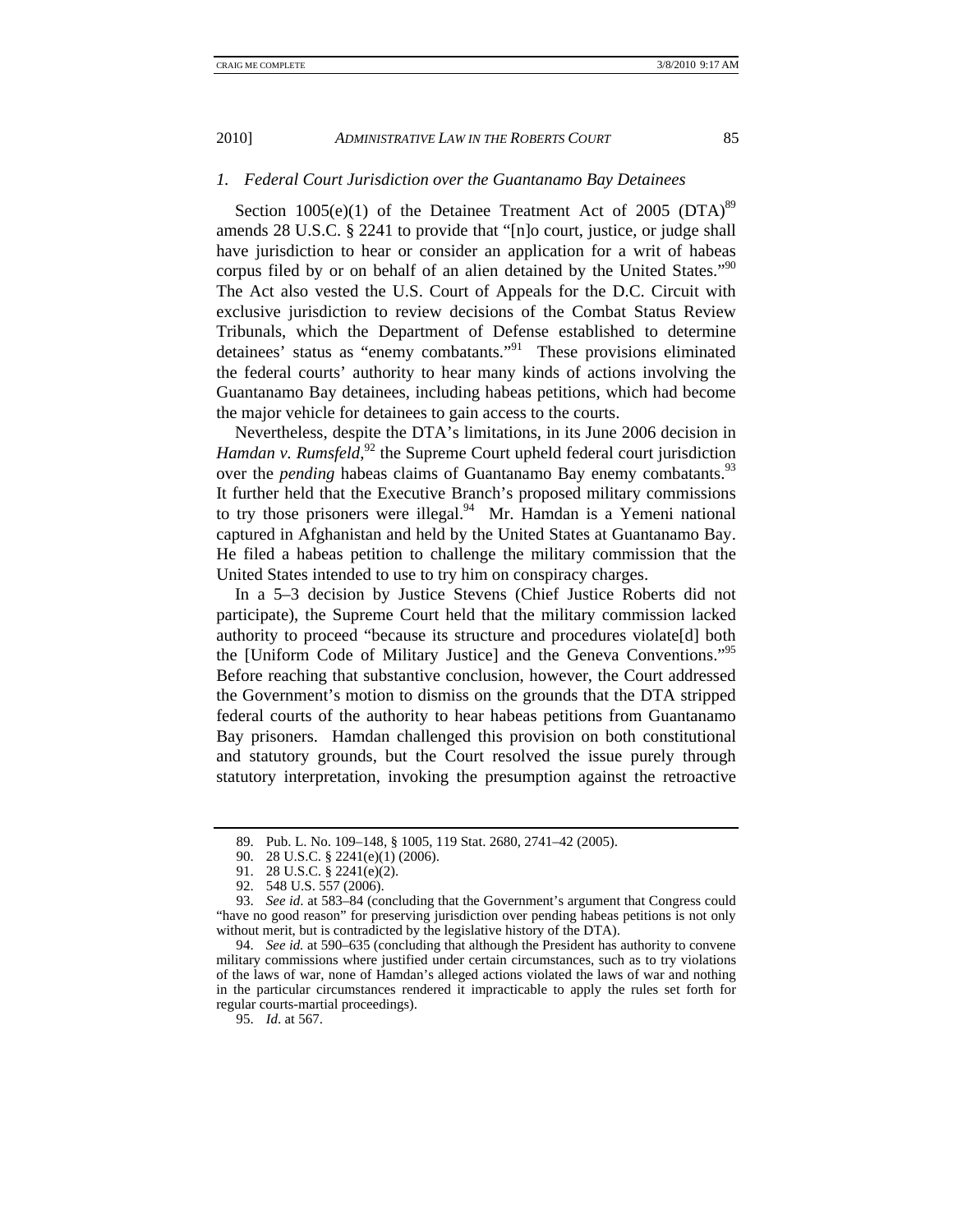application of statutes.<sup>96</sup> It noted that § 1005(e)(2) and § 1005(e)(3) of the DTA both explicitly apply to pending habeas petitions, while  $\S 1005(e)(1)$ was silent on the "pending vs. future" issue.<sup> $\frac{6}{7}$ </sup> In addition, the majority concluded that there was no reason to abstain until the commission reached a final decision.<sup>98</sup>

## *2. Federal District Courts' Jurisdiction and Other Tribunals*

In *Whitman v. Department of Transportation*, an employee of the Federal Aviation Administration (FAA) sued in federal court to challenge the FAA's alcohol and drug testing policies, claiming that they violated employees' First Amendment rights, without first pursuing the grievance procedures in his collective bargaining agreement.<sup>99</sup> An FAA statute incorporates the provision of the Civil Service Reform Act of  $1976^{100}$  that gives exclusive jurisdiction over federal-employee grievances for most employment-related claims to the grievance bodies established through collective bargaining agreements. $101$ 

Given these statutory provisions, both the district court and the U.S. Court of Appeals for the Ninth Circuit dismissed the FAA employee's case for lack of subject-matter jurisdiction. In a unanimous per curiam opinion (Justice Alito did not participate), the Supreme Court vacated the lower courts' decisions because, although both the petitioner and the FAA stipulated that the collective bargaining agreement's grievance procedure covered the claim, neither the FAA nor the Court of Appeals made any findings to that effect.<sup>102</sup> As a result, the Court remanded to the Court of Appeals for a more explicit determination that the statutory exclusivity provisions actually applied to the case and for determinations on two issues: (1) whether the employee is actually appealing a final agency action and (2) how the doctrine of exhaustion of administrative remedies should apply (or not) to the lawsuit. $103$ 

In May 2007, in a unanimous opinion by Chief Justice Roberts, the Supreme Court determined in *Hinck v. United States* that the Tax Court

 <sup>96.</sup> *Id*. at 575–78.

 <sup>97.</sup> *Id.* at 578.

 <sup>98.</sup> *See id*. at 584–88 (dismissing the Government's two arguments that civilian courts should await final judgment in ongoing military proceedings before "entertaining an attack on those proceedings" (internal quotation marks omitted)).

 <sup>99. 547</sup> U.S. 512 (2006).

 <sup>100. 5</sup> U.S.C. § 7121(a)(1) (2006).

 <sup>101.</sup> *See Whitman*, 547 U.S. at 513 (outlining the operation of the FAA's framework for the resolution of employee claims).

 <sup>102.</sup> *Id*. at 514 ("It may be, for example, that the FAA's actions . . . constitute a 'prohibited personnel practice,'" but concessions on matters of jurisdiction "ought not to be accepted out of hand.").

 <sup>103.</sup> *Id.* at 514–15.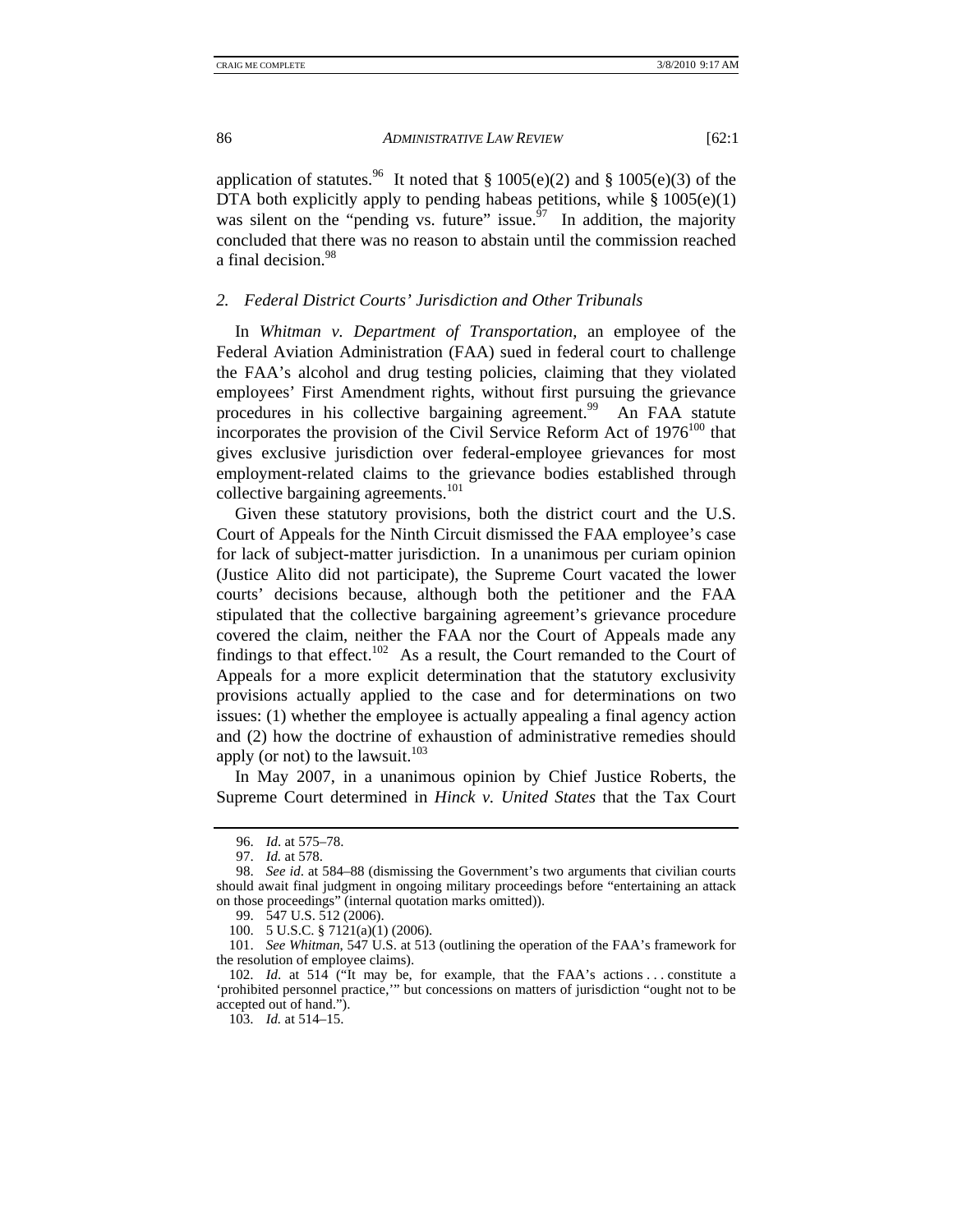was the exclusive venue for challenging the Internal Revenue Service's (IRS's) interest abatement decisions; plaintiffs could not challenge the IRS's decisions in federal district court or the Court of Federal Claims.<sup>104</sup> The Court relied on two principles to reach this conclusion. First, it emphasized "the well-established principle that, in most contexts, 'a precisely drawn, detailed statute pre-empts more general remedies."<sup>105</sup> Second, the Court cited its "past recognition that when Congress enacts a specific remedy when no remedy was previously recognized, or when previous remedies were 'problematic,' the remedy provided is generally regarded as exclusive."106 Because the new interest abatement remedy was both precisely drawn and designed to provide a remedy to taxpayers after courts said that none existed, the Tax Court's jurisdiction was exclusive, despite the statute's silence on the issue of exclusivity.<sup>107</sup>

## *3. Statutes of Limitation and the Federal Government*

In December 2006, in a unanimous decision by Justice Alito (Chief Justice Roberts and Justice Breyer did not participate), the Supreme Court determined in *BP America Production Co. v. Burton* that, in the absence of clear indications to the contrary, "actions" and "complaints" refer only to court proceedings, not to administrative enforcement actions.<sup>108</sup> More specifically, the Court held that the six-year statute of limitations in 28 U.S.C. § 2415(a) did *not* apply to the Minerals Management Service's (MMS's) administrative royalty payment orders regarding pre-September 1, 1996 oil and gas production on non-Indian federal lands. $^{109}$ 

The statute of limitations in § 2415(a) states that

every *action* for money damages brought by the United States . . . founded upon any contract . . . shall be barred unless the *complaint* is filed within six years after the right of action accrues or within one year after final decisions have been rendered in applicable administrative proceedings required by contract or by law, whichever is later.<sup>110</sup>

In 1997, the MMS issued royalty payment orders to BP's predecessor Amoco regarding oil and gas production on federal lands from January 1989 through December 1996. Amoco, and then BP, argued that the sixyear statute of limitations in § 2415(a) barred these agency orders.

Both the district court and the U.S. Court of Appeals for the D.C. Circuit

 <sup>104.</sup> Hinck v. United States, 550 U.S. 501, 506 (2007).

 <sup>105.</sup> *Id*. (quoting EC Term of Years Trust v. United States, 550 U.S. 429, 433 (2007)).

 <sup>106.</sup> *Id.* (citing Block v. N.D. *ex rel.* Bd. of Univ. & Sch. Lands, 461 U.S. 273, 285 (1983)) (internal quotation marks omitted).

 <sup>107.</sup> *Id*. at 506–10.

 <sup>108.</sup> BP Am. Prod. Co. v. Burton, 549 U.S. 84, 91–95 (2006).

 <sup>109.</sup> *Id*. at 101.

 <sup>110. 28</sup> U.S.C. § 2415(a) (2006) (emphases added).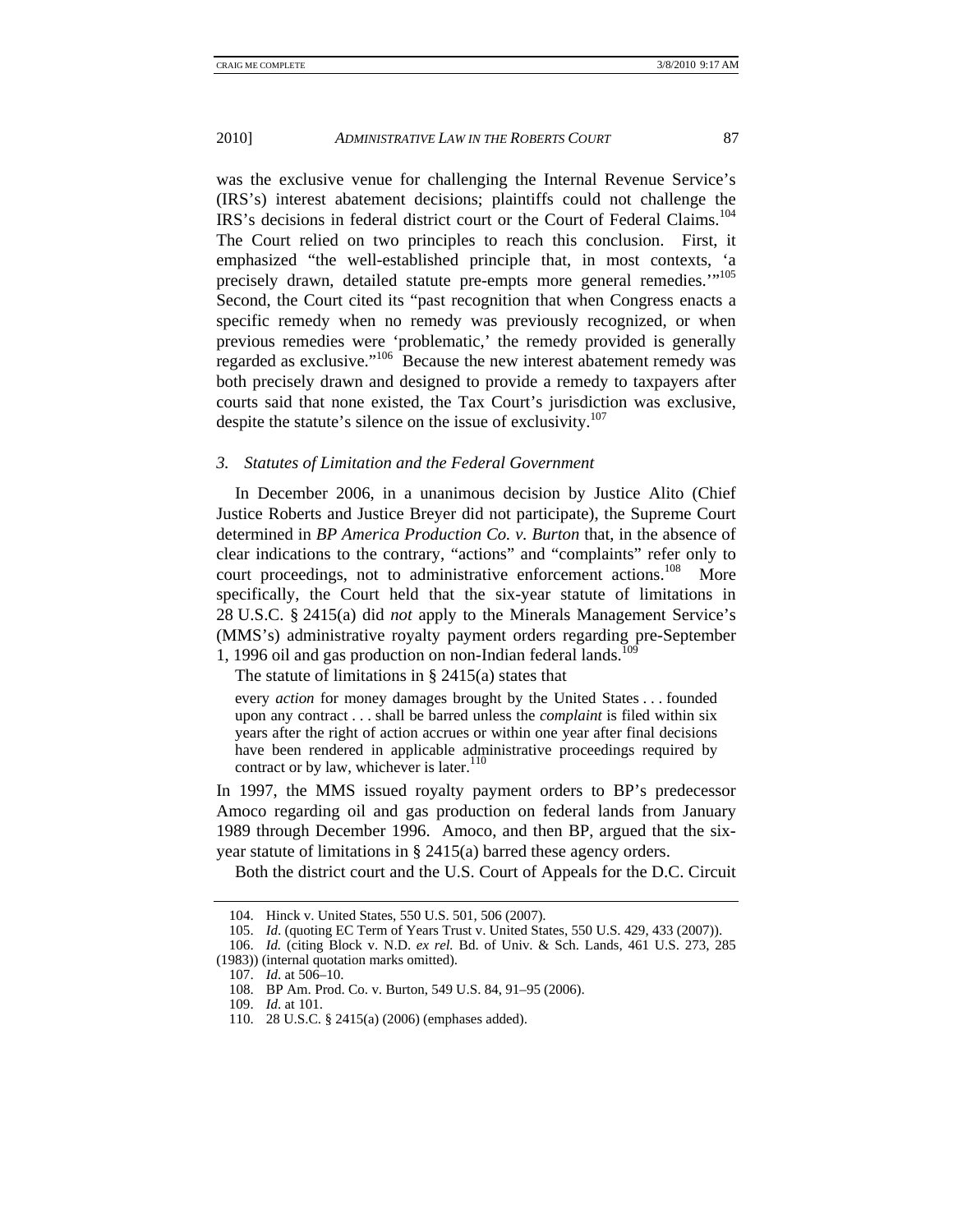held that the statute of limitations did *not* bar the MMS's administrative orders, and the Supreme Court agreed.<sup>111</sup> The Supreme Court viewed its decision as primarily one of statutory construction. Under its plain meaning analysis, it concluded, "The key terms in this provision—'action' and 'complaint'—are ordinarily used in connection with judicial, not administrative, proceedings."<sup>112</sup> Moreover, "[n]othing in the language of § 2415(a) suggests that Congress intended these terms to apply more broadly to administrative proceedings," especially given the fact that § 2415(a) specifically refers to both general accrual and the termination of administrative proceedings. $^{113}$ 

The Court then expanded its interpretation by looking at the terms *action* and *complaint* individually. It noted that when Congress intends the word *action* to refer to administrative proceedings, it tends to qualify that word, citing as examples uses of the phrases "administrative action, a civil or administrative action, or administrative enforcement actions."<sup>114</sup> In contrast, § 2415(a) contained no such qualifications, indicating that *action* refers only to court proceedings.<sup>115</sup> Similarly, "the occasional use of the term [*complaint*] to describe certain administrative filings does not alter its primary meaning, which concerns the initiation of 'a civil action.'"116 This limitation was especially appropriate for the MMS's royalty payment orders because those orders function as final administrative enforcement orders, not as the initiation of enforcement proceedings.<sup>117</sup>

The Supreme Court reinforced its interpretation of  $\S$  2415(a) with "the rule that statutes of limitation are construed narrowly against the government."<sup>118</sup> "A corollary of this rule is that when the sovereign elects to subject itself to a statute of limitations, the sovereign is given the benefit of the doubt if the scope of the statute is ambiguous."<sup>119</sup>

In light of the statute's plain meaning and the sovereignty canon, the Court rejected all of BP's structural and policy arguments in favor of applying the six-year statute of limitations to the MMS's administrative payment orders—subsections rendered superfluous, peculiarities in recordkeeping requirements, and frustration of the statute's purpose of providing repose.<sup>120</sup> Instead, the Court emphasized that Congress could have

- 118. *Id*. (citation omitted).
- 119. *Id*. at 96.

 <sup>111.</sup> *BP America*, 549 U.S. at 90.

 <sup>112.</sup> *Id.* at 91.

 <sup>113.</sup> *Id*. at 92.

 <sup>114.</sup> *Id*. at 92–93 (internal quotation marks omitted).

 <sup>115.</sup> *Id*. at 93.

 <sup>116.</sup> *Id*. at 95 (quoting BLACK'S LAW DICTIONARY 356 (9th ed. 2009)).

 <sup>117.</sup> *Id.*

 <sup>120.</sup> *See id*. at 95–101 (summarizing and dispensing with BP's primary arguments).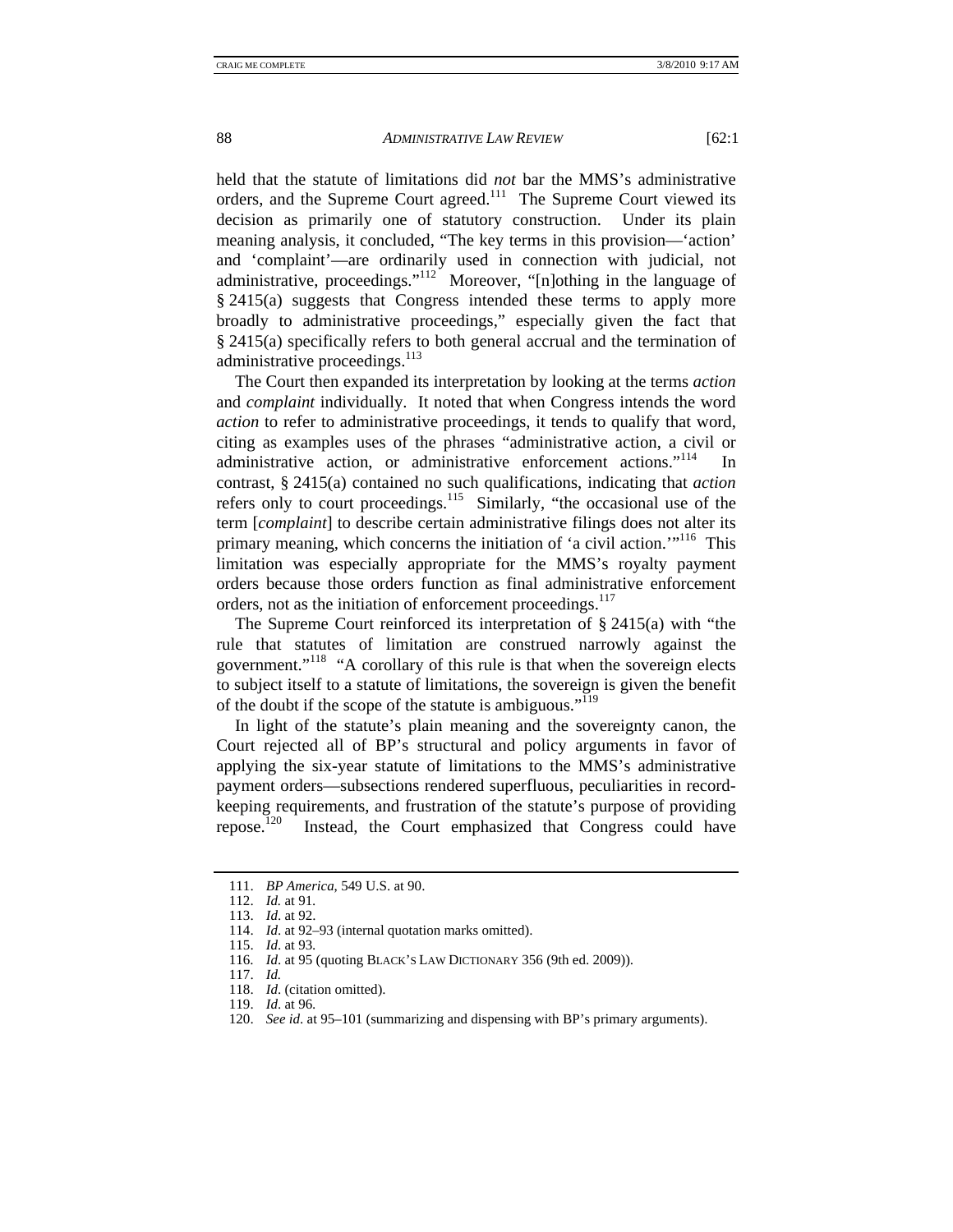amended the relevant statutes so that they clearly applied to administrative actions, that BP's arguments "must be considered in light of the traditional rule exempting proceedings brought by the sovereign from any time bar," and that the focus of the Court's inquiry "is simply how far Congress meant to go when it enacted the statute of limitations in question."<sup>121</sup> As a result, the Court upheld MMS's right to seek the additional royalty payments for pre-September 1, 1996 oil and gas production.<sup>122</sup>

The exact holding of *BP America* may be limited in import: Congress amended the relevant minerals leasing statutes in 1996 to impose sevenyear statutes of limitation on both judicial and administrative royalty payment proceedings occurring after September 1, 1996. However, the underlying logic and interpretive analysis of *BP America* establishes a clear presumption against the application of general statutes of limitations to federal administrative enforcement proceedings.

The Supreme Court also emphasized federal sovereign immunity in the context of statutes of limitations in its January 2008 decision in *John R.*  Sand & Gravel Co. v. United States.<sup>123</sup> This case involved the special statute of limitations governing suits against the United States in the Court of Federal Claims, and the Court concluded, 7–2 (Justices Stevens and Ginsburg dissented), that the federal courts must consider sua sponte whether the plaintiff violated the statute of limitations even if the United States technically waived its statute of limitations defense.<sup>124</sup>

The Supreme Court emphasized that because lawsuits in the Court of Federal Claims involved the federal government by definition, and hence federal sovereign immunity, the special statute of limitations seeks "to achieve a broader system-related goal" than just encouraging timeliness of lawsuits.<sup>125</sup> As a result, the Court treats these kinds of statutes of limitation as "more absolute" than the normal kind.<sup>126</sup> The Court's precedents—some dating to the 19th century—support that reading.<sup>127</sup> Moreover, subsequent modifications to the statutory language did not require a different outcome.128 Finally, the plaintiffs offered no convincing arguments for overruling the Court's prior decisions.<sup>129</sup>

 <sup>121.</sup> *Id*. at 100.

 <sup>122.</sup> *Id*. at 101.

 <sup>123. 552</sup> U.S. 130 (2008).

 <sup>124.</sup> *Id*. at 132, 134.

 <sup>125.</sup> *Id*. at 133.

 <sup>126.</sup> *Id*. at 134.

 <sup>127.</sup> For a list of the Court's relevant precedents, see *id*. at 134–35.

 <sup>128.</sup> *Id*. at 135–36.

 <sup>129.</sup> *See id*. at 136–39 (rejecting plaintiffs' arguments that the Court already overturned the earlier precedent and that the Court explicitly considered the court of claims limitations statute, describing it as unexceptional).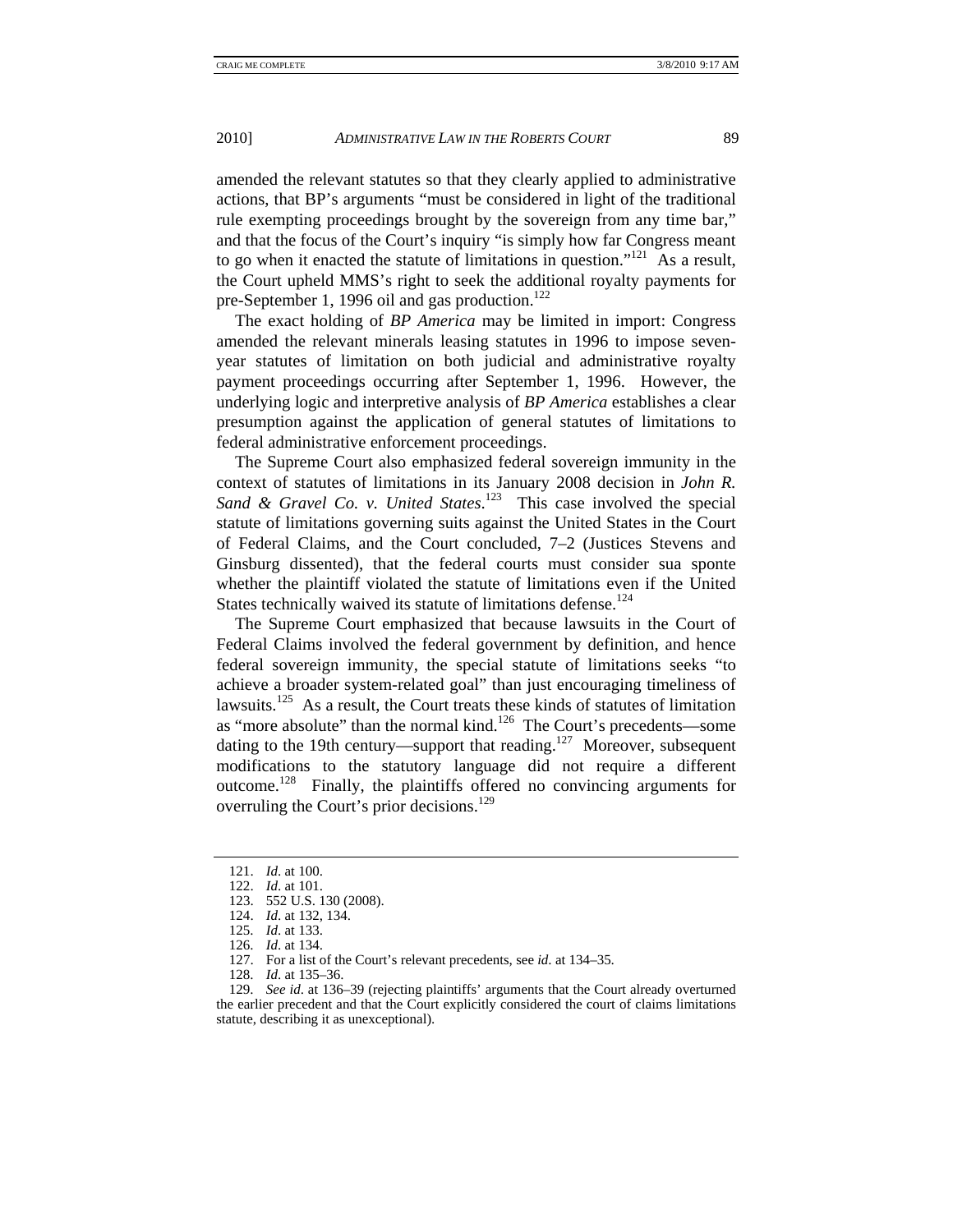#### *4. Sovereign Immunity and the Federal Tort Claims Act*

Federal sovereign immunity has been important in other contexts besides statutes of limitation, such as the Federal Tort Claims Act's (FTCA's) waiver of immunity. The FTCA generally waives the federal government's sovereign immunity for tort lawsuits.<sup>130</sup> However, the Act also creates several exceptions to that waiver. $131$ 

As one example, the FTCA specifies that its provisions, including its waivers of federal sovereign immunity, do not apply to "[a]ny claim arising out of the loss, miscarriage, or negligent transmission of letters or postal matter."132 In February 2006, in *Dolan v. United States Postal Service*, seven Justices decided, in an opinion by Justice Kennedy, that this FTCA provision does *not* shield the U.S. Postal Service from claims that a postal carrier acted negligently in leaving mail on a porch, causing the plaintiff to trip and fall, resolving a conflict between the Second and Third Circuits.<sup>133</sup>

What is most interesting about this case is that the seven-Justice majority consciously rejected a plain meaning interpretation of *negligent transmission*. This phrase, the majority acknowledged, could

in isolation . . . embrace a wide range of negligent acts committed by the Postal Service in the course of delivering mail, including creation of slipand-fall hazards from leaving packets and parcels on the porch of a residence. After all, in ordinary meaning and usage, transmission of the mail is not complete until it arrives at the destination.<sup>13</sup>

However, the majority decided that context was more important than the isolated plain meaning of the statutory phrase:

The definition of words in isolation, however, is not necessarily controlling in statutory construction. A word in a statute may or may not extend to the outer limits of its definitional possibilities. Interpretation of a word or phrase depends upon reading the whole statutory text, considering the purpose and context of the statute, and consulting any precedents or authorities that inform the analysis. Here, we conclude both context and precedent require a narrower reading, so that "negligent transmission" does not go beyond negligence causing mail to be lost or to arrive late, in damaged condition, or at the wrong address.<sup>135</sup>

As a result, the majority concluded that "Congress intended to retain immunity, as a general rule, only for injuries arising, directly or

 <sup>130.</sup> *See* 28 U.S.C. § 2674 (2006) (establishing that "[t]he United States shall be liable, respecting the provisions of this title relating to tort claims, in the same manner and to the same extent as a private individual under like circumstances").

 <sup>131.</sup> *See id.* § 2680 (listing such exceptions).

 <sup>132. § 2680(</sup>b).

 <sup>133.</sup> Dolan v. U.S. Postal Serv., 546 U.S. 481, 482, 492 (2006).

 <sup>134.</sup> *Id*. at 486 (citing WEBSTER'S THIRD NEW INTERNATIONAL DICTIONARY 2429 (1971)).

 <sup>135.</sup> *Id*.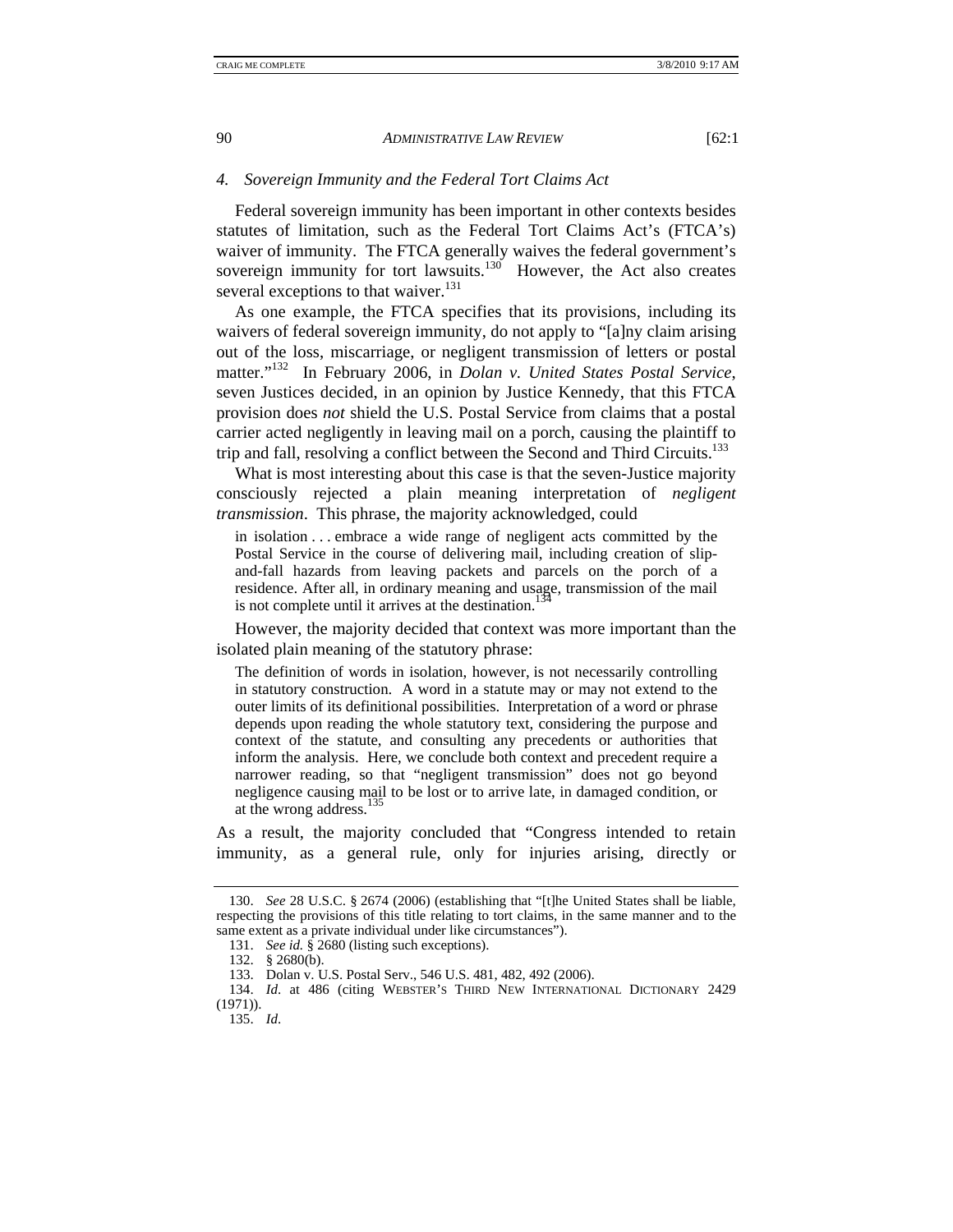consequentially, because mail either fails to arrive at all or arrives late, in damaged condition, or at the wrong address."<sup>136</sup>

Justice Thomas, the lone dissenter (Justice Alito did not participate in the decision), would have applied the broad plain meaning of *negligent transmission*. 137 Moreover, if that phrase is ambiguous, Justice Thomas would have resolved the ambiguity by applying the normal rule that waivers of the federal government's sovereign immunity should be construed narrowly and in favor of the government.<sup>138</sup>

In late January 2008, the Supreme Court again addressed the FTCA's waiver of sovereign immunity and its exceptions in *Ali v. Federal Bureau of Prisons*. 139 In this case, a prisoner brought an FTCA claim against various prison officials who lost the prisoner's personal property in the course of prison transfers. The Bureau of Prisons officials claimed that the prisoner's lawsuit fell within another of the exceptions to the FTCA's waiver of sovereign immunity—this time, for a "claim arising in respect of the assessment or collection of any tax or customs duty, or the detention of any goods, merchandise, or other property by any officer of customs or excise or *any other law enforcement officer*."<sup>140</sup>

The Supreme Court split 5–4 in deciding that this exception *did* apply to the Bureau of Prisons officials and hence that the lawsuit was barred.<sup>141</sup> In an opinion by Justice Thomas (Justices Kennedy, Stevens, Souter, and Breyer dissented), the question for the majority was whether Bureau of Prisons officials qualified as "any other law enforcement officer[s]" under the Act.<sup>142</sup> This time, the majority relied on a plain meaning interpretation, emphasizing that Congress repeatedly referred to "any" other law enforcement officer and that the term *any* "suggests a broad meaning."<sup>143</sup> Moreover, the majority invoked separation-of-powers considerations in its interpretation, concluding that "[w]e are not at liberty to rewrite the statute to reflect a meaning we deem more desirable. Instead, we must give effect to the text Congress enacted . . . ."<sup>144</sup>

The dissenters would have given the FTCA that "more desirable" interpretation through the use of canons of statutory construction that would have connected the phrase "any other law enforcement officer" to

 <sup>136.</sup> *Id*. at 489.

 <sup>137.</sup> *Id*. at 493 (Thomas, J., dissenting).

 <sup>138.</sup> *Id*.

 <sup>139. 552</sup> U.S. 214 (2008).

 <sup>140. 28</sup> U.S.C. § 2680(c) (2006) (emphasis added).

 <sup>141.</sup> *Ali*, 552 U.S. at 216.

 <sup>142.</sup> *Id*. (quoting § 2680(c)).

 <sup>143.</sup> *Id*. at 218–19.

 <sup>144.</sup> *Id*. at 228 (footnote omitted).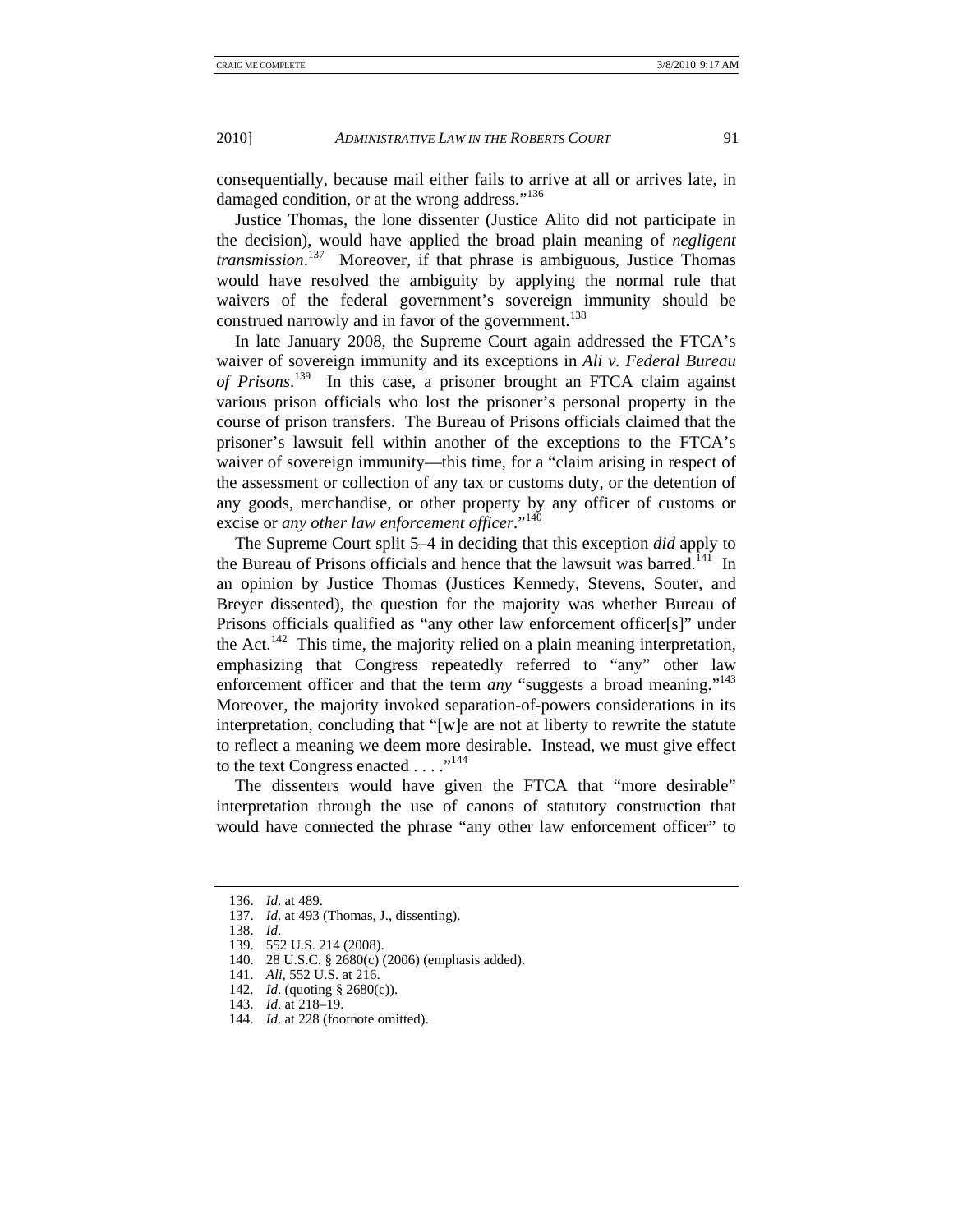the exception's focus on the collection of taxes and customs duties.<sup>145</sup> In particular, Justice Kennedy emphasized that

[s]tatutory interpretation, from beginning to end, requires respect for the text. The respect is not enhanced, however, by decisions that foreclose consideration of the text within the whole context of the statute as a guide to determining a legislature's intent. To prevent textual analysis from becoming so rarefied that it departs from how a legislator most likely understood the words when he or she voted for the law, courts use certain interpretative rules to consider text within the statutory design.<sup>146</sup>

Applying the contextual principles embodied in the *ejusdem generis* and *noscitur a sociis* canons of construction, the dissenters concluded that, in order for this exception to the FTCA's waiver of sovereign immunity to apply, the phrase *other law enforcement officers* had to be acting like the "officers of customs or excise"—that is, detaining property in connection with the collection of taxes or customs duties.<sup>147</sup> Because the Bureau of Prisons officials had no connection to taxes or customs duties, the dissenters would have held the exception inapplicable and allowed the lawsuit to proceed. $148$ 

#### *5. Implied Private Rights of Action*

Also in January 2008, a divided Supreme Court (Justice Breyer did not participate) held that the private right of action judicially implied into  $\hat{\S}$  10(b) of the Securities Exchange Act of 1934<sup>149</sup> could not be extended to a securities fraud class action brought by investors against two cable TV services corporations, Scientific–Atlanta and Motorola, whose knowingly fraudulent actions caused Charter Communications to inflate its own revenue statements, when the investors relied on those statements.<sup>150</sup> In his opinion for the five-Justice majority in *Stoneridge Investment Partners, LLC v. Scientific–Atlanta, Inc.*, Justice Kennedy emphasized that the implied right of action did not extend to the two companies "because the investors did not rely upon their statements or representations" when deciding to invest in Charter.<sup>151</sup> Citing to its own precedent, Congress's reactions, and the common law tradition that underlies § 10(b), the majority concluded that the implied right of action does not extend to aiders and abettors. Instead, the plaintiffs had to show that each defendant engaged in

 <sup>145.</sup> *Id*. at 231–32 (Kennedy, J., dissenting).

 <sup>146.</sup> *Id*. at 228–29.

 <sup>147.</sup> *Id*. at 232.

 <sup>148.</sup> *Id*. at 228–33.

 <sup>149.</sup> *See* 15 U.S.C. § 78j(b) (2006) (outlawing manipulative and deceptive practices).

 <sup>150.</sup> Stoneridge Inv. Partners, LLC v. Scientific**–**Atlanta, Inc*.*, 552 U.S. 148, 153 (2008).

 <sup>151.</sup> *Id*. at 153.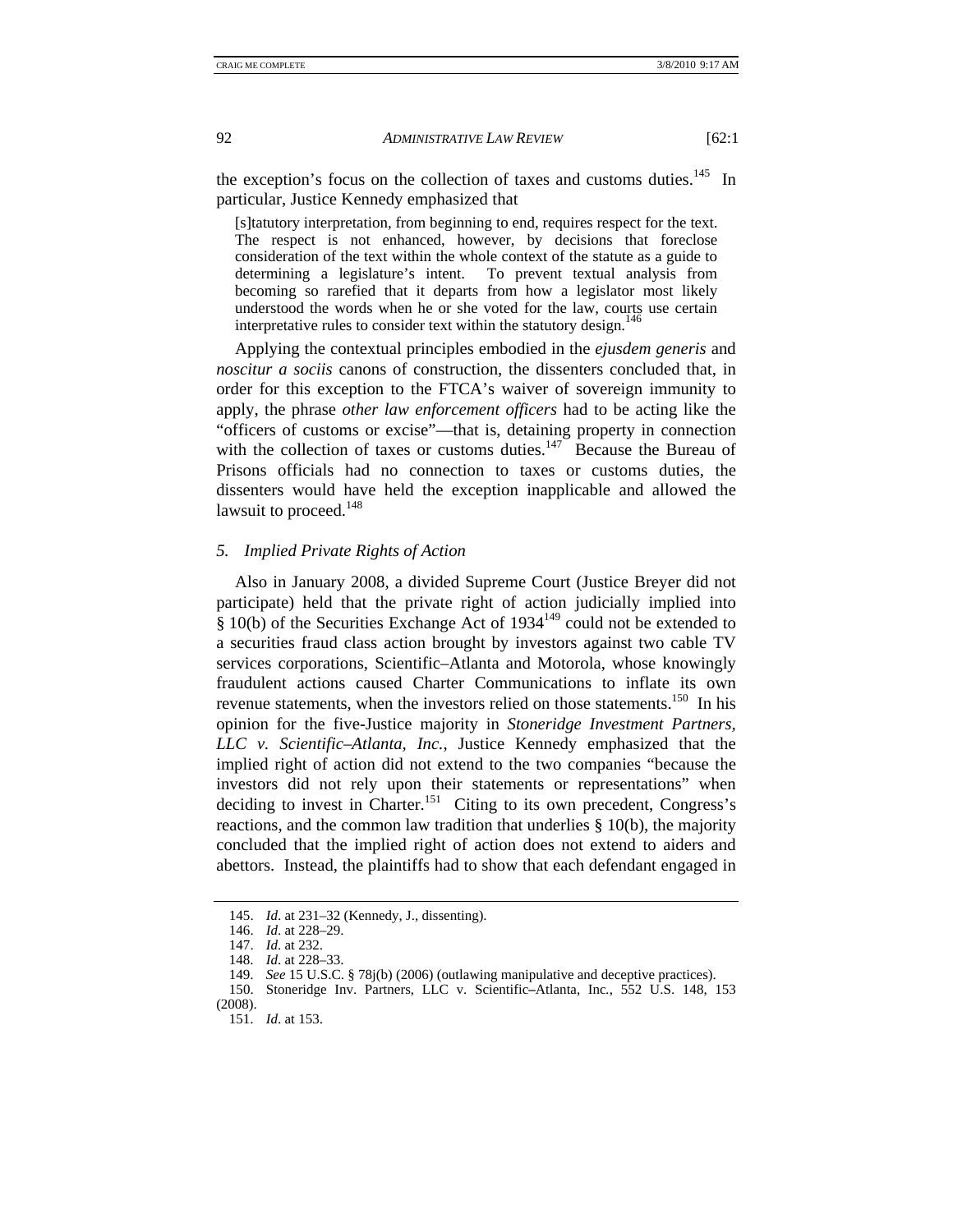a deceptive practice before the implied right of action applied.<sup>152</sup>

The majority also relied on separation-of-powers principles to avoid extending the scope of the private right of action. Noting that judicially implied private rights of action impinge on Congress's legislative authority, the majority concluded that these "[c]oncerns with the judicial creation of a private cause of action caution against its expansion."<sup>153</sup>

Justice Stevens wrote the dissenting opinion, joined by Justices Souter and Ginsburg. The dissenters did not oppose the majority's interpretation of the scope of the implied right of action; rather, they focused on the argument that Scientific–Atlanta and Motorola engaged in deceptive practices for purposes of the Securities Exchange Act because Charter inflated its revenue statements in reliance on their knowingly fraudulent actions, on which the investors then relied through reliance on Charter's revenue statements when deciding to invest.<sup>154</sup> As a result, the dissenters would have concluded that the investors' suit fell within the scope of the implied right of action.

# *C. Other Doctrines Limiting Federal Court Review of Federal Agency Action*

## *1. Exhaustion of Administrative Remedies*

Exhaustion of administrative remedies is largely a court-made doctrine. At common law, this doctrine requires persons challenging administrative agency action to exhaust their administrative remedies before proceeding to federal court.155 Section 704 of the Administrative Procedure Act (APA) sets out the exhaustion requirements for lawsuits brought under the APA:

Except as otherwise expressly required by statute, agency action otherwise final is final for the purposes of this section whether or not there has been presented or determined an application for a declaratory order, for any form of reconsideration, or, unless the agency otherwise requires by rule and provides that the action meanwhile is inoperative, for an appeal to superior agency authority.<sup>156</sup>

The Supreme Court previously concluded that the last clause in § 704 limits the applicability of the exhaustion requirement in lawsuits brought

 <sup>152.</sup> *Id*. at 158.

 <sup>153.</sup> *Id*. at 164–65.

 <sup>154.</sup> *See id*. at 167–69 (Stevens, J., dissenting) (distinguishing between this case and *Central Bank of Denver, N.A. v. First Interstate Bank of Denver, N.A.*, 511 U.S. 164 (1994), which, unlike the present case, involved no allegations of deceptive conduct and, therefore, "did not *itself* violate § 10(b)").

 <sup>155.</sup> *See, e.g.*, McCarthy v. Madigan, 503 U.S. 140, 144–46 (1992) (discussing the doctrine of exhaustion of administrative remedies).

 <sup>156. 5</sup> U.S.C. § 704 (2006).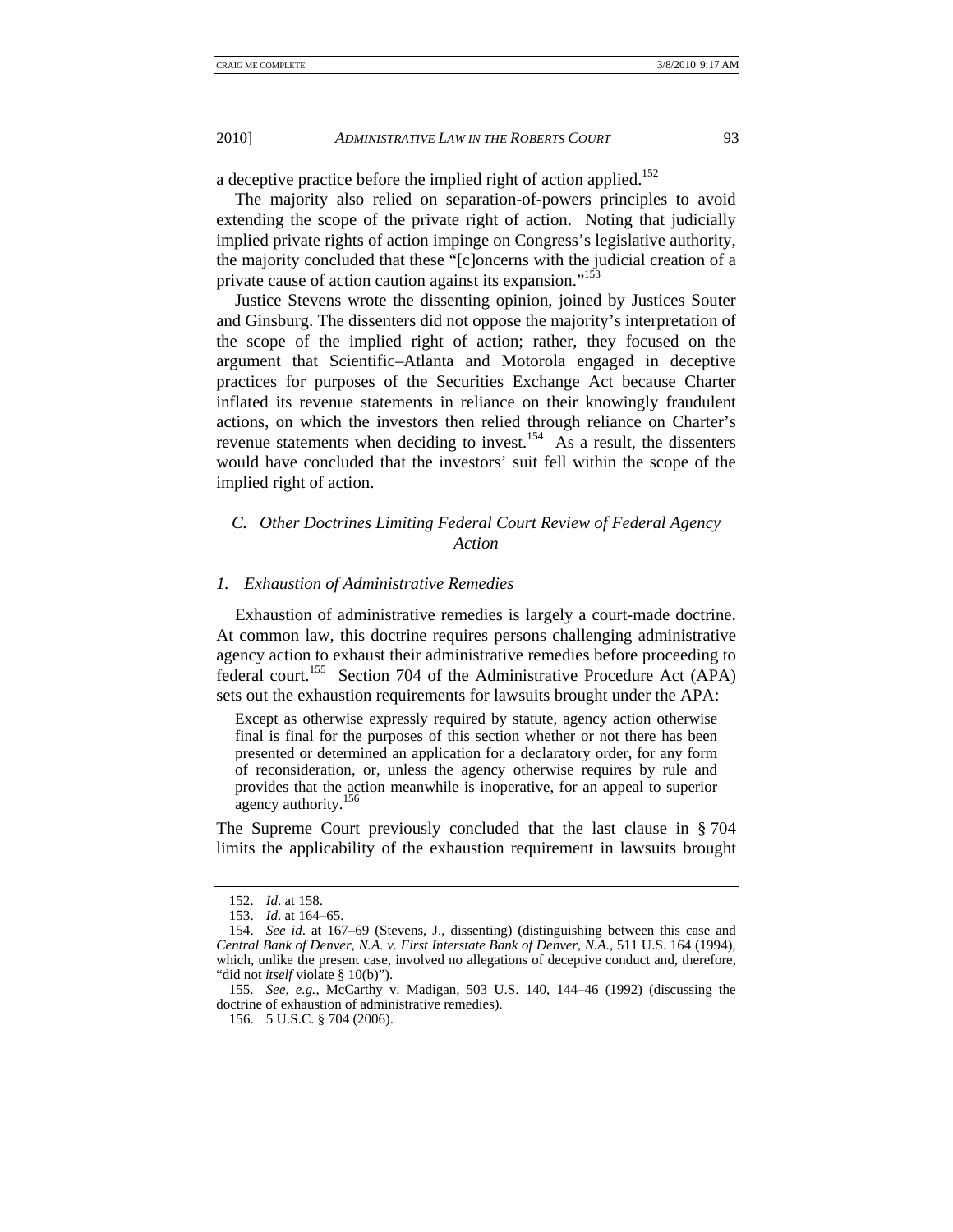under the  $APA$ <sup>157</sup>

Exhaustion requirements can arise from several kinds of statutes. For example, the Prisoner Litigation Reform Act (PLRA) states that "[n]o action shall be brought with respect to prison conditions under section 1983 of this title, or any other Federal law, by a prisoner confined in any jail, prison, or other correctional facility until such administrative remedies as are available are exhausted."158 In its June 2006 decision in *Woodford v. Ngo*, the Supreme Court considered whether an untimely or otherwise procedurally defective administrative challenge could satisfy this exhaustion requirement.<sup>159</sup> The Court determined, 6–3, that the PLRA requires prisoners to *properly* exhaust all available remedies before challenging prison conditions in federal courts,<sup>160</sup> even though California's prison system allowed prisoners only fifteen working days to file grievance appeals. $161$ 

Justice Alito authored the opinion, which more specifically concluded that the PLRA requires prisoners to exhaust all "available" remedies in *any* lawsuit challenging prison conditions, not just those suits brought under § 1983.<sup>162</sup> The majority noted that "[p]roper exhaustion demands compliance with an agency's deadlines and other critical procedural rules because no adjudicative system can function effectively without imposing some orderly structure on the course of its proceedings."<sup>163</sup> The majority added that, as a statutory matter, § 1997e(a) appeared to use *exhausted* in the administrative law sense and that requiring exhaustion fits with the general scheme of the PLRA, which "attempts to eliminate unwarranted federal-court interference with the administration of prisons."<sup>164</sup> In addition, exhaustion is the normal requirement in habeas-type litigation.<sup>165</sup>

Justices Stevens dissented, joined by Justices Souter and Ginsburg. The dissenters considered California's deadlines too short to benefit from a strict exhaustion requirement, emphasizing that

[t]he citizen's right to access an impartial tribunal to seek redress for official grievances is so fundamental and so well established that it is sometimes taken for granted. A state statute that purported to impose a 15-day period of

 <sup>157.</sup> *See* Darby v. Cisneros, 509 U.S. 137, 145–47 (1993) (concluding that § 704 requires exhaustion of "all intra-agency appeals mandated either by statute or by agency rule," and thus that "it would be inconsistent with the plain language of [§ 704] for the courts to require litigants to exhaust optional appeals as well").

 <sup>158. 42</sup> U.S.C. § 1997e(a) (2006).

 <sup>159. 548</sup> U.S. 81 (2006).

 <sup>160.</sup> *Id*. at 83–84.

 <sup>161.</sup> *See id*. at 85–86 (describing a prisoner's appeal process).

 <sup>162.</sup> *Id*. at 85.

 <sup>163.</sup> *Id*. at 90–91.

 <sup>164.</sup> *Id*. at 93.

 <sup>165.</sup> *Id*. at 92–93.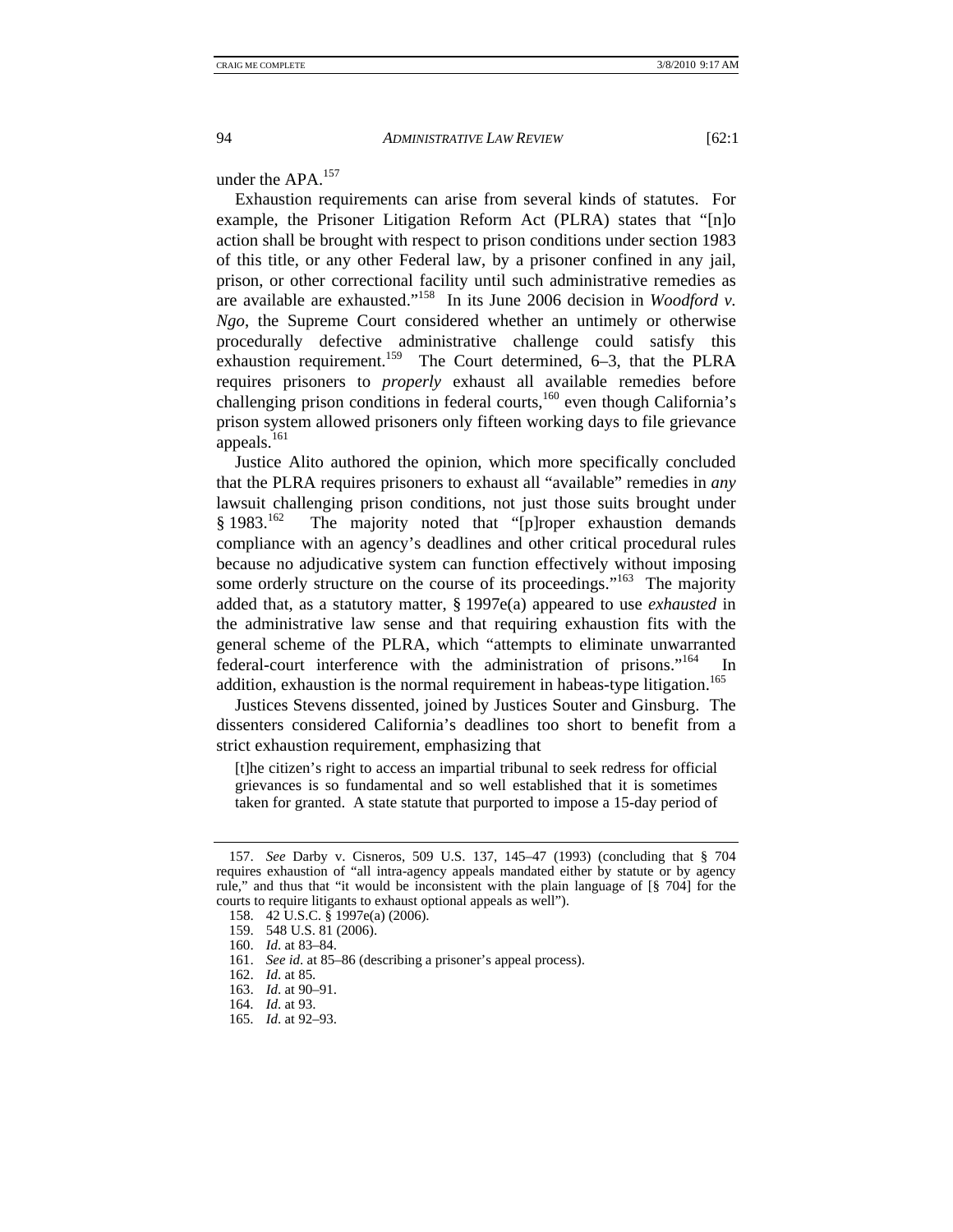limitations on the right of a discrete class of litigants to sue a state official for violation of a federal right would obviously be unenforceable in a federal court.166

The dissenters would have allowed any pursuit of administrative remedies, even if procedurally defaulted, to confer access to the federal courts.<sup>167</sup>

## *2. Limiting Challenges to Agency Action*

In June 2007, the Supreme Court concluded in *Wilkie v. Robbins*, a 7–2 decision by Justice Souter, that Robbins, the owner of a commercial guest ranch in Wyoming, could not bring claims against the Bureau of Land Management (BLM) pursuant to either the *Bivens* doctrine or the Racketeer Influenced and Corrupt Organizations Act (RICO).<sup>168</sup> Robbins's challenges focused on the retaliatory conduct of BLM officials as they tried to reestablish an easement over Robbins's property, which BLM lost as a result of its failure to record the relevant deed.<sup>169</sup> The Court concluded that a *Bivens* remedy was inappropriate because "Robbins has an administrative, and ultimately a judicial, process for vindicating virtually all of his complaints" and because "any damages remedy for actions by Government employees who push too hard for the Government's benefit may come better, if at all, through legislation."170 Robbins's RICO claim turned on whether the BLM committed acts of extortion that violated the Hobbs Act. The Court emphasized that "[t]he importance of the line between public and private beneficiaries for the common law and Hobbs Act extortion is confirmed by our own case law, which is completely barren of an example of extortion under color of official right undertaken for the sole benefit of the Government."<sup>171</sup> As a result, Robbins lacked a cause of action for either claim.<sup>172</sup>

Justice Ginsburg, joined by Justice Stevens, dissented. They argued that given the BLM's seven-year pattern of harassment and interference with Robbins's property rights, and given the inadequacy of piecemeal administrative remedies, the Court should recognize a *Bivens* cause of action based on the federal government's alleged violations of the Fifth

 <sup>166.</sup> *Id*. at 104 (Stevens, J., dissenting).

 <sup>167.</sup> *See id*. at 113–16, 123 (concluding that the "correct interpretation of the [PLRA] would recognize that . . . Congress created a rational regime designed to reduce the quantity of frivolous prison litigation while adhering to their constitutional duty 'to respect the dignity of all persons" (quoting Roper v. Simmons, 543 U.S. 551, 560 (2005))).

 <sup>168.</sup> Wilkie v. Robbins, 551 U.S. 537, 537–41 (2007).

 <sup>169.</sup> *See id*. at 541–49 (recounting the facts and procedural posture of the case).

 <sup>170.</sup> *Id*. at 553, 562.

 <sup>171.</sup> *Id*. at 564–65.

 <sup>172.</sup> *Id*. at 567–68.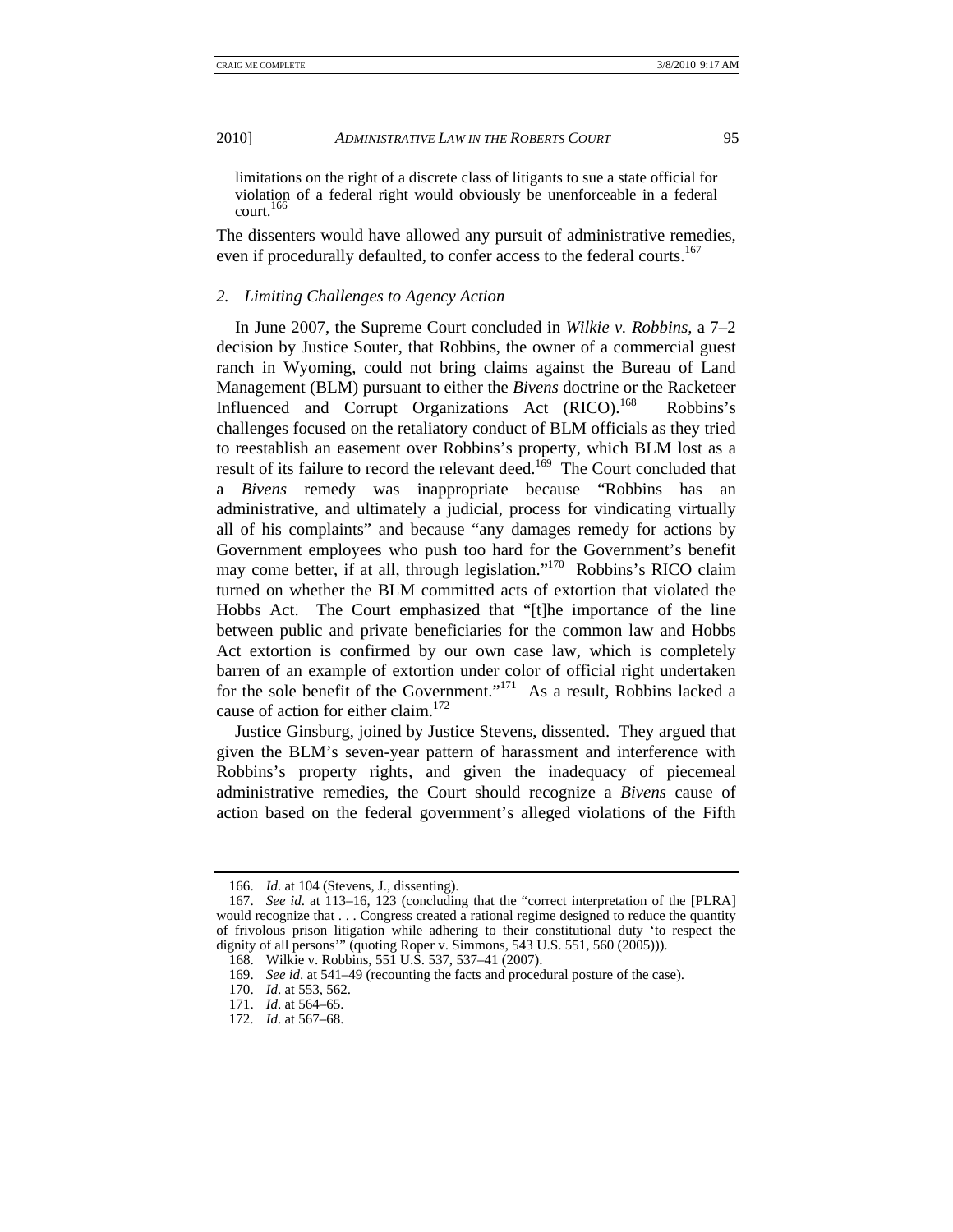## Amendment.<sup>173</sup>

## *D. Actions Against the Federal Government and Agencies Under the Roberts Court: An Overall Summary*

Although individual cases can vary considerably, the overall trend of the Roberts Court seems to be to shield the federal government, including federal agencies, from lawsuits in the federal courts. The Court has accomplished this through a variety of means. First, this first iteration of the Roberts Court limited the federal courts' availability as a forum, suggesting in *Whitman v. Department of Transportation* that employees suing the FAA must proceed through the dispute resolution mechanisms of collective bargaining agreements, deciding in *Hinck v. United States* that the IRS can be challenged only in Tax Court, and requiring proper exhaustion of remedies in *Woodford v. Ngo* in attempted suits against federal prison authorities. Second, the Court limited the causes of action available against the federal government and federal agencies, such as in *Wilkie v. Robbins* when it concluded that a *Bivens* action was not available against the BLM. Finally, as its standing decisions generally suggested, the Court is also willing to limit the people who can sue to challenge federal action.

Perhaps the pairing of cases most indicative of this trend is *BP America Production Co. v. Burton* and *John R. Sand & Gravel Co. v. United States*. In the former case, involving the MMS's administrative royalty payment orders, the Court interpreted the relevant statute of limitations so that it would not prohibit the agency's enforcement action, despite the passage of time. In contrast, in *John R. Sand & Gravel Co.*, the Court strictly enforced the Court of Federal Claims' statute of limitations against a private challenger even though the United States technically waived its statute of limitations defense. In both cases, the federal government won.

There have been two prominent exceptions to this trend of limiting the availability of federal lawsuits against the federal government and federal agencies. First, as was true in the standing context, the Roberts Court is less willing to cede federal court jurisdiction when Congress attempts to limit those courts' authority to hear civil rights and constitutional challenges, as in *Hamdan v. Rumsfeld*. Second, the Court will generally respect Congress's waivers of federal sovereign immunity when Congress clearly states an intent to subject the federal government to certain kinds of lawsuits, such as through the FTCA.

Nevertheless, the Supreme Court's interpretation of Congress's statutory

 <sup>173.</sup> *See id*. at 568–70 (Ginsburg, J., dissenting) (arguing that this was "no ordinary case of 'hard bargaining'" (quoting *id.* at 560 (majority opinion)).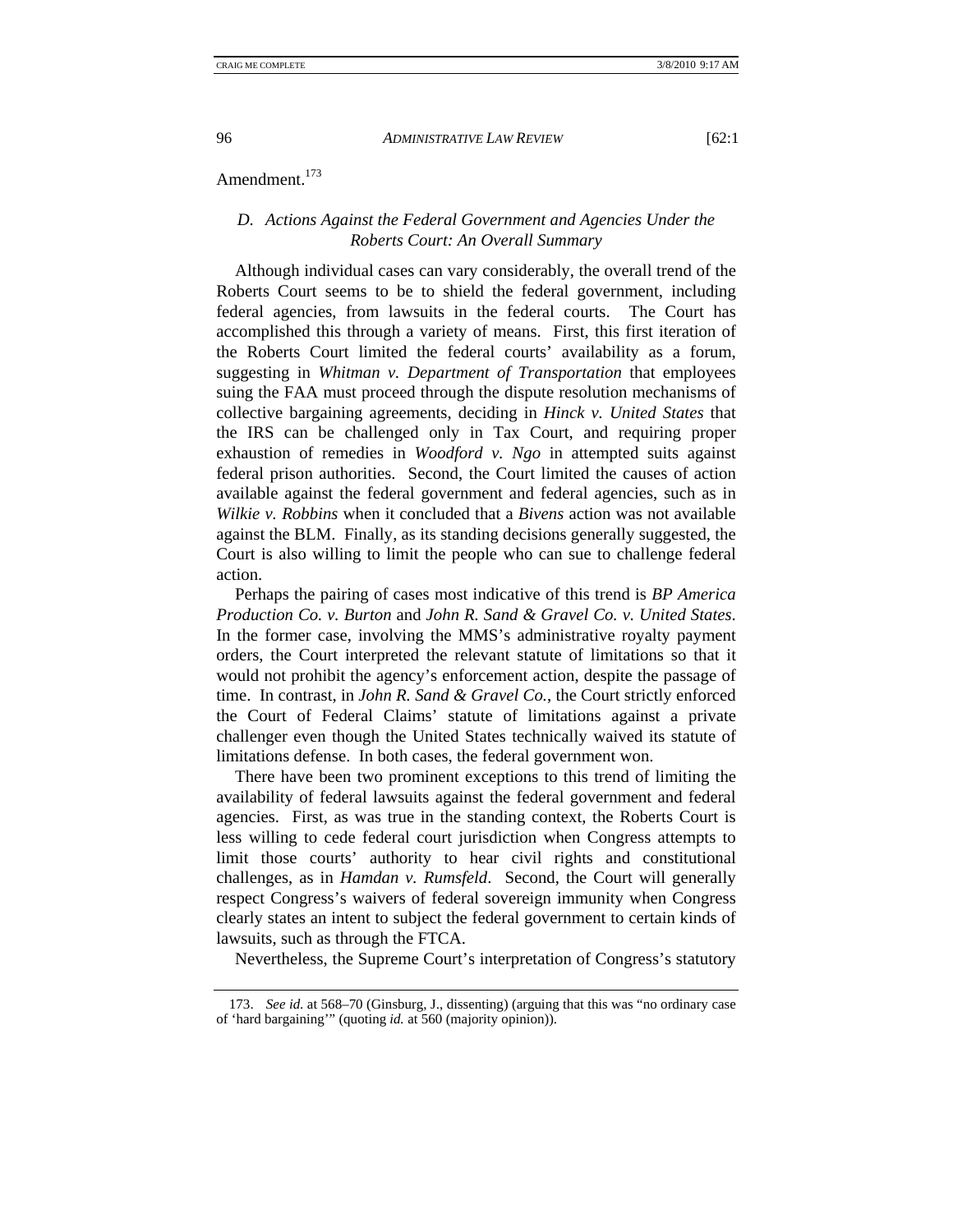language is still a significant factor in the implementation of those statutes. One clear example of the importance of the Court's statutory construction is the significant difference in interpretive methodologies that the Court used for FTCA exceptions in *Dolan v. U.S. Postal Service* and *Ali v. Federal Bureau of Prisons*. The Court's purpose-based approach to the exception at issue in *Dolan* produced a result arguably at odds with the Court's stricter plain meaning approach to the exception at issue in *Ali*, producing anomalous results regarding how FTCA exceptions should apply.

# II. FEDERALISM AND INTERACTIONS BETWEEN STATES AND THE FEDERAL GOVERNMENT

Federalism concerns the proper allocation of authority and responsibilities between the federal government, on the one hand, and the state governments, on the other. Issues of federalism can arise in a variety of litigation contexts. Moreover, the Supreme Court was already becoming more attentive to federalism concerns even before Chief Justice Roberts was confirmed.

Perhaps the first significant indication that federalism was assuming a more important role came in 1995 with the *United States v. Lopez*  decision.<sup> $174$ </sup> In this 5–4 decision, the Rehnquist Court limited Congress's regulatory authority under the Commerce Clause for the first time in several decades, striking down the Gun-Free School Zones Act as being outside Congress's Commerce Clause power.175 The Court also delineated the three categories of Congress's authority to legislate under the Commerce Clause:

First, Congress may regulate the use of the channels of interstate commerce. Second, Congress is empowered to regulate and protect the instrumentalities of interstate commerce, or persons or things in interstate commerce, even though the threat may come only from intrastate activities. Finally, Congress' commerce authority includes the power to regulate those activities having a substantial relation to interstate commerce, *i.e.*, those activities that substantially affect interstate commerce.<sup>176</sup>

Five years after *Lopez*, the Supreme Court underscored that the Commerce Clause imposes real limits on federal power when it invalidated part of the Violence Against Women Act as also being beyond Congress's Commerce

 <sup>174. 514</sup> U.S. 549 (1995).

 <sup>175.</sup> *See id.* at 559–63 (pointing out that the Government failed to demonstrate the required connection between the Act and interstate commerce, that the Act, on its face, has nothing to do with commerce or economic enterprises, and that the Act contains no jurisdictional element limiting its reach that is explicitly connected with or affects interstate commerce).

 <sup>176.</sup> *Id*. at 558–59 (citations omitted).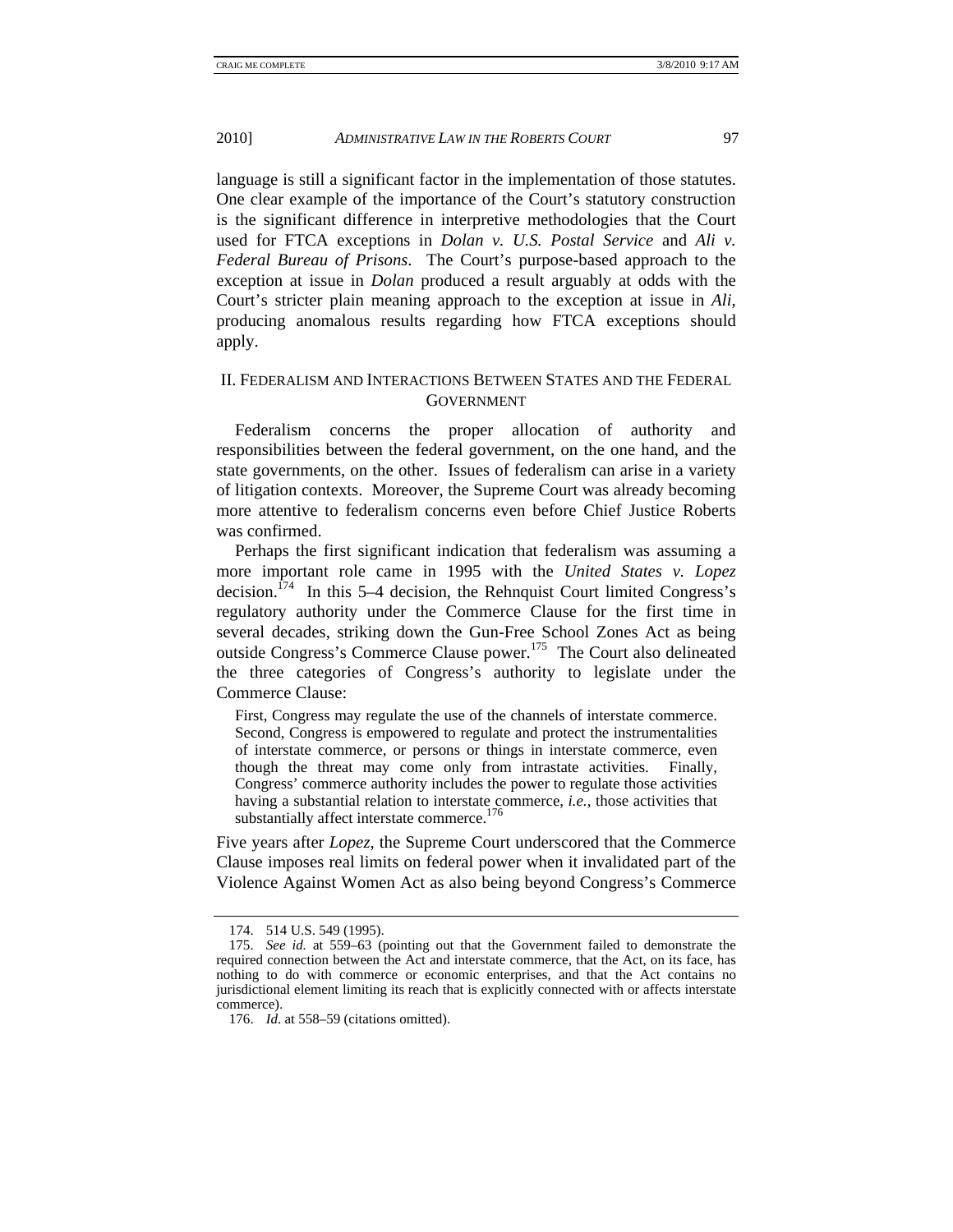Clause authority.177

Closely related to Congress's Commerce Clause limitations are its Tenth Amendment limitations. The Supreme Court emphasized this relationship in 1997 in *Printz v. United States*<sup>178</sup> when it struck down part of the Brady Handgun Violence Prevention  $Act^{179}$  because the Act allowed the federal government to unconstitutionally commandeer state and local police.<sup>180</sup> However, three years later, the Court found no such Tenth Amendment violation in the Driver's Privacy Protection  $Act^{181}$  because that statute did not commandeer state resources.<sup>182</sup> Although the Act "establishes a regulatory scheme that restricts the States' ability to disclose a driver's personal information without the driver's consent,"183 it "does not require the States in their sovereign capacity to regulate their own citizens[,] . . . to enact any laws or regulations, and it does not require state officials to assist in the enforcement of federal statutes regulating private individuals."<sup>184</sup>

A more specialized form of federalism and respect for state sovereignty is found in the Eleventh Amendment, which the Supreme Court interpreted to deprive federal courts of jurisdiction over citizens' suits against states and arms of the states,<sup>185</sup> subject to the *Ex parte Young* exception.<sup>186</sup> Thus, while the Supreme Court continues to acknowledge that Congress has the power to abrogate states' Eleventh Amendment sovereign immunity pursuant to the Fourteenth Amendment, $187$  it has, since 1996, eliminated

181. 18 U.S.C. §§ 2721–2725 (2006).

 182. *See* Reno v. Condon, 528 U.S. 141, 149–51 (2000) (arguing that while the Driver's Privacy Protection Act will indeed require some time and effort on the part of state employees, the Act does not violate the principles established in *Printz*).

- 183. *Id*. at 144.
- 184. *Id*. at 151.

 185. *See* Tenn. Student Assistance Corp. v. Hood, 541 U.S. 440, 446 (2004) (noting that "we have recognized that the States' sovereign immunity is not limited to the literal terms of the Eleventh Amendment"); Blatchford v. Native Vill. of Noatak, 501 U.S. 775, 779 (1991) (confirming that the Eleventh Amendment prohibits lawsuits in federal courts against states based on federal-question jurisdiction or diversity jurisdiction unless they consent to such suits).

 186. *See Ex parte* Young, 209 U.S. 123, 155–56, 159–60 (1908) (setting out the exception that the Eleventh Amendment does not bar suits against states or state officials acting in violation of federal constitutional law); Green v. Mansour, 474 U.S. 64, 68 (1985) (describing the exception created in *Ex parte Young*).

 187. *See, e.g.*, Nev. Dep't of Human Res. v. Hibbs, 538 U.S. 721, 726 (2003) (acknowledging that Congress can abrogate state immunity in federal court "if it makes its intention to abrogate unmistakably clear in the language of the statute and acts pursuant to a

 <sup>177.</sup> *See* United States v. Morrison, 529 U.S. 598, 609–17 (2000) (analogizing and relying upon the Court's reasoning in *Lopez*).

 <sup>178. 521</sup> U.S. 898 (1997).

 <sup>179.</sup> Pub. L. No. 103-159, 107 Stat. 1536 (1993), *invalidated in part by* Printz v. United States, 521 U.S. 898 (1997).

 <sup>180.</sup> *See Printz*, 521 U.S. at 932–34 (noting that the "whole *object* of the law [is] to direct the functioning of the state executive, and hence to compromise the structural framework of dual sovereignty").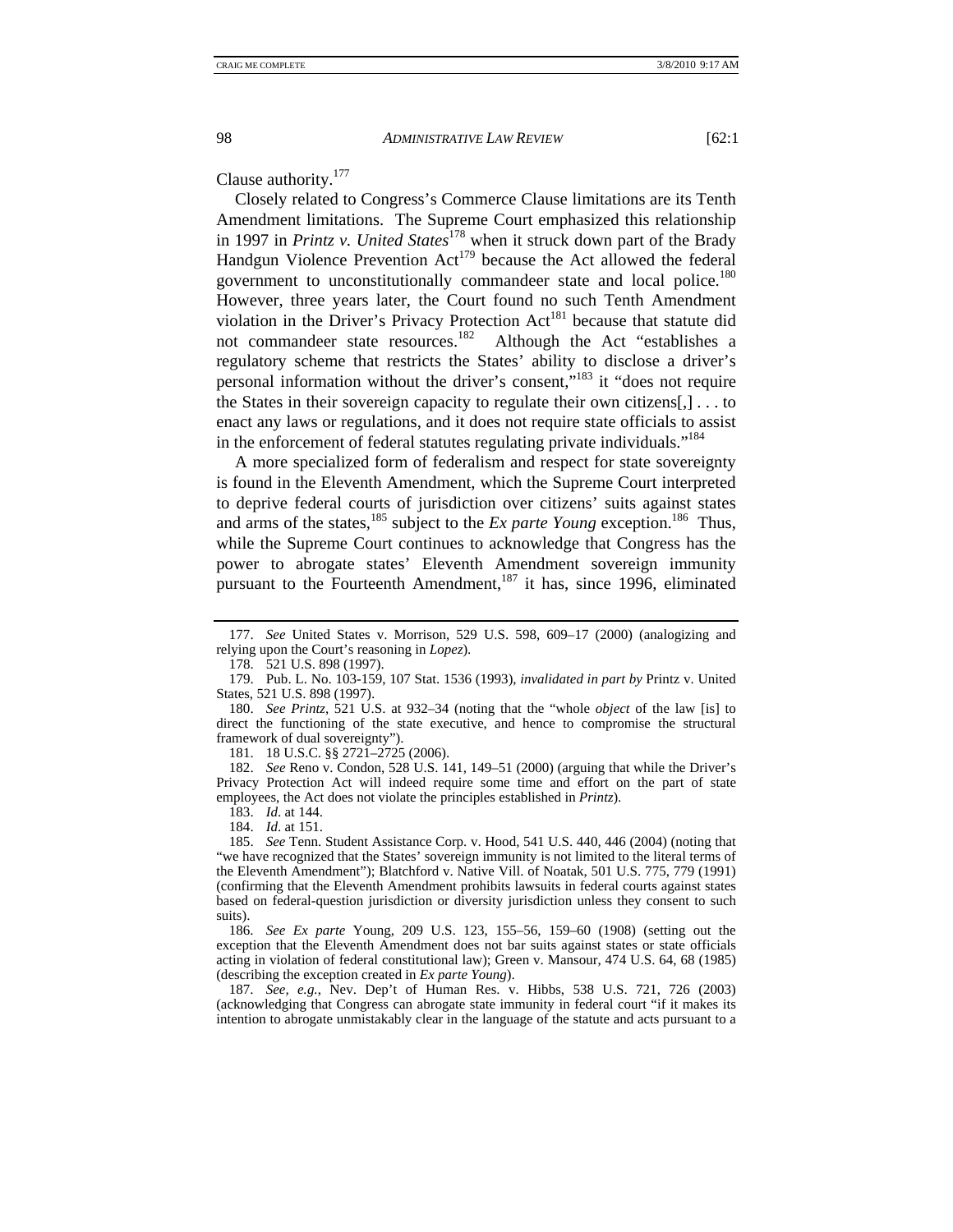almost all other claims of federal power to abrogate states' Eleventh Amendment immunity.188

Another constitutional influence on the proper outlines of federalism is the Supremacy Clause, which gives Congress the authority to preempt state law. Preemption is especially likely when Congress explicitly preempts state law,<sup>189</sup> the state law actively conflicts with federal law,<sup>190</sup> or the state is trying to legislate in an area where the federal government occupies the field.191 Thus, under the Rehnquist Court, Massachusetts's Burma law was invalid under the Supremacy Clause because the President had exclusive authority to level economic sanctions against the nation of Burma.<sup>192</sup> Similarly, the Federal Cigarette Labeling and Advertising Act<sup>193</sup> preempted Massachusetts's regulation of outdoor and point-of-sale cigarette advertising.<sup>194</sup>

Beyond these constitutional precepts, however, federalism concerns among the Rehnquist Court Justices also influenced the Supreme Court's decisions in cases not dealing with constitutional issues. For example, federalism concerns prompted the Court to outline specific conditions

 189. *See, e.g.*, Ray v. Atl. Richfield Co. 435 U.S. 151, 157 (1978) (noting that the Court's precedents recognize an assumption that "the historic police powers of the States were not to be superseded by [federal law] unless that was the clear and manifest purpose of Congress" (quoting Rice v. Santa Fe Elevator Corp., 331 U.S. 218, 230 (1947) and Jones v. Rath Packing Co., 430 U.S. 519, 525 (1977))).

 190. *See id.* at 158 ("Even if Congress has not completely foreclosed state legislation in a particular area, a state statute is void to the extent that it actually conflicts with a valid federal statute."); Lorillard Tobacco Co. v. Reilly, 533 U.S. 525, 541 (2001) ("State action may be foreclosed by ... implication because of a conflict with a congressional enactment.").

valid exercise of its power under § 5 of the Fourteenth Amendment").

 <sup>188.</sup> *See* Seminole Tribe of Fla. v. Florida, 517 U.S. 44, 55–56 (1996) (holding that although Congress stated clearly its intent to abrogate Florida's Eleventh Amendment immunity, it nevertheless lacked authority to abrogate state Eleventh Amendment immunity pursuant to the Indian Commerce Clause or the Interstate Commerce Clause, overruling *Pennsylvania v. Union Gas Co.*, 491 U.S. 1 (1989)); Fla. Prepaid Postsecondary Educ. Expense Bd. v. Coll. Sav. Bank, 527 U.S. 627, 635–36 (1999) (holding that neither the Patent Clause nor the Commerce Clause allowed Congress to abrogate states' Eleventh Amendment immunity).

 <sup>191.</sup> *See* Rice v. Santa Fe Elevator Corp., 331 U.S. 218, 230 (1947) ("The scheme of federal regulation may be so pervasive as to make reasonable the inference that Congress left no room for the States to supplement it."); Cloverleaf Butter Co. v. Patterson, 315 U.S. 148, 156 (1942) (noting that "[w]here the United States exercises its power of legislation so as to conflict with a regulation of the State, either specifically or by implication, the state legislation becomes inoperative and the federal legislation exclusive in its application").

 <sup>192.</sup> *See* Crosby v. Nat'l Foreign Trade Council, 530 U.S. 363, 373–74 (2000) (identifying the Massachusetts Burma law as an "obstacle to the accomplishment of Congress's full objectives under the federal Act").

 <sup>193. 15</sup> U.S.C. §§ 1331–1341 (2006).

 <sup>194.</sup> *See* Lorillard Tobacco Co. v. Reilly, 533 U.S. 525, 550 (2001) (holding narrowly that the FLAA preempts only state regulation of cigarette advertising, not state regulation of cigarette sales and use).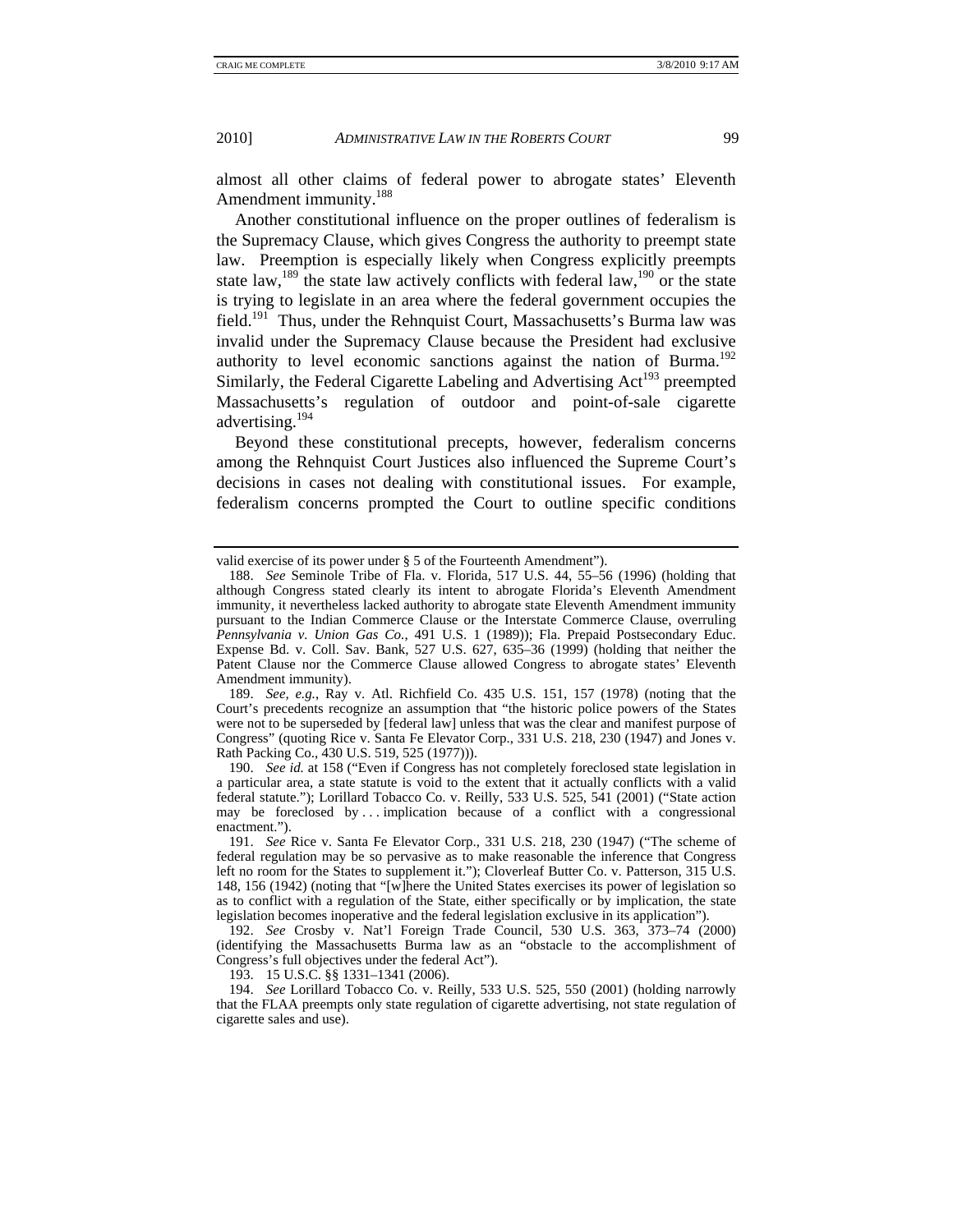under which consent decrees involving state Medicaid programs could be enforced in federal courts.<sup>195</sup> Federalism concerns also influenced the Rehnquist Court's interpretation of statutes and agency regulations, even if the Court did not find those provisions unconstitutional. Perhaps most obviously in the 2001 decision of *Solid Waste Agency of Northern Cook County v. U.S. Army Corps of Engineers*, the Court emphasized proper respect for the states' traditional authority over land and water use as a reason for limiting the Army Corps' and the EPA's regulatory authority under the Clean Water Act.<sup>196</sup>

Federalism issues, being constitutionally based, continue to be issues of concern in the Roberts Court. Moreover, as in the Rehnquist Court, federalism concerns can also carry over into statutory interpretation.

## *A. Local Sovereign Immunity*

As noted, state sovereign immunity derives from the Eleventh Amendment. Nevertheless, lingering questions persist regarding the extent to which local governments can claim sovereign immunity.

In April 2006, a unanimous Supreme Court opinion by Justice Thomas in *Northern Insurance Co. of New York v. Chatham County, Georgia*  resolved this issue, overturning precedent from the U.S. Courts of Appeals for the Fifth and Eleventh Circuits in the process.<sup>197</sup> These two circuits allowed municipalities to claim "residual" common law sovereign immunity based solely on delegations of state power, even when the municipality in question did not qualify as an "arm of the state" for Eleventh Amendment purposes.<sup>198</sup>

In *Northern Insurance Co.*, Chatham County owned, operated, and maintained the Causton Bluff drawbridge under authority delegated from the State of Georgia. When a party whose boat was injured by the malfunctioning bridge and that party's insurance company sought damages in admiralty against the county, Chatham County defended on the basis of state sovereign immunity. The Supreme Court acknowledged its "recognition of preratification sovereignty as the source of immunity from suit," but it emphasized that all remaining state sovereign immunity is

 <sup>195.</sup> *See* Frew *ex rel.* Frew v. Hawkins, 540 U.S. 431, 441–42 (2004) (noting that "principles of federalism require that state officials with front-line responsibility for administering the program be given latitude and substantial discretion").

 <sup>196.</sup> *See* 531 U.S. 159, 172–74 (2001) (explaining that the Supreme Court will not allow an agency's interpretation of a statute to encroach upon traditional state powers unless Congress clearly states its intent to do so).

 <sup>197.</sup> *See* N. Ins. Co. of New York v. Chatham County, 547 U.S. 189, 196–97 (2006) (overruling Broward County v. Wickman, 195 F.2d 614 (5th Cir. 1952)) (finding that the county was unprotected by sovereign immunity).

 <sup>198.</sup> *Id.* at 194.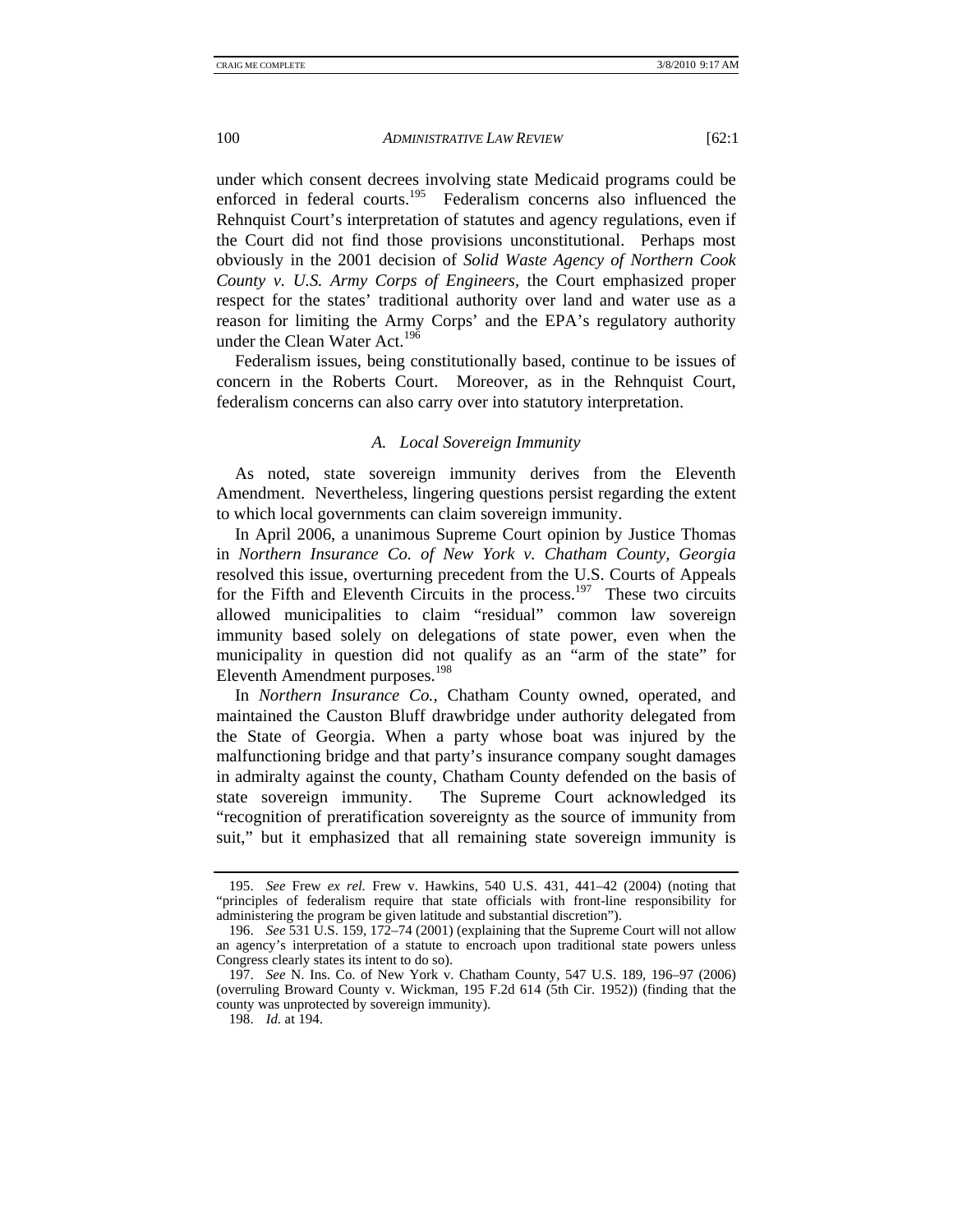encompassed within the Eleventh Amendment.<sup>199</sup> As a result, there exists no common law "residual immunity" test that is broader than the Eleventh Amendment.<sup>200</sup> Moreover, the "Court has repeatedly refused to extend sovereign immunity to counties" "even when, as respondent alleges here, such entities exercise a slice of state power."<sup>201</sup> The Court also refused to create a special immunity for suits in admiralty.<sup>202</sup> Therefore, because "[t]he County conceded below that it was not entitled to Eleventh Amendment immunity, and both the County and the Court of Appeals appear to have understood this concession to be based on the County's failure to qualify as an arm of the State under our precedent," the County enjoyed no immunity from suit. $^{203}$ 

## *B. Due Process Limitations on States*

Constitutional requirements can impose federal law limitations on how states behave even when they do not define the relationship between the federal government and the states per se. In contrast to much of its other federalism jurisprudence, the Roberts Court repeatedly showed no hesitation in prescribing requirements for, and limitations upon, the states pursuant to the Due Process Clause of the Fourteenth Amendment.

*1.* Jones v. Flowers

In the April 2006 case of *Jones v. Flowers*, the Supreme Court resolved a conflict among the states' highest courts and the federal courts of appeals regarding states' due process duties when mailed notices of tax foreclosure sales are returned to the state.<sup>204</sup> In a 5–3 decision (Justice Alito did not participate) written by Chief Justice Roberts, the Court held "that when mailed notice of a tax sale is returned unclaimed, the State must take additional reasonable steps to attempt to provide notice to the property owner before selling his property, if it is reasonable to do so."205 While due process does not require the property owner to actually receive notice, it does require states to give notice in a manner reasonably calculated to reach the recipient.<sup>206</sup> "We do not think that a person who actually desired

 <sup>199.</sup> *Id*. at 193–94.

 <sup>200.</sup> *See id*. at 194 (holding that Chatham County's only claim to immunity arises if it was acting as an arm of the state in operating the drawbridge).

 <sup>201.</sup> *Id*. at 193–94 (internal quotation marks omitted).

 <sup>202.</sup> *Id*. at 195–96.

 <sup>203.</sup> *Id*. at 194.

 <sup>204. 547</sup> U.S. 220 (2006).

 <sup>205.</sup> *Id*. at 225.

 <sup>206.</sup> *Id*. at 226 (quoting Mullane v. Cent. Hanover Bank & Trust Co., 339 U.S. 306, 314 (1950)).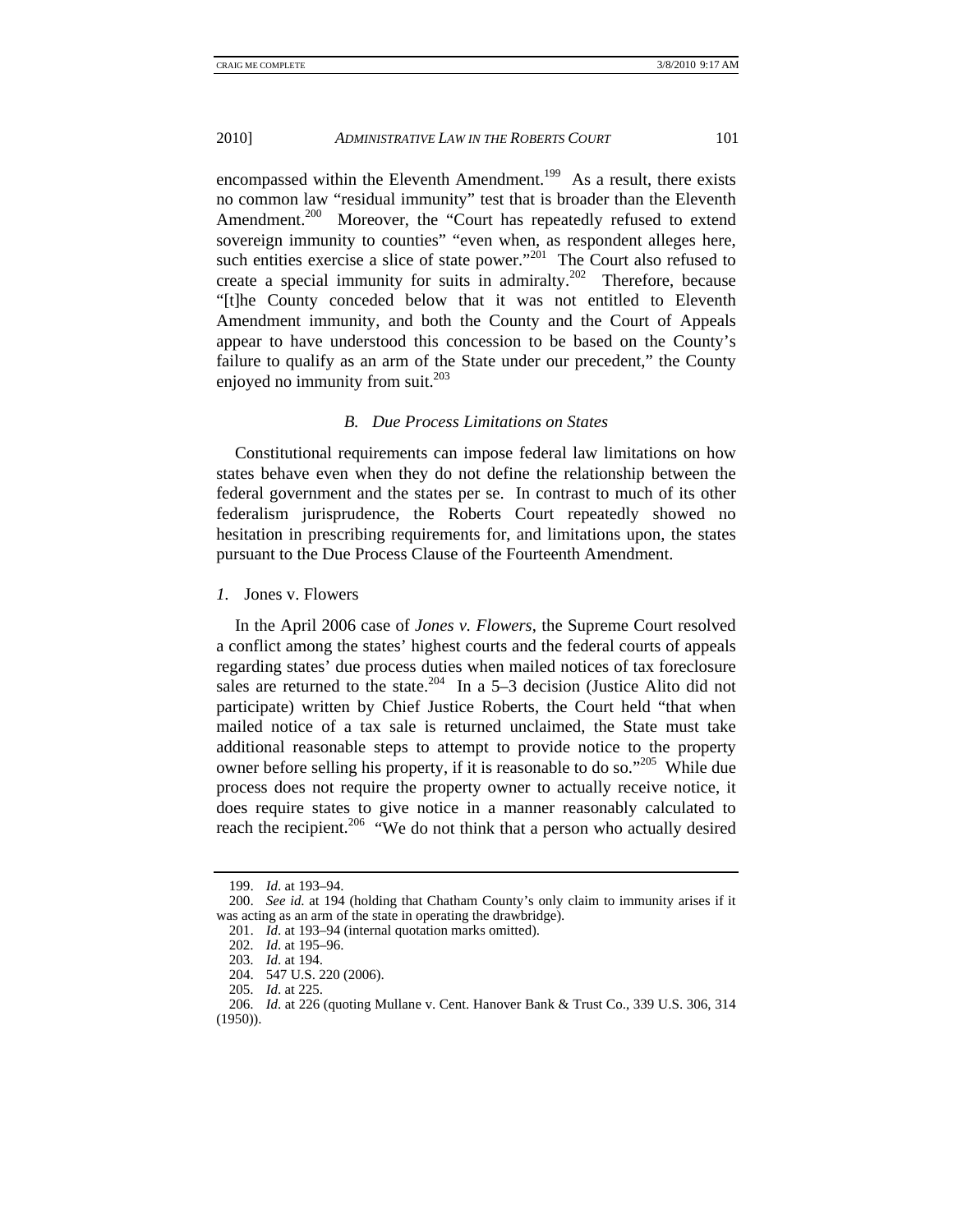to inform a real property owner of an impending tax sale of a house he owns would do nothing when a certified letter sent to the owner is returned unclaimed."<sup>207</sup> Because additional reasonable steps were in fact available to the state in this case, the Court reversed the tax sale. $208$ 

Justice Thomas dissented, joined by Justices Scalia and Kennedy, arguing that "the State's notice methods clearly satisfy the requirements of the Due Process Clause" under the Court's precedents.<sup>209</sup> Moreover, as a policy matter, "The meaning of the Constitution should not turn on the antics of tax evaders and scofflaws. Nor is the self-created conundrum in which petitioner finds himself a legitimate ground for imposing additional constitutional obligations on the State." $2^{10}$ 

#### *2.* Philip Morris USA v. Williams

In February 2007, in a 5–4 decision by Justice Breyer, the Supreme Court held in *Philip Morris USA v. Williams*<sup>211</sup> that the Due Process Clauses of the Fifth and Fourteenth Amendments prohibit juries from imposing punitive damages on civil defendants to punish those defendants for injuries to third parties not represented in the litigation.<sup>212</sup> Punitive damages, the majority concluded, can undermine notions of due process in several ways: by depriving defendants of fair notice of the range of punishment available in response to certain conduct, by threatening arbitrary punishments, and by allowing one state or one jury to impose its policy preferences unfairly.<sup>213</sup>

Using punitive damages to punish defendants for injuries to third parties similarly offends the Due Process Clause. "For one thing, the Due Process Clause prohibits a State from punishing an individual without first providing that individual with 'an opportunity to present every available defense,'" and that opportunity cannot exist if the defendant is to be punished for injuries to nonparties, against whom the defendant cannot establish the validity of the injury or the existence of any defense.<sup>214</sup> "For another, to permit punishment for injuring a nonparty victim would add a near standardless dimension to the punitive damages equation."<sup>215</sup> "Finally," the Court noted, "we can find no authority supporting the use of

- 213. *Id*. at 352–53.
- 214. *Id*. at 353–54 (citation omitted).
- 215. *Id*. at 354.

 <sup>207.</sup> *Id*. at 229.

 <sup>208.</sup> *Id*. at 234–35.

 <sup>209.</sup> *Id*. at 240 (Thomas, J., dissenting).

 <sup>210.</sup> *Id*. at 248.

 <sup>211. 549</sup> U.S. 346 (2007).

 <sup>212.</sup> *See id*. at 349 (holding that such activity amounts to a taking of property without due process).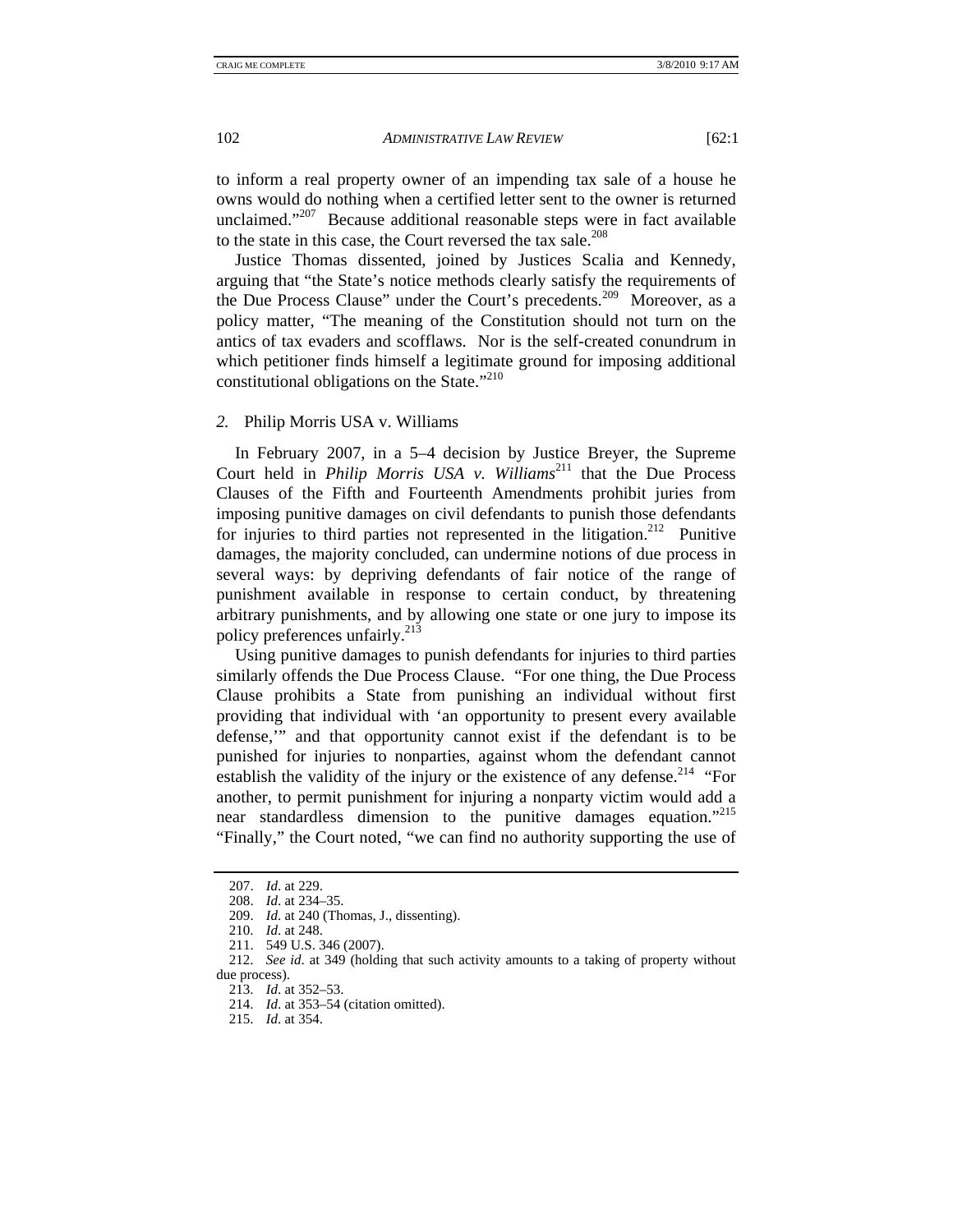punitive damages awards for the purpose of punishing a defendant for harming others."<sup>216</sup>

The majority did acknowledge that jurors *could* properly consider injuries to third parties when assessing the reprehensibility of the defendant's conduct, another prong of the punitive damages assessment.<sup>217</sup> However, because the Oregon Supreme Court had not clearly distinguished proper uses of third-party injuries from improper uses, the Court remanded the punitive damages award at issue for reconsideration.<sup>218</sup>

Justice Stevens, writing in dissent and joined by an unusual alliance of Justices Ginsburg, Thomas, and Scalia, acknowledged that "[t]he Due Process Clause of the Fourteenth Amendment imposes both substantive and procedural constraints on the power of the States to impose punitive damages on tortfeasors."<sup>219</sup> However, he considered the majority's limitation on the consideration of third-party injuries to be "novel" and saw "no reason why an interest in punishing a wrongdoer 'for harming persons who are not before the court' should not be taken into consideration when assessing the appropriate sanction for reprehensible conduct."<sup>220</sup> Justice Thomas, in turn, wrote separately to emphasize that due process considerations should not constrain the *size* of punitive damages awards, either.221 Finally, Justice Ginsburg, writing for herself, Justice Scalia, and Justice Thomas, argued that the Oregon Supreme Court had properly applied the U.S. Supreme Court's rulings on punitive damages and would uphold the award of punitive damages in order to punish the defendant's reprehensibility.222

## *3.* Tennessee Secondary School Athletic Ass'n v. Brentwood Academy

In a plethora of concurring opinions, the Supreme Court in June 2007 addressed the First Amendment and procedural due process rights of schools in the context of sanctions by state interscholastic athletic associations.223 While the overall decision was fractured, six Justices joined Justice Stevens's analysis of the Brentwood School's claim that the

 <sup>216.</sup> *Id*.

 <sup>217.</sup> *Id*. at 355.

 <sup>218.</sup> *See id*. at 356–58 (concluding that state courts cannot authorize procedures creating an unreasonable risk of confusion as to the permissible uses of third-party injuries by the jury).

 <sup>219.</sup> *Id*. at 358 (Stevens, J., dissenting).

 <sup>220.</sup> *Id*. (citation omitted).

 <sup>221.</sup> *Id*. at 361–62 (Thomas, J., dissenting).

 <sup>222.</sup> *See id*. at 362–64 (Ginsburg, J., dissenting) (noting that she would accord more respect for the proceedings below, arguing the majority reached beyond the "sole objection Philip Morris preserved").

 <sup>223.</sup> Tenn. Secondary Sch. Athletic Ass'n v. Brentwood Acad., 551 U.S. 291 (2007).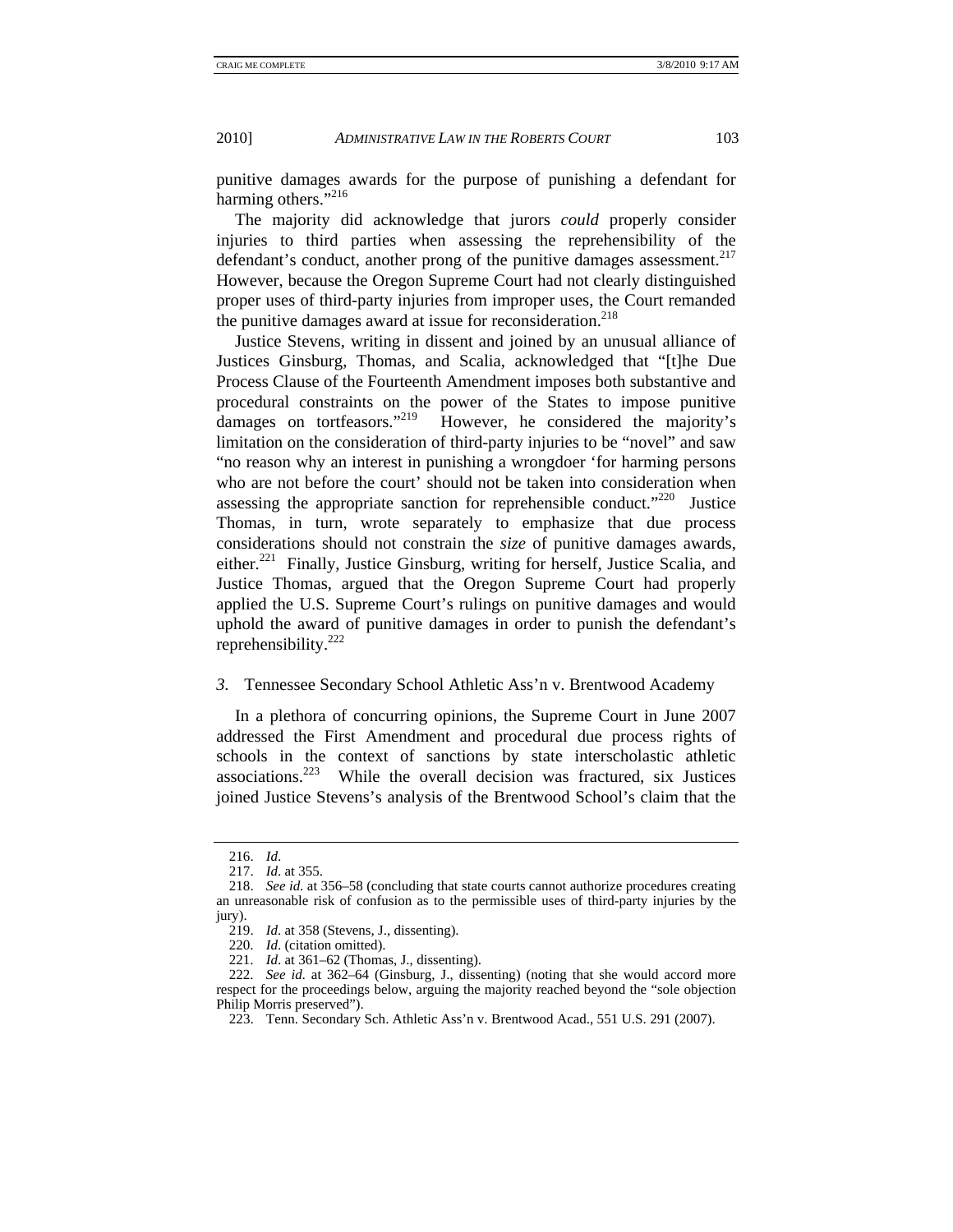Tennessee Secondary School Athletic Association (TSSAA) violated its procedural due process rights when the full board, "during its deliberations, heard from witnesses and considered evidence that the school had no opportunity to respond to."224

The district court and the court of appeals both "found that the consideration of the *ex parte* evidence influenced the board's penalty decision and contravened the Due Process Clause," but the Supreme Court disagreed. $^{225}$  It stressed that

[t]he decision to sanction Brentwood for engaging in prohibited recruiting was preceded by an investigation, several meetings, exchanges of correspondence, an adverse written determination from TSSAA's executive director, a hearing before the director and an advisory panel composed of three members of TSSAA's Board of Control, and finally, a *de novo* review by the entire TSSAA Board of Directors."<sup>226</sup>

The Court was thus unconvinced by Brentwood's claim of prejudice, because "[d]espite having had nearly a decade since the hearing to undertake that cross-examination and review, Brentwood has identified nothing the investigators shared with the board that Brentwood did not already know." $227$  The Court was skeptical that the ex parte evidence "increased the severity of the penalties leveled against Brentwood," but more importantly, Brentwood failed to show that it would have proceeded differently if it knew that the board was going to consider the evidence.<sup>228</sup>

## *4.* Caperton v. A.T. Massey Coal Co.

The Roberts Court's most unusual due process case came at the end of the 2008–2009 Term and involved a state supreme court justice's refusal to recuse himself.229 In this 5–4 decision by Justice Kennedy, the majority concluded that Justice Benjamin of the West Virginia Supreme Court violated the Due Process Clause of the Fourteenth Amendment by not recusing himself.<sup>230</sup>

The majority did stress that the facts of the case were extreme. First, the five-justice West Virginia Supreme Court voted 3–2 to reverse a trial court judgment against A.T. Massey Coal Company on a jury verdict of \$50 million, and Justice Benjamin was part of that three-justice majority.

 <sup>224.</sup> *Id*. at 301.

 <sup>225.</sup> *Id*. at 303. The Court noted, "Even accepting the questionable holding that TSSAA's closed-door deliberations were unconstitutional, we can safely conclude that any due process violation was harmless beyond a reasonable doubt." *Id*.

 <sup>226.</sup> *Id*. at 300–01 (citations omitted).

 <sup>227.</sup> *Id*. at 304.

 <sup>228.</sup> *Id*. at 303–04.

 <sup>229.</sup> Caperton v. A.T. Massey Coal Co., 129 S. Ct. 2252 (2009).

 <sup>230.</sup> *Id.* at 2256–57.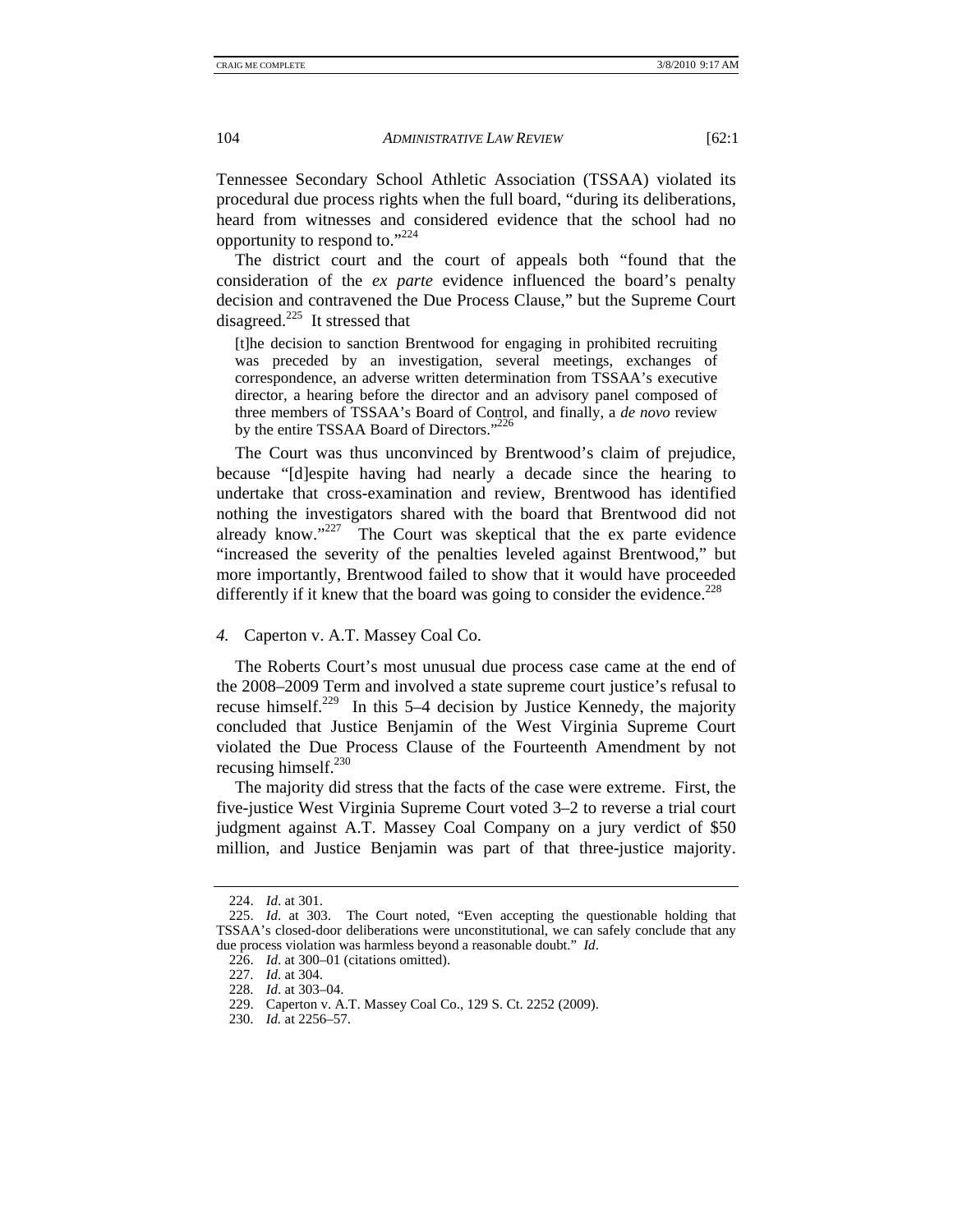Second, after the original trial verdict, but before the appeal to the West Virginia Supreme Court, Don Blankenship, A.T. Massey's chairman, chief executive officer, and president, contributed \$1,000 to Benjamin's campaign committee, \$2.5 million to a political organization that supported Benjamin, and \$500,000 for independent expenditures, such as direct mailings, in support of Benjamin's election to that court. Blankenship's contributions "were more than the total amount spent by all other Benjamin supporters and three times the amount spent by Benjamin's own committee."<sup>231</sup> Third, Benjamin won the election for chief justice with 53.3% of the vote. Fourth, the coal company's appeal came before Justice Benjamin about two years after the election, with the reversal decision issuing about a year later. $^{232}$ 

The U.S. Supreme Court's earlier rulings on judicial recusals held "that the Due Process Clause incorporated the common-law rule that a judge must recuse himself when he has 'a direct, personal, substantial, pecuniary interest' in a case."233 In *A.T. Massey*, the majority went beyond that common law rule, concluding that a due process violation can also arise when there "are circumstances 'in which experience teaches that the probability of actual bias on the part of the judge or decisionmaker is too high to be constitutionally tolerable."<sup>234</sup> The Court concluded that

there is a serious risk of actual bias—based on objective and reasonable perceptions—when a person with a personal stake in a particular case had a significant and disproportionate influence in placing the judge on the case by raising funds or directing the judge's election campaign when the case was pending or imminent.<sup>235</sup>

Chief Justice Roberts dissented, joined by Justices Scalia, Thomas, and Alito. They characterized the majority's new rule as requiring recusal for a "probability of bias," which the dissenters argued "provides no guidance to judges and litigants about when recusal will be constitutionally required."<sup>236</sup> They concluded that "the cure is worse than the disease."<sup>237</sup> Justice Scalia added in his own dissent that "[t]he Court today continues its quixotic quest to right all wrongs and repair all imperfections through the Constitution."<sup>238</sup>

 <sup>231.</sup> *Id*. at 2257–58.

 <sup>232.</sup> *Id*. at 2257–58, 2274.

 <sup>233.</sup> *Id*. at 2259 (quoting Tumey v. Ohio, 273 U.S. 510, 523 (1927)).

 <sup>234.</sup> *Id*. (quoting Withrow v. Larkin, 421 U.S. 35, 47 (1975)).

 <sup>235.</sup> *Id*. at 2263–64.

 <sup>236.</sup> *Id*. at 2267 (Roberts, C.J., dissenting) (internal quotation marks omitted).

 <sup>237.</sup> *Id*. at 2274.

 <sup>238.</sup> *Id*. at 2275 (Scalia, J., dissenting).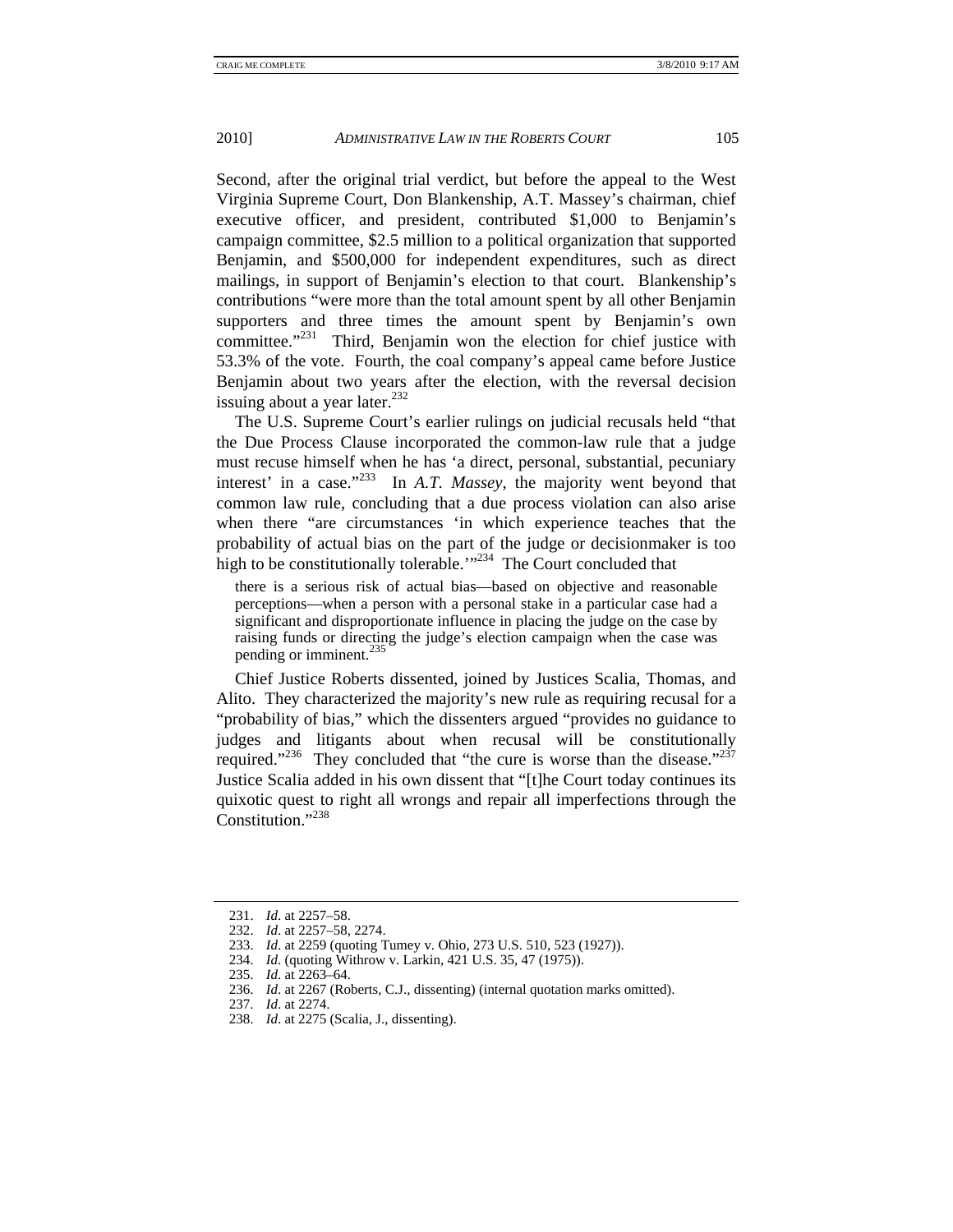# *C. Federal Preemption of State Law*

The Supremacy Clause of the U.S. Constitution specifies that the "Constitution, and the Laws of the United States which shall be made in Pursuance thereof; ... shall be the supreme Law of the Land; ... any Thing in the Constitution or Laws of any state to the Contrary notwithstanding."<sup>239</sup> This clause helps to define the relationship between the states and the federal government by allowing Congress to preempt state law through federal statute.<sup>240</sup>

Whether Congress has actually preempted state law has been the subject of a series of cases in the Roberts Court. Moreover, these cases are often as interesting for the unusual alignment of Justices in the resulting opinions as for the decisions themselves.

### *1.* Merrill Lynch, Pierce, Fenner & Smith, Inc. v. Dabit

In March 2006, a unanimous Supreme Court (Justice Alito did not participate), in an opinion by Justice Stevens, broadly interpreted a section of the Securities Litigation Uniform Standards Act of 1998 (SLUSA) $^{241}$  to preempt state law class actions by securities holders as well as purchasers and sellers, regardless of whether the plaintiffs had a federal claim.<sup>242</sup> The U.S. Court of Appeals for the Second Circuit had held that SLUSA preempts state law claims only if the plaintiffs have a private remedy under federal law, $^{243}$  while the U.S. Court of Appeals for the Seventh Circuit had held that SLUSA preempts *all* covered state law claims.<sup>244</sup> The Supreme Court agreed with the Seventh Circuit's reading, holding that "[t]he background, the text, and the purpose of SLUSA's pre-emption provision all support the broader interpretation adopted by the Seventh Circuit."<sup>245</sup>

According to the Second Circuit, because the class action in question "alleged that brokers were fraudulently induced, not to sell or purchase, but to retain or delay selling their securities, it fell outside SLUSA's preemptive scope."<sup>246</sup> The Supreme Court disagreed, noting that multiple

 <sup>239.</sup> U.S. CONST. art. VI, cl. 2.

 <sup>240.</sup> *See supra* notes 189–91 and accompanying text.

 <sup>241.</sup> *See* 15 U.S.C. § 78bb(f)(1)(A) (2006) (prohibiting the maintenance of any "class action based upon the statutory or common law of any State or subdivision thereof . . . in any State or Federal court by any private party alleging a misrepresentation or omission of a material fact in connection with the purchase or sale of a covered security").

 <sup>242.</sup> Merrill Lynch, Pierce, Fenner & Smith, Inc. v. Dabit, 547 U.S. 71 (2006).

 <sup>243.</sup> Dabit v. Merrill Lynch, Pierce, Fenner & Smith, Inc., 395 F.3d 25, 43–44 (2d Cir. 2005), *vacated*, 547 U.S. 71 (2006).

 <sup>244.</sup> Kircher v. Putnam Funds Trust, 403 F.3d 478, 484 (7th Cir. 2005), *vacated for lack of jurisdiction*, 547 U.S. 633 (2006).

 <sup>245.</sup> *Dabit*, 547 U.S. at 74.

 <sup>246.</sup> *Id*. at 77.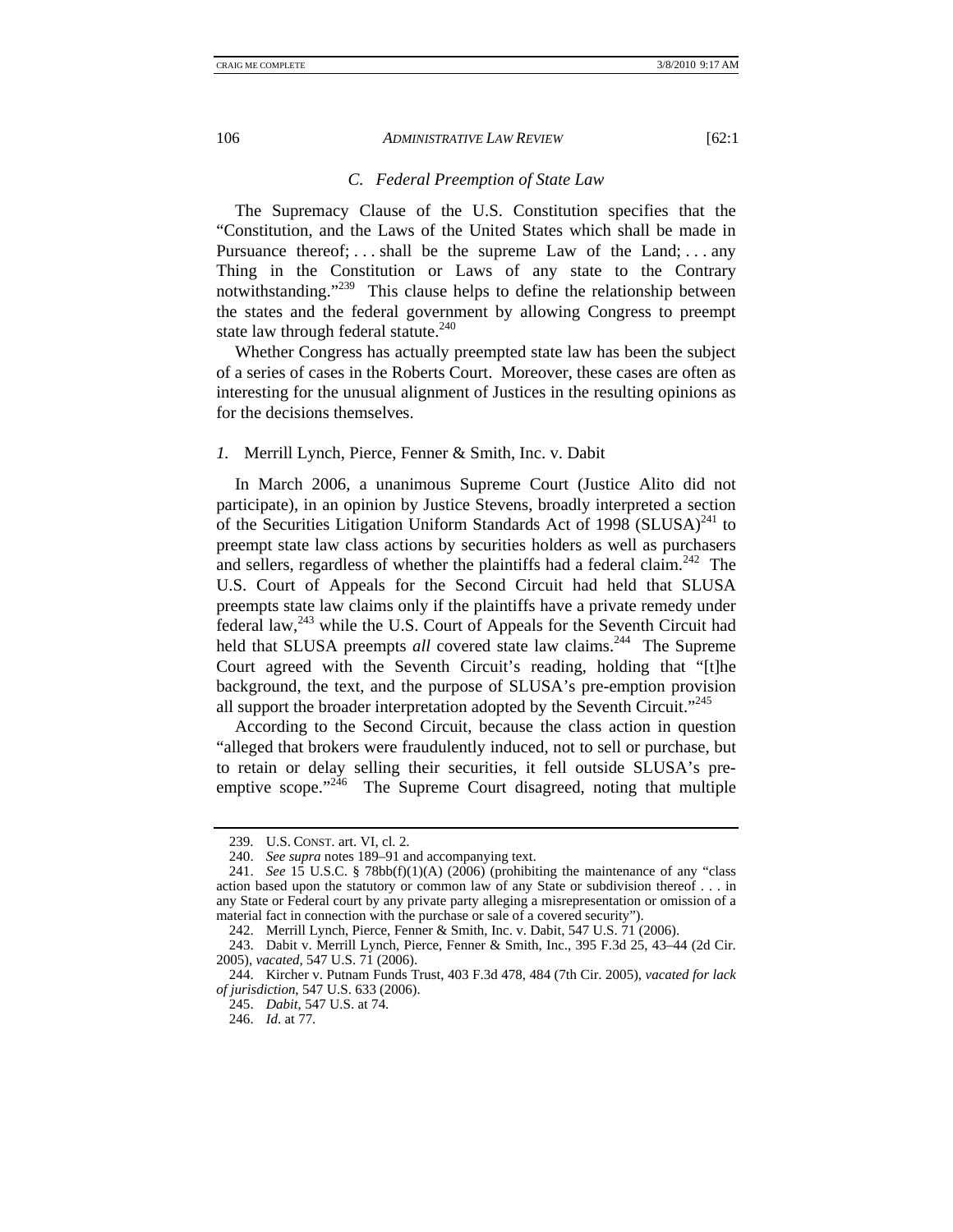court cases and SEC rulings in other contexts interpreted the "in connection with" language to give it a broad construction.<sup>247</sup> As a result,

Congress can hardly have been unaware of the broad construction adopted by both this Court and the SEC when it imported the key phrase—'in connection with the purchase or sale'—into SLUSA's core provision. And when 'judicial interpretations have settled the meaning of an existing statutory provision, repetition of the same language in a new statute indicates, as a general matter, the intent to incorporate its . . . judicial interpretations as well.'248

Moreover, a narrow interpretation would "run contrary to SLUSA's stated purpose" of preventing class action lawsuits from frustrating the objectives of the 1995 Reform Act. $249$ 

The Court acknowledged the "general 'presum[ption] that Congress does not cavalierly pre-empt state-law causes of action.'"250 However, it explained that broad preemption is appropriate because

that presumption carries less force here than in other contexts because SLUSA does not actually pre-empt any state cause of action. It simply denies plaintiffs the right to use the class-action device to vindicate certain claims. The Act does not deny any individual plaintiff, or indeed any group of fewer than 50 plaintiffs, the right to enforce any state-law cause of action that may exist.<sup>251</sup>

#### *2.* Watters v. Wachovia Bank

In April 2007, the Supreme Court concluded, in a 5–3 decision by Justice Ginsburg (Justice Thomas did not participate), that the National Bank Act (NBA) preempts state law regulation of a national bank's statelaw-chartered operating subsidiaries.<sup>252</sup> Wachovia Bank, a national bank, conducts its real estate lending business through a state-chartered corporation licensed by the Office of the Comptroller of the Currency (OCC) pursuant to the NBA as an "operating subsidiary" of the bank.<sup>253</sup> Both the NBA and the OCC's regulations allow for such operating subsidiaries.254 In *Watters v. Wachovia Bank, N.A.*, the issue for the Court

 <sup>247.</sup> *See id*. at 85 (noting that although a narrow construction would not be unreasonable, the Court consistently adopts the broader view).

 <sup>248.</sup> *Id*. at 85–86 (quoting Bragdon v. Abbott, 524 U.S. 624, 645 (1998)).

 <sup>249.</sup> *Id*. at 86.

 <sup>250.</sup> *Id*. at 87 (quoting Medtronic, Inc. v. Lohr, 518 U.S. 470, 485 (1996)) (alteration in original).

 <sup>251.</sup> *Id*.

 <sup>252.</sup> *See* Watters v. Wachovia Bank, N.A., 550 U.S. 1, 18–19 (2007) (noting that the Court's historical focus in considering preemption and the NBA is on the powers of national banks, rather than their corporate structure).

 <sup>253.</sup> *Id*. at 7.

 <sup>254. 12</sup> U.S.C. § 24a(g)(3)(A) (2006); *see also* 12 C.F.R. § 5.34(e)(1) (2009) (authorizing national banks to conduct activities in an operating subsidiary that are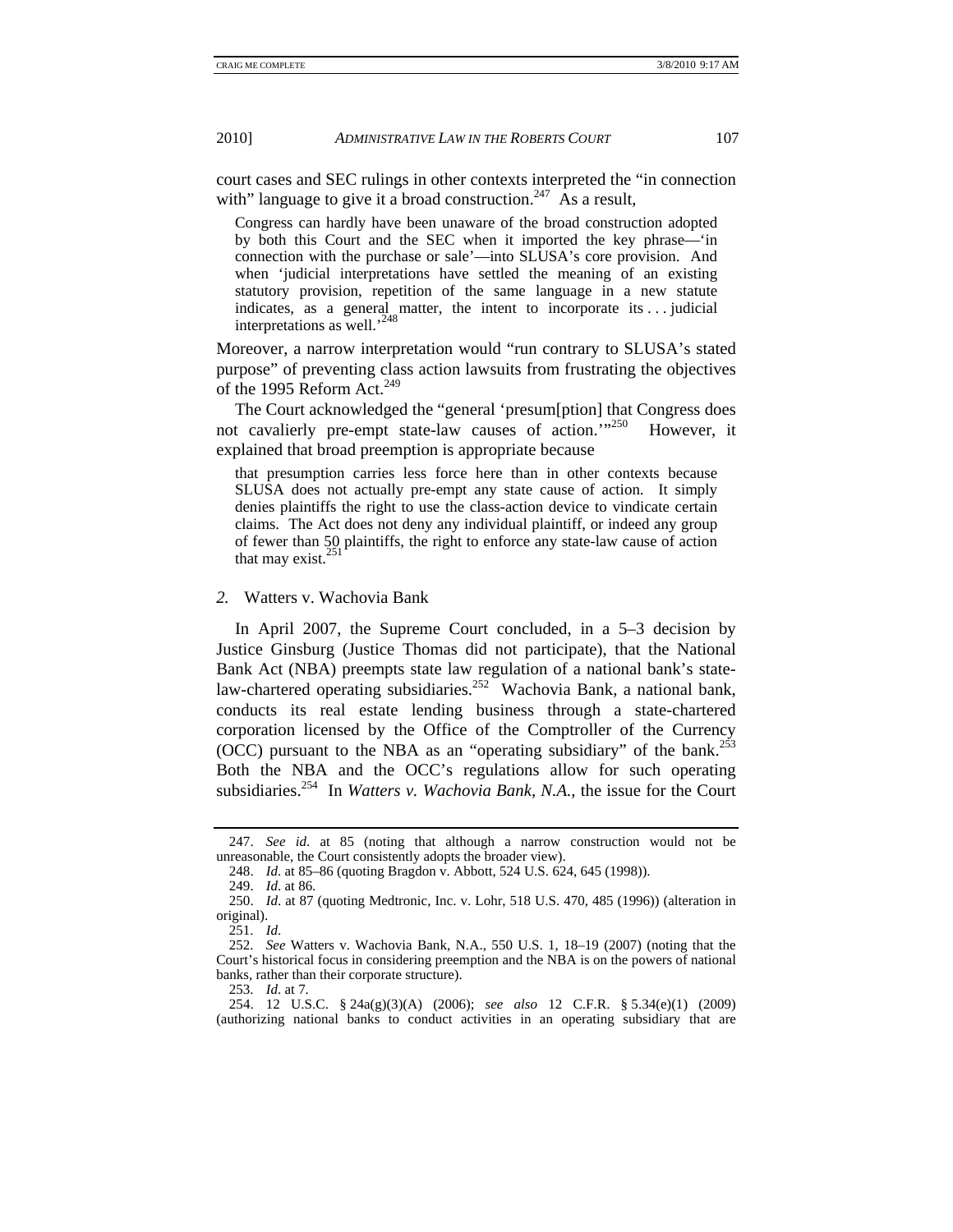was whether such operating subsidiaries are subject to state regulation.

National banks have historically been free from the burden of state regulation,255 and the NBA provides that "[n]o national bank shall be subject to any visitorial powers except as authorized by Federal law."<sup>256</sup> "Beyond genuine dispute, state law may not significantly burden a national bank's own exercise of its real estate lending power, just as it may not curtail or hinder a national bank's efficient exercise of any other power, incidental or enumerated under the NBA."<sup>257</sup> Moreover, because the NBA's preemption focuses on "a national bank's *powers*, not on its corporate structure,"258 preemption of state regulation extends to OCClicensed operating subsidiaries.<sup>259</sup> The Supreme Court sidestepped issues of deference and the OCC's independent authority to preempt state law because the regulation at issue, 12 C.F.R. § 7.4006, "merely clarifies and confirms what the NBA already conveys."<sup>260</sup> As a result, the OCC's regulation stating the same principle of preemption did not violate the Tenth Amendment or principles of federalism.<sup>261</sup>

More interesting for administrative law, federalism analyses, and statutory interpretation was Justice Stevens's dissent, joined, unusually, by Chief Justice Roberts and Justice Scalia. Arguing that "the Court endorses an agency's incorrect determination that the laws of a sovereign State must yield to federal power," resulting in a "significant impact . . . on the federal–state balance,"262 the dissenters reviewed the history of the NBA to conclude that "Congress itself has never authorized national banks to use subsidiaries incorporated under state law to perform traditional banking functions. Nor has it authorized the OCC to 'license' any state-chartered entity to do so."<sup>263</sup> Instead, Congress at best "acquiesced in the OCC's expansive interpretation of its authority," which "is a plainly insufficient basis for finding preemption."264

Unlike the majority, therefore, the dissenters considered the source of preemption to be the OCC's regulation and argued that, because of its

- 260. *Id*. at 20–21.
- 261. *Id*. at 22.

permissible for national banks "either as part of, or incidental to, the business of banking").

 <sup>255.</sup> *See Watters*, 550 U.S. at 10–11 (surveying the development of America's dual banking system, and Congress's preference for placing national banks beyond the reach of the States).

 <sup>256. 12</sup> U.S.C. § 484(a) (2006). "Visitorial powers" refer to the government's supervisory powers over banks. *See infra* notes 855–59 and accompanying text (discussing these powers in more detail).

 <sup>257.</sup> *Watters*, 550 U.S. at 13.

 <sup>258.</sup> *Id*. at 18.

 <sup>259.</sup> *Id*. at 19.

 <sup>262.</sup> *Id*. (Stevens, J., dissenting).

 <sup>263.</sup> *Id*. at 30.

 <sup>264.</sup> *Id*. at 30–31.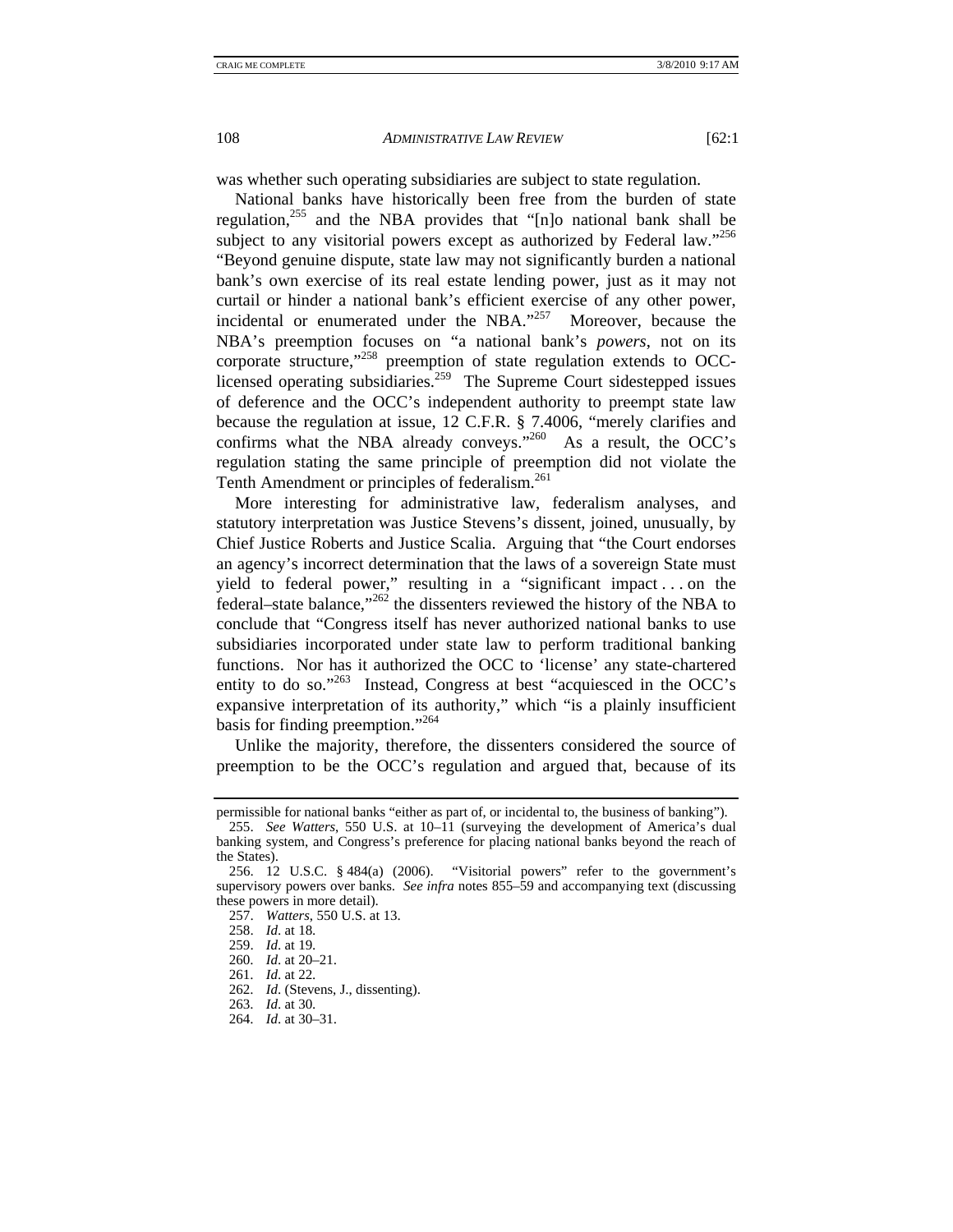federalism implications, the OCC's regulation was not entitled to *Chevron*  deference.265 "No case from this Court has ever applied such a deferential standard to an agency decision that could so easily disrupt the federal–state balance.<sup>2266</sup> Moreover, the dissenters explicitly linked statutory Moreover, the dissenters explicitly linked statutory preemption to the Tenth Amendment and to principles of constitutional  $f$ ederalism,  $267$  concluding, "Never before have we endorsed administrative action whose sole purpose was to pre-empt state law rather than to implement a statutory command."<sup>268</sup>

# *3.* Preston v. Ferrer

In February 2008, the Supreme Court decided three preemption cases, two of which touch on the role of federal agencies in preemption analyses. *Preston v. Ferrer*<sup>269</sup> involved the relationship between the Federal Arbitration  $Act^{270}$  and state agencies. Specifically, the California Talent Agencies Act  $(TAA)^{271}$  lodges the initial dispute resolution authority for conflicts arising under the Act in the California Labor Commission, a state agency. In June 2005, Preston demanded arbitration of his TV-show contract with Ferrer in accordance with the arbitration clause in that contract. A month later, Ferrer petitioned the California Labor Commissioner, arguing that the contract was invalid and unenforceable under the TAA because Preston acted as a talent agent without the appropriate state license. $272$ 

The issue was therefore whether § 2 of the Federal Arbitration Act, which makes arbitration clauses enforceable despite state law, required the issue of the contract's validity to be heard before the arbitrator, or whether the courts should respect California's assignment of that task to the California labor commissioner.<sup>273</sup> The U.S. Supreme Court, in an  $8-1$ opinion by Justice Ginsburg (Justice Thomas dissented), swiftly concluded that the Federal Arbitration Act preempted state  $law<sup>274</sup>$  According to the Court, "when parties agree to arbitrate all questions arising under a contract, state laws lodging primary jurisdiction in another forum, *whether* 

- 270. 9 U.S.C. §§ 1–307 (2006).
	- 271. CAL. LAB. CODE § 1700.44 (West 2003).

 <sup>265.</sup> *See id*. at 41 (noting that "unlike Congress, administrative agencies are clearly not designed to represent the interests of States").

 <sup>266.</sup> *Id*.

 <sup>267.</sup> *Id*. at 43–44.

 <sup>268.</sup> *Id*. at 44.

 <sup>269. 128</sup> S. Ct. 978 (2008).

 <sup>272.</sup> *Preston*, 128 S. Ct. at 982.

 <sup>273.</sup> *See id*. at 981 (asking whether the Federal Arbitration Act preempts "state statutes that refer certain disputes initially to an administrative agency").

 <sup>274.</sup> *Id.*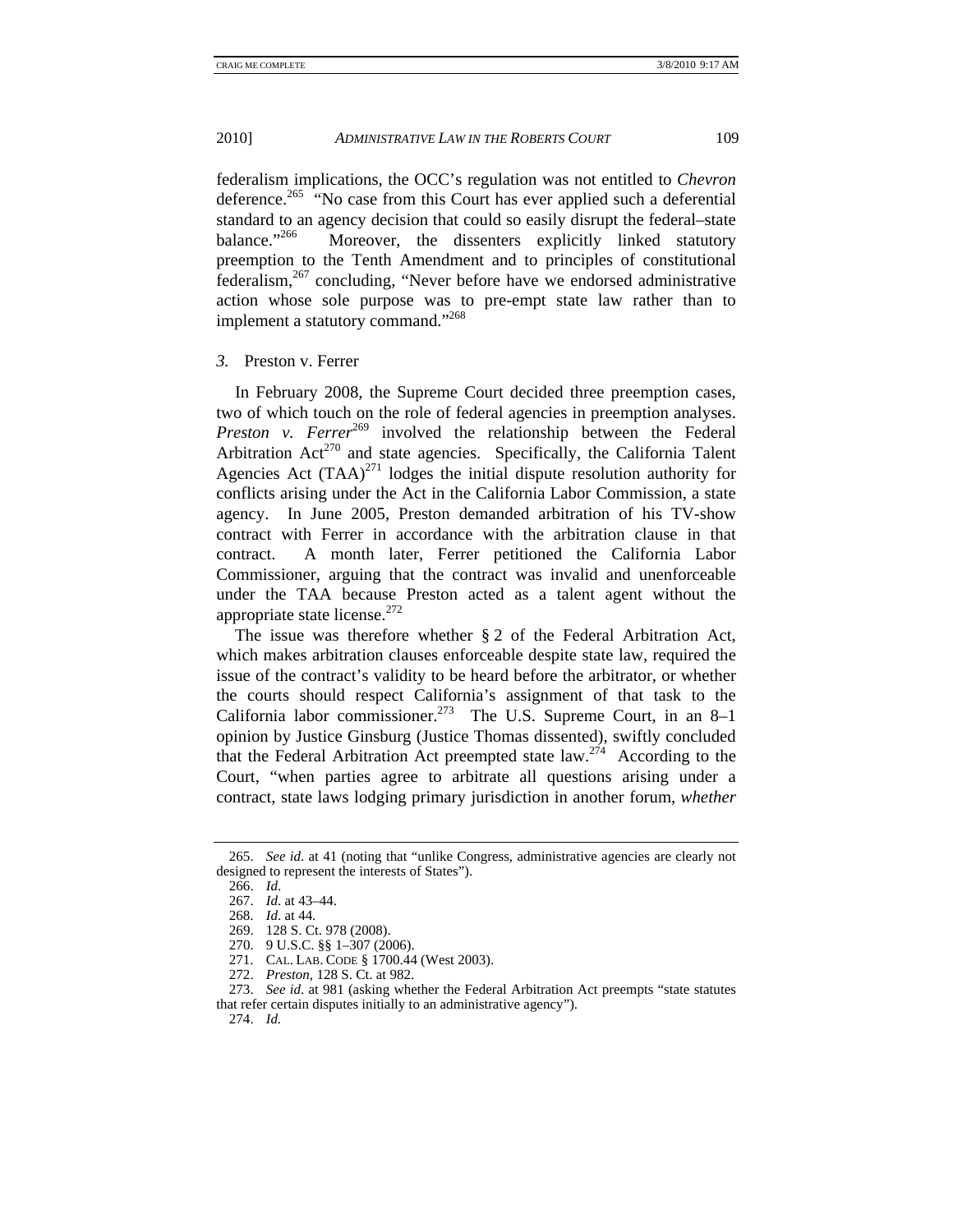*judicial or administrative*, are superseded by the F[ederal] A[rbitration]<br>A[ct].<sup>275</sup> The Court emphasized that, under its previous Federal The Court emphasized that, under its previous Federal Arbitration Act jurisprudence, "attacks on the validity of an entire contract, as distinct from attacks aimed at the arbitration clause, are within the arbitrator's ken."276

Ferrer tried to differentiate the administrative proceeding from court proceedings by arguing that the California statute merely required parties to exhaust their administrative remedies before proceeding to arbitration. The Supreme Court, however, was unconvinced, emphasizing that this interpretation would ignore conflicts between the TAA and the Federal Arbitration Act. Specifically, the Court found that

[p]rocedural prescriptions of the TAA thus conflict with the F[ederal] A[rbitration] A[ct]'s dispute resolution regime in two basic respects: First, the TAA, in § 1700.44(a), grants the Labor Commissioner exclusive jurisdiction to decide an issue that the parties agreed to arbitrate; second, the TAA, in § 1700.45, imposes prerequisites to enforcement of an arbitration agreement that are not applicable to contracts generally."

In light of these conflicts, the Federal Arbitration Act preempted the state  $law<sup>278</sup>$ 

# *4.* Riegel v. Medtronic, Inc.

The Supreme Court's second preemption decision in February 2008 was *Riegel v. Medtronic, Inc*. 279 In this 8–1 decision by Justice Scalia (Justice Ginsburg dissented; Justice Stevens concurred in the judgment), the Court concluded that the Food and Drug Administration's (FDA's) premarket approval process under the 1976 Medical Device Amendments (MDA) to the Food, Drug, and Cosmetic Act<sup>280</sup> could impose device-specific "requirements" sufficient to trigger the MDA's express preemption provision and hence to preempt state negligence and strict liability torts related to the medical device so approved.<sup>281</sup>

After reviewing the extensive FDA premarket approval process, the Court reiterated prior case law concluding that federal preemption under the MDA is specific to particular medical devices. As a result, the FDA's

 <sup>275.</sup> *Id*. (emphasis added).

 <sup>276.</sup> *Id*. at 984 (citing Prima Paint Corp. v. Flood & Conklin Mfg. Co., 388 U.S. 395, 403–04 (1967)).

 <sup>277.</sup> *Id*. at 985 (citations omitted).

 <sup>278.</sup> *Id*. at 989.

 <sup>279. 128</sup> S. Ct. 999 (2008).

 <sup>280. 21</sup> U.S.C. § 360c(a)–(i) (2006).

 <sup>281.</sup> *See Riegel*, 128 S. Ct. at 1007 (noting that premarket approval is specific to individual medical devices and encapsulates the requirements resulting from a federal safety review).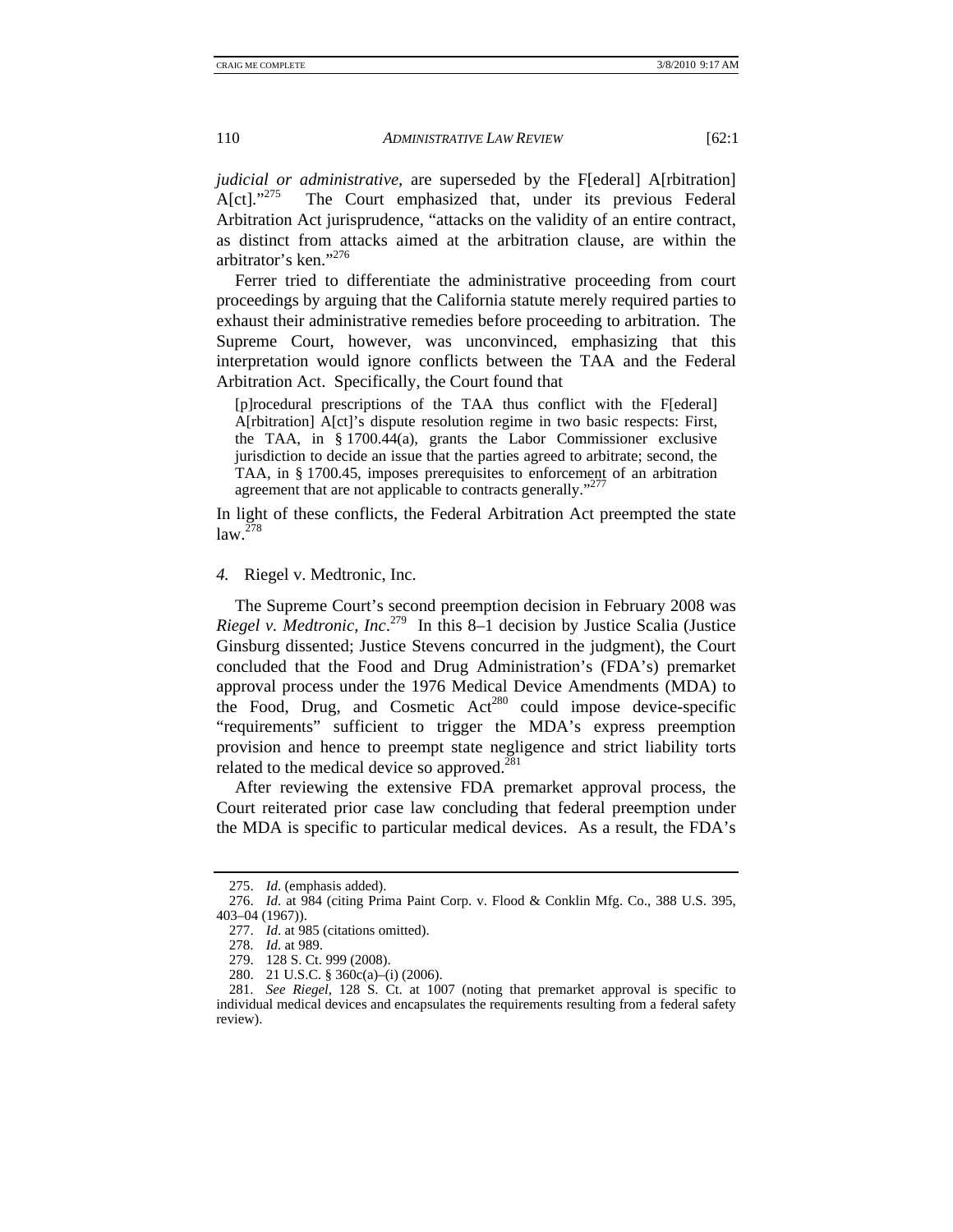regulations must impose specific duties with respect to particular devices before those regulations can preempt state law.<sup>282</sup> However, unlike in its general regulations, the FDA *does* impose device-specific requirements in its premarket approvals, and hence those requirements could be the basis of federal preemption of state law. <sup>283</sup>

Moreover, the Supreme Court affirmed its prior conclusion that state negligence and strict liability duties impose potentially contradictory state law requirements on the use of such medical devices.<sup>284</sup> As a result, the FDA's premarket approvals for medical devices preempt state law tort claims to the extent that tort duties conflict with duties imposed under the  $MDA.<sup>285</sup>$ 

### *5.* Rowe v. New Hampshire Motor Transport Ass'n

The third case of the February 2008 preemption trilogy was *Rowe v. New Hampshire Motor Transport Ass'n*. 286 In this unanimous opinion by Justice Breyer, with Justice Stevens concurring in part, the Court concluded that, pursuant to express preemption provisions, certain provisions of the Federal Aviation Administration Authorization Act (FAAAA)<sup>287</sup> preempted Maine laws regulating the delivery of tobacco to customers in Maine.<sup>288</sup>

The FAAAA prohibits states from enacting laws or regulations "related to a price, route, or service of any motor carrier," while the Maine statute "forbids anyone other than a Maine-licensed tobacco retailer to accept an order for delivery of tobacco" and requires licensed retailers to use a specific recipient-verification service.<sup>289</sup> The Court found that the FAAAA preempted the state requirements because the Maine tobacco statute focuses "on trucking and other motor carrier services . . . , thereby creating a direct 'connection with' motor carrier services."290 Moreover, as the Court noted, the Maine law "has a 'significant' and adverse 'impact' in

288. *Rowe*, 128 S. Ct. at 996.

 <sup>282.</sup> *See id*. at 1006–07 (citing Medtronic, Inc. v. Lohr, 518 U.S. 470, 493–501 (1996)) (discussing its holding in *Lohr* and noting that federal manufacturing and labeling requirements that applied across the board did not preempt common law negligence and strict liability claims).

 <sup>283.</sup> *See id*. at 1007 (noting that this is so because the process of premarket approval is equivalent to federal safety review).

 <sup>284.</sup> *See id*. at 1007–08 (stating the principal that "[a]bsent other indication, reference to a State's 'requirements' [in a federal enactment] includes its common-law duties").

 <sup>285.</sup> *Id*. at 1011.

 <sup>286. 128</sup> S. Ct. 989 (2008).

 <sup>287. 49</sup> U.S.C. §§ 14501(c)(1), 41713(b)(4)(A) (2006).

 <sup>289.</sup> *Id*. at 993–94 (citing 49 U.S.C. § 14501(c) (2006); ME. REV. STAT. ANN. tit. 22,  $§ 1555-C(1), (3)(c) (2004)).$ 

 <sup>290.</sup> *Id*. at 995 (quoting Morales v. Trans World Airlines, Inc., 504 U.S. 374, 384 (1992)).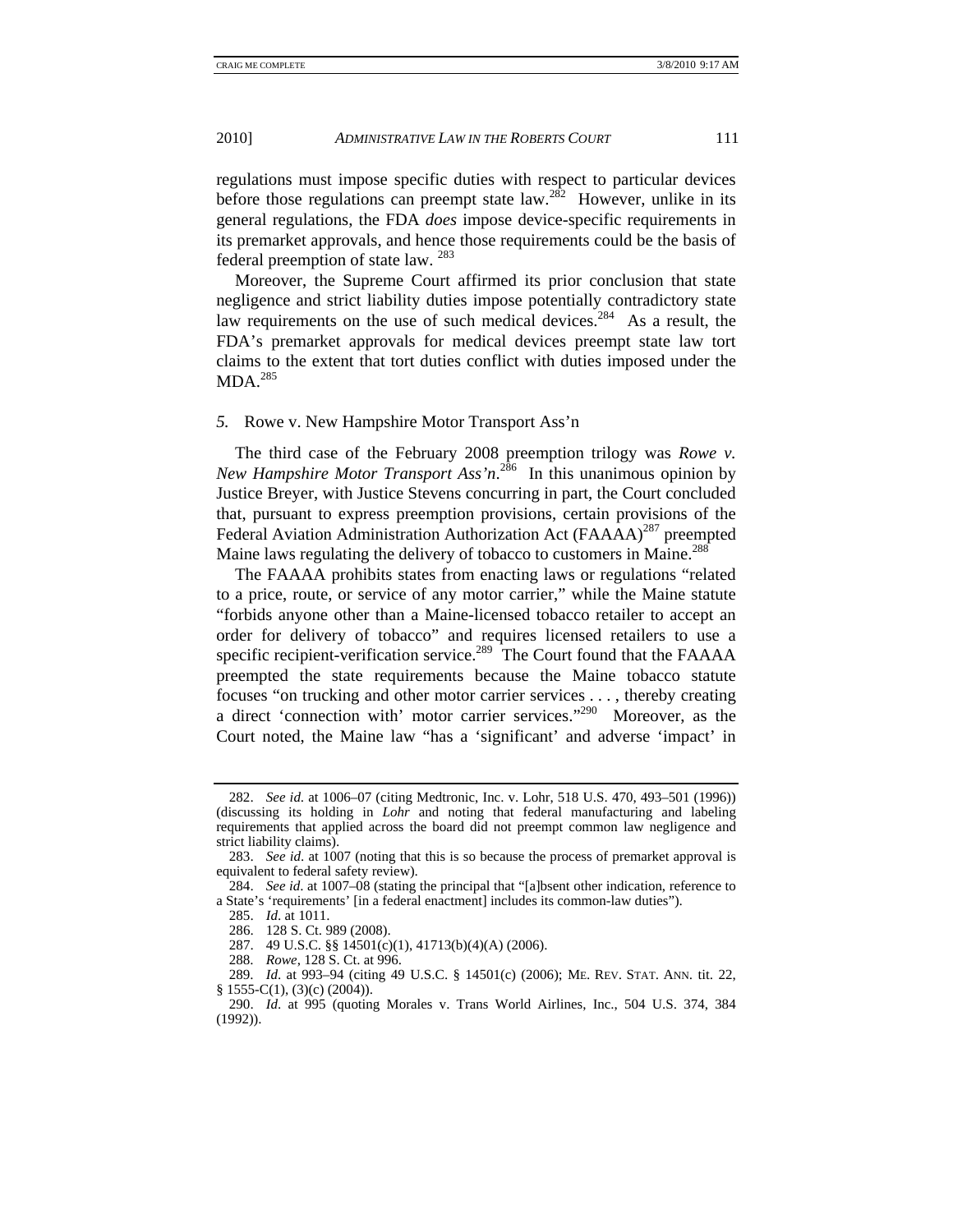respect to the federal Act's ability to achieve its pre-emption-related objectives."291

# *D. The Commerce Clause and Federalism*

## *1.* Gonzales v. Oregon*: Congress's Authority over the Medical Profession*

As discussed above, limitations on Congress's Commerce Clause authority have been an important source of federalism decisions since 1995, when the Supreme Court decided *Lopez*. In its January 2006 opinion in *Gonzales v. Oregon*, 292 the Supreme Court again found limits on Congress's authority to intrude upon state affairs. The Court decided 6–3 that the U.S. Attorney General lacked authority to interpret the federal Controlled Substances Act  $(CSA)^{293}$  to prohibit doctors from prescribing controlled substances for use in assisted suicides regulated under Oregon  $law.<sup>294</sup>$ 

The case turned on the validity of the Attorney General's November 9, 2001 interpretive rule, and most of the decision discussed the proper standard of review for that rule.<sup>295</sup> However, the Court also extensively discussed federalism considerations in the context of the regulation of physicians. The CSA allows the Attorney General to register physicians to administer Schedule II drugs.<sup>296</sup> However, "The structure and operation of the CSA presume and rely upon a functioning medical profession regulated under the States' police powers."<sup>297</sup> Congress expressly disclaimed any intent in the CSA to "occupy the field" of physician regulation, $298$  and it expressed an intent for national uniform standards of medical practice with respect only to narcotic-addiction treatment.<sup>299</sup> Thus, "In the face of the CSA's silence on the practice of medicine generally and its recognition of state regulation of the medical profession it is difficult to defend the

 295. *Id*. at 249. See also discussion *infra* notes 567–81 and accompanying text (discussing the standard of review portions of the opinion).

 296. Gonzales v. Oregon, 546 U.S. at 250–51 (citing 21 U.S.C. §§ 822(a)(2), 824(a)(4) (2006)).

297. *Id*. at 270.

 298. *See id*. at 270–71 (citing 21 U.S.C. § 903 (2006)) (discussing the CSA's preemption provision).

 <sup>291.</sup> *Id*. (citing *Morales*, 504 U.S. at 390).

 <sup>292. 546</sup> U.S. 243 (2006).

 <sup>293.</sup> Pub. L. No. 91-513, 84 Stat. 1242 (1970) (codified as amended in scattered sections of 21 U.S.C.).

 <sup>294.</sup> *See* Gonzales v. Oregon, 546 U.S. at 269–71 (quoting relevant language from the Act announcing Congress's intent not to preempt the states' general regulation of medical practice absent express language to that effect).

 <sup>299.</sup> *See id.* at 271 (citing 42 U.S.C. § 290bb-2a (2006)) (noting that although the regulation of health and safety is primarily a matter of local concern, "there is no question" that the federal government may determine uniform national standards in these areas).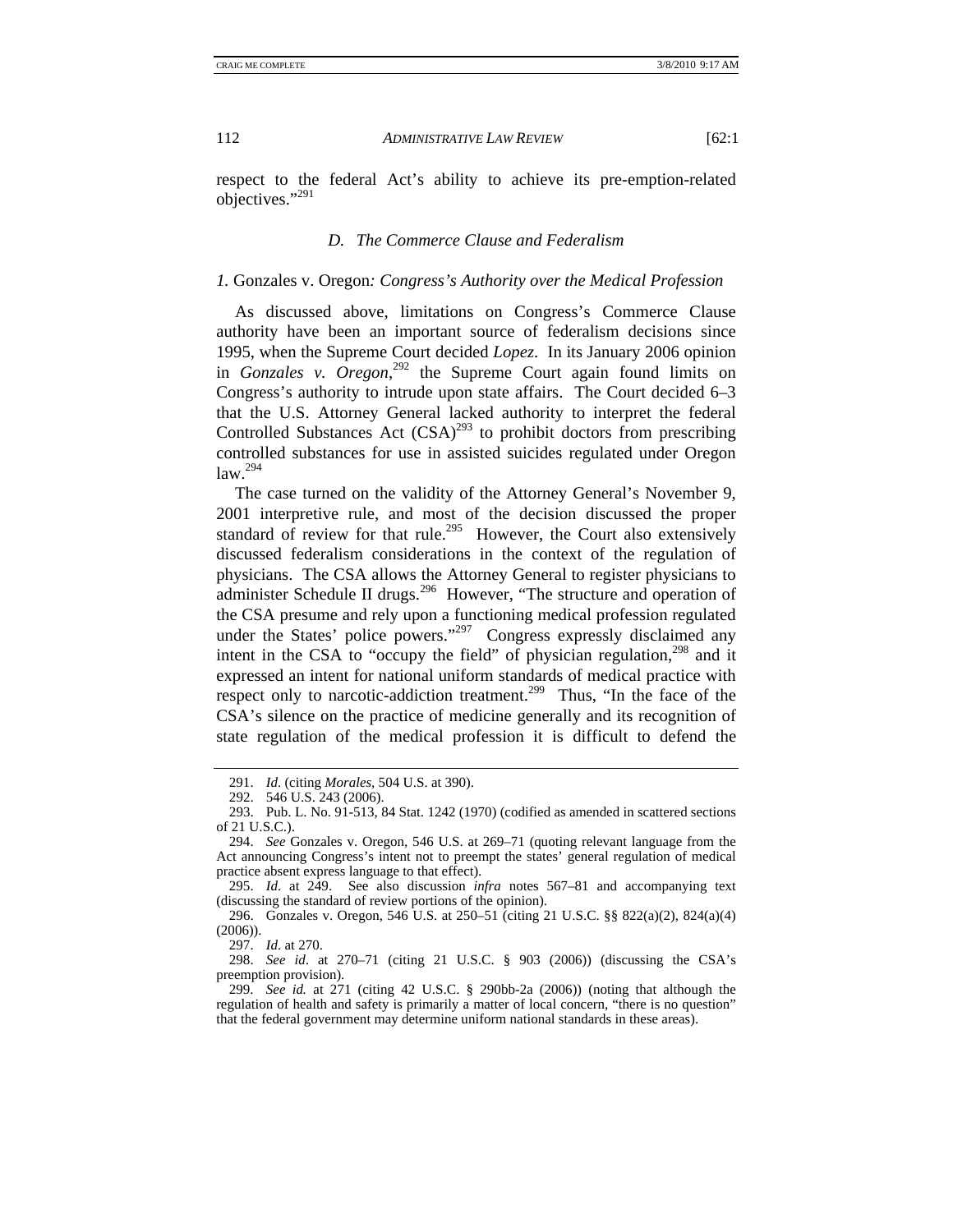Attorney General's declaration that the statute impliedly criminalizes physician-assisted suicide."300 Indeed, "The CSA's substantive provisions and their arrangement undermine [an] assertion of an expansive federal authority to regulate medicine,"301 which would "effect a radical shift of authority from the States to the Federal Government to define general standards of medical practice in every locality."<sup>302</sup> In other words, because medicine is an area traditionally left to the states to regulate, the Court wanted much clearer language from Congress than the CSA provides before it would assume a federal intrusion into this state-dominated sphere of activity.

# *2. The Dormant Commerce Clause*

The dormant Commerce Clause is a judicially created doctrine arising by implication from the Interstate Commerce Clause, which provides that "Congress shall have Power . . . [t]o regulate Commerce with foreign Nations, and among the several States, and with the Indian Tribes."<sup>303</sup> According to the U.S. Supreme Court, this clause "has long been understood . . . to provide 'protection from state legislation inimical to the national commerce [even] where Congress has not acted.""304

In April 2007, the Supreme Court determined in *United Haulers Ass'n v. Oneida-Herkimer Solid Waste Management Authority* that state- and localgovernment-owned solid waste facilities are entitled to special consideration under the dormant Commerce Clause.<sup>305</sup> This  $5-1-3$ decision by Chief Justice Roberts was the latest entry in a long series of dormant Commerce Clause decisions by the Supreme Court involving solid waste. In *United Haulers*, the Supreme Court considered whether the public ownership of the destination waste-processing facility changed the constitutional validity of county flow-control ordinances.<sup>306</sup> Previously, in *C&A Carbone, Inc. v. Clarkstown*, the Court held that flow-control ordinances that required trash haulers to deliver solid waste to particular privately owned waste-processing facilities violated the dormant Commerce Clause.<sup>307</sup>

The *United Haulers* Court concluded that the ordinances at issue did not

 <sup>300.</sup> *Id*. at 272.

 <sup>301.</sup> *Id*. at 273.

 <sup>302.</sup> *Id*. at 275.

 <sup>303.</sup> U.S. CONST. art. I, § 8, cl. 3.

 <sup>304.</sup> Barclays Bank PLC v. Franchise Tax Bd. of Cal., 512 U.S. 298, 310 (1994) (quoting S. Pac. Co. v. Arizona *ex rel.* Sullivan, 325 U.S. 761, 769 (1945)) (alteration in original).

 <sup>305. 550</sup> U.S. 330 (2007).

 <sup>306.</sup> *Id*. at 342.

 <sup>307. 511</sup> U.S. 383, 393–95 (1994).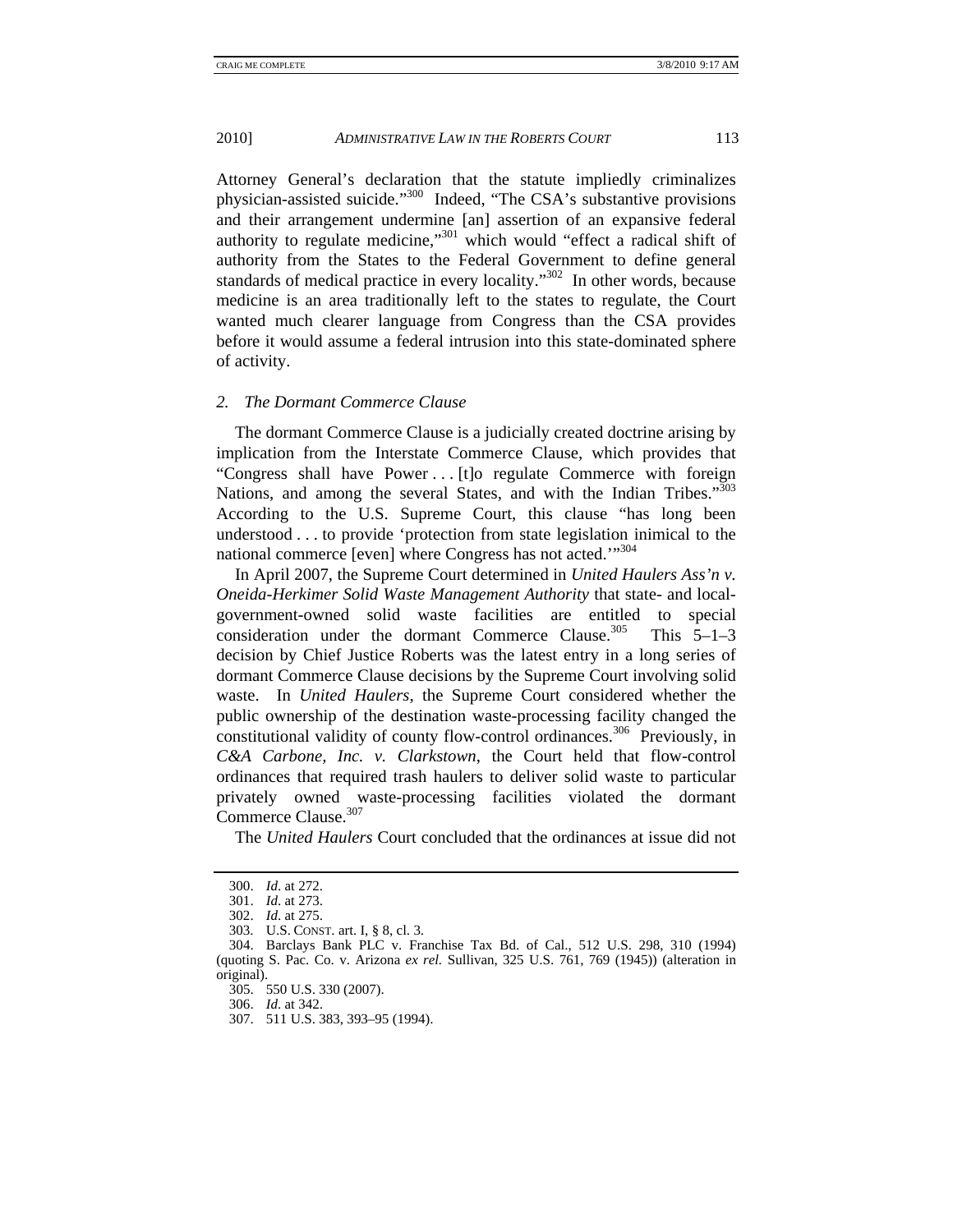facially discriminate against interstate commerce because "[t]he flow control ordinances in this case benefit a clearly public facility, while treating all private companies exactly the same.<sup>308</sup> According to the Court, "States and municipalities are not private businesses—far from it,<sup>309</sup> so "it does not make sense to regard laws favoring local government and laws favoring private industry with equal skepticism," particularly because "[l]aws favoring local government . . . may be directed toward any number of legitimate goals unrelated to protectionism. $1310$  In contrast, "The contrary approach of treating public and private entities the same under the dormant Commerce Clause would lead to unprecedented and unbounded interference by the courts with state and local government."<sup>311</sup>

Because there was no facial discrimination, the Court applied the balancing test from *Pike v. Bruce Church, Inc*. 312 Concluding that "any arguable burden does not exceed the public benefits of the ordinances."<sup>313</sup> the majority emphasized that "[t]he ordinances give the Counties a convenient and effective way to finance their integrated package of waste disposal services" and "increase recycling in at least two ways, conferring significant health and environmental benefits upon the citizens of the Counties."314

Justice Scalia refused to join the majority's balancing analysis and concurred to argue instead that the dormant Commerce Clause is "an unjustified judicial invention," to be limited to existing precedent. $315$ Justice Thomas concurred in the judgment but argued that the *C&A Carbone* decision should be overruled.<sup>316</sup> Justice Alito, in a dissent joined by Justices Stevens and Kennedy, argued that the *C&A Carbone* rule should apply with equal force to the ordinances at issue in *United Haulers*. 317

In May 2008, in *Department of Revenue v. Davis*, 318 the Roberts Court emphasized its holding in *United Haulers* by upholding the Commonwealth of Kentucky's income tax structure against dormant Commerce Clause challenges despite the fact that the tax scheme exempted interest income on Kentucky bonds while taxing interest income from bonds issued by other

- 313. *Id*.
	- 314. *Id*. at 346–47.
	- 315. *Id*. at 348 (Scalia, J., concurring in part).
	- 316. *Id*. at 349 (Thomas, J., concurring).
	- 317. *Id*. at 356 (Alito, J., dissenting).
	- 318. 128 S. Ct. 1801 (2008).

 <sup>308.</sup> *United Haulers*, 550 U.S. at 342.

 <sup>309.</sup> *Id*.

 <sup>310.</sup> *Id*. at 343.

 <sup>311.</sup> *Id*.

 <sup>312.</sup> *Id*. at 346.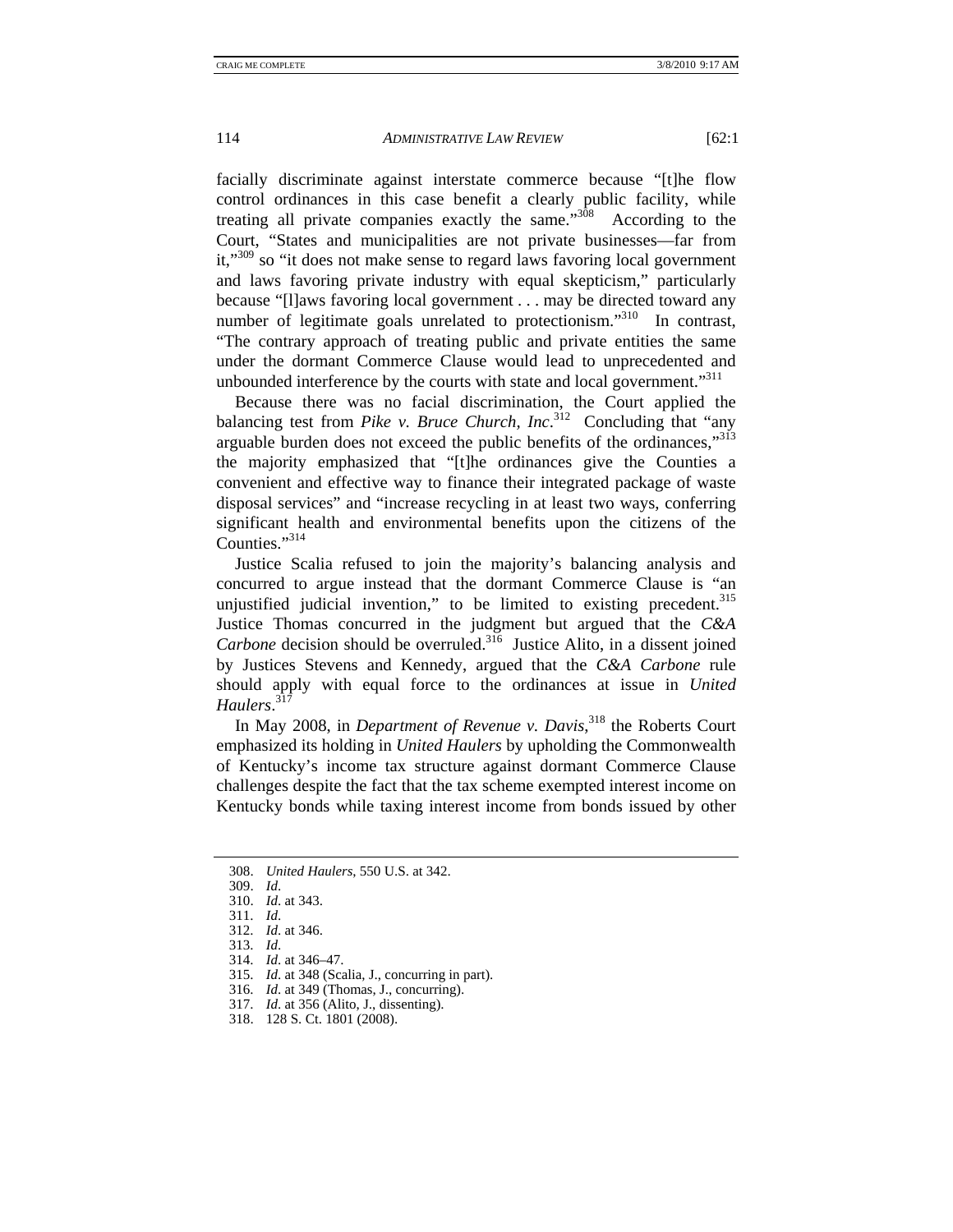states.<sup>319</sup> Justice Souter wrote this 7–2 decision, which emphasized that "[t]he modern law of what has come to be called the dormant Commerce Clause is driven by concern about 'economic protectionism—that is, regulatory measures designed to benefit in-state economic interests by burdening out-of-state competitors.'"<sup>320</sup> The Court concluded that the logic of *United Haulers* "applies with even greater force to laws favoring a State's municipal bonds, given that the issuance of debt securities to pay for public projects is a quintessentially public function."<sup>321</sup> The Court also found applicable *United Haulers*' concern about "'unprecedented . . . interference' with a traditional government function," namely state taxation.<sup>322</sup> Finally, the Court considered the *Pike* balancing test inapplicable because "the rule in *Pike* was never intended to authorize a court to expose the States to the uncertainties of the economic experimentation the [plaintiffs] request." $323$ 

Justice Kennedy dissented, joined by Justice Alito. They argued that the majority weakened the dormant Commerce Clause by undermining the *Pike* substantial burden test and would have preferred a special *sui generis* rule for taxation of bonds.  $324$ 

### *E. Federalism in Statutory Interpretation*

#### *1. Federalism, Statutory Construction, and Unanimous Results*

When federal statutes implicate state interests, the Supreme Court will occasionally and consciously consider the federalism implications of various statutory meanings. Moreover, the Court's decision to consider a statute's federalism implications, or not, can occasionally bring unanimity to the Court's statutory interpretation decisions.

In May 2006, for example, the Supreme Court unanimously decided *S.D.*  Warren Co. v. Maine Board of Environmental Protection.<sup>325</sup> In an opinion by Justice Souter, the Court affirmed the Supreme Judicial Court of Maine regarding the state's right to condition a Federal Energy Regulatory Commission (FERC) relicensing of hydroelectric dam projects.<sup>326</sup> Section 401 of the Clean Water Act requires applicants for federal licenses and permits to obtain water-quality certifications from the relevant state if the

 <sup>319.</sup> *Id*. at 1810–11.

 <sup>320.</sup> *Id*. at 1808 (quoting New Energy Co. of Ind. v. Limbach, 486 U.S. 269, 273–74 (1988)).

 <sup>321.</sup> *Id*. at 1810.

 <sup>322.</sup> *Id*. at 1811.

 <sup>323.</sup> *Id*. at 1819.

 <sup>324.</sup> *Id*. at 1830 (Kennedy, J., dissenting).

 <sup>325. 547</sup> U.S. 370 (2006).

 <sup>326.</sup> *Id*. at 375.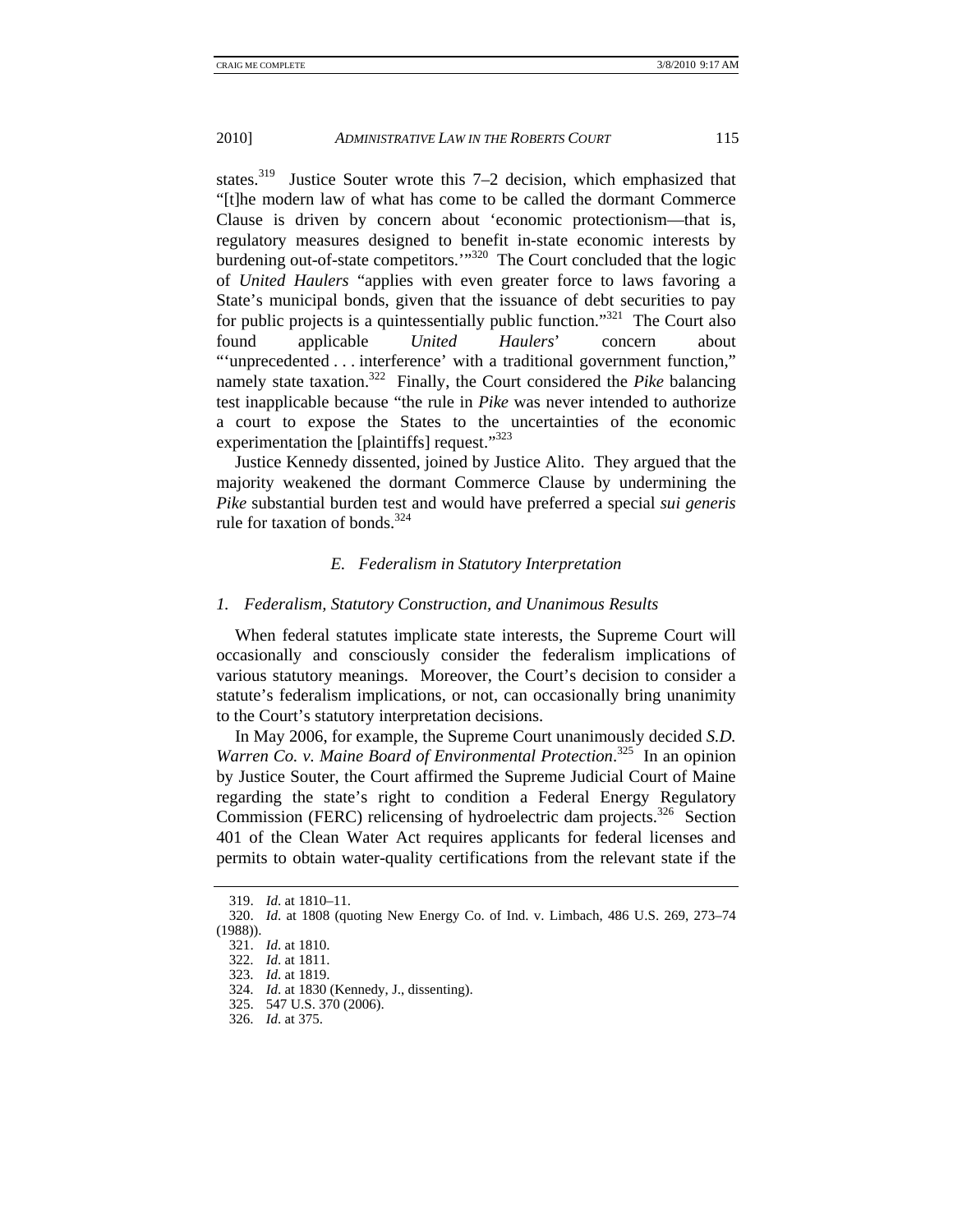licensed or permitted activity may result in a "discharge" that can affect state water quality.<sup>327</sup> In *S.D. Warren*, the parties disputed whether a "discharge" would occur that would trigger § 401.

To interpret the term *discharge*, the Court looked first to statutory definitions, noting that the Act does not precisely define *discharge* but rather only states that the term "'includes a discharge of a pollutant, and a discharge of pollutants."<sup>328</sup> In accordance with its standard statutory interpretation methodology, therefore, the Court sought the term's plain meaning in dictionaries. According to *Webster's New International Dictionary*, the ordinary meaning of *discharge* when applied to water is "a 'flowing or issuing out'" or "'[t]o emit; to give outlet to; to pour forth; as, the Hudson *discharges* its waters into the bay.'"329 The Supreme Court found support for its proposed interpretation of the word *discharge* in non-Clean Water Act cases,<sup>330</sup> in a prior § 401 decision,<sup>331</sup> and in statements by the EPA and FERC.<sup>332</sup>

The Court noted that the agencies were not entitled to deference regarding this definition "because neither the EPA nor FERC has formally settled the definition"; nevertheless, "the administrative usage of 'discharge' in this way confirms our understanding of the everyday sense of the term."333 The Court then rejected S.D. Warren's objections to its interpretation based on the canon of *noscitur a sociis*; 334 on the Court's interpretation of "discharge of a pollutant"—a defined term under the Act—for purposes of the § 402 permit program because § 401 and § 402 are separate provisions of the Clean Water Act with different statutory triggers;335 and on legislative history, a part of the opinion Justice Scalia would not join, referring to S.D. Warren's highly technical argument about wording based on drafting amendments as "a lawyer's argument."<sup>336</sup>

Unusually and notably, the Court then extended its discussion beyond

 332. *Id*. at 377–78. 333. *Id*. at 378.

 <sup>327. 33</sup> U.S.C. § 1341(a) (2006).

 <sup>328.</sup> *See S.D. Warren*, 547 U.S. at 375–76 (quoting 33 U.S.C. § 1362(16) (2006)) (reasoning that the term must therefore be construed in accord with its ordinary and natural meaning).

 <sup>329.</sup> *Id*. at 376 (quoting WEBSTER'S NEW INTERNATIONAL DICTIONARY 742 (2d ed. 1954)).

 <sup>330.</sup> *Id*.

 <sup>331.</sup> *See id.* at 376–77 (discussing its holding in *PUD No. 1 of Jefferson County v. Washington Department of Ecology*, 511 U.S. 700 (1994)).

 <sup>334.</sup> *See id*. at 378–80 (discounting S.D. Warren's argument that based upon *noscitur a sociis* and the assertion that discharge includes a discharge of pollutants, there can thus be no discharge without the addition of a pollutant to the water).

 <sup>335.</sup> *See id*. at 380–81 (noting that the statutory trigger is not a discharge alone, but more specifically and narrowly, a discharge of a pollutant).

 <sup>336.</sup> *See id*. at 382–83 (determining that, if anything, the legislative history contradicts S.D. Warren's position).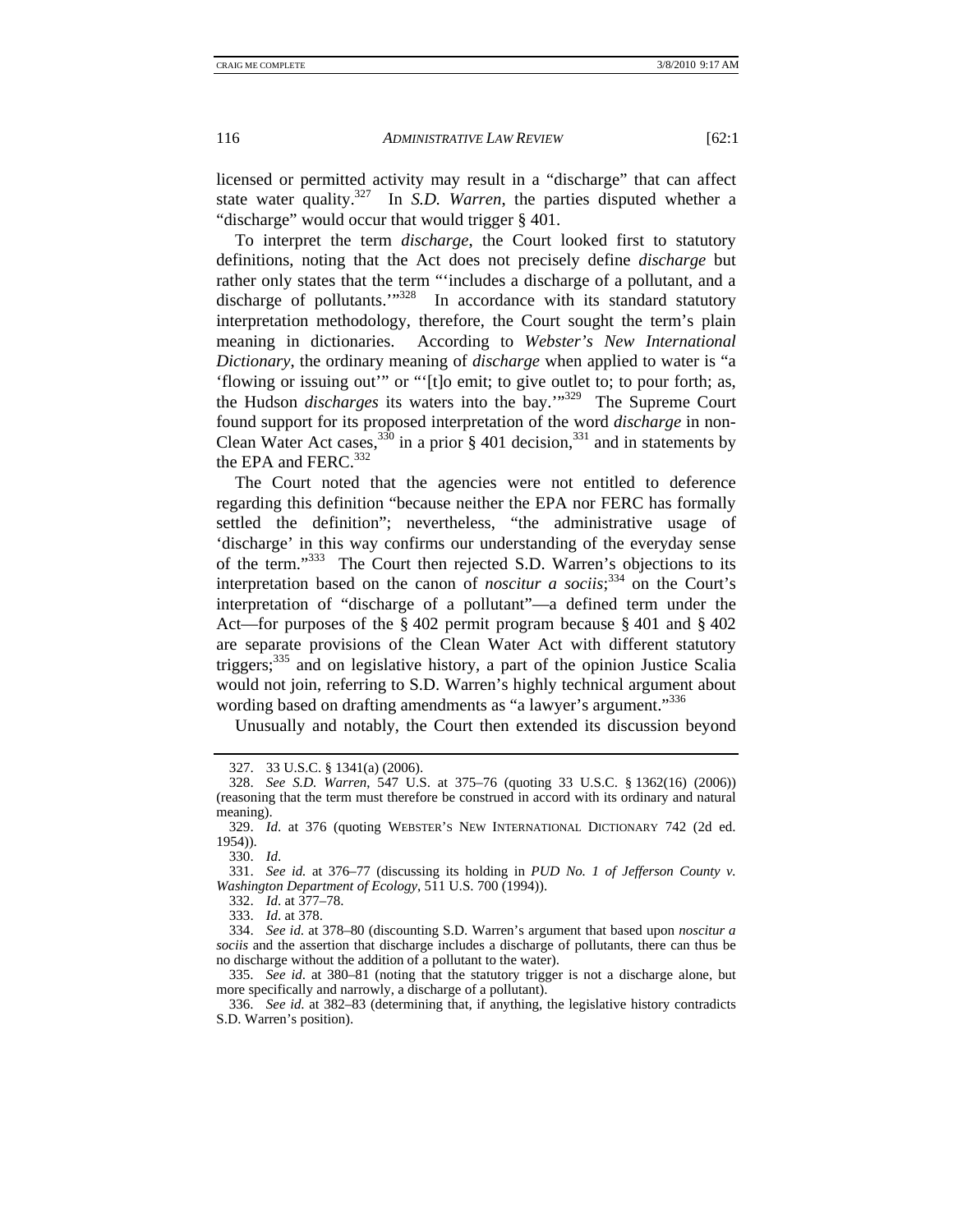the narrow issue of the meaning of *discharge*, which was all that was needed to decide the case, to emphasize the federalism implications of water-quality protection. Noting that S.D. Warren's technical arguments "miss the forest for the trees," $337$  the Court emphasized the states' role in implementing the Act's broader purposes: "to 'restore and maintain the chemical, physical, and biological integrity of the Nation's waters,' the 'national goal' being to achieve 'water quality which provides for the protection and propagation of fish, shellfish, and wildlife and provides for recreation in and on the water.'"338 As a result, "Changes in the river like [those caused by the hydroelectric dam] fall within a State's legitimate legislative business, and the Clean Water Act provides for a system that respects the States' concerns."339 In the Court's opinion, "Reading § 401 to give 'discharge' its common and ordinary meaning preserves the state authority apparently intended."<sup>340</sup>

In other decisions, however, the Supreme Court explicitly discounted federalism considerations in unanimous decisions. For example, in December 2007, a unanimous Court determined in *CSX Transportation, Inc. v. Georgia State Board of Equalization*<sup>341</sup> that, under a provision of the Railroad Revitalization and Regulatory Reform Act,  $342$  railroads may challenge state methods for determining the value of railroad property for *ad valorem* tax purposes.<sup>343</sup> The Court concluded that, in order to effectuate Congress's purpose in the Act, "district courts must calculate the true market value of in-state railroad property."344 Such calculations, in turn, require that the federal courts be able to "look behind a State's valuation methods."<sup>345</sup>

In overturning the U.S. Court of Appeals for the Eleventh Circuit's decision, the Supreme Court discounted federalism arguments that the Eleventh Circuit found worthy of judicial consideration. First, the Supreme Court rejected Georgia's argument that federal court examination of state taxation valuation methodologies interfered with principles of federalism because the federal courts would be interfering with the states' sovereign power to tax. The Court emphasized instead that Congress mandated such "interference" (if it was truly interference at all) because "judicial scrutiny of [the States'] methodologies is authorized by the . . . Act's clear

 <sup>337.</sup> *Id*. at 384.

 <sup>338.</sup> *Id*. at 385.

 <sup>339.</sup> *Id*. at 386 (citing 33 U.S.C. §§ 1251(b), 1256(a), 1370 (2006)).

 <sup>340.</sup> *Id*. at 387.

 <sup>341. 552</sup> U.S. 9 (2007).

 <sup>342. 49</sup> U.S.C. § 11501 (2006).

 <sup>343.</sup> *CSX Transportation*, 552 U.S. at 12.

 <sup>344.</sup> *Id*. at 16.

 <sup>345.</sup> *Id.* at 21.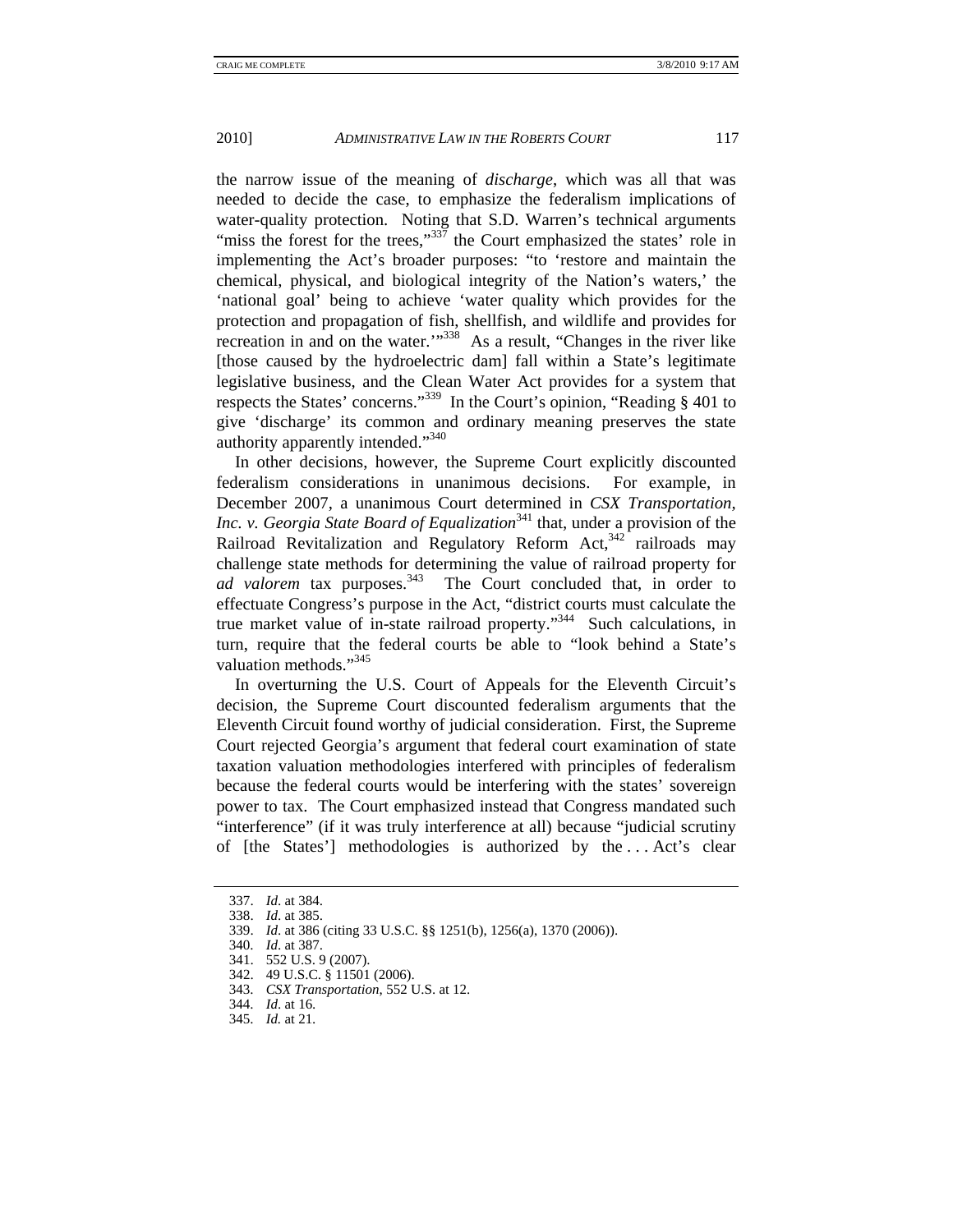command to find true market value."346 Similarly, the Court rejected Georgia's argument that the Court's interpretation interfered with states' ability to choose a valuation methodology. According to the Court, states remain free to choose any valuation methodology they want, so long as they do not discriminate in the taxation of railroad property.<sup>347</sup> *CSX Transportation* thus suggests that federalism values are less important in federal court statutory interpretation when (1) Congress's intent and commands are clear and (2) clear federal interests, such as railroads, are involved.

Perhaps most dramatically, in 2009, in *Northwest Austin Municipal*  Utility District No. One v. Holder,<sup>348</sup> the Supreme Court decided, 8–1 in part and 9–0 in part (Justice Thomas concurred in part and dissented in part), to avoid a constitutional evaluation of § 5 of the Voting Rights  $Act<sub>349</sub>$  deciding instead on statutory grounds that a Texas municipal utility district was a "political subdivision" eligible to file suit to bail out of the Act's preclearance requirements. The utility district has an elected board, and § 5 requires it to preclear any changes in its election rules with federal authorities.350 The Voting Rights Act's "bailout" provision allows courts to release a state or "political subdivision" from the preclearance requirement if the political subdivision meets a list of requirements. However, the Act defines *political subdivision* to be "any county or parish, except that where registration for voting is not conducted under the supervision of a county or parish, the term shall include any other subdivision of a State which conducts registration for voting."<sup>351</sup> Because the utility district did not conduct its own registration for voting, the lower court concluded that it was not a "political subdivision" eligible for bailout.

The Supreme Court was very concerned about the federalism implications of § 5, "which authorizes federal intrusion into sensitive areas of state and local policymaking, [and hence] imposes substantial federalism costs."352 "The Act also differentiates between the States, despite our historic tradition that all the States enjoy 'equal sovereignty.'"<sup>353</sup> As the Court noted, "These federalism concerns are underscored by the argument that the preclearance requirements in one State would be unconstitutional

 <sup>346.</sup> *Id*. at 20–21.

 <sup>347.</sup> *Id*. at 21.

 <sup>348. 129</sup> S. Ct. 2504 (2009).

 <sup>349. 42</sup> U.S.C. § 1973c(a) (2006).

 <sup>350.</sup> *Nw. Austin*, 129 S. Ct. at 2509–10.

 <sup>351. 42</sup> U.S.C. § 1973*l*(c)(2) (2006).

 <sup>352.</sup> *Nw. Austin*, 129 S. Ct. at 2511 (quoting Lopez v. Monterey County, 525 U.S. 266, 282 (1999) (quoting Miller v. Johnson, 515 U.S. 900, 926 (1995))) (internal quotation marks omitted).

 <sup>353.</sup> *Id*. at 2512 (quoting United States v. Louisiana, 363 U.S. 1, 16 (1960)).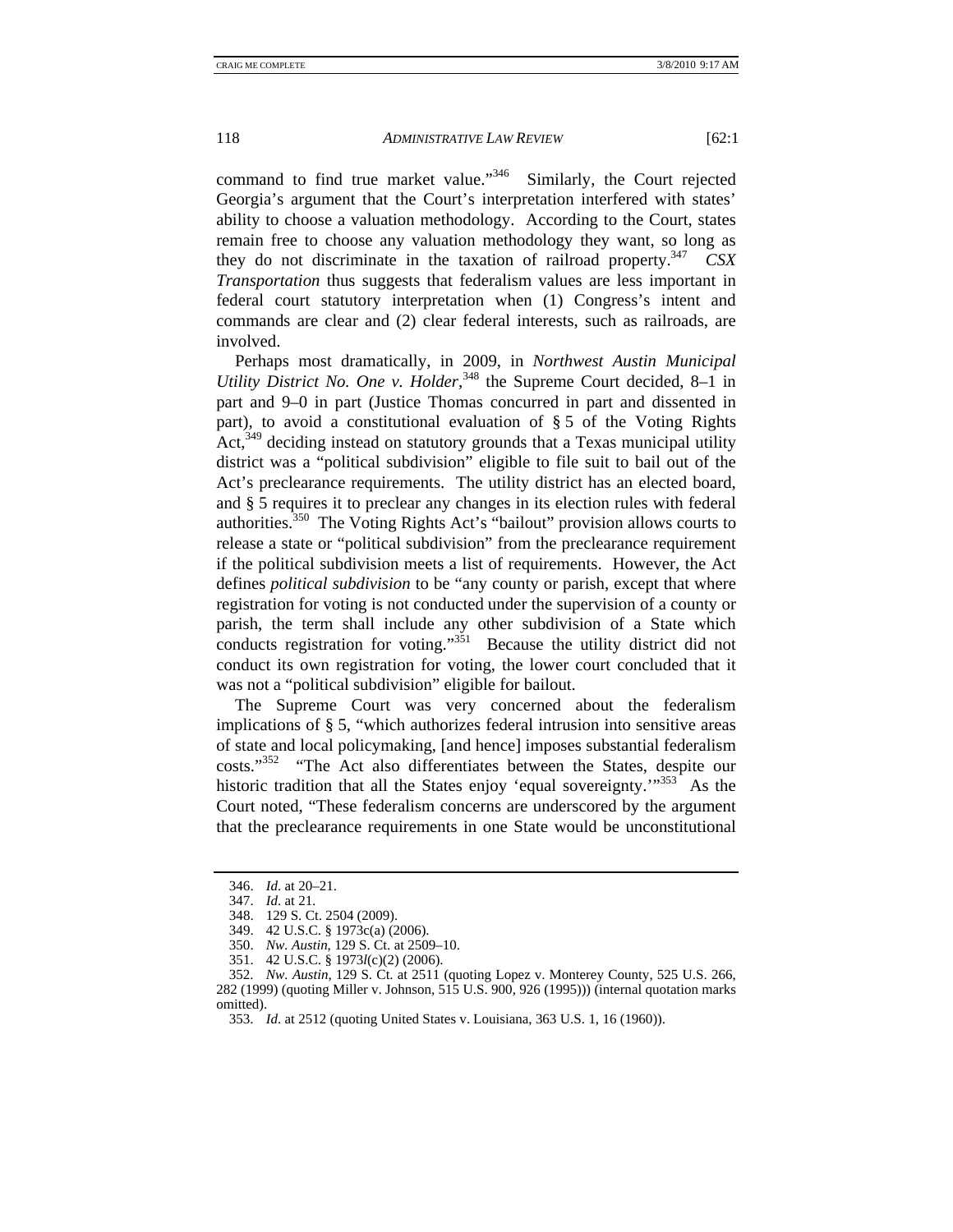in another."<sup>354</sup>

Nevertheless, the Court opted for constitutional avoidance, deferring to both Congress and its own rules of decisional preferences. As for Congress, the Court noted that

[i]n assessing those questions [of the constitutionality of the Voting Rights Act], we are keenly mindful of our institutional role. We fully appreciate that judging the constitutionality of an Act of Congress is "the gravest and most delicate duty that this Court is called on to perform." "The Congress is a coequal branch of government whose Members take the same oath we do to uphold the Constitution of the United States." The Fifteenth Amendment empowers "Congress," not the Court, to determine in the first instance what legislation is needed to enforce it. Congress amassed a sizable record in support of its decision to extend the preclearance requirements  $\ldots$ 

In addition to respecting Congress's decisions, "'It is a well-established principle governing the prudent exercise of this Court's jurisdiction that normally the Court will not decide a constitutional question if there is some other ground upon which to dispose of the case."<sup>356</sup>

Nevertheless, lingering federalism concerns appear to have pushed the Court into a liberal—arguably even extratextual—construction of the Act. Thus, in addressing the statutory issue of whether the utility district could qualify as a "political subdivision," the Supreme Court began by announcing that "[s]tatutory definitions control the meaning of statutory words, of course, in the usual case. But this is an unusual case."<sup>357</sup> The Court's prior decisions already established that the statutory definition of *political subdivision* did not govern every use of that term in the Voting Rights Act.<sup>358</sup> In addition, the Court noted that a restrictive interpretation of *political subdivision* "has helped to render the bailout provision all but a nullity. Since 1982, only 17 jurisdictions—out of the more than 12,000 covered political subdivisions—have successfully bailed out of the Act."359 As a result, the Court concluded "that all political subdivisions—not only those described in § 14(c)(2)—are eligible to file a bailout suit."<sup>360</sup>

Thus, the *Northwest Austin* decision simultaneously demonstrated themes from both *S.D. Warren* and *CSX Transportation* to reach a nearly unanimous Supreme Court construction of a federal statute. As in *CSX Transportation*, the Court was conscious that it was issuing a decision in an area of strong federal interest and where deference to Congress was

 <sup>354.</sup> *Id*.

 <sup>355.</sup> *Id*. at 2513 (citations omitted).

 <sup>356.</sup> *Id*. (quoting Escambia County v. McMillan, 466 U.S. 48, 51 (1984) (per curiam)).

 <sup>357.</sup> *Id*. at 2514 (quoting Lawson v. Suwannee Fruit & S.S. Co*.*, 336 U.S. 198, 201 (1949)) (internal quotation marks omitted).

 <sup>358.</sup> *Id*. at 2514–15.

 <sup>359.</sup> *Id*. at 2516.

 <sup>360.</sup> *Id*.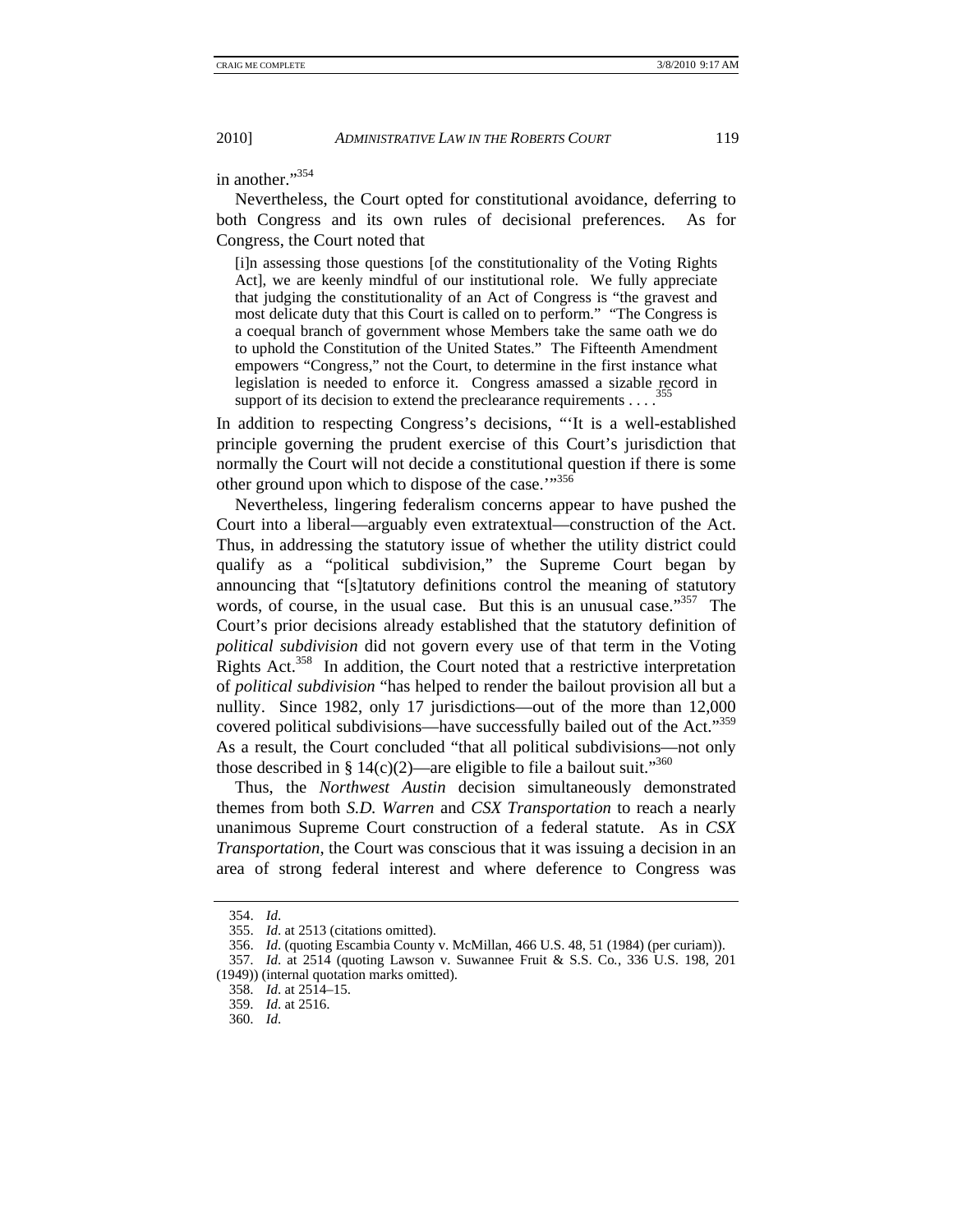particularly warranted, given the Constitution's language. As in *S.D. Warren*, however, the significant federalism implications of the statute's construction in *Holder* prompted a broad interpretation that conferred more freedom and authority on states and their subdivisions vis-à-vis the federal government.

#### *2. Federalism, Statutory Construction, and Split Decisions*

Despite the occasional unanimous opinion, the conflicting impulses to consider and ignore the federalism implications of a particular statutory construction are far more likely to split the Roberts Court than to unify it. For example, the Supreme Court considered several federalism-related canons of construction in its June 2008 decision in *Florida Department of Revenue v. Piccadilly Cafeterias, Inc*. 361 This 7–2 decision (Justices Breyer and Stevens dissented) involved the Bankruptcy Code's provision exempting assets transferred under a plan confirmed under Chapter 11 of the Code from the imposition of stamp and similar taxes.<sup>362</sup> The Court held that this tax exemption does not apply until after the plan is confirmed.<sup>363</sup>

The Court considered a number of interpretive tools in reaching this conclusion and exhibited far more solicitude for states and their taxation schemes than was evident in *CSX Transportation*, despite the prominent federal role in bankruptcy protections. In particular, the Court approved Florida's invocation of three canons of statutory construction that serve to protect state interests. First, Florida raised the canon "that 'Congress is presumed to be aware of an administrative or judicial interpretation of a statute and to adopt that interpretation when it reenacts a statute without change."<sup>364</sup> Second, Florida argued "that courts should proceed carefully when asked to recognize an exemption from state taxation that Congress has not clearly expressed."<sup>365</sup> Finally, "Florida notes that the canon also discourages federal interference with the administration of a State's taxation scheme."366 As in *Northwest Austin*, therefore, the majority's interpretation essentially cabined the federal limitations on state authority as narrowly as the statutory language would allow.

Federalism was also relevant to the Supreme Court's 5–4 decision in

 <sup>361. 128</sup> S. Ct. 2326 (2008).

 <sup>362.</sup> *Id*. at 2326, 2329; *see also* 11 U.S.C. § 1146(a) (2006) (exempting from the imposition of stamp taxes and similar taxes assets transferred under a plan confirmed under Chapter 11 of the Code).

 <sup>363.</sup> *See Piccadilly Cafeterias*, 128 S. Ct. at 2330 (holding that the provision does not apply to transfers made before a plan is confirmed).

 <sup>364.</sup> *Id*. at 2336 (quoting Lorillard v. Pons, 434 U.S. 575, 580–81 (1978)).

 <sup>365.</sup> *Id*. at 2336–37 (quoting Cal. State Bd. of Equalization v. Sierra Summit, Inc., 490 U.S. 844, 851–52 (1989)) (internal quotation marks omitted).

 <sup>366.</sup> *Id*. at 2337.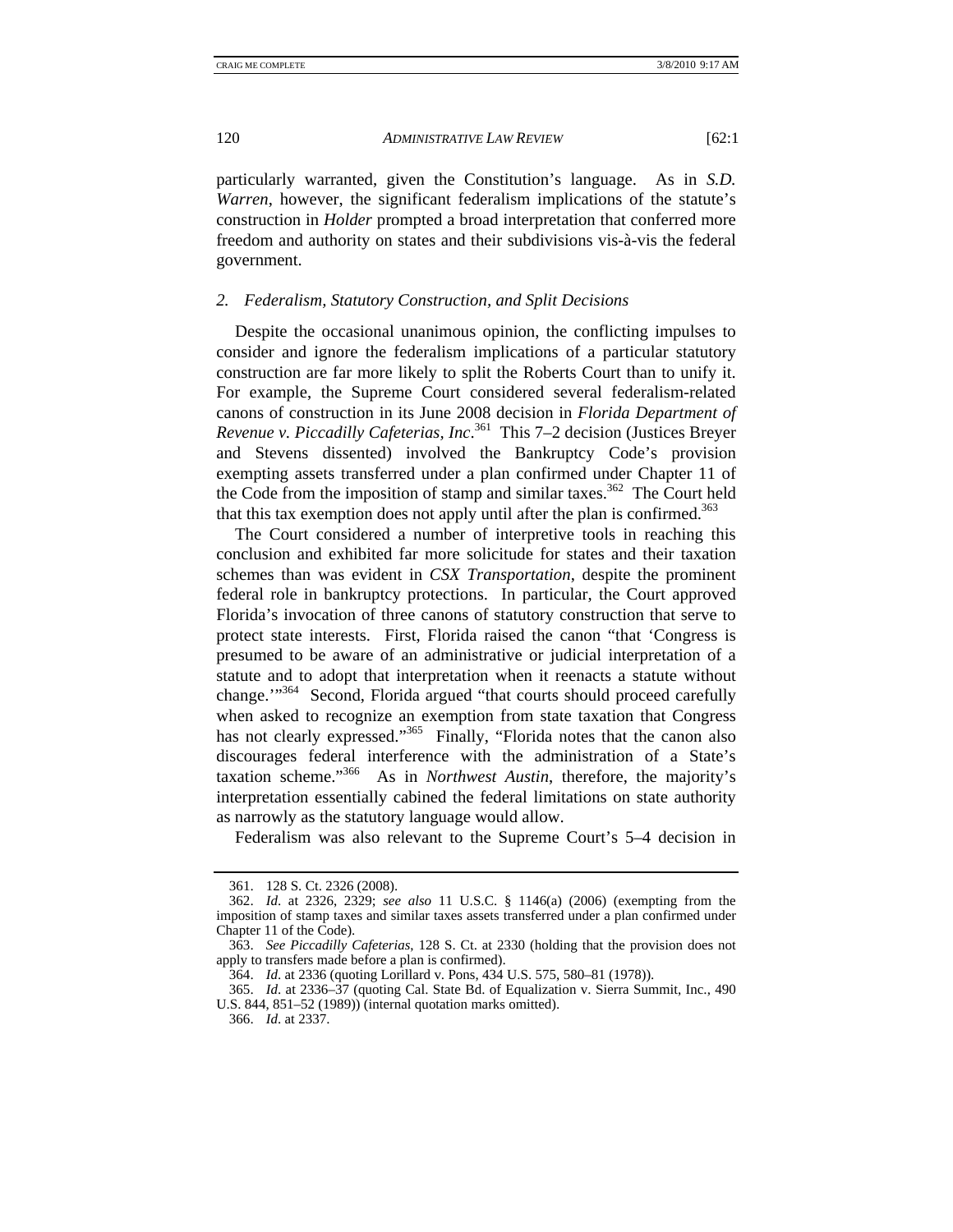Horne v. Flores,<sup>367</sup> which involved the Nogales Unified School District's implementation of § 204(f) of the Equal Educational Opportunities Act of 1974 (EEOA).<sup>368</sup> This provision requires states "to take appropriate action to overcome language barriers that impede equal participation by its students in instructional programs."<sup>369</sup> Since 2000, the school district had been operating under a federal district court order to comply with the Act, which the court extended to the entire State of Arizona in  $2001$ <sup>370</sup>

In 2006, after Arizona enacted legislation to increase state funding for English Language Learner (ELL) students, the state and the school district moved for relief from the district court's order pursuant to Federal Rule of Civil Procedure 60(b)(5), arguing that changed circumstances warranted relief from the judgment. The district court denied the motion, concluding that the increased funding was not rationally related to effective ELL programming, that a two-year limit on the increased funding was irrational, and that the Arizona statute violated federal law by using federal funds to supplant rather than supplement state education funding.<sup>371</sup> The U.S. Court of Appeals for the Ninth Circuit affirmed, $372$  but the Supreme Court reversed.

In an opinion by Justice Alito, the majority in *Horne v. Flores* concluded that the lower courts did not apply Rule  $60(b)(5)$  flexibly enough in this situation and instead fixated improperly on the state funding provided for ELL programs.<sup>373</sup> The majority classified the case as "institutional reform" litigation" and underscored the importance of Rule 60(b)(5) relief in such cases.374 In particular, "institutional reform injunctions often raise sensitive federalism concerns. Such litigation commonly involves areas of core state responsibility, such as public education."<sup>375</sup> Moreover, "[f]ederalism concerns are heightened when, as in these cases, a federal court decree has the effect of dictating state or local budget priorities" and can constrain state and local officials in the exercise of their elected offices.<sup>376</sup> Finally, when state officials themselves disagree as to how to comply with the

 <sup>367. 129</sup> S. Ct. 2579 (2009).

 <sup>368.</sup> *See* 20 U.S.C. § 1703(f) (2006) (prohibiting a state from denying equal educational opportunity to an individual by failing to take appropriate action to overcome language barriers).

 <sup>369.</sup> *Id*.

 <sup>370.</sup> *Horne*, 129 S. Ct. at 2584–85.

 <sup>371.</sup> Flores v. Arizona, 480 F. Supp. 2d 1157, 1164–67 (D. Ariz. 2007), *aff'd*, 516 F.3d 1140 (9th Cir. 2008), *rev'd sub nom.* Horne v. Flores, 129 S. Ct. 2579 (2009).

 <sup>372.</sup> Flores v. Arizona, 516 F.3d 1140, 1179–80 (9th Cir. 2008), *rev'd sub nom.* Horne v. Flores, 129 S. Ct. 2579 (2009).

 <sup>373.</sup> *Horne*, 129 S. Ct. at 2597–98.

 <sup>374.</sup> *Id.* at 2593.

 <sup>375.</sup> *Id*.

 <sup>376.</sup> *Id*. at 2593–94.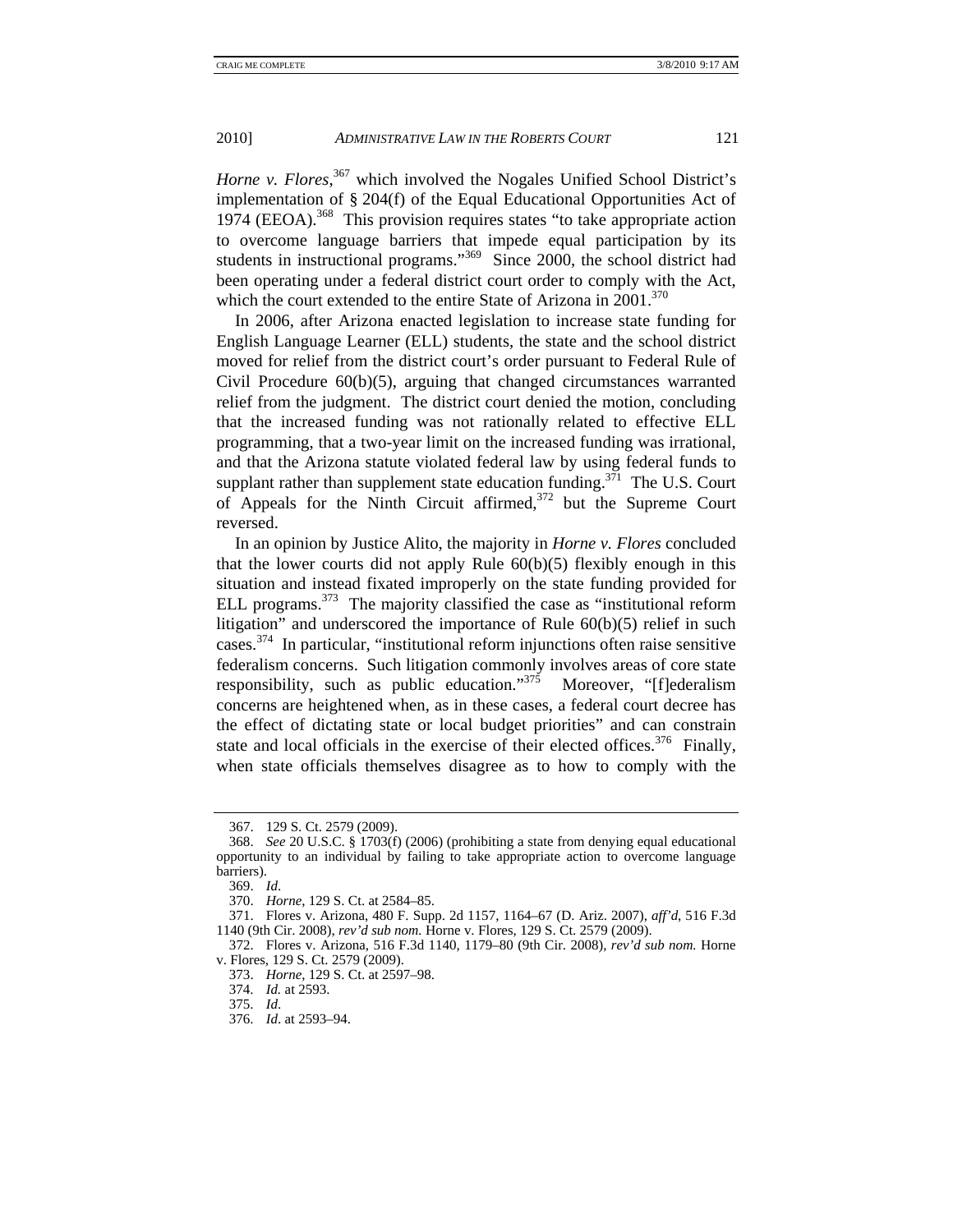federal order, federalism concerns are also increased: "Precisely because different state actors have taken contrary positions in this litigation, federalism concerns are elevated. And precisely because federalism concerns are heightened, a flexible approach to Rule  $60(b)(5)$  relief is critical."<sup>377</sup>

The district court and the Ninth Circuit, according to the Supreme Court, improperly confined their analyses to the scope of the original order, disallowing the school district from demonstrating compliance with the EEOA in any way except through increased state ELL funding.<sup>378</sup> As a result, the Court remanded the case for

a proper examination of at least four important factual and legal changes that may warrant the granting of relief from the judgment: the State's adoption of a new ELL instructional methodology, Congress' enactment of [the No Child Left Behind Act], structural and management reforms in Nogales, and increased overall education funding.<sup>379</sup>

Justice Breyer, joined by Justices Stevens, Souter, and Ginsburg, dissented. They argued that the lower courts thoroughly considered all of the changed circumstances that the majority mentioned and that were presented in the case; moreover, they objected to the "institutional reform litigation" label relied upon by the majority. $380$  In particular, they argued that the majority's main criticism of the lower courts—that they focused too much on education funding—was misplaced because "the State's provision of adequate resources to its English-learning students . . . has always been the basic contested issue in this case."<sup>381</sup>

III. THE FEDERAL COURTS' ROLES VIS-À-VIS CONGRESS AND THE EXECUTIVE BRANCH: DEFERENCE AND INSTITUTIONAL COMPETENCE

Since the start of its 2005 Term, the Supreme Court has repeatedly wrestled with the overarching issue of the proper role of the federal courts in the United States' tripartite division of power at the federal level. Indeed, with respect to the Executive Branch and administrative agencies, the Supreme Court has demonstrated a high level of deference, although this deference becomes somewhat muddled when agencies contend with prior Supreme Court precedent.

This Part presents the recent decisions that give insight into the Roberts

 <sup>377.</sup> *Id*. at 2596.

 <sup>378.</sup> *See id*. at 2597–98 (noting that although the Ninth Circuit purported to engage in a "changed circumstances" analysis, in effect, it only asked whether the changed circumstances affected ELL funding, and finding similar errors by the district court).

 <sup>379.</sup> *Id*. at 2600.

 <sup>380.</sup> *Id*. at 2608 (Breyer, J., dissenting).

 <sup>381.</sup> *Id*. at 2609.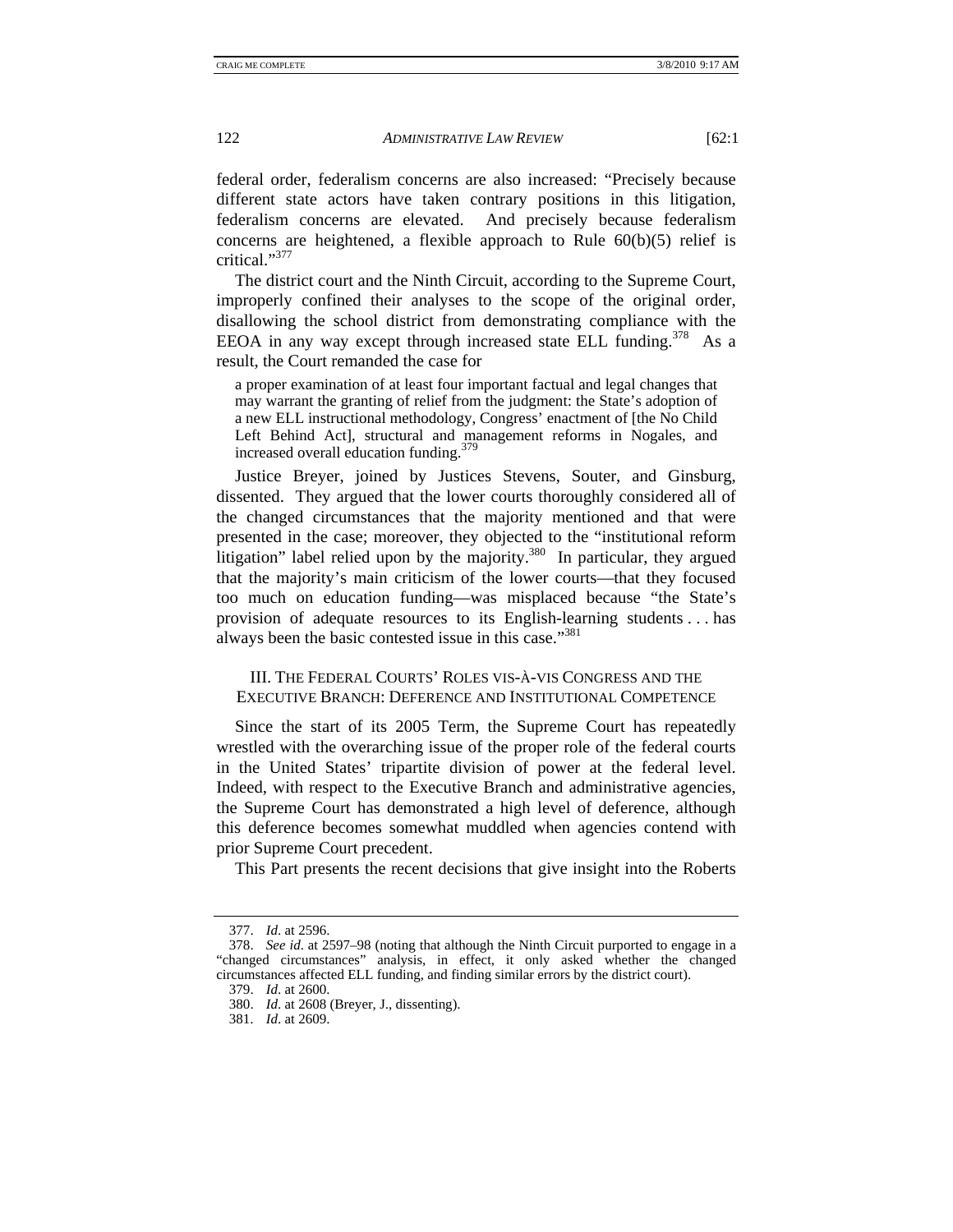Court's often-divided view of its own role in the federal government. These cases arise in three main contexts: the Supreme Court's interpretation of the Constitution itself, the Supreme Court's review of challenges to federal statutes, and the Supreme Court's review of federal agency actions. In the last category, moreover, three types of decisions have been important: arbitrary and capricious review of agency actions; cases involving *Chevron* deference and federal agency interpretations of federal statutes; and cases involving the intersection of federal agency actions and prior federal court—especially Supreme Court—precedent.

# *A. Constitutional Interpretation: The Roberts Court and the Second Amendment*

As the Roberts Court's discussions of due process limitations on states suggest,<sup>382</sup> one area where the Supreme Court strongly maintains its role as the final decisionmaker is in direct interpretation and application of the U.S. Constitution. Another example of the Court's asserted dominance in this area came in what was arguably the most controversial decision of the Court's 2007–2008 Term, *District of Columbia v. Heller*. 383 In a 5–4 decision by Justice Scalia (Justices Stevens, Souter, Ginsburg, and Breyer dissented), the Court decided that the Second Amendment confers an individual right to keep and bear arms and, as a result, that statutes completely banning handgun possession are unconstitutional.<sup>384</sup> While the substance of the Second Amendment is generally outside the scope of administrative law practice, the majority's statements regarding the interpretation of the U.S. Constitution are nevertheless notable.

First, the Supreme Court emphasized that

[i]n interpreting this text, we are guided by the principle that "[t]he Constitution was written to be understood by the voters; its words and phrases were used in their normal and ordinary as distinguished from technical meaning." Normal meaning may of course include an idiomatic meaning, but it excludes secret or technical meanings that would not have been known to ordinary citizens in the founding generation.<sup>385</sup>

The majority thus incorporated both a strict plain meaning and an originalist approach to its interpretation of the Second Amendment—the latter evidenced in its exhaustive historical review of that amendment.<sup>386</sup>

 <sup>382.</sup> *See supra* Part II.B.

 <sup>383. 128</sup> S. Ct. 2783 (2008).

 <sup>384.</sup> *Id*. at 2816, 2821–22.

 <sup>385.</sup> *Id*. at 2788 (quoting United States v. Sprague, 282 U.S. 716, 731 (1931), and citing Gibbons v. Ogden, 9 Wheat. 1, 188 (1824)).

 <sup>386.</sup> *See id*. at 2793–2801 (reviewing the meaning to the term *bear*, in relationship to *arms*, in view of those words' eighteenth-century historical and social context).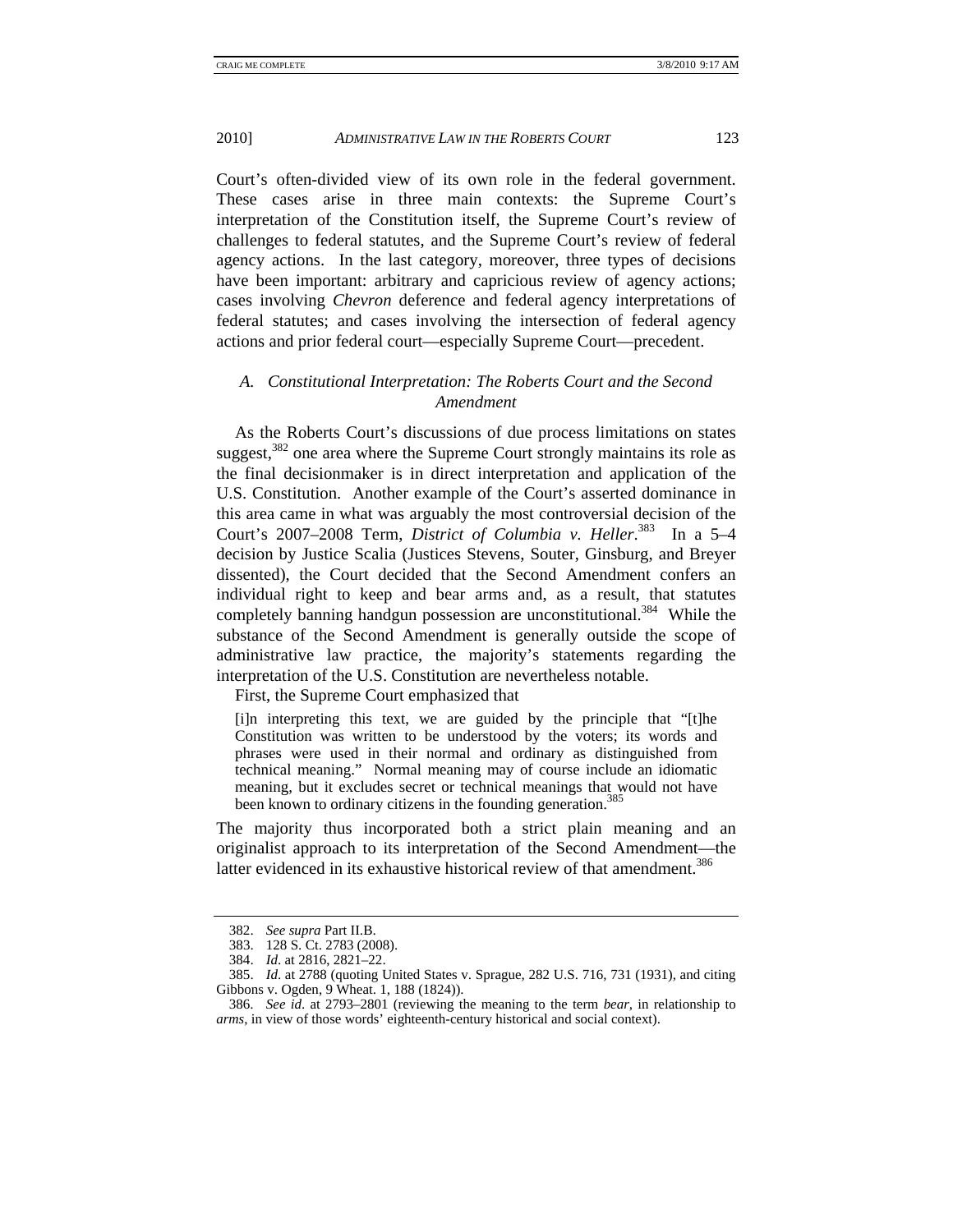Second, the majority divided the Second Amendment into a prefatory clause—"[a] well-regulated Militia, being necessary to the security of a free State"—and an operative clause—"the right of the people to keep and bear Arms, shall not be infringed."387 It then determined that, while the prefatory clause may "resolve an ambiguity in the operative clause, . . . [the] prefatory clause does not limit or expand the scope of the operative clause."388 As such, the majority concluded that an equivalent phrasing of the Second Amendment could have been "Because a well regulated Militia is necessary to the security of a free State, the right of the people to keep and bear Arms shall not be infringed."389 Accordingly, the majority focused its textual analysis on the operative clause, returning to the prefatory clause only "to ensure that our reading of the operative clause is *consistent* with the announced purpose."<sup>390</sup> Thus, the Amendment's purpose did not limit the scope of the right but instead provided one reason for ensuring that right.

In contrast, in his dissent, Justice Stevens argued that the purpose of the Second Amendment—"to protect the right of the people of each of the several States to maintain a well-regulated militia $\frac{1}{2}$ <sup>391</sup>—also defined the scope of the right. He noted,

Neither the text of the Amendment nor the arguments advanced by its proponents evidenced the slightest interest in limiting any legislature's authority to regulate private civilian uses of firearms. Specifically, there is no indication that the Framers of the Amendment intended to enshrine the common-law right of self-defense in the Constitution.<sup>392</sup>

Justice Stevens thus would have pursued a more purpose-based approach to interpreting the Constitution.

Justice Breyer agreed "that the Second Amendment protects militiarelated, not self-defense-related, interests."<sup>393</sup> In addition, he argued that governments still maintain the authority to regulate rights protected in the Constitution, so long as the regulations are reasonable. $394$ 

 <sup>387.</sup> *See id.* at 2789–91, 2799 (identifying and discussing the operative and prefatory clauses). For the relevant language, see U.S. CONST. amend. II.

 <sup>388.</sup> *Heller*, 128 S. Ct. at 2789.

 <sup>389.</sup> *Id*.

 <sup>390.</sup> *Id*. at 2789–90 (emphasis added).

 <sup>391.</sup> *Id*. at 2822 (Stevens, J., dissenting).

 <sup>392.</sup> *Id*.

 <sup>393.</sup> *Id*. at 2847 (Breyer, J., dissenting).

 <sup>394.</sup> *See id*. (concluding that the "Amendment permits government to regulate the interests that it serves").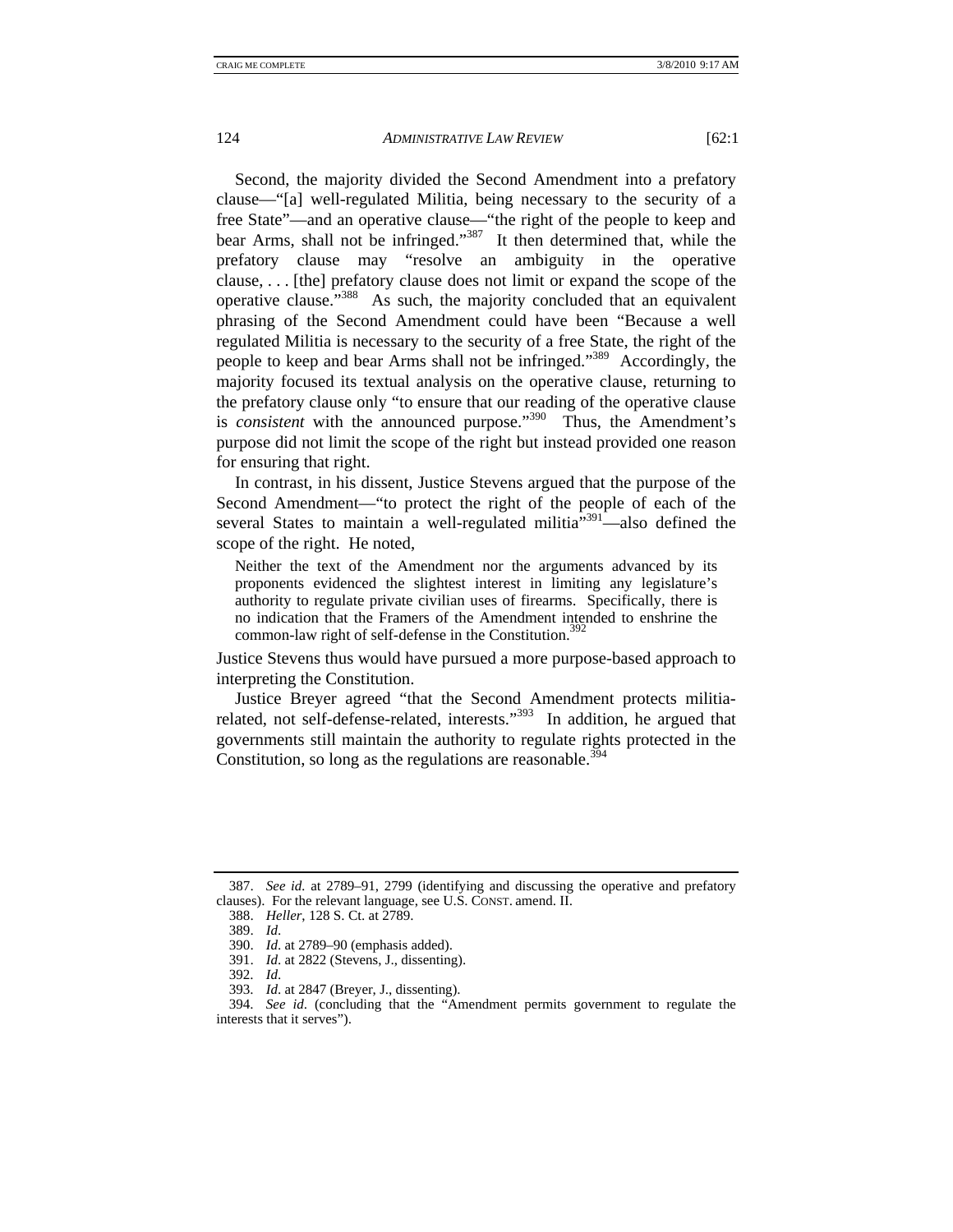# *B. Separation of Powers in Favor of the Court: Habeas Corpus and the Court's Role in Protecting Detainees*

In the same month that it decided *Heller*, the Supreme Court, in another 5–4 decision, asserted its role to protect the constitutional rights of detainees against congressional attempts to limit those rights. Prisoners held at Guantanamo Bay, Cuba were the subject of the Supreme Court's expositions on the constitutional role of judicial review in *Boumediene v. Bush*. 395 Justice Kennedy authored the majority opinion, joined by Justices Stevens, Souter, Ginsburg, and Breyer. Chief Justice Roberts, joined by Justices Scalia, Thomas, and Alito, dissented.

*Boumediene* involved Congress's authority to suspend the writ of habeas corpus. After the Supreme Court determined in *Hamdan v. Rumsfeld*<sup>396</sup> that the Detainee Treatment Act (DTA) of 2005 did not apply to pending habeas proceedings, Congress enacted the Military Commissions Act of 2006 (MCA).<sup>397</sup> Section 7 of the MCA amends 28 U.S.C. § 2241 and purports to strip the federal courts of jurisdiction over pending as well as future habeas petitions by or on behalf of alien Guantanamo detainees determined to be enemy combatants or awaiting such determination.<sup>398</sup> The *Boumediene* Court determined that the procedures for reviewing detainees' status in the DTA "are not an adequate and effective substitute for habeas corpus" and hence that § 7 of the MCA "operates as an unconstitutional suspension of the writ."<sup>399</sup>

The Court's opinion in *Boumediene* incorporated both a historical review of the role of habeas corpus and technical interpretations of both the statutes and the Constitution. $400$  From an administrative law perspective, however, the most interesting parts of the opinion are the discussions of separation-of-powers principles.

First, the Supreme Court noted that the writ of habeas corpus is an essential component in the constitutional protection of individual liberty, a part of the Constitution's overall separation-of-powers scheme. "The Framers' inherent distrust of governmental power was the driving force behind that constitutional plan that allocated powers among three independent branches .... [T]he Framers considered the writ a vital instrument for the protection of individual liberty  $\dots$   $\cdot$   $\cdot$  As a result, the

 <sup>395. 128</sup> S. Ct. 2229 (2008).

 <sup>396.</sup> *See supra* notes 92–98 and accompanying text.

 <sup>397.</sup> Military Commissions Act of 2006, Pub. L. No. 109-336, 120 Stat. 2600 (codified in scattered sections of 10 and 42 U.S.C.).

 <sup>398. 28</sup> U.S.C. § 2241(e) (2006).

 <sup>399.</sup> *Boumediene*, 128 S. Ct. at 2240.

 <sup>400.</sup> *Id*. at 2244–51.

 <sup>401.</sup> *Id*. at 2246.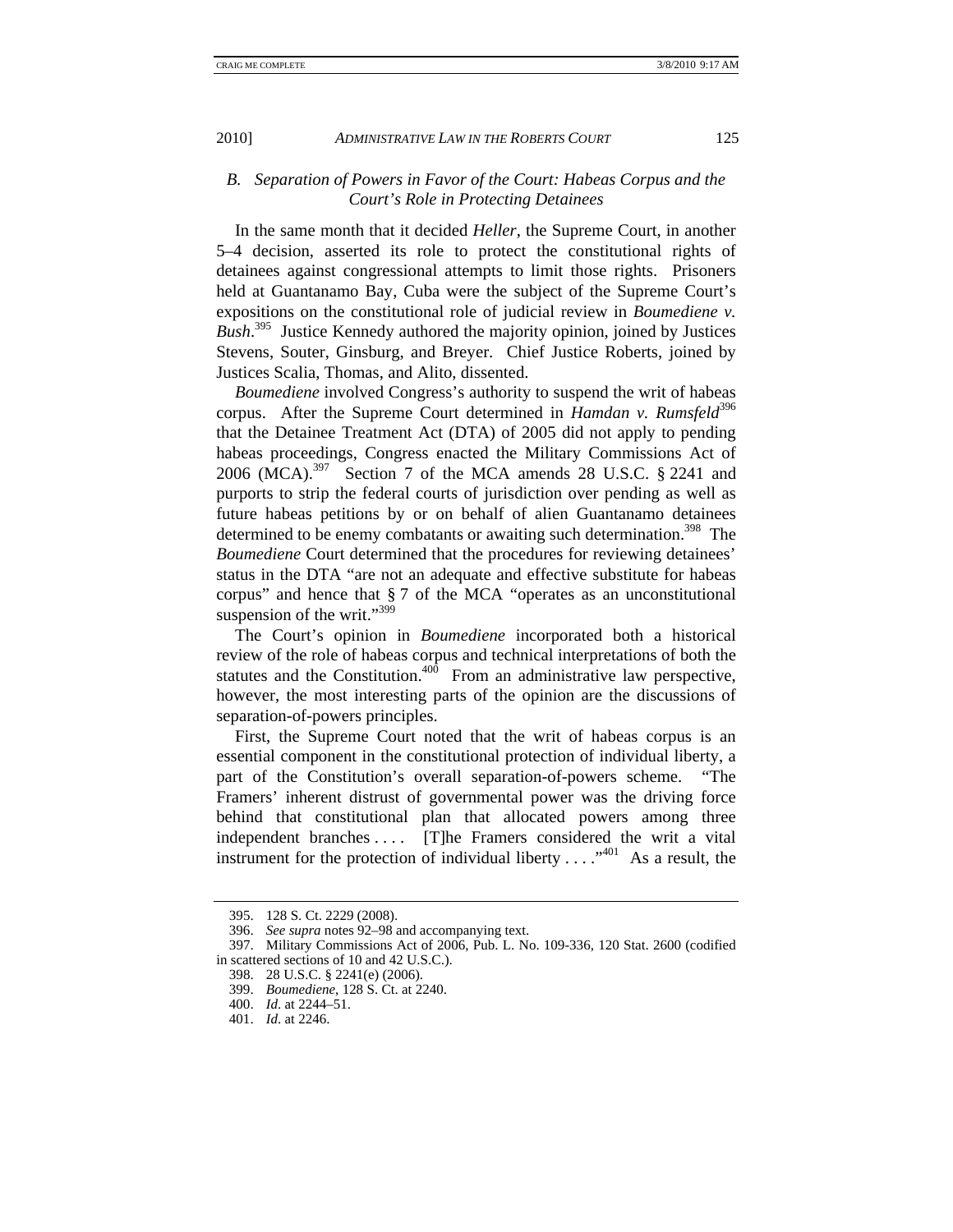Constitution allowed Congress only limited grounds to suspend the writ, and the Court concluded that the Suspension Clause thus "ensures that, except during periods of formal suspension, the Judiciary will have the time-tested device, the writ, to maintain the 'delicate balance of governance' that is itself the surest safeguard of liberty."<sup>402</sup>

Second, the Supreme Court rejected the Government's formal interpretation of the extraterritorial application of the Constitution and hence the availability of the writ, in part on separation-of-powers grounds. Noting that "[t]he United States has maintained complete and uninterrupted control of [Guantanamo Bay] for over 100 years," the Court rejected the idea "that the Constitution had no effect there, at least to noncitizens, because the United States disclaimed sovereignty in the formal sense of the term."<sup>403</sup> In effect, the Government's argument proved too much:

The necessary implication of the argument is that by surrendering formal sovereignty over any unincorporated territory to a third party, while at the same time entering into a lease that grants total control over the territory back to the United States, it would be possible for the political branches to govern without legal constraint.<sup>404</sup>

Such decisions, the Court determined, were not for the Executive Branch and Congress to make: "Our basic charter cannot be contracted away like this. The Constitution grants Congress and the President the power to acquire, dispose of, and govern territory, not the power to decide when and where its terms apply."<sup>405</sup> Moreover, "The test for determining the scope of [the Suspension Clause] must not be subject to manipulation by those whose power it is designed to restrain."<sup>406</sup> In particular, "Where a person is detained by executive order, rather than, say, after being tried and convicted in a court, the need for collateral review is most pressing."407

The majority, therefore, asserted the Court's duty to oversee and constrain the other branches of the federal government. The dissenters, in contrast, viewed the Court as over-enthusiastically striking down

the most generous set of procedural protections ever afforded aliens detained by this country as enemy combatants . . . without bothering to say what due process rights the detainees possess, without explaining how the statute fails to vindicate those rights, and before a single petitioner has even attempted to avail himself of the law's operation.<sup>408</sup>

The dissenters would have been far more deferential to the political

406. *Id*.

 <sup>402.</sup> *Id*. at 2247.

 <sup>403.</sup> *Id*. at 2258.

 <sup>404.</sup> *Id*. at 2258–59.

 <sup>405.</sup> *Id*. at 2259.

 <sup>407.</sup> *Id*. at 2269.

 <sup>408.</sup> *Id*. at 2279 (Roberts, C.J., dissenting).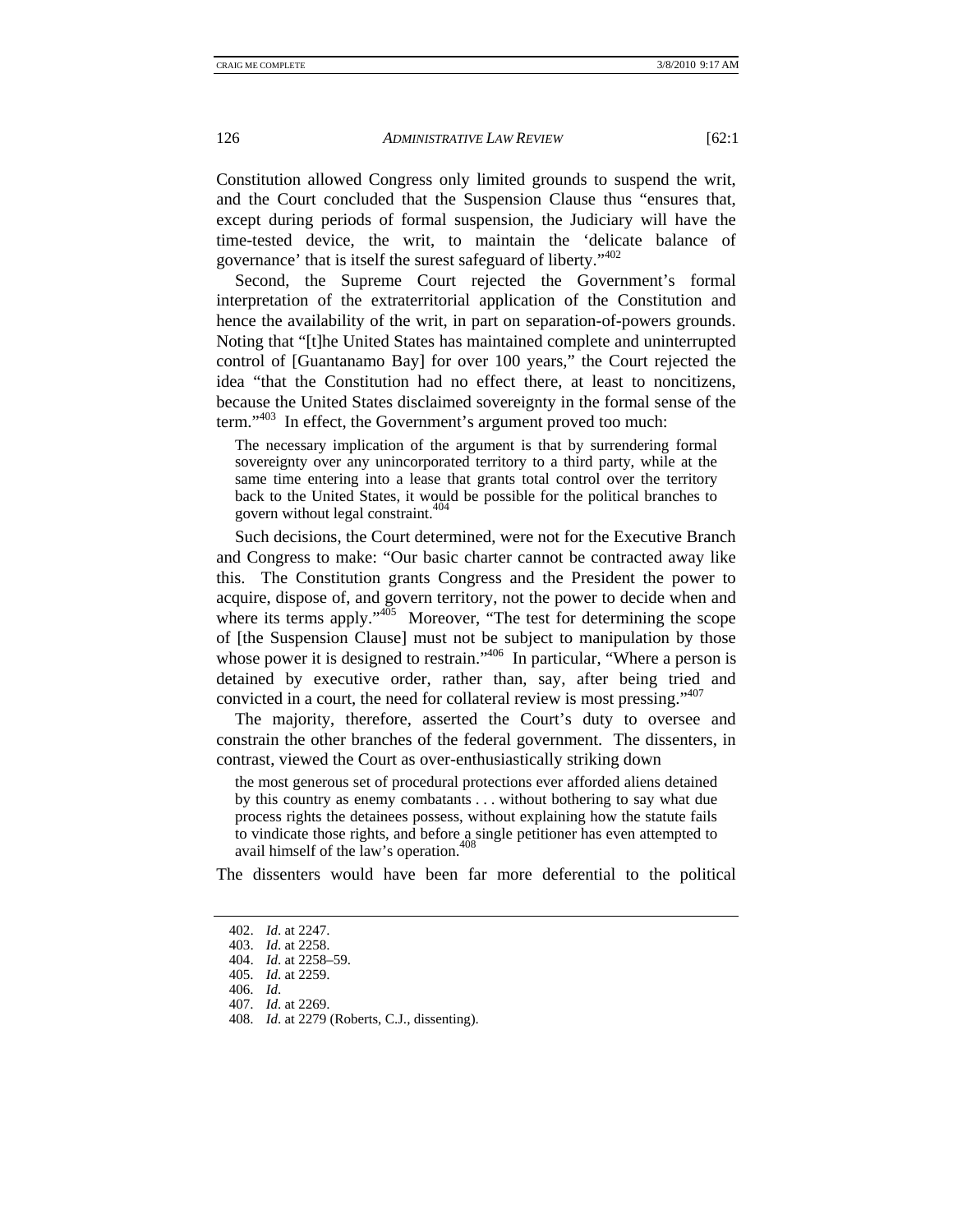branches "amidst an ongoing military conflict," and perceived a different kind of separation-of-powers problem: "One cannot help but think, after surveying the modest practical results of the majority's ambitious opinion, that this decision is not really about the detainees at all, but about control of federal policy regarding enemy combatants."409

# *C. Separation of Powers Against the Court: Supreme Court Precedent and Congress's Amendments of Federal Statutes*

Over the course of the first four years of the Roberts Court, several opinions suggest that when statutory construction connects to a particular kind of constitutional issue, the Court's treatment of the statute will skew toward that issue—toward protection of individuals when constitutional civil rights are at stake, toward recognition of state sovereignty when federalism concerns are raised, and toward congressional authority in the context of the Voting Rights Act's implementation of the Fifteenth Amendment. When specific constitutional connections did not immediately present themselves, however, the Roberts Court was overtly deferential to Congress regarding federal statutes and statutory amendments, even in the face of seemingly relevant Supreme Court precedents.

For example, the Age Discrimination in Employment Act of 1967 (ADEA)410 was the subject of the Court's 5–4, June 2009 decision in *Gross v. FBL Financial Services, Inc*. 411 This case raised the issue of whether and how courts should engage in parallel interpretations of the ADEA and Title VII, addressing specifically whether a plaintiff in an ADEA case "must present direct evidence of age discrimination in order to obtain a mixedmotives jury instruction."<sup>412</sup> In an opinion by Justice Thomas, the majority concluded that, unlike in the case of Title VII, such an instruction is *never* appropriate under the  $ADEA<sup>413</sup>$  Specifically, the Court concluded that "[b]ecause Title VII is materially different with respect to the relevant burden of persuasion, [the Court's Title VII] decisions do not control our construction of the ADEA."<sup>414</sup>

From a separation-of-powers perspective, *Gross* raised the issue of what happens when Congress "ratifies" a Supreme Court interpretation through amendments to one statute but does not similarly amend a related statute here, respectively, Title VII and the ADEA. In the majority's view,

 <sup>409.</sup> *Id*.

 <sup>410. 29</sup> U.S.C. §§ 621–634 (2006).

 <sup>411. 129</sup> S. Ct. 2343 (2009).

 <sup>412.</sup> *Id*. at 2346.

 <sup>413.</sup> *Id*.

 <sup>414.</sup> *Id*. at 2348.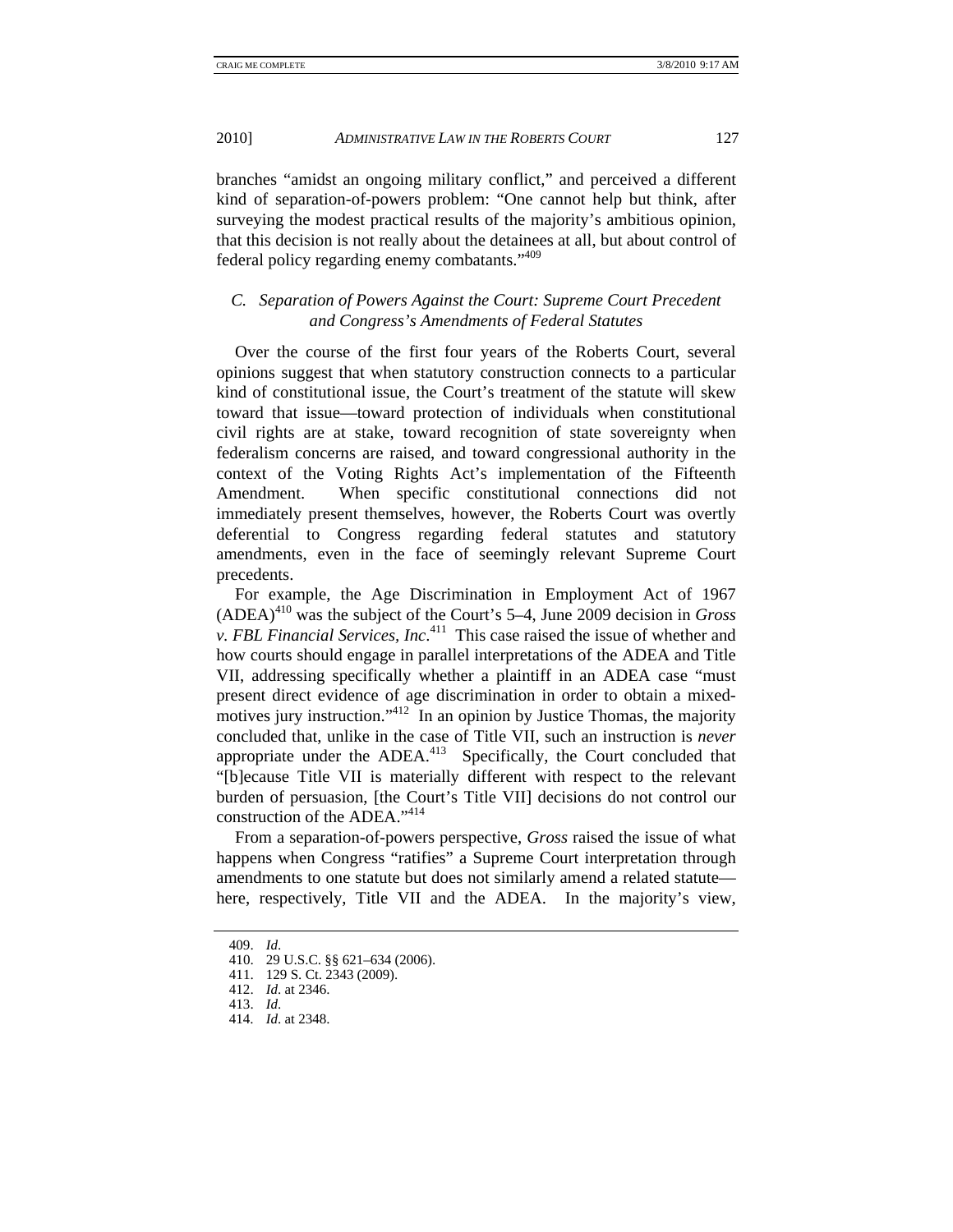Congress's failure to amend both statutes eliminates the applicability of the Court's prior interpretation to the unamended statute.<sup>415</sup> As background, in *Price Waterhouse v. Hopkins*, 416 a splintered Supreme Court determined that in a Title VII case, the burden of persuasion shifts to the employer after a plaintiff shows that discrimination was a "motivating" or "substantial" factor in the employer's decision.<sup>417</sup>

The *Gross* Court noted that "Congress has since amended Title VII by explicitly authorizing discrimination claims in which an improper consideration was 'a motivating factor' for an adverse employment decision,"418 but Congress did not similarly amend the ADEA. As a result, the majority refused to "import" its Title VII jurisprudence into the ADEA, because "[u]nlike Title VII, the ADEA's text does not provide that a plaintiff may establish discrimination by showing that age was simply a motivating factor. Moreover, Congress neglected to add such a provision to the ADEA when it amended Title VII... even though it contemporaneously amended the ADEA in several ways  $\dots$ <sup>419</sup> It emphasized that "[w]e cannot ignore Congress' decision to amend Title VII's relevant provisions but not make similar changes to the ADEA. When Congress amends one statutory provision but not another, it is presumed to have acted intentionally."<sup>420</sup> As a result, the Court's Title VII jurisprudence is not relevant to the  $ADEA<sub>1</sub><sup>421</sup>$  and the Court held that an ADEA plaintiff "must prove, by a preponderance of the evidence, that age was the 'but-for' cause of the challenged adverse employment action. The burden of persuasion does not shift to the employer  $\ldots$ .  $\ldots$ 

Justice Stevens, joined by Justices Souter, Ginsburg, and Breyer, dissented. They noted that the ADEA "makes it unlawful for an employer to discriminate against any employee 'because of' that individual's age" and that "[t]he most natural reading of this statutory text prohibits adverse employment actions motivated in whole or in part by the age of the employee."<sup>423</sup> Noting that the Supreme Court had rejected the majority's "but for" causation test for Title VII in 1991, the dissenters also emphasized that the fact that

 <sup>415.</sup> *Id*. at 2349.

 <sup>416. 490</sup> U.S. 228 (1989).

 <sup>417.</sup> *Id*. at 249, 258.

 <sup>418. 129</sup> S. Ct. at 2349 (quoting 42 U.S.C. § 2000e-2(m) (2006)).

 <sup>419.</sup> *Id.* (quoting Fed. Express Corp. v. Holowecki, 128 S. Ct. 1147, 1153 (2008), and citing Civil Rights Act of 1991, Pub. L. No. 102-166, §§ 115, 302, 105 Stat. 1079, 1088 (1991)).

 <sup>420.</sup> *Id*. (citing EEOC v. Arabian Am. Oil Co., 499 U.S. 244, 256 (1991)).

 <sup>421.</sup> *Id*.

 <sup>422.</sup> *Id*. at 2352.

 <sup>423.</sup> *Id*. at 2353 (Stevens, J., dissenting).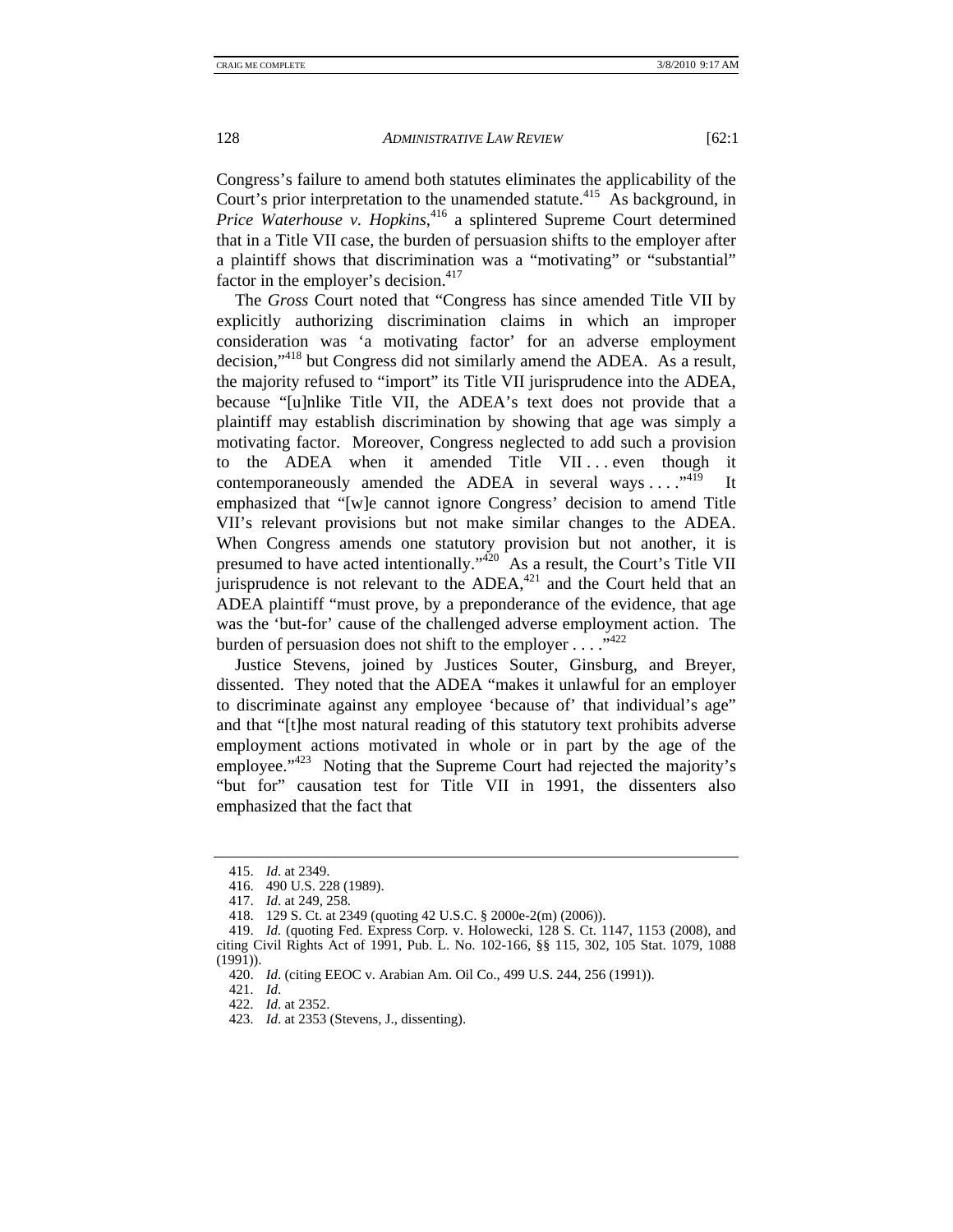the Court is construing the ADEA rather than Title VII does not justify this departure from precedent. The relevant language in the two statutes is identical, and we have long recognized that our interpretations of Title VII's language apply "with equal force in the context of age discrimination, for the substantive provisions of the ADEA 'were derived *in haec verba* from Title VII.",424

The 1991 amendments to Title VII had no bearing on these pre-amendment interpretations: "*Price Waterhouse*'s construction of 'because of' remains the governing law for ADEA claims." $425$  Indeed, "the fact that Congress" endorsed this Court's interpretation of the 'because of' language in *Price Waterhouse* (even as it rejected the employer's affirmative defense to liability) provides all the more reason to adhere to that decision's motivating-factor test."<sup>426</sup>

Nevertheless, the Supreme Court's deference to Congress's amendments is not universal. For example, in *Forest Grove School District v. T.A.*, 427 in an opinion by Justice Stevens, the Court held 6–3 that the Individuals with Disabilities Education Act  $(IDEA)^{428}$  continues to allow for reimbursement of private-school education costs even if the child did not previously receive special education services from the school district. The majority reached this decision despite the fact that Congress amended IDEA in 1997 to add "clause (ii)," which states that a "court or hearing officer may require [a public agency] to reimburse the parents for the cost of [private school] enrollment if the court or hearing officer finds that the agency had not made a free appropriate public education available" and the child has "previously received special education and related services under the authority of [the] public agency."<sup>429</sup> The Court instead maintained the continuing vitality of its own decision in *School Committee v. Department of Education*, which allowed courts to require reimbursement of private education.<sup>430</sup>

In *Forest Grove*, the Forest Grove School District failed to acknowledge the severity of plaintiff–student's attention deficit hyperactivity disorder (ADHD), concluding instead that he did not qualify for special education services, and hence it did not provide him with any individualized education program (IEP) or other services, as IDEA requires. The student's parents enrolled him in private school for his senior year. In the resulting administrative hearing, the hearing officer found that the student's

 <sup>424.</sup> *Id*. at 2354 (quoting Trans World Airlines, Inc. v. Thurston, 469 U.S. 111, 121 (1985) (quoting Lorillard v. Pons, 434 U.S. 575, 584 (1978))).

 <sup>425.</sup> *Id*. at 2356 (Stevens, J., dissenting).

 <sup>426.</sup> *Id*.

 <sup>427. 129</sup> S. Ct. 2484 (2009).

 <sup>428. 20</sup> U.S.C. §§ 1400–1482 (2006).

 <sup>429. 20</sup> U.S.C. § 1412(a)(10)(C)(ii) (2006).

 <sup>430. 471</sup> U.S. 359, 370 (1985).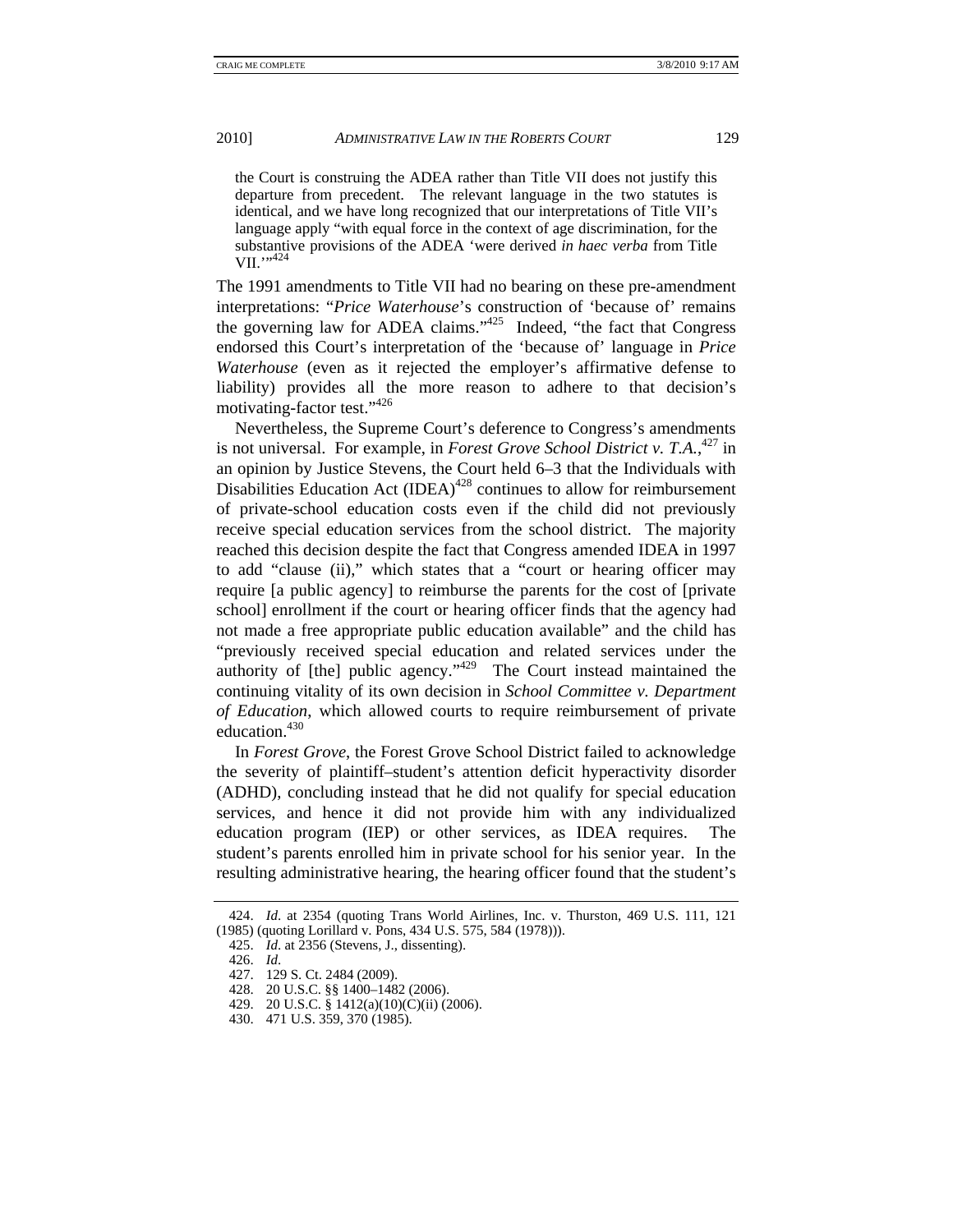ADHD adversely affected his educational performance, that the school district violated IDEA in not providing special education services, and that the district had to reimburse the parents for the costs of private school. On appeal, the district court set aside the award, finding that the 1997 amendments to IDEA categorically bar reimbursement awards if the student did not previously receive special education services. The U.S. Court of Appeals for the Ninth Circuit reversed and remanded, finding that no categorical bar on reimbursement existed but requiring a reexamination of the equities.<sup>431</sup>

The Supreme Court affirmed the Ninth Circuit. It first noted that, in its own cases interpreting IDEA, the Court had determined that reimbursement of private-school costs could be an appropriate remedy for IDEA violations.432 The specific factual situation of the student was largely irrelevant in those cases

because our analysis in the earlier cases depended on the language and purpose of the Act and not the particular facts involved. Moreover, . . . a school district's failure to propose an IEP of any kind is at least as serious a violation of its responsibilities under IDEA as a failure to provide an adequate IEP. $433$ 

Thus, unless in the 1997 amendments Congress expressed a clear intent to eliminate reimbursement as a remedy, the background case law allowed  $it^{434}$ 

The majority found no such clear intent. It emphasized that in the 1997 amendment, Congress intended to do more "to guarantee children with disabilities adequate access to appropriate services."<sup>435</sup> The Court concluded that because clause (ii) "is phrased permissively, stating only that courts 'may require' reimbursement in those circumstances, it does not foreclose reimbursement awards in other circumstances."436 In the general context of IDEA, moreover,

clause (ii) is best read as elaborating on the general rule that courts may order reimbursement when a school district fails to provide a [free appropriate public education] by listing factors that may affect a reimbursement award in the common situation in which a school district has provided a child with some special-education services and the child's parents believe those services are inadequate. $437$ 

This reading is also "necessary to avoid the conclusion that Congress

 <sup>431.</sup> *See Forest Grove*, 129 S. Ct. at 2489–90 (discussing the lower courts' decisions). 432. *Id.* at 2490–92 (emphasizing Sch. Comm. v. Dep't of Educ., 471 U.S. 359 (1985) and Florence County Sch. Dist. Four v. Carter, 510 U.S. 7 (1993)).

 <sup>433.</sup> *Id*. at 2491.

 <sup>434.</sup> *Id*. at 2492.

 <sup>435.</sup> *Id*. at 2491.

 <sup>436.</sup> *Id*. at 2493.

 <sup>437.</sup> *Id*.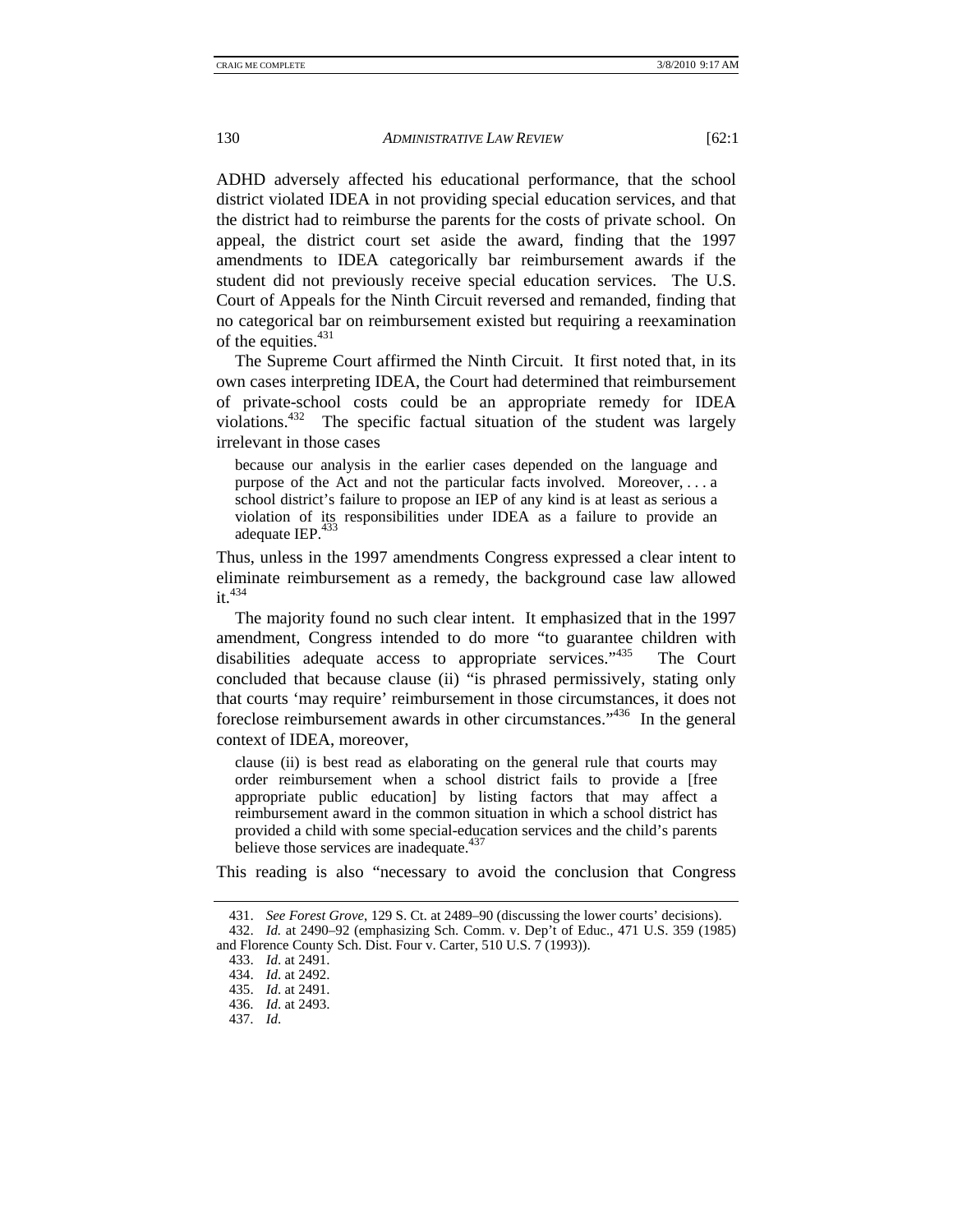abrogated *sub silentio*" prior Supreme Court decisions on the same issue, like *Burlington*. 438 Finally, "A reading of the Act that left parents without an adequate remedy when a school district unreasonably failed to identify a child with disabilities would not comport with Congress' acknowledgment of the paramount importance of properly identifying each child eligible for services."439

The majority thus required Congress to be clear if it intended to abrogate prior Supreme Court decisions, an approach to interactions between Congress and the Supreme Court over statutes arguably at odds with the Court's construction of the ADEA in *Gross*. Justice Souter, joined by Justices Scalia and Thomas in dissent, made this point. Specifically, they argued that Congress superseded *Burlington* in the 1997 amendments to IDEA, that "the assessment of congressional policy aims falls short of trumping" the plain meaning of clause (ii), and that the majority improperly imposed "a heightened standard before Congress can alter a prior judicial interpretation of a statute."440 According to the dissenters, the majority's "clear statement rule" misstated the law. "If Congress does not suggest otherwise, reenacted statutory language retains its old meaning; but when a new enactment includes language undermining the prior reading, there is no presumption favoring the old, and the only course open is simply to read the revised statute as a whole." $441$ 

# *D. The Supreme Court and Federal Agencies: The Basics of the Federal Administrative Procedure Act*

A key aspect of the Supreme Court's role in administrative law is its interpretation of the  $APA^{442}$  and its use of the APA as a gap filler for other administrative law purposes. The Roberts Court has already engaged in several such interpretations, most in the context of "arbitrary and capricious" review of federal agency actions.

# *1. The IDEA's Burden of Proof*

Section 556(d) of the APA puts the burden of proof in formal adjudications on "the proponent of a rule or order," regardless of whether that proponent is the plaintiff or the defendant.<sup> $443$ </sup> As a result, it is usually the agency that bears the burden of proof in such adjudications.

 <sup>438.</sup> *Id*. at 2493–94.

 <sup>439.</sup> *Id*. at 2495.

 <sup>440.</sup> *Id*. at 2498 (Souter, J., dissenting).

 <sup>441.</sup> *Id*. at 2501.

 <sup>442. 5</sup> U.S.C. §§ 551–559, 701–706 (2006).

 <sup>443.</sup> *Id.* § 556(d).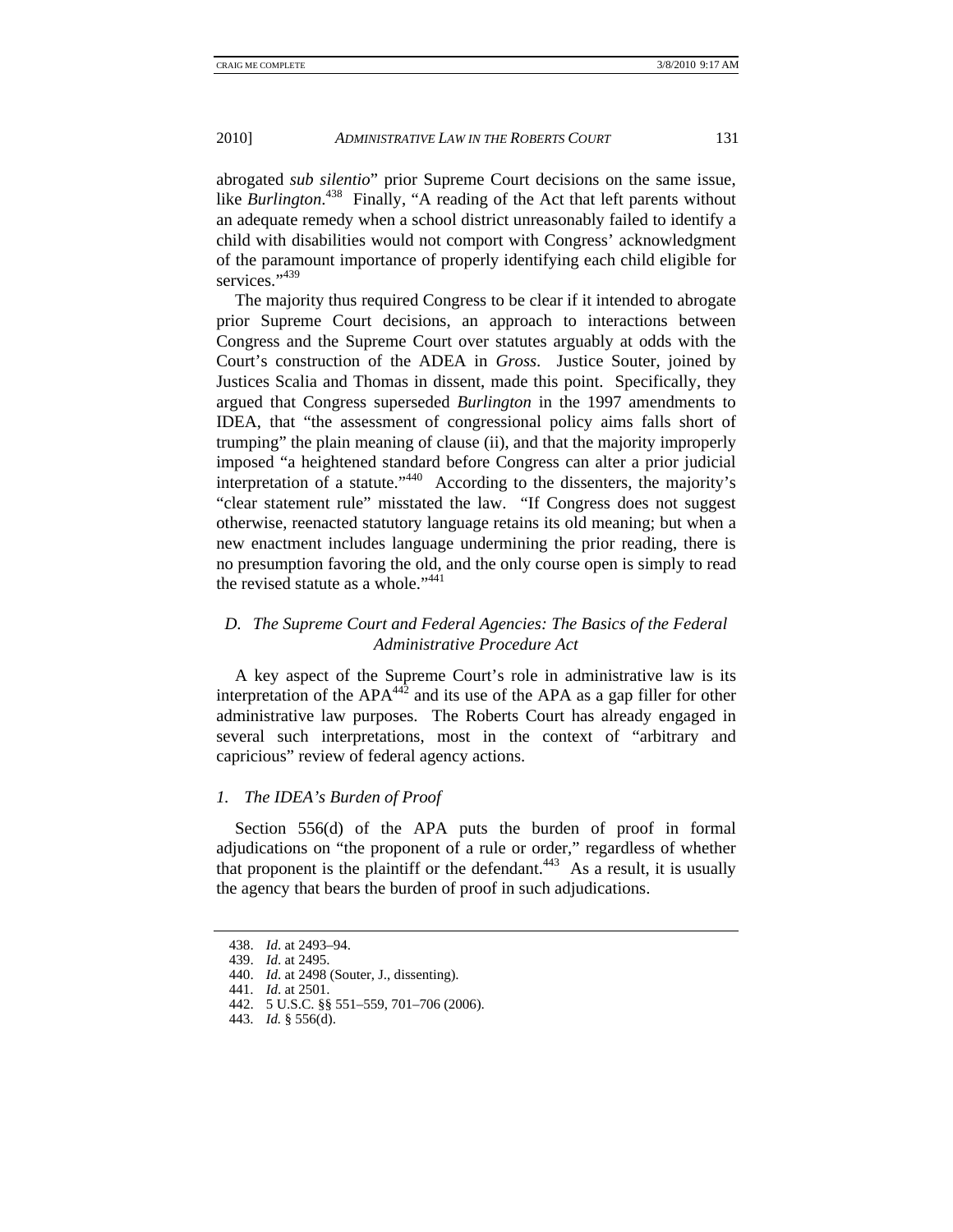Nevertheless, in its November 2005 decision in *Schaffer v. Weast*, 444 the Supreme Court determined 6–2 (new Chief Justice Roberts took no part in the decision) that, in administrative "due process" hearings pursuant to IDEA, $445$  the parent of a child with disabilities has the burden of persuasion when challenging a school district's IEP for that child.<sup>446</sup> This decision fills a gap in IDEA's otherwise fairly specific requirements for such "due process" hearings.447 The majority's opinion by Justice O'Connor affirmed the divided U.S. Court of Appeals for the Fourth Circuit's assignation of the burden of persuasion to parents, despite the district court's conclusion that the burden of proof more properly belonged with the school district.<sup>448</sup>

Because "[t]he plain text of IDEA is silent on the allocation of the burden of persuasion," the Supreme Court majority "beg[a]n with the ordinary default rule that plaintiffs bear the risk of failing to prove their claims."<sup>449</sup> Interestingly, the majority cited  $\S 556(d)$  as evidence of Congress's broad adoption of this ordinary default rule, $450$  although more faithful application of the APA in this IDEA case would place the burden of proof on the proponent of the challenged IED, i.e., on the school district.

Nevertheless, the Court concluded, "Absent some reason to believe that Congress intended otherwise . . . the burden of persuasion lies where it usually falls, upon the party seeking relief."<sup>451</sup> It rejected plaintiffs' argument that placing the burden of proof on the school district would provide a procedural safeguard that would help to ensure that school districts effectuated IDEA's purpose of providing appropriate education to all disabled students. Instead, characterizing the plaintiffs' argument as "in effect ask[ing] this Court to assume that every IEP is invalid until the school district demonstrates that it is not," the Court cited to financial considerations and IDEA's "stay-put" provision, under which students remain in their current placements during the IEP "due process" hearing, as evidence that the normal default rule was the better approach.<sup>452</sup> In addition, the Court explained, "Congress appears to have presumed instead that, if the Act's procedural requirements are respected, parents will prevail when they have legitimate grievances."<sup>453</sup>

The Court was less dismissive of the plaintiffs' argument that school

448. *See id*. at 55 (recounting the procedural history of the case).

451. *Id*. at 57–58.

453. *Id*. at 60.

 <sup>444. 546</sup> U.S. 49 (2005).

 <sup>445. 20</sup> U.S.C. §§ 1400–1482 (2006).

 <sup>446.</sup> *Schaffer*, 546 U.S. at 51.

 <sup>447.</sup> *See id*. at 53–54 (discussing the procedural requirements in 20 U.S.C. § 1415).

 <sup>449.</sup> *Id*. at 56.

 <sup>450.</sup> *Id*. at 57.

 <sup>452.</sup> *Id*. at 59.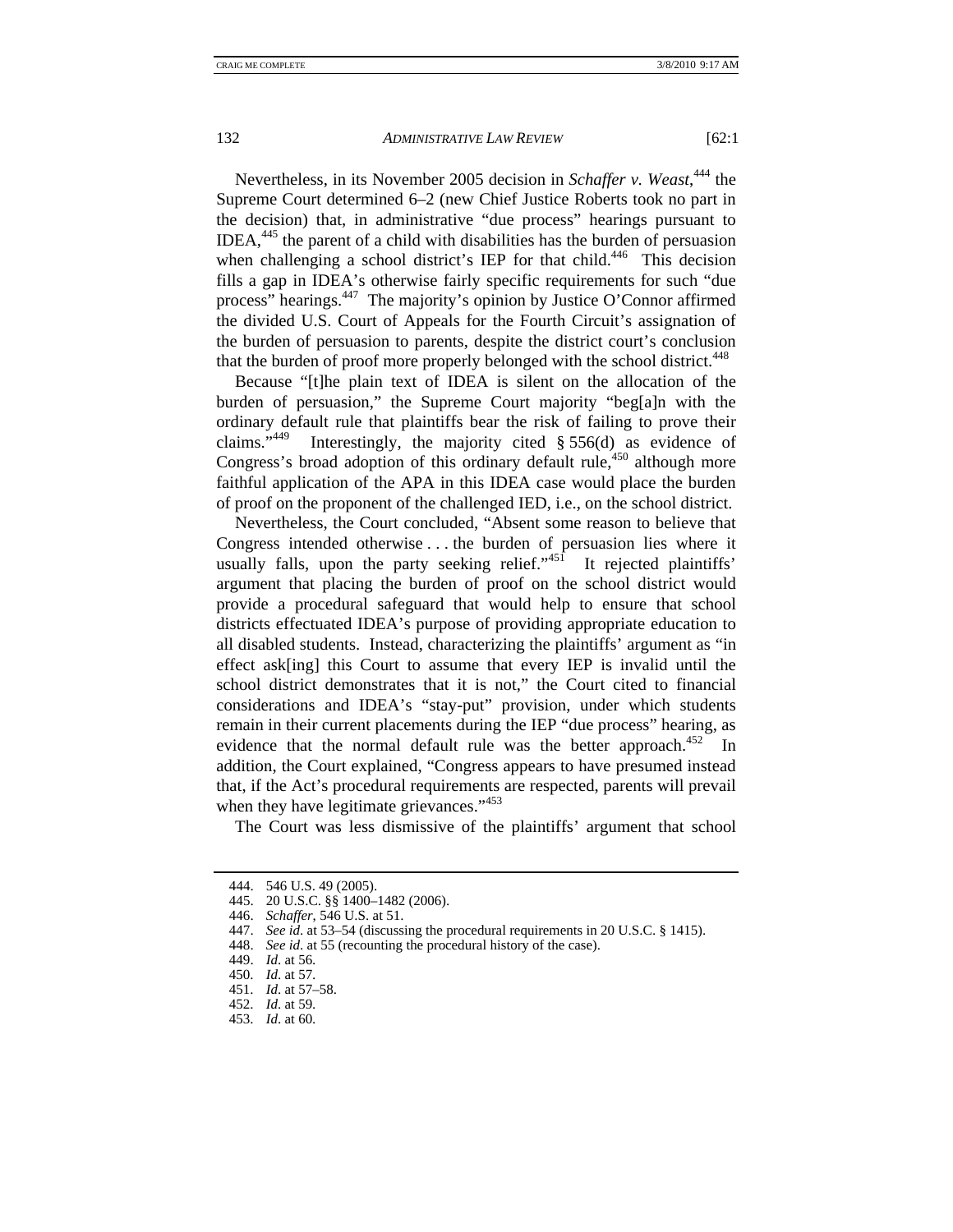districts should bear the burden of proof based on the school districts' greater access to the relevant information.<sup>454</sup> However, although it acknowledged that "[s]chool districts have a 'natural advantage' in information and expertise," the majority again concluded that Congress's procedural safeguards in IDEA were sufficient to resolve the disparity.<sup>455</sup> Specifically, the Court noted that "IDEA hearings are deliberately informal and intended to give ALJs the flexibility that they need to ensure that each side can fairly present its evidence," and the statute guarantees parents access to the school district's information.<sup>456</sup> Thus, the Court found that "[t]he burden of proof in an administrative hearing challenging an IEP is properly placed upon the party seeking relief."<sup>457</sup>

In deciding *Schaffer*, the Supreme Court majority relied on *federal* law to reach its decision, assuming without explanation that federal law dictates the procedures used to adjudicate rights created by federal statute, despite the fact that *state* and *local* officials conduct the IDEA IEP "due process" hearings, and despite the majority's acknowledgement that IDEA is based on cooperative federalism.458 Justice Breyer dissented specifically to argue that because Congress "did not decide the 'burden of persuasion' question," it instead "left the matter to the States for decision." $459$  Because Maryland had state rules of administrative procedure in place at the time of the IEP hearing, Justice Breyer would have remanded to the state ALJ for a determination of how *state* law would have resolved the burden of persuasion issue.460 The *Schaffer* decision thus raises a converse-*Erie* issue that increasingly arises in federal administrative schemes that are based on federal delegations of programs to state governments: to what extent must federal procedural requirements accompany state implementation of federal programs?<sup>461</sup>

# *2. Arbitrary and Capricious Review*

The APA allows the federal courts to "hold unlawful and set aside agency action, findings, and conclusions found to be . . . arbitrary,

 <sup>454.</sup> *Id*. at 60–61.

 <sup>455.</sup> *Id*.

 <sup>456.</sup> *Id*. at 61.

 <sup>457.</sup> *Id.* at 62.

 <sup>458.</sup> *Id*. at 52, 61–62.

 <sup>459.</sup> *Id*. at 69 (Breyer, J., dissenting).

 <sup>460.</sup> *See id*. at 71 (arguing such respect for the state's right to decide this procedural matter is consistent with the cooperative federalism approach).

 <sup>461.</sup> *See, e.g.*, Legal Envtl. Assistance Found., Inc. v. EPA, 400 F.3d 1278, 1280–81 (11th Cir. 2005) (challenging the EPA's delegation of Clean Air Act permitting programs to Florida and Alabama on the grounds that the state requirements for standing would not match the federal requirements).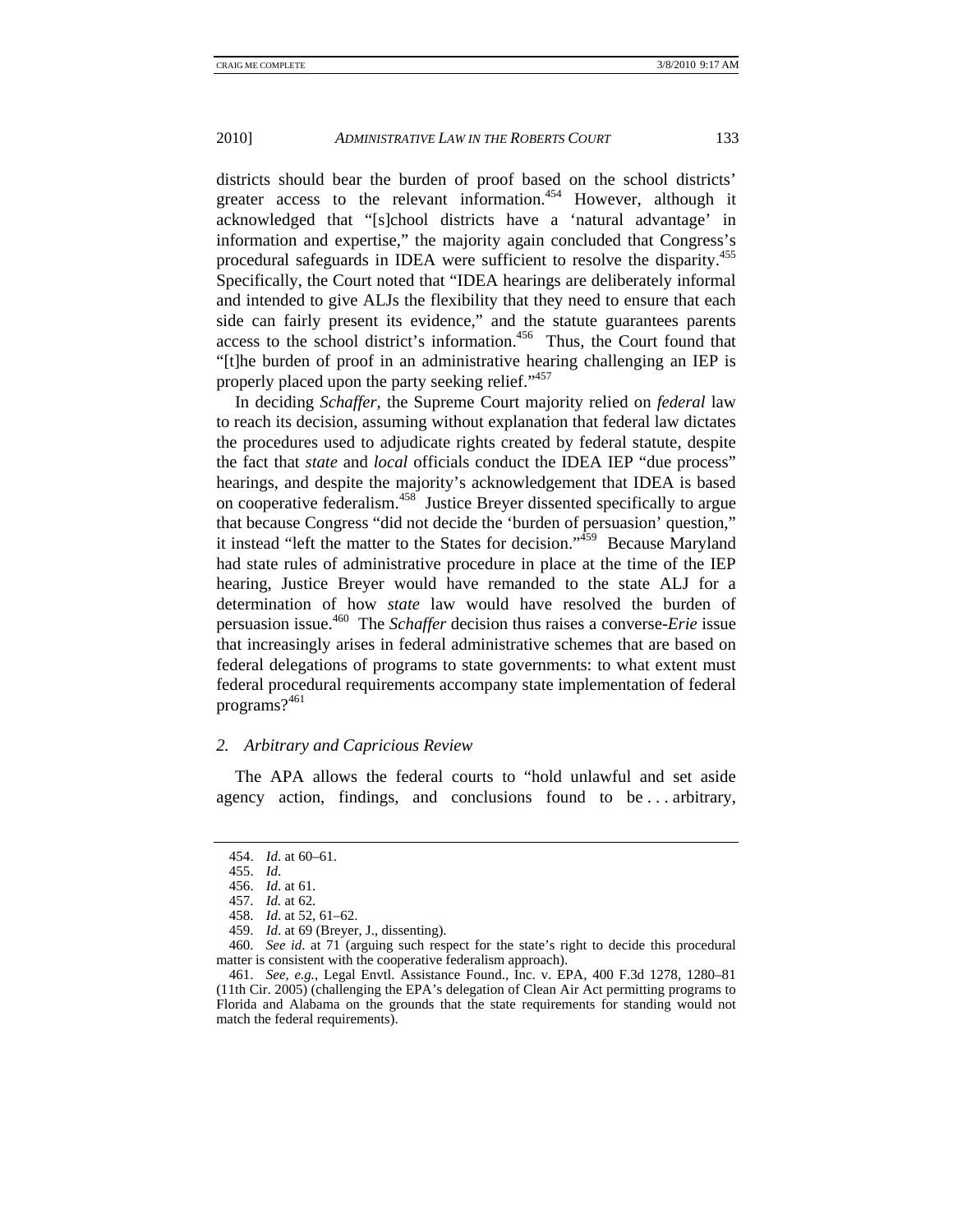capricious, an abuse of discretion, or otherwise not in accordance with law."<sup>462</sup> Arbitrary and capricious review is by nature deferential to federal agencies. As the Supreme Court explained in its classic formulation of this standard of review:

The scope of review under the "arbitrary and capricious" standard is narrow and a court is not to substitute its judgment for that of the agency. Nevertheless, the agency must examine the relevant data and articulate a satisfactory explanation for its action including a "rational connection between the facts found and the choice made." . . . Normally, an agency rule would be arbitrary and capricious if the agency has relied on factors which Congress has not intended it to consider, entirely failed to consider an important aspect of the problem, offered an explanation for its decision that runs counter to the evidence before the agency, or is so implausible that it could not be ascribed to a difference in view or the product of agency expertise.<sup>463</sup>

In its decisions employing arbitrary and capricious review since the 2005–2006 Term began, the Supreme Court was deferential to the federal agency in two cases but reversed the federal agency in one. The reversal came in the first of the three cases, the Supreme Court's April 2007 decision in *Massachusetts v. EPA*. 464 Two of the most interesting aspects of the Court's interpretation of the federal Clean Air Act<sup>465</sup> in this case were the explicit debate over when and whether statutory terms are ambiguous and the implied debate over the relative roles of *Chevron*  deference and arbitrary and capricious review.

In *Massachusetts v. EPA*,<sup>466</sup> the EPA denied a rulemaking petition to regulate greenhouse gas emissions from motor vehicles pursuant to § 202 of the Clean Air Act, which requires the EPA Administrator to "prescribe . . . standards applicable to the emission of any air pollutant from any class or classes of new motor vehicles or new motor vehicle engines, which in his judgment cause, or contribute to, air pollution which may reasonably be anticipated to endanger public health or welfare."<sup>467</sup> The EPA denied the petition on primarily two grounds. First, relying on *FDA v. Brown & Williamson Tobacco Corp.*<sup>468</sup> the EPA concluded that, given Congress's many other statutes addressing climate change and its awareness of the issue during amendments of the Clean Air Act,

 <sup>462. 5</sup> U.S.C. § 706(2)(A) (2006).

 <sup>463.</sup> Motor Vehicle Mfrs. Ass'n of the U.S. v. State Farm Mut. Auto. Ins. Co., 463 U.S. 29, 43 (1983) (quoting Burlington Truck Lines, Inc. v. United States, 371 U.S. 156, 168 (1962)).

 <sup>464. 549</sup> U.S. 497 (2007); *see also* discussion *supra* notes 20–41 and accompanying text (discussing the standing issue in this case).

 <sup>465. 42</sup> U.S.C. §§ 7401–7671q (2006).

 <sup>466. 549</sup> U.S. 497.

 <sup>467. 42</sup> U.S.C. § 7521(a)(1).

 <sup>468. 529</sup> U.S. 120 (2000).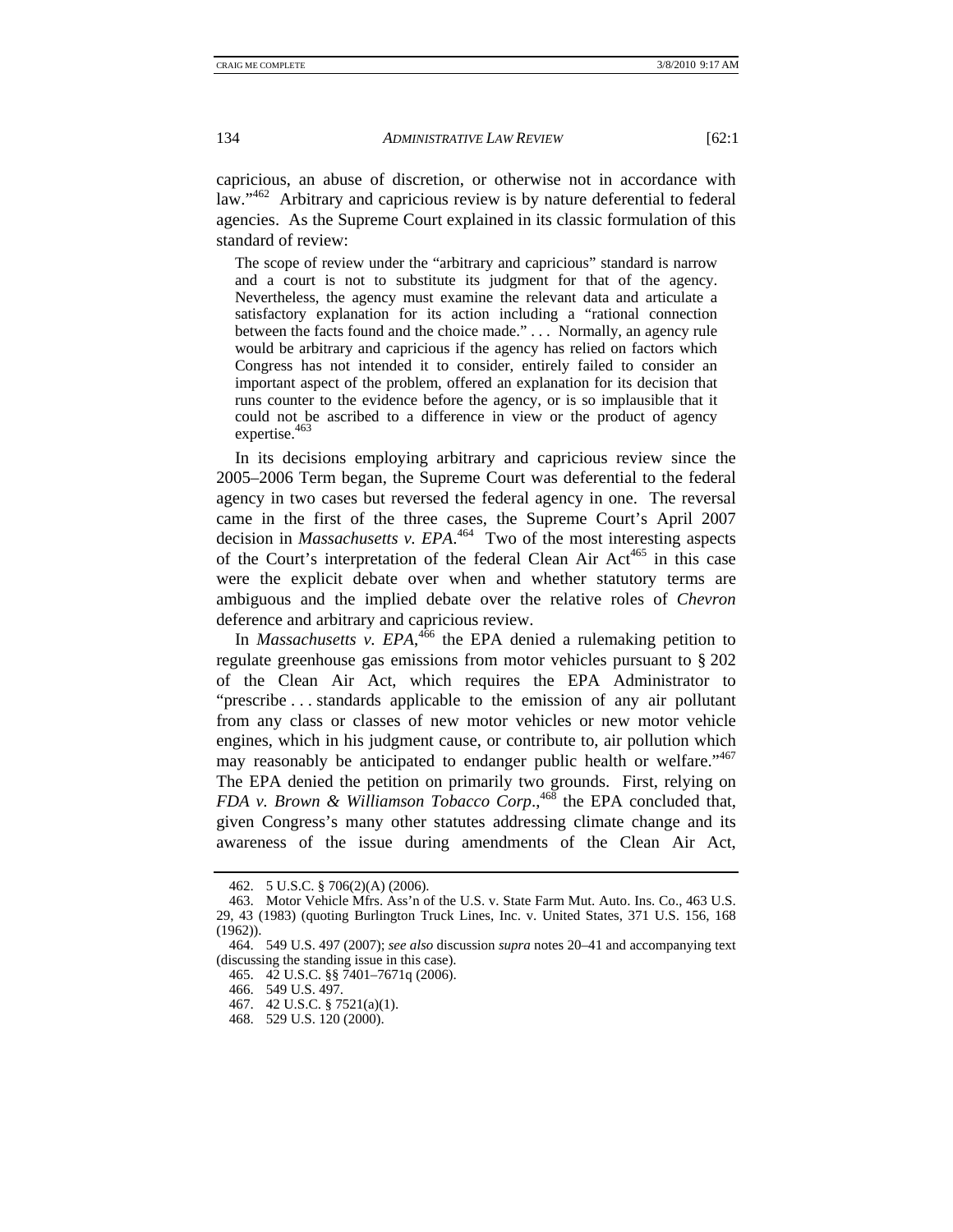Congress's decision not to explicitly address climate change in the Clean Air Act meant that greenhouse gases were not "air pollutants" within the EPA's authority to regulate.<sup>469</sup> Second, the EPA concluded that, for policy reasons and in deference to the Bush Administration's other programs for addressing climate change, it would refuse to regulate greenhouse gases under the Clean Air Act even if it did have the authority to do so. $470$ 

Writing for the five-Justice majority, Justice Stevens rejected both rationales. First, the majority concluded that the Clean Air Act's arbitrary and capricious standard of review<sup>471</sup> applied in this case, although it also noted the potential role of *Chevron* deference.<sup>472</sup> Second, the majority used the plain meaning of the Act's definition of *air pollutant*—"*any* air pollution agent or combination of such agents, including *any* physical, chemical . . . substance or matter which is emitted into or otherwise enters the ambient air $11^{34}$ <sup>-173</sup> —to conclude that "[t]he statute is unambiguous" and "embraces all airborne compounds of whatever stripe, and underscores that intent through the repeated use of the word 'any." $4\pi$ <sup>474</sup> As a result, the Clean Air Act's definition of *air pollutant* includes greenhouse gases. Third, the majority concluded that regulation of greenhouse gases through the Clean Air Act differed in two significant respects from the attempted regulation of tobacco pursuant to the Food, Drug, and Cosmetic Act (FDCA) that was at issue in *Brown & Williamson*: first, the FDA would have had to ban tobacco under the FDCA, which clashed with common sense, while the EPA would only have to regulate greenhouse gases under the Clean Air Act; and second, no congressional action regarding climate change actually conflicted with the EPA's regulation of greenhouse gases.  $475$  As a result, the Court concluded that the EPA had proper regulatory authority.

Finally, the majority used a standard arbitrary and capricious analysis to conclude that the EPA's refusal to regulate was invalid. According to the majority,

Under the clear terms of the Clean Air Act, EPA can avoid taking further action only if it determines that greenhouse gases do not contribute to climate change or if it provides some reasonable explanation as to why it

 <sup>469.</sup> *See* Massachusetts v. EPA, 549 U.S. at 511–13 (noting that the EPA concluded that if it were to regulate emissions through increased fuel economy, its regulatory authority would be superfluous to the Department of Transportation's existing authority to regulate emissions).

 <sup>470.</sup> *Id*. at 513.

 <sup>471. 42</sup> U.S.C. § 7607(d)(9)(A) (2006).

 <sup>472.</sup> Massachusetts v. EPA, 549 U.S. at 527–28.

 <sup>473. 42</sup> U.S.C. § 7602(g).

 <sup>474.</sup> Massachusetts v. EPA, 549 U.S. at 529.

 <sup>475.</sup> *See id*. at 530–31 (distinguishing *FDA v. Brown & Williamson Tobacco Corp.*, 529 U.S. 120 (2000)).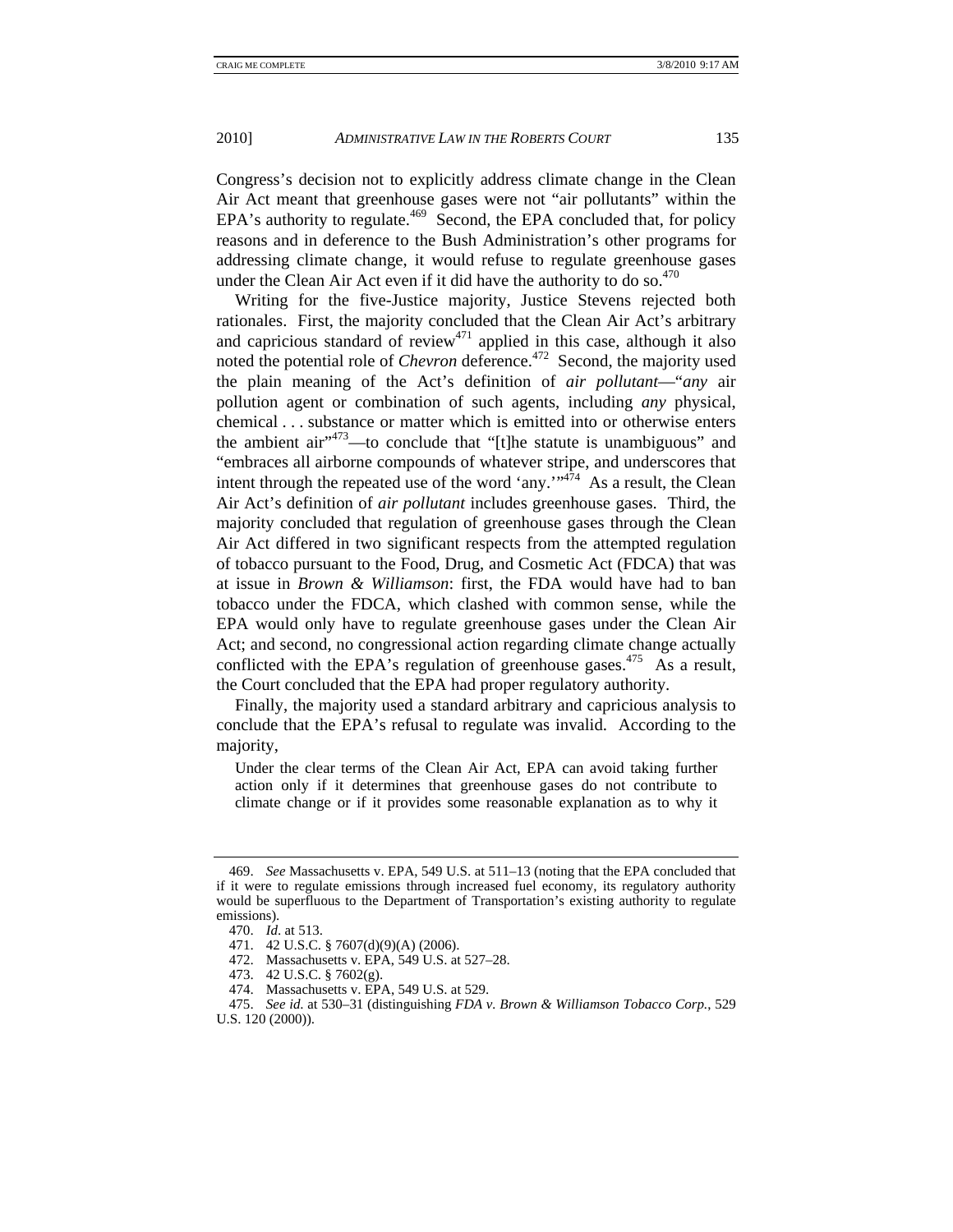cannot or will not exercise its discretion to determine whether they do.<sup>476</sup>

Because the EPA's explanation addressed policy issues rather than these statutory factors, that explanation was arbitrary and capricious and the EPA's decision had to be reversed.<sup>477</sup> However, the majority declined to conclude that the EPA was bound to make an endangerment finding on remand.

In an opinion by Justice Scalia, the four dissenting Justices would have accorded the EPA far more discretion and decided the case entirely on the basis of *Chevron* deference. Specifically, the dissenters would have deferred to the EPA's interpretation of the "in his judgment" language in § 202 and allowed the EPA to assess the decision to regulate in terms of policy as well as potential endangerment;<sup>478</sup> would have considered the term *air pollutant* to be ambiguous;<sup> $479$ </sup> and would have focused more on the term *air pollution*, which is not defined in the Clean Air Act, to accord *Chevron* deference to the EPA's conclusion that climate change is not air pollution for purposes of the Clean Air Act.<sup>480</sup>

The majority's opinion in *Massachusetts v. EPA* suggests that the Supreme Court regards basic issues regarding the scope of a federal agency's regulatory authority to be a proper matter for judicial resolution, with less deference to the agency's own views. After all, Congress does not—and probably cannot, under the nondelegation doctrine<sup>481</sup>—delegate to the agency the authority to definitively interpret the scope of its own regulatory authority. In contrast, when a federal agency actually implements statutory authority given to it by Congress the Court tends to be more deferential.

Thus, for example, the Supreme Court's June 2007 decision in *National Ass'n of Home Builders v. Defenders of Wildlife<sup>482</sup> upheld the* EPA's approval of Arizona's state permitting program under the federal Clean Water Act.<sup>483</sup> In approving Arizona's permit program under that statute, the EPA had to decide whether it was bound to comply with the federal Endangered Species Act's (ESA's) federal agency consultation

 <sup>476.</sup> *Id*. at 533.

 <sup>477.</sup> *See id*. at 533–34 (noting that although the Court has "neither the expertise nor the authority to evaluate [EPA's] policy judgments" against regulating greenhouse gases, "it is evident they have nothing to do with whether greenhouse gas emissions contribute to climate change").

 <sup>478.</sup> *Id*. at 552–53 (Scalia, J., dissenting).

 <sup>479.</sup> *Id*. at 555–58.

 <sup>480.</sup> *Id*. at 558–60.

 <sup>481.</sup> *See, e.g.*, Mistretta v. United States, 488 U.S. 361, 371–72 (1989) (noting that the doctrine is rooted in the principle of separation of powers and "mandate[s] that Congress generally cannot delegate its legislative power to another Branch").

 <sup>482. 551</sup> U.S. 644 (2007).

 <sup>483. 33</sup> U.S.C. §§ 1251–1387 (2006).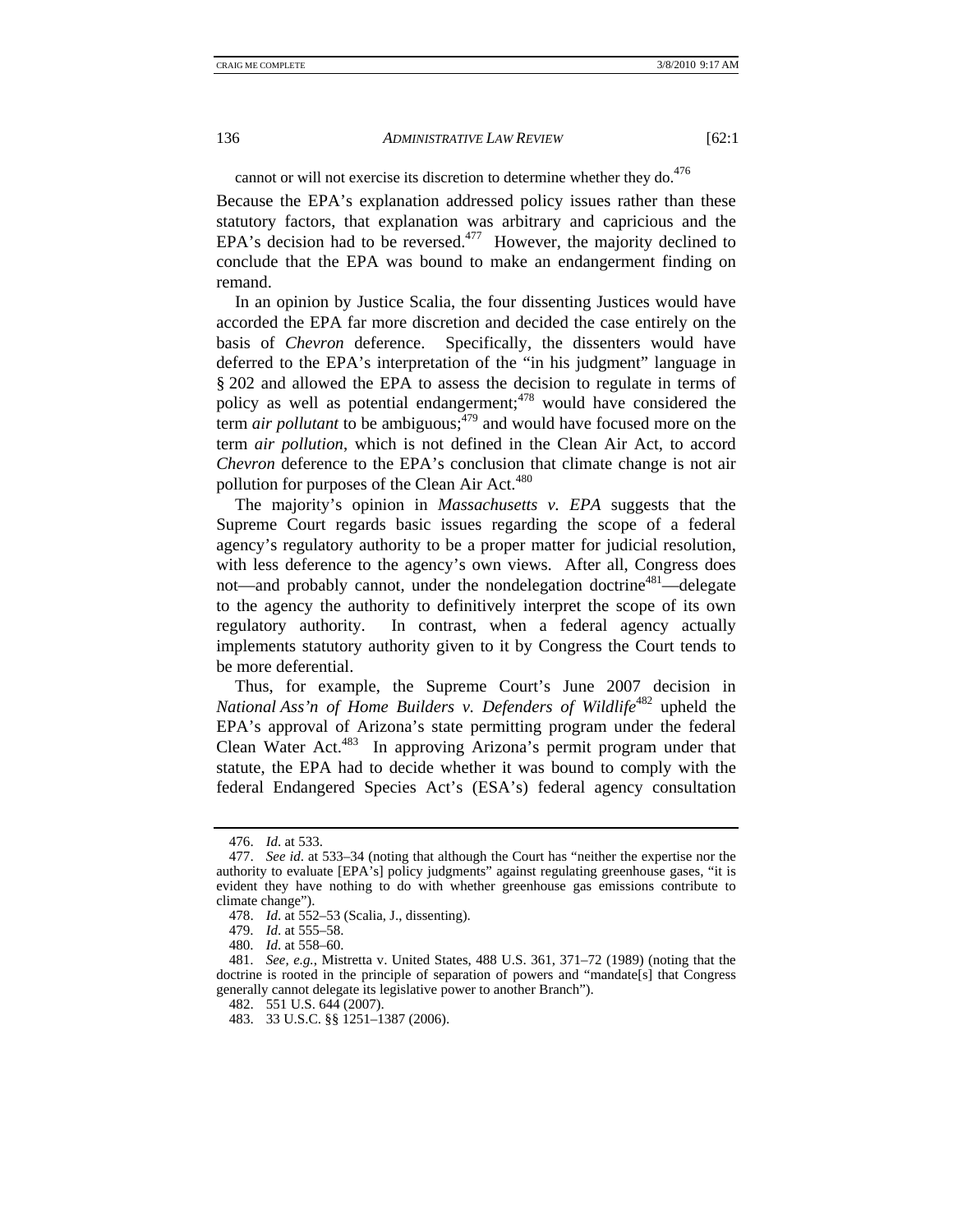requirements<sup>484</sup> as well as to assess the criteria for state delegations in the Clean Water Act.<sup>485</sup> In a 5–4 decision authored by Justice Alito, the Supreme Court held that the EPA correctly approved the delegation to Arizona under only the Clean Water Act criteria.<sup>486</sup>

The Court first determined whether the EPA's decision to approve the delegation to Arizona was arbitrary and capricious, on grounds that the EPA and the U.S. Fish and Wildlife Service "relied . . . on legally contradictory positions regarding [their ESA] obligations,'" rendering the decision "internally inconsistent."<sup>487</sup> The Court noted that the proper response to an arbitrary and capricious finding was to remand the matter to the agency.488 It then emphasized the deferential nature of the arbitrary and capricious standard of review,<sup>489</sup> concluding that the agencies, and especially the EPA, did *not* act arbitrarily or capriciously because (1) the inconsistencies arose in the early stages of consideration, not in the EPA's final decision; (2) although the EPA's final *Federal Register* statement indicating that it completed the ESA consultation process appeared to conflict with its overall legal position that the ESA consultation requirement was not triggered, "the question whether that consultation had been *required*, as opposed to voluntarily undertaken by the Agency, was simply not germane to the final agency transfer decision"; and (3) the EPA gave the challengers sufficient opportunity to participate in the process during the comment period. $490$ 

Next, the Supreme Court addressed how to reconcile the two statutory commands: the Clean Water Act's command that the EPA "shall approve" a permit program delegation to a state when the state meets several enumerated criteria, none of which involve the ESA; and the ESA's command that federal agencies shall consult with the U.S. Fish and Wildlife Service when their actions could affect listed species. Although Congress enacted the ESA after the Clean Water Act, the Court stressed that "'repeals by implication are not favored."<sup> $4^{91}$ </sup> Characterizing the application of the ESA's consultation requirement to the Clean Water Act's

 <sup>484.</sup> *See* 16 U.S.C. § 1536(a)(2) (2006) ("Each Federal agency shall, in consultation with and with the assistance of the Secretary, insure that any action authorized, funded, or carried out by the such agency . . . is not likely to jeopardize the continued existence of any endangered species . . . .").

 <sup>485.</sup> *See* 33 U.S.C. § 1342(b) (providing that states may establish their own regulatory scheme for discharges into navigable waters).

 <sup>486.</sup> *Nat'l Ass'n of Home Builders*, 551 U.S. at 649–50.

 <sup>487.</sup> *Id.* at 657–58 (quoting Defenders of Wildlife v. EPA, 420 F.3d 946, 959 (9th Cir. 2005)).

 <sup>488.</sup> *Id*. at 657.

 <sup>489.</sup> *Id*. at 658.

 <sup>490.</sup> *Id*. at 658–60.

 <sup>491.</sup> *Id*. at 662 (quoting Watt v. Alaska, 451 U.S. 259, 267 (1981)).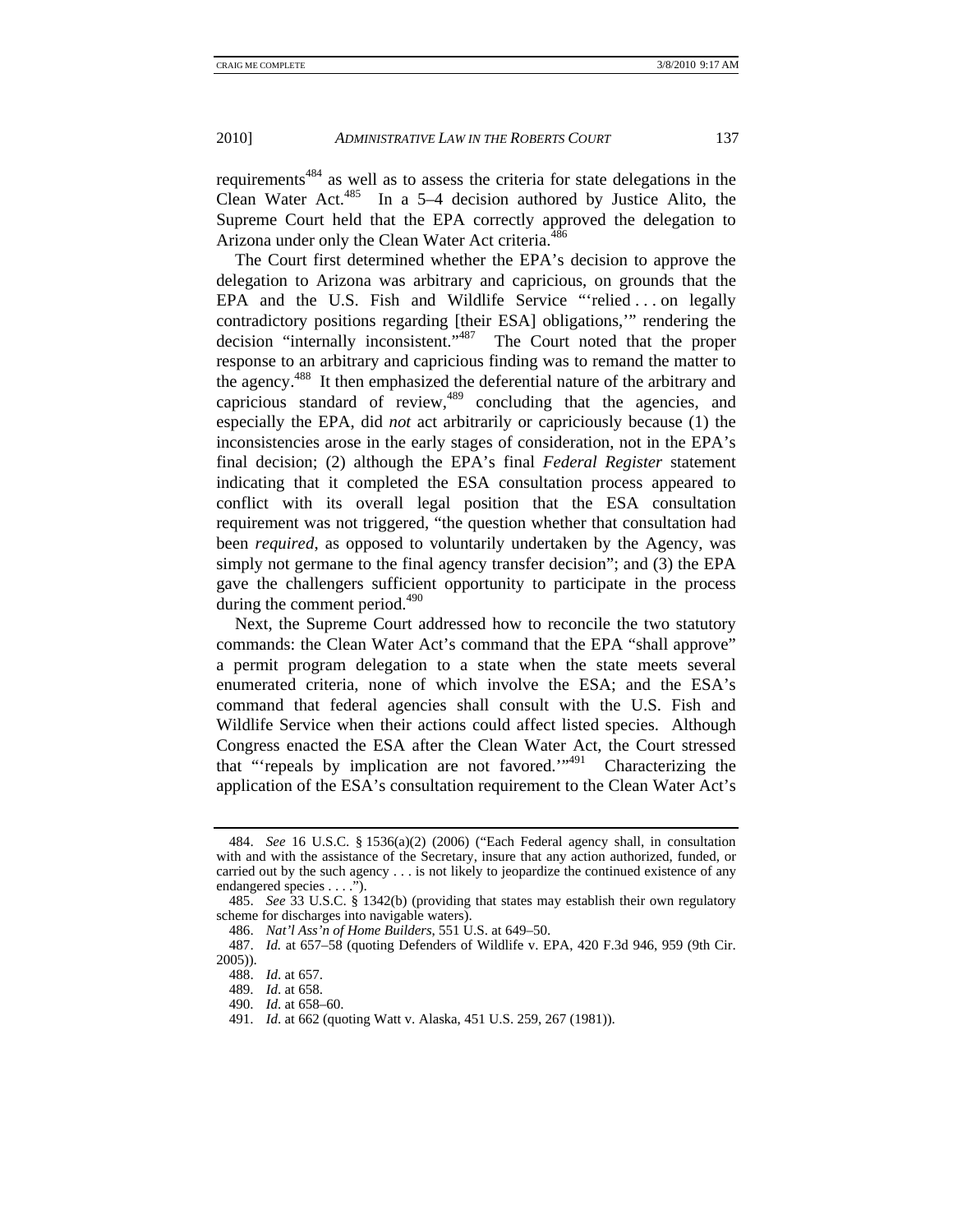delegation process as an "implicit repeal" of the Clean Water Act, $492$  the Court instead deferred to the U.S. Fish and Wildlife Service and National Marine Fisheries Service's regulatory interpretation of the consultation requirement. According to the majority, this interpretation—which, the Court stressed, the agencies issued "following notice-and-comment rulemaking procedures"—indicates that the ESA consultation requirement applies only to discretionary agency actions. $493$  Moreover, the Court upheld the agencies' interpretation under a *Chevron* analysis because it harmonized the two statutes and resolved "a fundamental ambiguity" regarding how to read the ESA's requirements against the backdrop of other statutory commands in a reasonable way.<sup>494</sup>

Finally, having accepted that the ESA's consultation requirement applied only to discretionary agency actions, the Supreme Court concluded that the EPA had no discretion to deny Arizona's request for delegation of the Clean Water Act permit program. Specifically, the Court noted, "Nothing in the text of [the Clean Water Act] authorizes the EPA to consider the protection of threatened or endangered species as an end in itself when evaluating a transfer application."<sup>495</sup>

Justice Stevens, joined by Justices Souter, Ginsburg, and Breyer, dissented. The dissenters stressed that the Supreme Court's primary duty in cases with competing statutory mandates is "to give full effect to both if at all possible."496 The dissenters then argued that

[t]he Court fails at this task. Its opinion unsuccessfully tries to reconcile the [Clean Water Act] and the ESA by relying on a federal regulation, which it reads as limiting the reach of [the ESA consultation requirement] to *only* discretionary federal actions. Not only is this reading inconsistent with the text and history of [the regulation], but it is fundamentally inconsistent with the ESA itself. $49$ <sup>79</sup>

The dissenters argued "that EPA's decision was arbitrary and capricious under the Administrative Procedure Act and would remand to the Agency for further proceedings consistent with this opinion."<sup>498</sup>

The Supreme Court's third arbitrary and capricious review case came in 2009 and involved indecency in broadcasting. Federal statutes prohibit the

 <sup>492.</sup> *Id*. at 664.

 <sup>493.</sup> *Id*. at 664–65 (quoting 50 C.F.R. § 402.03 (2006)).

 <sup>494.</sup> *See id*. at 665–69 (noting that when read against the backdrop of other statutory mandates the ESA would "implicitly abrogate or repeal," the ESA leaves a "fundamental ambiguity that is not resolved by the statutory text").

 <sup>495.</sup> *Id*. at 671.

 <sup>496.</sup> *Id*. at 673 (Stevens, J., dissenting) (citing Morton v. Mancari, 417 U.S. 535, 551  $(1974)$ .

 <sup>497.</sup> *Id*. at 674 (citations omitted).

 <sup>498.</sup> *Id*. at 695 (citation omitted).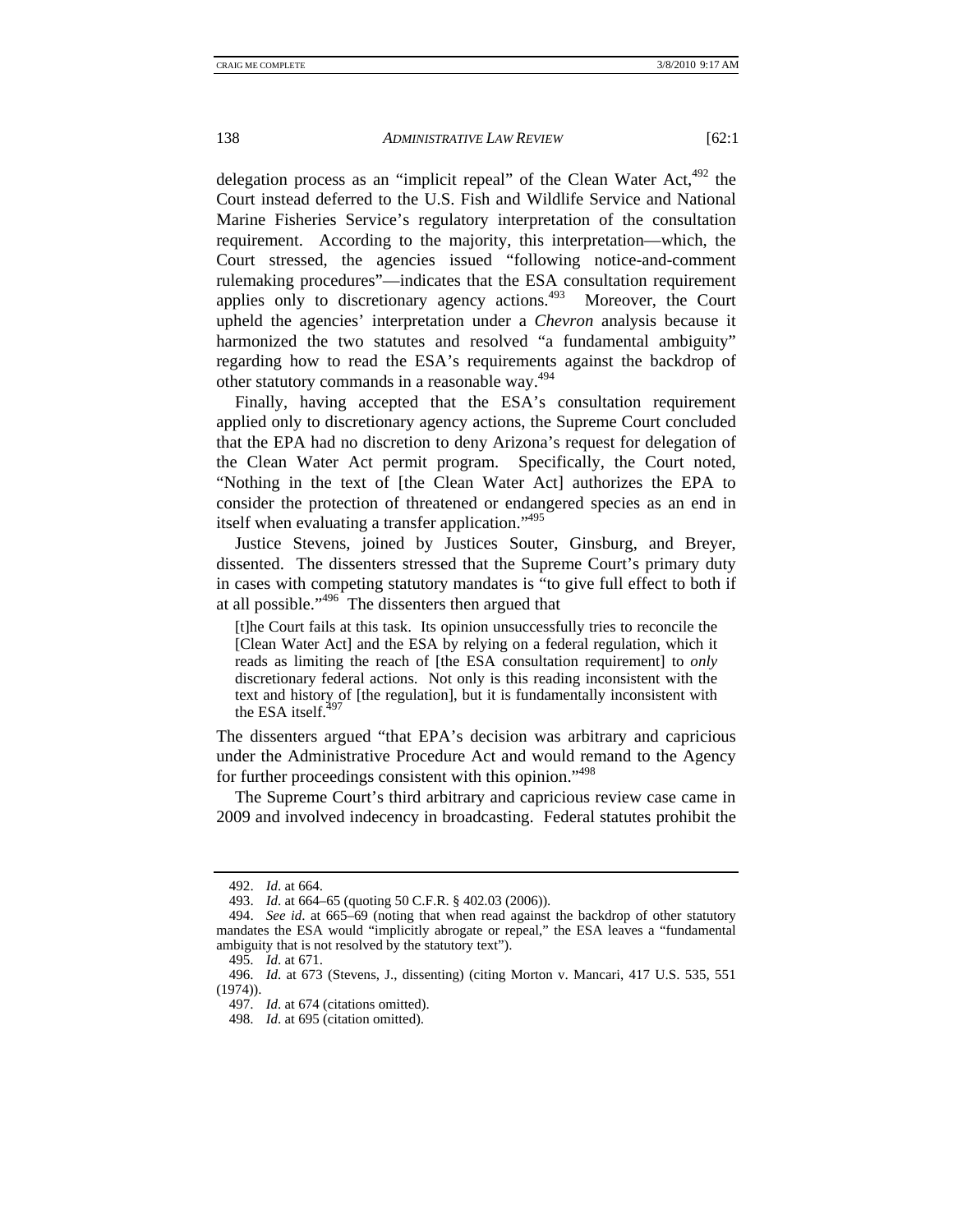broadcasting of "any ... indecent ... language," which the Supreme Court previously had concluded includes expletives of a sexual or excretory nature.<sup>500</sup> The Federal Communications Commission (FCC) enforces this prohibition in connection with its licensing authority under the Communications Act of 1934 and the Public Telecommunications Act of 1992.<sup>501</sup>

Until 2006, the FCC had a policy of not taking enforcement actions against broadcasters who broadcast a single "fleeting expletive" generally, an unscripted exclamation during live broadcasts. In March 2006, however, the FCC issued an enforcement order against Fox Television Stations and its affiliates in response to its broadcasts of two fleeting expletives—one by the singer Cher during the 2002 Billboard Music Awards, and the other by the celebrity Nicole Richie during the 2003 Billboard Music Awards. After challenges and a remand to more fully hear the parties' objections, the FCC upheld its indecency findings.<sup>502</sup> On appeal, the U.S. Court of Appeals for the Second Circuit reversed the order, finding the FCC's reasoning arbitrary and capricious under the APA, in part because the Second Circuit concluded that the FCC had not adequately explained its change in enforcement policies and in part because it feared that the FCC's enforcement policy would violate that First Amendment, although the Second Circuit did not reach the constitutional  $i$ ssue.<sup>503</sup>

In its 5–4 decision in *FCC v. Fox Television Stations, Inc.*504 by Justice Scalia, the Supreme Court reversed, concluding that the FCC was not arbitrary and capricious in its enforcement order.<sup>505</sup> The majority began by noting that the arbitrary and capricious standard is a "'narrow' standard of review" that requires an agency to "'examine the relevant data and articulate a satisfactory explanation for its action.'"506 Moreover, "'a court is not to substitute its judgment for that of the agency,' and should 'uphold

504. 129 S. Ct. 1800.

 <sup>499. 18</sup> U.S.C. § 1464 (2006).

 <sup>500.</sup> *See* FCC v. Pacifica Found., 438 U.S. 726, 739–40 (1978) (holding that the plain language of the statute did not support Pacifica's argument that sexual or excretory references were not indecent within the meaning of the statute).

 <sup>501.</sup> *See* 47 U.S.C. § 303 (2006) (listing powers and duties of the Commission); 47 U.S.C. § 309(k) (2006) (setting out broadcast station renewal procedures); 47 U.S.C. § 312(a)(6) (2006) (establishing administrative sanctions); 47 U.S.C. § 503(b)(1) (2006) (noting activities constituting violations authorizing forfeiture penalties).

 <sup>502.</sup> *See* FCC v. Fox Television Stations, Inc., 129 S. Ct. 1800, 1808–09 (2009) (giving the background of the case).

 <sup>503.</sup> *See id.* at 1809–10 (explaining the lower court's decision).

 <sup>505.</sup> *See id*. at 1814 (holding specifically that "[t]he agency's decision to retain some discretion does not render arbitrary or capricious" its enforcement order).

 <sup>506.</sup> *Id*. at 1810 (quoting Motor Vehicle Mfrs. Ass'n of the U.S. v. State Farm Mut. Auto. Ins. Co*.*, 463 U.S. 29, 43 (1983)).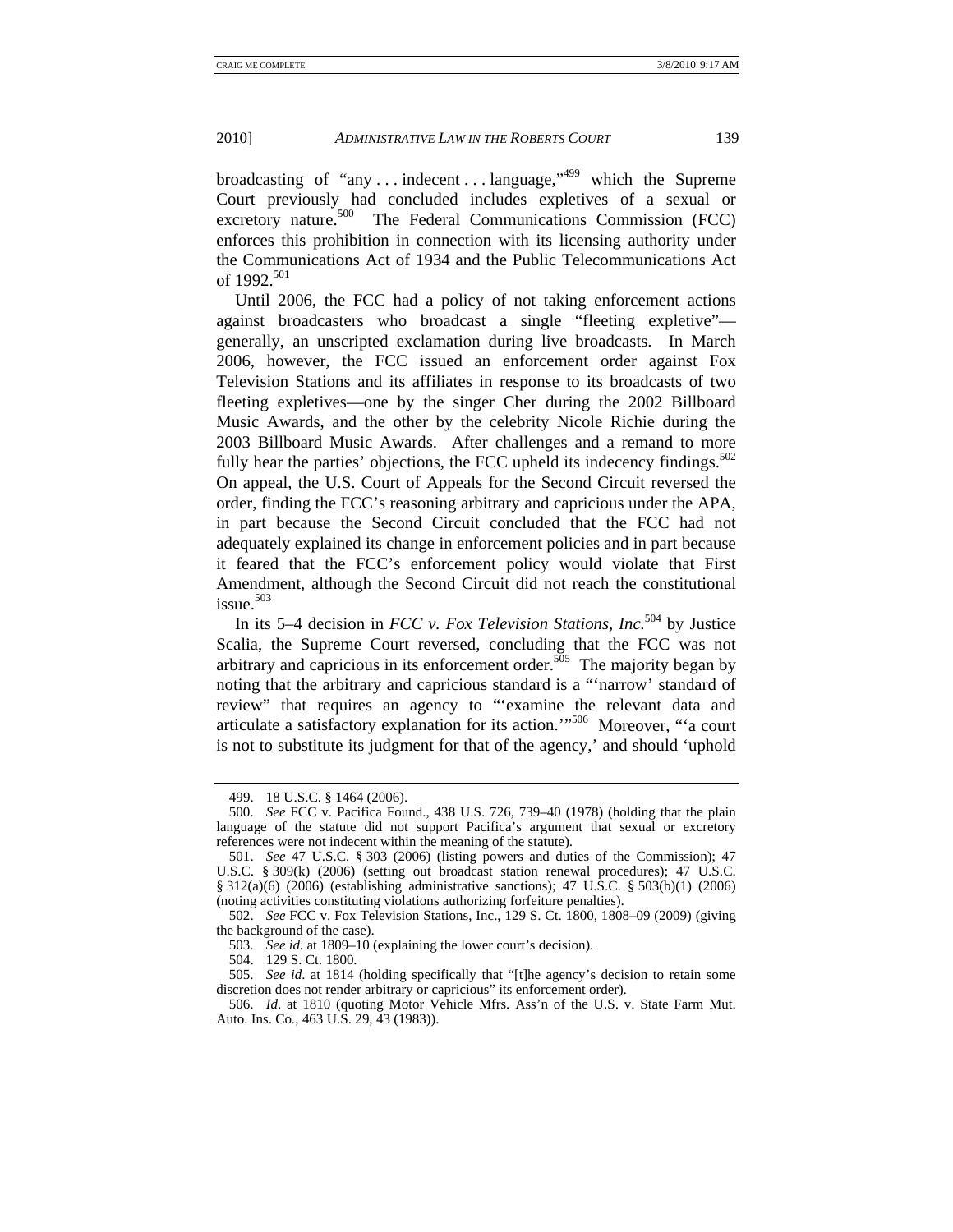a decision of less than ideal clarity if the agency's path may reasonably be discerned.""507

Most significantly, the majority announced that there is no heightened APA review for decisions involving a change in agency position.<sup>508</sup> The Court noted that it found "no basis in the Administrative Procedure Act or in our opinions for a requirement that all agency change be subjected to more searching review. The Act mentions no such heightened standard."<sup>509</sup> Further, the Court's earlier opinions "neither held nor implied that every agency action representing a policy change must be justified by reasons more substantial than those required to adopt a policy in the first instance";510 indeed, "The statute makes no distinction . . . between initial agency action and subsequent agency action undoing or revising that action $"$ <sup>511</sup>

The Court did provide some caveats, however. First, "the requirement that an agency provide reasoned explanation for its action would ordinarily demand that it display awareness that it *is* changing position."512 Second, agencies cannot ignore valid regulations still in effect.<sup>513</sup> Finally,

the agency must show that there are good reasons for the new policy. But it need not demonstrate to a court's satisfaction that the reasons for the new policy are *better* than the reasons for the old one; it suffices that the new policy is permissible under the statute, that there are good reasons for it, and that the agency *believes* it to be better, which the conscious change of course adequately indicates.<sup>514</sup>

The Court also determined that constitutional avoidance does not demand heightened review in cases where constitutional rights are implicated. As the Court explained, "The so-called canon of constitutional avoidance is an interpretive tool, counseling that ambiguous statutory language be construed to avoid serious constitutional doubts. We know of no precedent for applying it to limit the scope of authorized executive action."515 Instead, if the agency's authorized action is unconstitutional, the court can set it aside under the APA as "unlawful."<sup>516</sup>

Under these rules, the FCC's enforcement actions were not arbitrary and capricious. First, the FCC openly acknowledged that its decision that the

 <sup>507.</sup> *Id*. (quoting Bowman Transp., Inc. v. Arkansas-Best Freight Sys., Inc*.*, 419 U.S. 281, 286 (1974)) (citation omitted).

 <sup>508.</sup> *Id*. at 1810–11.

 <sup>509.</sup> *Id*. at 1810.

 <sup>510.</sup> *Id*. 511. *Id*. at 1811.

 <sup>512.</sup> *Id*.

 <sup>513.</sup> *Id*.

 <sup>514.</sup> *Id*. (emphases in original).

 <sup>515.</sup> *Id*. at 1811–12 (citation omitted).

 <sup>516.</sup> *Id*. at 1812.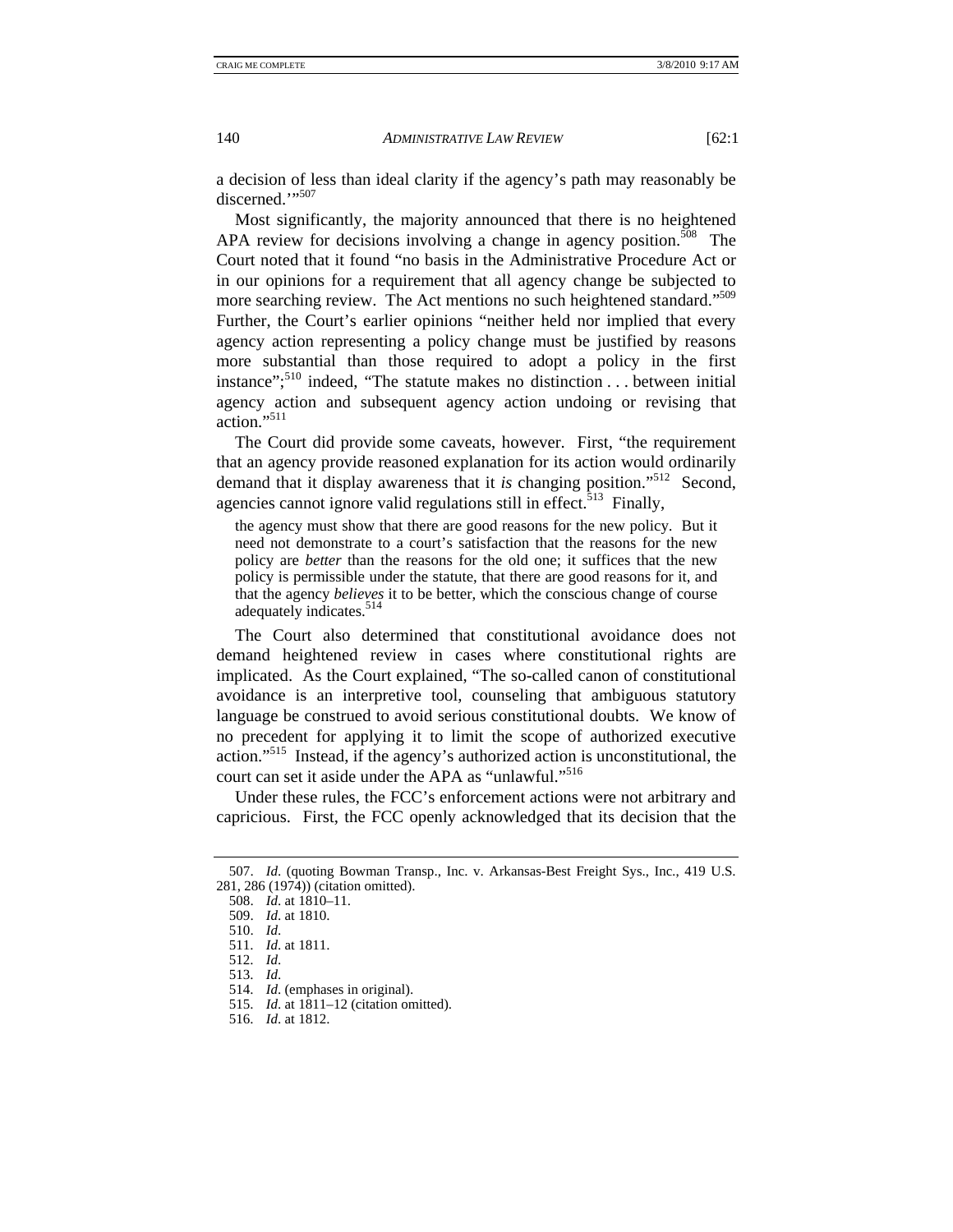fleeting expletives at issue warranted enforcement broke new ground—in fact, it declined to assess penalties in recognition of that fact.<sup> $517$ </sup> Second, "the agency's reasons for expanding the scope of its enforcement activity were entirely rational," given that it carefully explained how both literal and nonliteral uses of sexual and scatological expletives could be offensive and indecent, it declined to create safe harbors in the past, and new technologies made it much "easier for broadcasters to bleep out offending words."<sup>518</sup> Empirical evidence regarding the impact of fleeting expletives was not required,<sup>519</sup> and the FCC's retention of discretion to regard fleeting expletives as indecent in some contexts—music award shows likely to draw many children viewers—while not in others—*Saving Private Ryan* did not render the enforcement policy arbitrary and capricious.<sup>520</sup> Finally, the majority found entirely logical the FCC's conclusion that a per se exemption for fleeting expletives would likely increase the number of fleeting expletives broadcast during prime-time television.<sup>521</sup>

Justice Kennedy concurred to suggest that agencies might in fact have to provide more-detailed explanations of changes in policies in some circumstances. He noted, "The question whether a change in policy requires an agency to provide a more-reasoned explanation than when the original policy was first announced is not susceptible, in my view, to an answer that applies in all cases."522 Instead, he explained,

 The question in each case is whether the agency's reasons for the change, when viewed in light of the data available to it, and when informed by the experience and expertise of the agency, suffice to demonstrate that the new policy rests upon principles that are rational, neutral, and in accord with the agency's proper understanding of its authority.<sup>523</sup>

Justice Breyer, in a dissent joined by Justices Stevens, Souter, and Ginsburg, argued that the FCC failed to adequately explain why it changed its enforcement policy with respect to fleeting expletives.<sup>524</sup> Regarding the arbitrary and capricious standard itself, the dissenters emphasized that the "law grants those in charge of independent administrative agencies broad authority to determine relevant policy. But it does not permit them to make policy choices for purely political reasons nor to rest them primarily upon

 <sup>517.</sup> *Id*. at 1812.

 <sup>518.</sup> *Id*. at 1812–13.

 <sup>519.</sup> *See id*. at 1813 (noting the moral difficulty of conducting such a study).

 <sup>520.</sup> *Id*. at 1814.

 <sup>521.</sup> *See id*. (arguing that although the court of appeals found such an argument unconvincing, the lack of evidence or date renders the agency's expert predictive judgment persuasive).

 <sup>522.</sup> *Id*. at 1822–23 (Kennedy, J., concurring).

 <sup>523.</sup> *Id*. at 1823.

 <sup>524.</sup> *Id*. at 1829 (Breyer, J., dissenting).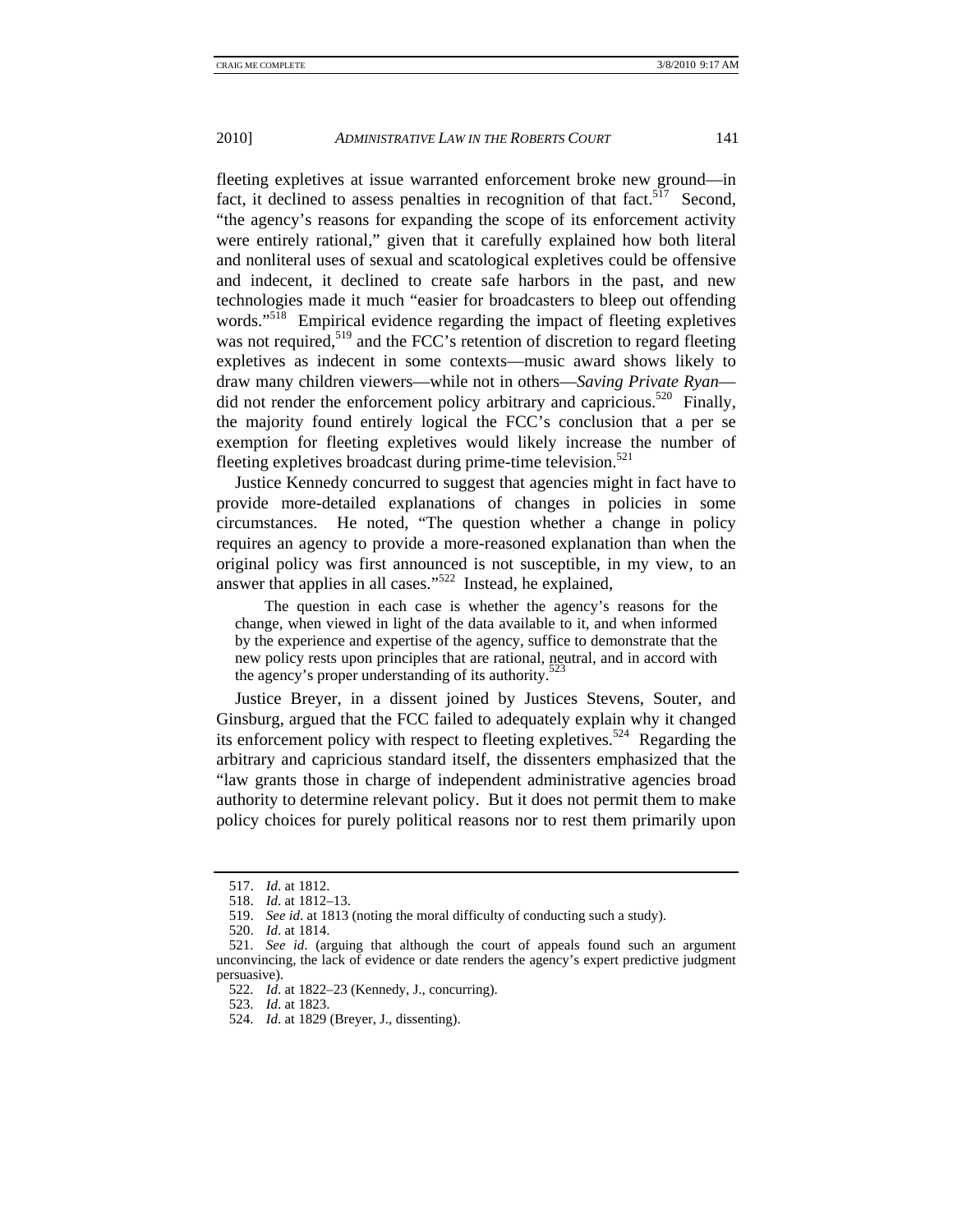unexplained policy preferences."<sup>525</sup> The arbitrary and capricious standard, in turn, "helps assure agency decisionmaking based upon more than the personal preferences of the decisionmakers" and makes it clear that agency discretion is not unlimited.<sup>526</sup> The standard requires that agencies engage in "a process of learning through reasoned argument," "follow a 'logical and rational' decisionmaking 'process,'" "act consistently," and "follow its own rules."527 In addition, "when an agency seeks to change those rules, it must focus on the fact of change and explain the basis for that change," which "requires the agency to answer the question, 'Why did you change?'" with "a more complete explanation than would prove satisfactory were change itself not at issue." $528$ 

Substantively, the dissenters argued that the FCC failed to discuss two important factors. "First, the FCC said next to nothing about the relation between the change it made in its prior 'fleeting expletive' policy and the First-Amendment-related need to avoid 'censorship,' a matter as closely related to broadcasting regulation as is health to that of the environment."<sup>529</sup> "Second, the FCC failed to consider the potential impact of its new policy upon local broadcasting coverage."530 As a result, the dissenters concluded that the FCC was arbitrary and capricious in its enforcement order.<sup>531</sup>

## *E. The Supreme Court and Federal Agencies: Statutory Interpretation and*  Chevron *Deference in the Absence of Federal Court Precedent*

The Roberts Court acknowledged that, in the absence of agency interpretation, the Supreme Court remains the final arbiter of statutory meaning. This Supreme Court role is most common in federal criminal law. As one example, in its April 2008 decision in *Burgess v. United States*, 532 a unanimous Supreme Court, in an opinion by Justice Ginsburg, construed the meaning of *felony drug offense* in the Controlled Substances Act<sup>533</sup> for purposes of determining whether a criminal defendant's sentence should be doubled. Specifically, the Court addressed the interpretive issue of whether the Act's definition of *felony* in § 802(13)—an "offense

 <sup>525.</sup> *Id.*

 <sup>526.</sup> *Id*. at 1830.

 <sup>527.</sup> *Id*.

 <sup>528.</sup> *Id*.

 <sup>529.</sup> *Id*. at 1833.

 <sup>530.</sup> *Id.* at 1835.

 <sup>531.</sup> *See id*. at 1840–41 (concluding that the FCC's change in policy leaves critical matters unaddressed).

 <sup>532. 128</sup> S. Ct. 1572 (2008).

 <sup>533.</sup> *See* 21 U.S.C. § 841(b)(1)(A) (2006) (prescribing penalties for controlledsubstances offenses).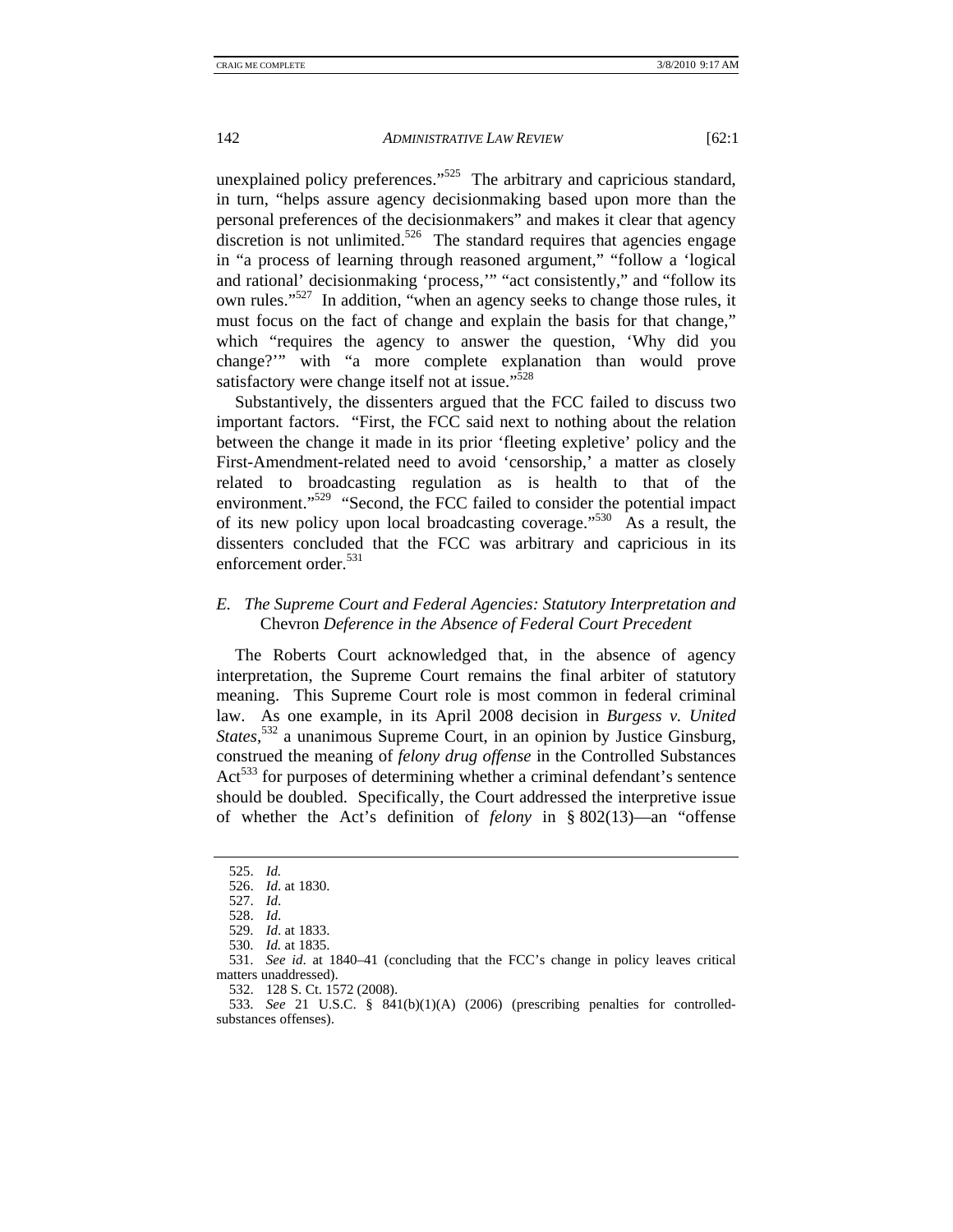classified by applicable Federal or State law as a felony"—limited the Act's definition of *felony drug offense* in § 802(44), which otherwise defines such offenses as certain drug crimes that are "punishable by imprisonment for more than one year. $1534$  The Court held that the term "'felony drug offense'  $\ldots$  is defined exclusively by § 802(44) and does not incorporate § 802(13)'s definition of 'felony.' A state drug offense punishable by more than one year therefore qualifies as a 'felony drug offense,' even if state law classifies the offense as a misdemeanor."535

Similarly, in *United States v. Santos*, 536 the Court addressed the issue of whether *proceeds* in the federal money-laundering statute<sup>537</sup> means "receipts" or "profits." An unusual alignment of five Justices—Justices Scalia, Souter, Ginsburg, Thomas, and Stevens—agreed that the defendant was entitled to postconviction relief. Justice Scalia's plurality concluded that because "[t]he federal money-laundering statute does not define 'proceeds' . . . we give it its ordinary meaning."538 However, after consulting the *Oxford English Dictionary*, *Random House Dictionary of the English Language*, and *Webster's New International Dictionary*, the plurality concluded, "'Proceeds' can mean either 'receipts' or 'profits.' Both meanings are accepted, and have long been accepted, in ordinary usage."539 Moreover, the plurality concluded that the term *proceeds* "has not acquired a common meaning in the provisions of the Federal Criminal Code." $540$  As a result, the rule of lenity applied, entitling the defendant to relief.<sup>541</sup> However, the rule of lenity also carries interpretive force with it: "Because the 'profits' definition of 'proceeds' is always more defendantfriendly than the 'receipts' definition, the rule of lenity dictates that it should be adopted."<sup>542</sup>

More importantly for this discussion, in his concurrence, Justice Stevens emphasized, "When Congress fails to define potentially ambiguous statutory terms, it effectively delegates to federal judges the task of filling gaps in a statute."<sup>543</sup> However, he also recognized "that the same word can have different meanings in the same statute" and hence disagreed with Justice Alito that the Court must pick one meaning for the term

 <sup>534.</sup> *Burgess*, 128 S. Ct. at 1577.

 <sup>535.</sup> *Id.* at 1575.

 <sup>536. 128</sup> S. Ct. 2020 (2008).

 <sup>537.</sup> *See* 18 U.S.C. § 1956(a)(1) (2006) (defining the offense of "laundering of monetary instruments").

 <sup>538.</sup> *Santos*, 128 S. Ct. at 2024.

 <sup>539.</sup> *Id*.

 <sup>540.</sup> *Id*.

 <sup>541.</sup> *See id*. at 2025 ("The rule of lenity requires ambiguous criminal laws to be interpreted in favor of the defendants subjected to them.").

 <sup>542.</sup> *Id*.

 <sup>543.</sup> *Id*. at 2031 (Stevens, J., concurring).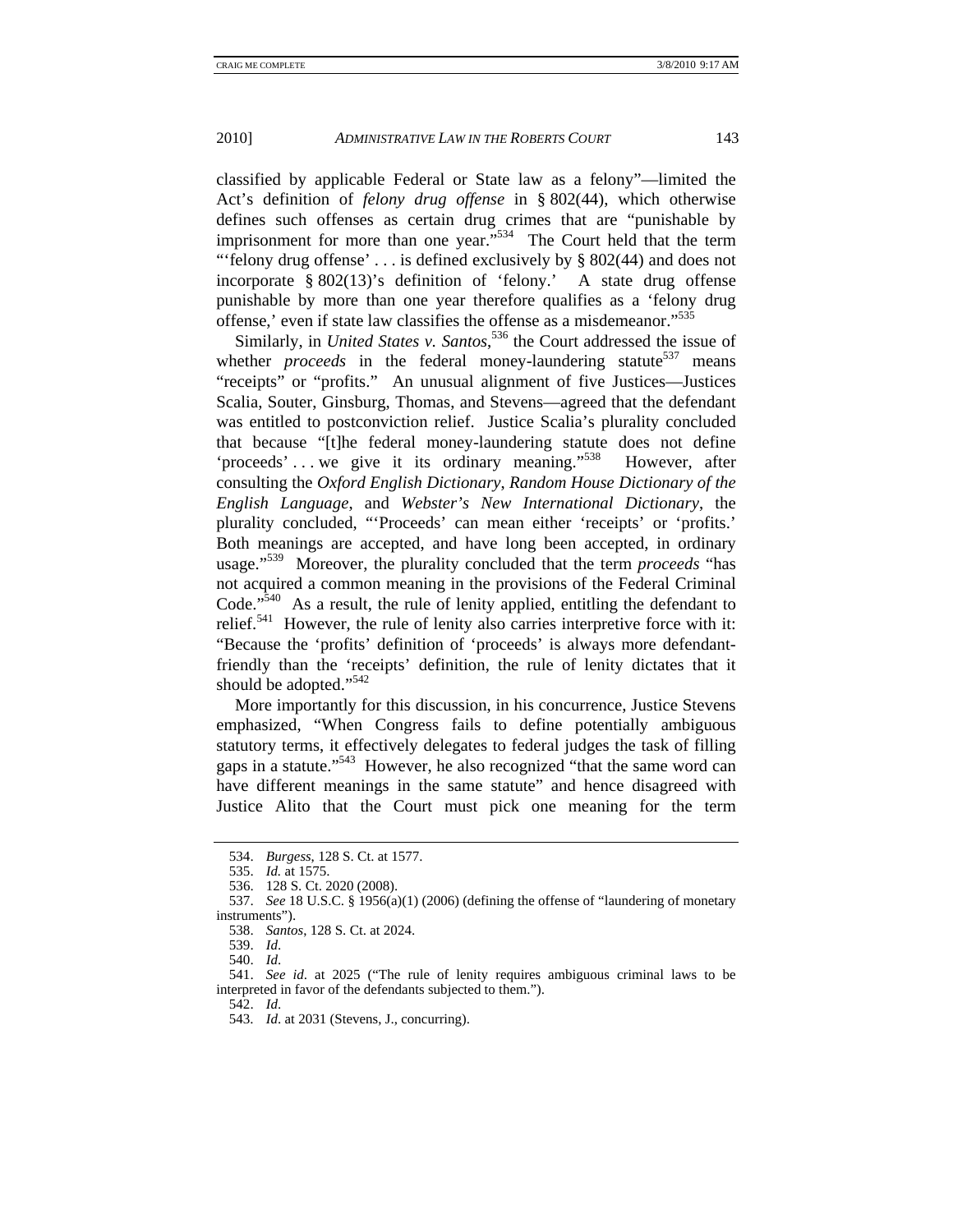*proceeds*. 544 In addition, Justice Stevens disagreed with Justice Alito's conclusion that the statute's legislative history required *proceeds* to mean "gross receipts."<sup>545</sup> As a result, "the rule of lenity may weigh in the As a result, "the rule of lenity may weigh in the determination," and he concurred in the judgment.<sup>546</sup>

Outside of criminal law, the Supreme Court often confronts statutory interpretation with an intervening interpretation by an administrative agency. In contrast to the Court's assertion of its role in constitutional interpretation in *Heller*, its willingness to stand up to Congress in *Boumediene*, and its acceptance of its role as primary statutory interpreter in federal criminal law, the Court displays a consistent tendency to set aside its own role in statutory interpretation in favor of executive agencies. The most common vehicle for this view of relative institutional competence is the doctrine of *Chevron* deference.

#### *1. Overview of* Chevron *Deference*

The Supreme Court created the two-step review of agency interpretations of the statutes they administer in *Chevron U.S.A. Inc. v. Natural Resources Defense Council, Inc.*, 547 which involved a rather technical interpretation of the Clean Air Act. In applying *Chevron*, federal courts first ask whether the statutory provision at issue is clear and covers the facts at hand, or, in contrast, whether Congress left an ambiguity or gap in the statutory regime for the agency to resolve.<sup>548</sup> If the statute is clear, that ends the matter, and the court follows the express will of Congress.<sup>549</sup> However, if there is an ambiguity or gap, the federal court proceeds to the second step in the analysis, asking whether the agency's interpretation is reasonable.<sup>550</sup>

Federal agencies rarely fail this second step, so the Court's statutory interpretation methodology in step one of the *Chevron* analysis is critical. Thus, one aspect of the evolution of *Chevron* deference—and the Court's approach to statutory interpretation in general—has been the continuing debate among the Justices regarding the proper methodology for statutory interpretation. This debate is most evident around the role of legislative and statutory history in statutory interpretation, with Justice Stevens generally leading those Justices who will look at the full history of a

 <sup>544.</sup> *Id*. at 2032.

 <sup>545.</sup> *Id*.

 <sup>546.</sup> *Id*. at 2033–34.

 <sup>547. 467</sup> U.S. 837 (1984).

 <sup>548.</sup> *Id*. at 842–43.

 <sup>549.</sup> *Id*.

 <sup>550.</sup> *See id*. at 843–44 (noting additionally that such gaps represent implicit delegations of authority by Congress for the agency to elucidate upon).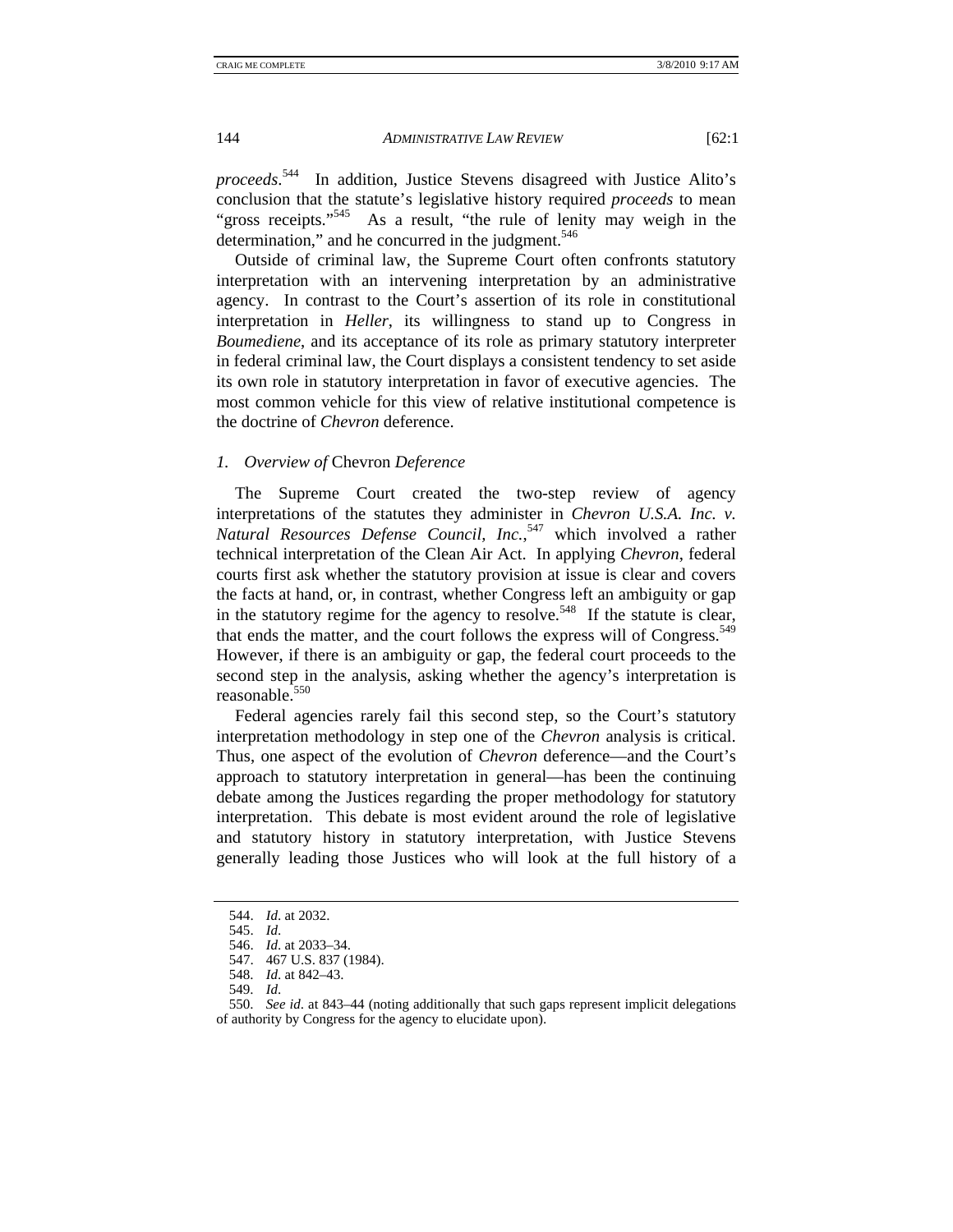statute, including congressional reports and debates, in order to effectuate Congress's purpose. In contrast, Justice Scalia usually argues for a strict "plain meaning" approach to statutory interpretation that resists looking beyond the dictionary meaning of the specific words Congress chose to use in the legislation. $551$ 

In addition, and of more import to the Roberts Court, *Chevron* deference raises the issue of the "proper" relationships between Congress, federal agencies, and the federal courts. In the first five years of the twenty-first century, before Congress confirmed Chief Justice Roberts and Justice Alito, the Supreme Court progressively limited the situations in which federal agencies would receive full *Chevron* deference for their interpretations of federal statutes. For example, in the 2000 decision in *FDA v. Brown & Williamson Tobacco Corp.*, 552 the Supreme Court held that the FDA was not entitled to *Chevron* deference for its interpretation of the FDCA<sup>553</sup> because the history of that Act indicated that Congress had not authorized the FDA to regulate tobacco.<sup>554</sup> Later that year, the Court held in *Christensen v. Harris County*<sup>555</sup> that an agency opinion letter issued under the Fair Labor Standards Act<sup>556</sup> was not entitled to *Chevron* deference because it did not carry the force of law; however, the agency's interpretation was entitled to some deference pursuant to *Skidmore v. Swift & Co.*557 to the extent that it had the "power to persuade."558

Building on these themes, the Supreme Court held in 2001 in *United States v. Mead Corp.*559 that tariff rulings were not entitled to *Chevron* deference, which applies only when Congress has delegated authority to the relevant agency to write rules that have the force of law and the agency actually uses that authority in issuing its interpretation.<sup>560</sup> Also in 2001, the Court held in *Solid Waste Agency of Northern Cook County v. U.S. Army Corps of Engineers* that the Army Corps of Engineers and the EPA were not entitled to *Chevron* deference when their interpretation of the Clean Water Act "invokes the outer limits of Congress' power," raising

- 555. 529 U.S. 576 (2000).
- 556. 29 U.S.C. §§ 201–219 (1994).
- 557. 323 U.S. 134 (1944).
- 558. *Christensen*, 529 U.S. at 587–88 (citing *Skidmore*, 323 U.S. at 140).
	- 559. 533 U.S. 218 (2001).
	- 560. *Id.* at 221, 226–27.

 <sup>551.</sup> *See generally* Robin Kundis Craig, *The Stevens/Scalia Principle and Why It Matters: Statutory Conversations and a Cultural Critical Critique of the Strict Plain Meaning Approach*, 79 TUL. L. REV. 955 (2005) (concluding that the strict plain meaning approach leads to overemphasis on statutory imprecision at the expense of statutory purpose).

 <sup>552. 529</sup> U.S. 120 (2000).

 <sup>553. 21</sup> U.S.C. §§ 301–395 (1994).

 <sup>554.</sup> *Brown & Williamson*, 529 U.S. at 126.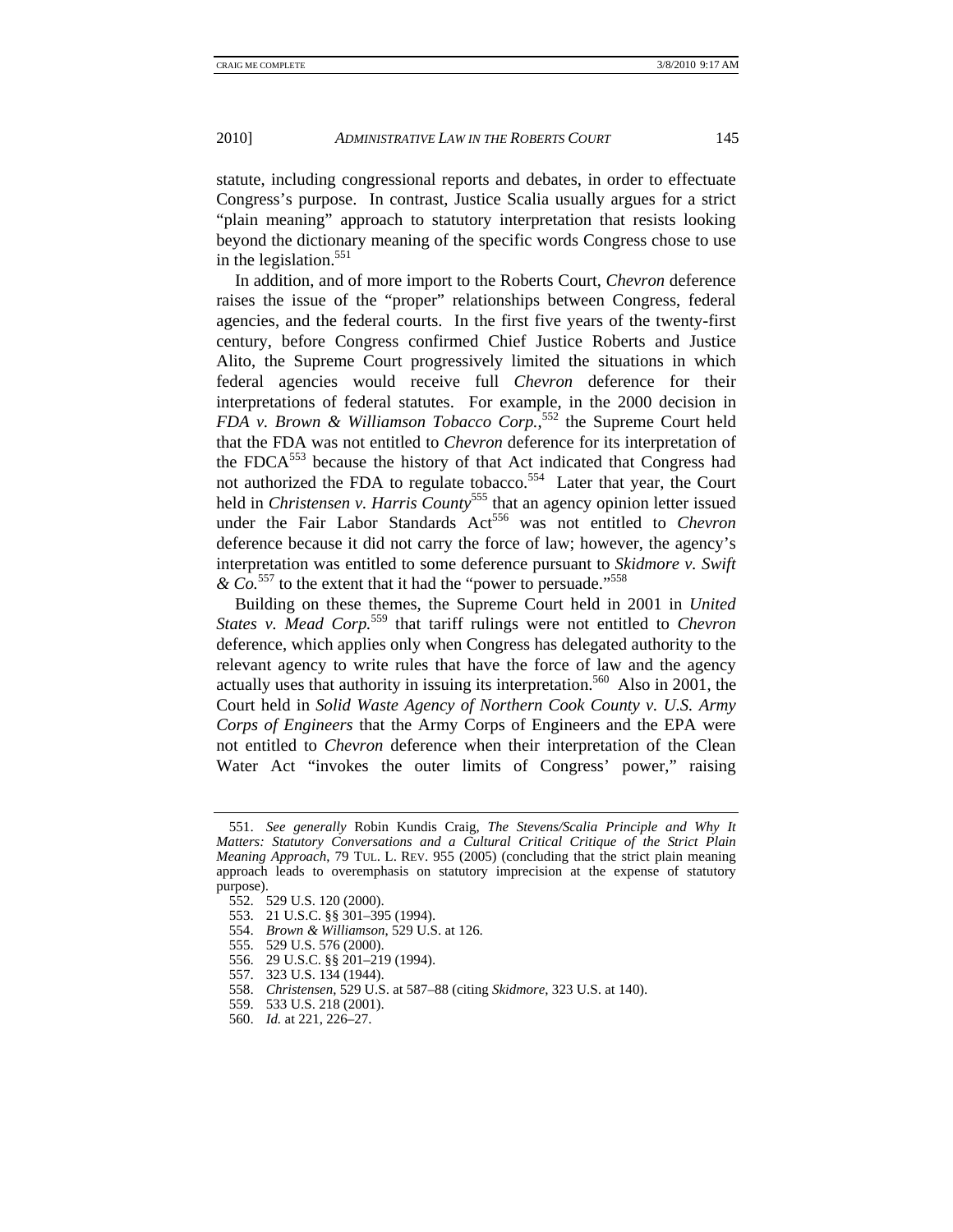constitutional issues, because "Congress does not casually authorize administrative agencies to interpret a statute to push the limit of congressional authority."561

Given these restrictions on *Chevron* deference, the Equal Employment Opportunity Commission's interpretive guidelines, according to the Supreme Court in 2002, were not entitled to *Chevron* deference because they lacked the requisite formal exercise of legal authority with the force of law.<sup>562</sup> Moreover, the relationship between statutory interpretation and *Chevron* deference became clear in 2004, when the Supreme Court denied *Chevron* deference to an agency interpretation of the Age Discrimination in Employment Act  $(ADEA)$ <sup>563</sup> In a fairly clear assertion of the Supreme Court's primacy in statutory interpretation, the Rehnquist Court declared, "Even for an agency able to claim all the authority possible under *Chevron*, deference to its statutory interpretation is called for only when the devices of judicial construction have been tried and found to yield no clear sense of congressional intent."564 The agency's interpretation received no deference in that case because "regular interpretive method leaves no serious question, not even about purely textual ambiguity in the ADEA."<sup>565</sup>

As a result, as the Rehnquist Court concluded, agencies were likely to receive *Chevron* deference only when they were engaged explicitly in statutory gap filling clearly authorized by Congress through fairly formal processes of interpreting statutes that were obviously ambiguous or highly technical.566 One of the more subtle but important changes in the Roberts Court's administrative law jurisprudence is an increased willingness to subordinate the federal courts' role in statutory interpretation to federal agencies, particularly when neither constitutional issues nor questions of the agency's own authority are involved.

## *2. Applications of* Chevron *in Cases Involving the Agency's Jurisdiction, Authority, or Both*

*a.* Gonzales v. Oregon

As noted above, the Supreme Court's January 2006 decision in *Gonzales v. Oregon*<sup>567</sup> involved the U.S. Attorney General's claim of authority to

 <sup>561. 531</sup> U.S. 159, 172–73 (2001).

 <sup>562.</sup> *See* Nat'l R.R. Passenger Corp. v. Morgan, 536 U.S. 101, 110 n.6 (2002) (explaining that the interpretative guidelines were instead entitled to *Skidmore* deference). 563. 29 U.S.C. §§ 621–634 (2000).

 <sup>564.</sup> Gen. Dynamics Land Sys., Inc. v. Cline, 540 U.S. 581, 600 (2004).

 <sup>565.</sup> *Id*.

 <sup>566.</sup> *See, e.g.*, Verizon Commc'ns, Inc. v. FCC, 535 U.S. 467, 523 (2002) (according *Chevron* deference to the FCC's local competition rules under the Communications Act).

 <sup>567. 546</sup> U.S. 243 (2006).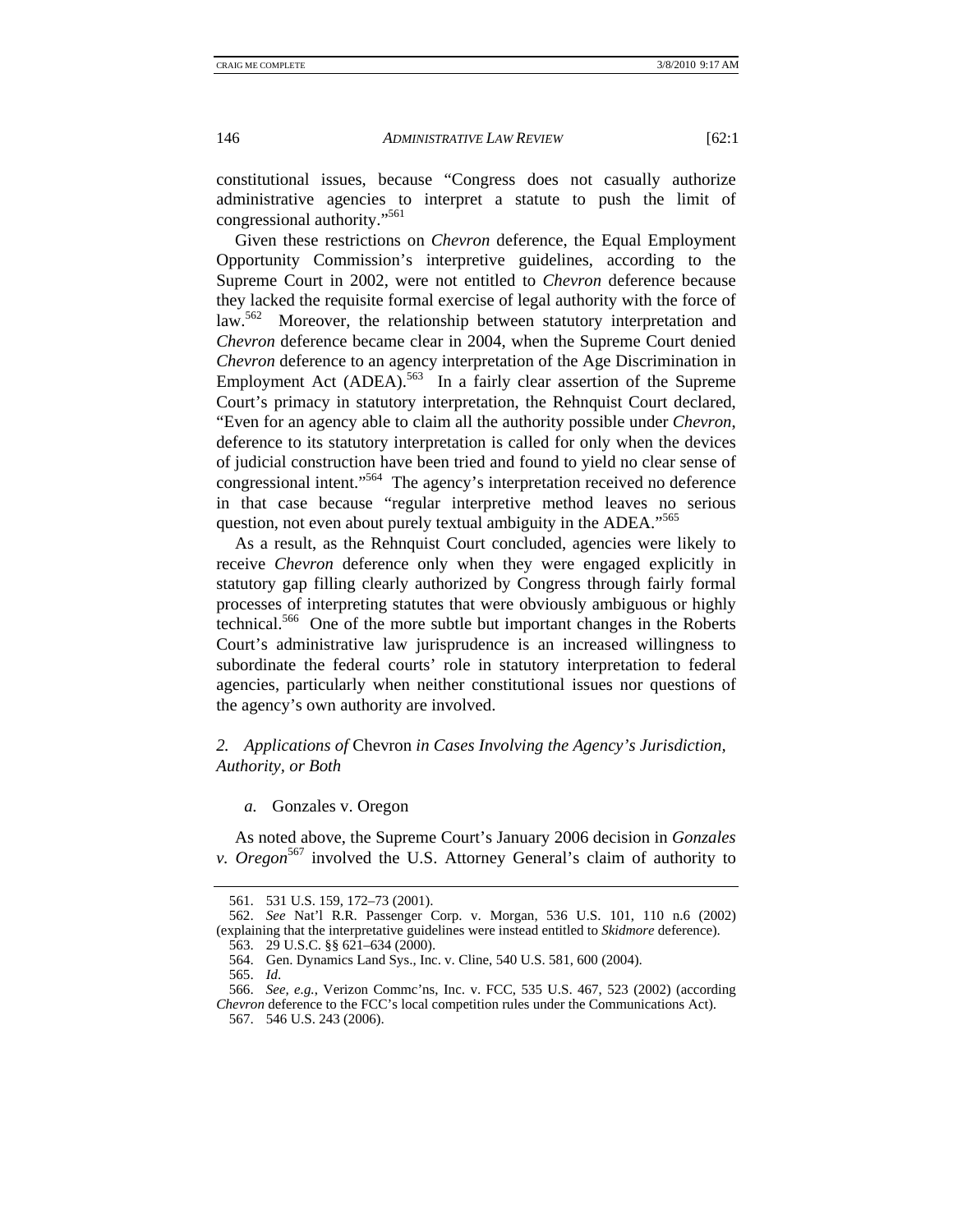regulate the medical profession pursuant to the federal Controlled Substances Act  $(CSA)$ <sup>568</sup> in the specific context of Oregon's legalization of physician-assisted suicide. In a November 9, 2001 interpretive rule, the Attorney General determined that "using controlled substances to assist suicide is not a legitimate medical practice" under the CSA.<sup>569</sup> Dissenting Justices Scalia, Roberts, and Thomas would have accorded the Attorney General's interpretation *Chevron* deference, but the majority, in an opinion by Justice Kennedy, disagreed.

The majority began by noting, "An administrative rule may receive substantial deference if it interprets the issuing agency's own ambiguous regulation,"570 a type of deference known as *Auer* deference. However, the regulation that the 2001 interpretive rule purportedly interpreted "does little more than restate the terms of the statute itself. The language the Interpretive Rule addresses comes from Congress, not the Attorney General, and the near equivalence of the statute and regulation belies the Government's argument for *Auer* deference."<sup>571</sup>

*Chevron* deference also accords "substantial deference" to the agency, but it "is warranted only 'when it appears that Congress delegated authority to the agency generally to make rules carrying the force of law, and that the agency interpretation claiming deference was promulgated in the exercise of that authority.'"572 The interpretive rule was not entitled to *Chevron* deference, even though *legitimate medical purpose* was an ambiguous term, because Congress had not delegated the requisite authority to the Attorney General.<sup>573</sup> Moreover, the majority explained, "The CSA gives the Attorney General limited powers, to be exercised in specific ways,"<sup>574</sup> which include deregistration of physicians but *not* the general authority to regulate medicine by determining, on a national scale, what constitutes a "legitimate medical practice."<sup>575</sup> As a result, "the CSA does not give the Attorney General authority to issue the Interpretive Rule as a statement with the force of law."<sup>576</sup>

As a result, the Attorney General's interpretation was entitled only to *Skidmore* deference.<sup>577</sup> Moreover, the Attorney General failed to persuade the majority of the interpretation's reasonableness, largely for the same

577. *Id*.

 <sup>568. 21</sup> U.S.C. §§ 801–971 (2000).

 <sup>569.</sup> Gonzales v. Oregon, 546 U.S. at 249.

 <sup>570.</sup> *Id*. at 255 (citing Auer v. Robbins, 519 U.S. 452, 461–63 (1997)).

 <sup>571.</sup> *Id*. at 257 (discussing 21 C.F.R. § 1306.04 (2005)).

 <sup>572.</sup> *Id*. at 255–56 (quoting United States v. Mead Corp., 533 U.S. 218, 226–27 (2001)).

 <sup>573.</sup> *Id*. at 258.

 <sup>574.</sup> *Id*. at 259.

 <sup>575.</sup> *Id*. at 259–68.

 <sup>576.</sup> *Id*. at 268.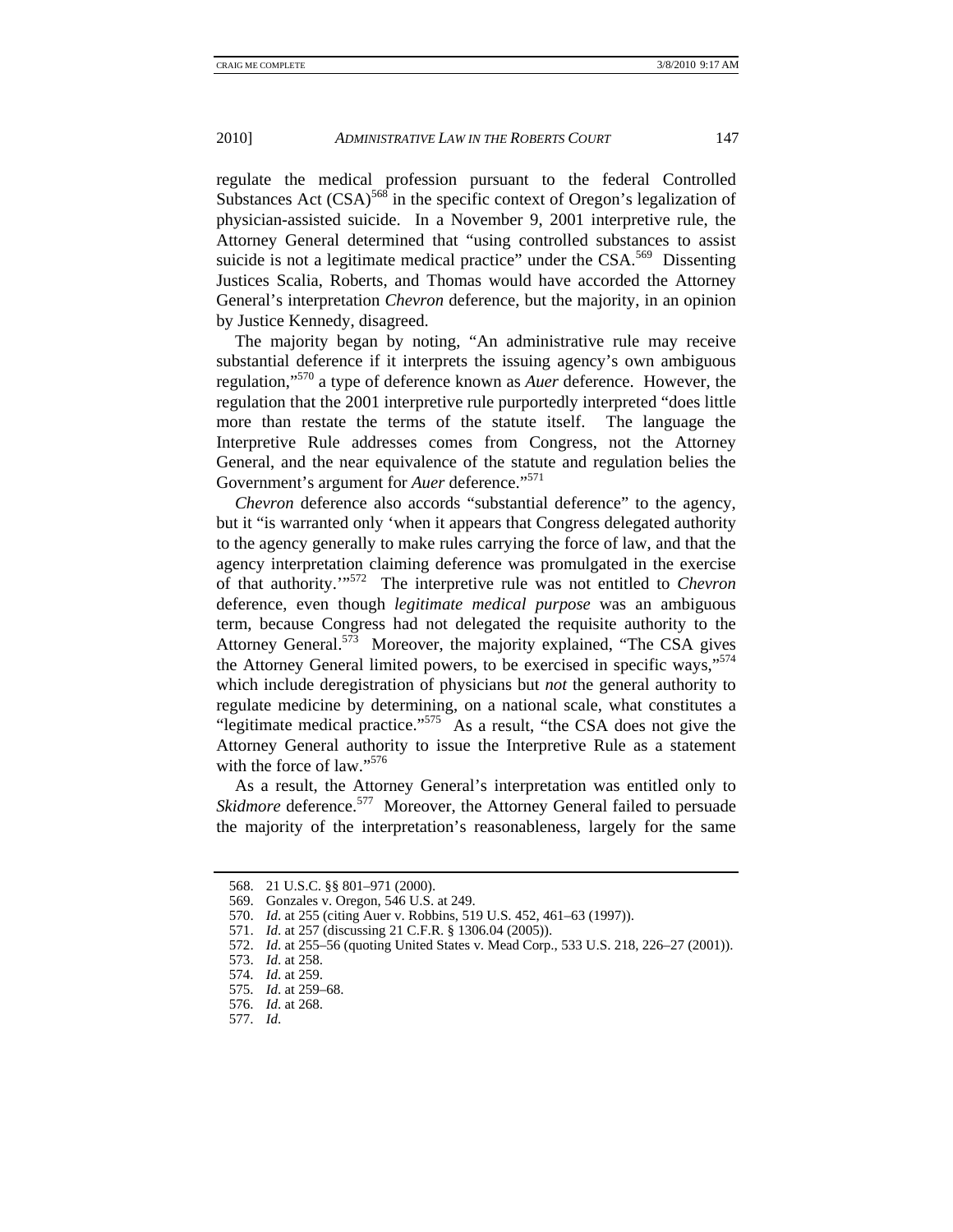reasons that the Court concluded that the Attorney General lacked authority to regulate physicians' conduct. $578$  In particular, the majority emphasized that the states have traditionally regulated physicians through their police powers,579 and hence that the Attorney General was violating principles of federalism by intruding into traditional state concerns. In addition, "The deference here is tempered by the Attorney General's lack of expertise in this area and the apparent absence of any consultation with anyone outside the Department of Justice who might aid in a reasoned judgment."<sup>580</sup>

Justice Scalia, joined by Chief Justice Roberts and Justice Thomas, dissented. The dissenters would have either accorded *Auer* deference to the interpretive rule, upheld the interpretive rule as "by far the most natural interpretation of the Regulation," or accorded the interpretive rule *Chevron*  deference and upheld its interpretations of the statutory terms *public interest* and *public health and safety*. 581

## *b.* Rapanos v. United States

Some of the Supreme Court's most contested applications of *Chevron*  deference arise in the context of environmental law. In June 2006, for example, the Court decided *Rapanos v. United States*,<sup>582</sup> issuing a fractured non-decision regarding the scope of "waters of the United States" under the federal Clean Water Act.<sup>583</sup>

*Rapanos* consolidated two cases, *Rapanos* and *Carabell v. U.S. Army Corps of Engineers*, 584 both of which involved the issue of the Army Corps' jurisdiction pursuant to  $\S 404$  of the Clean Water Act<sup>585</sup> over the dredging and filling of wetlands that are adjacent to tributaries of the traditional navigable waters (that is, waters navigable by ships for commerce). The Justices issued five opinions, splitting 4–1–4 with a very narrow majority decision to remand the cases back to the lower courts.

The plurality clearly considered federalism issues relevant to the scope of *Chevron* deference, a perspective consistent with the Supreme Court's assertion of dominance in the field of constitutional law, and accorded little to no deference to the Army Corps and the EPA. Writing for Chief Justice Roberts, Justice Thomas, and Justice Alito, Justice Scalia emphasized in

 <sup>578.</sup> *Id*. at 268–74.

 <sup>579.</sup> *Id*. at 270.

 <sup>580.</sup> *Id*. at 269.

 <sup>581.</sup> *Id*. at 275–76 (Scalia, J., dissenting) (referencing 21 U.S.C. §§ 823(f), 824(a) (2000)).

 <sup>582. 547</sup> U.S. 715 (2006).

 <sup>583.</sup> *See* 33 U.S.C. § 1362(7) (2006) (defining jurisdictional "navigable waters" to be "waters of the United States, including the territorial seas").

 <sup>584. 391</sup> F.3d 704 (6th Cir. 2004).

 <sup>585. 33</sup> U.S.C. § 1344 (2000).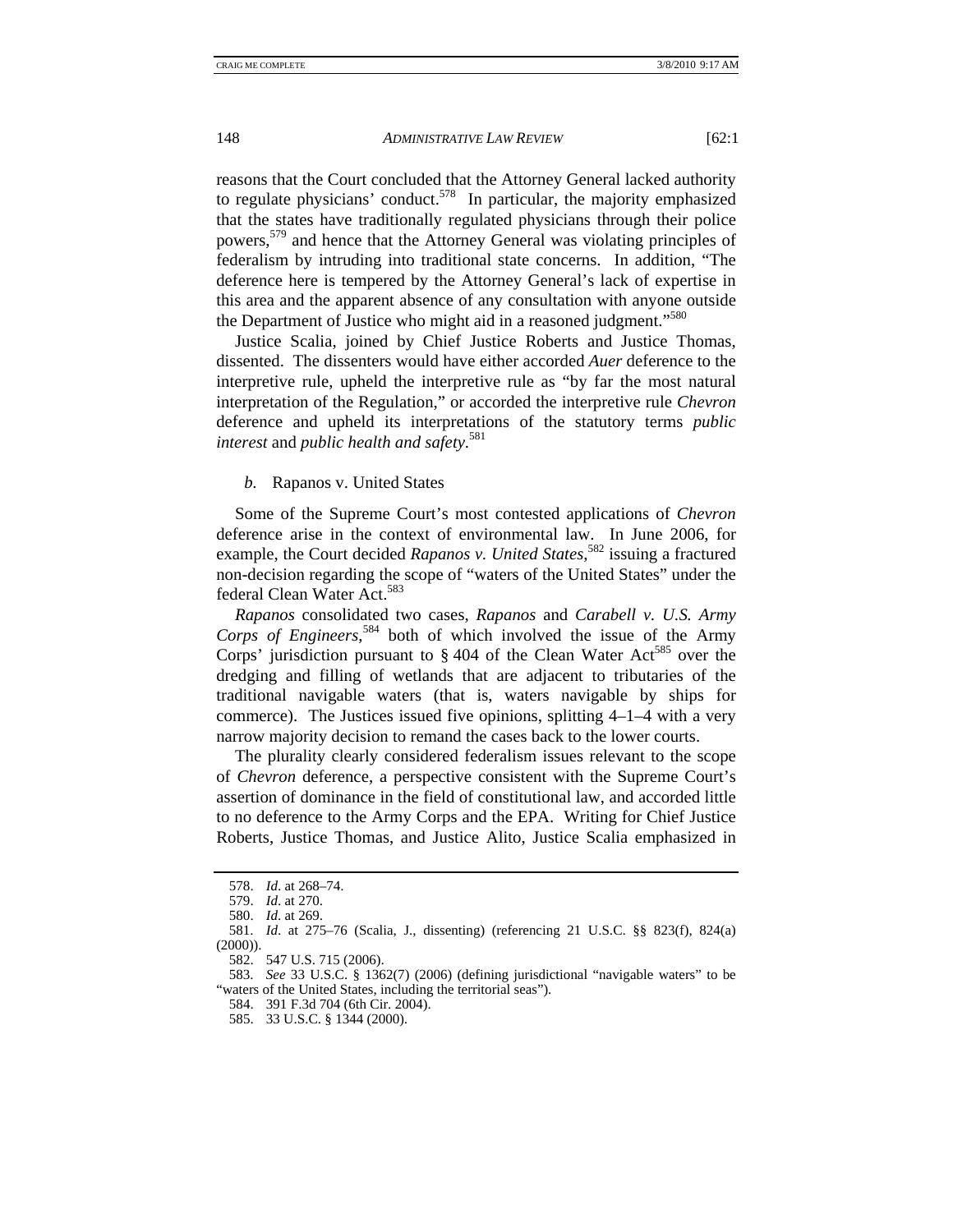the plurality opinion what he considered to be the Army Corps' vast violation of federalism principles in applying § 404. Justice Scalia began by announcing, "The enforcement proceedings against Mr. Rapanos are a small part of the immense expansion of federal regulation of land use that has occurred under the Clean Water Act—without any change in the governing statute—during the past five Presidential administrations."586 Moreover, "rather than 'preserv[ing] the primary rights and responsibilities of the States,'" Justice Scalia asserted that the theory advanced by the Corps "would have brought virtually all 'plan[ning of] the development and use . . . of land and water resources' by the States under federal control."<sup>587</sup> Thus, the plurality found it was "an unlikely reading of the phrase 'the waters of the United States."<sup>588</sup>

Nevertheless, the plurality dismissed Rapanos's argument that Clean Water Act jurisdiction was limited to the traditional "navigable waters."<sup>589</sup> Instead, it focused on the meaning of *waters*, relying on *Webster's New International Dictionary* to "confirm that 'the waters of the United States' in § 1362(7) cannot bear the expansive meaning that the Corps would give it."<sup>590</sup> The Justices concluded that "the waters of the United States' include only relatively permanent, standing or flowing bodies of water" that is, "continuously present, fixed bodies of water, as opposed to ordinary dry channels through which water occasionally or intermittently flows."<sup>591</sup> Given this definition of *waters*, "*only* those wetlands with a continuous surface connection to bodies that are 'waters of the United States' in their own right, so that there is no clear demarcation between 'waters' and wetlands, are 'adjacent to' such waters and covered by the [Clean Water] Act."592

The plurality also indicated that its interpretation of the Act would foreclose *Chevron* deference for any future Army Corps and EPA regulations. Specifically, it concluded that only its definition of *waters of the United States* was consistent with principles of federalism and the Act's policy of respecting the rights of States.<sup>593</sup> Thus, the plurality indicated that it was controlling all future agency interpretations of the term *waters of the United States*.

Justice Kennedy wrote separately to concur in the plurality's decision to

 <sup>586.</sup> *Rapanos*, 547 U.S. at 722.

<sup>587</sup>*. Id*. at 737 (alterations in original).

 <sup>588.</sup> *Id*.

 <sup>589.</sup> *See id.* at 730–31 (discussing the petitioners' argument that this traditional definition pertains only to waters "navigable in fact, or susceptible of being rendered so").

 <sup>590.</sup> *Id*. at 731–32.

 <sup>591.</sup> *Id*. at 732–33.

 <sup>592.</sup> *Id*. at 742.

 <sup>593.</sup> *Id*. at 737.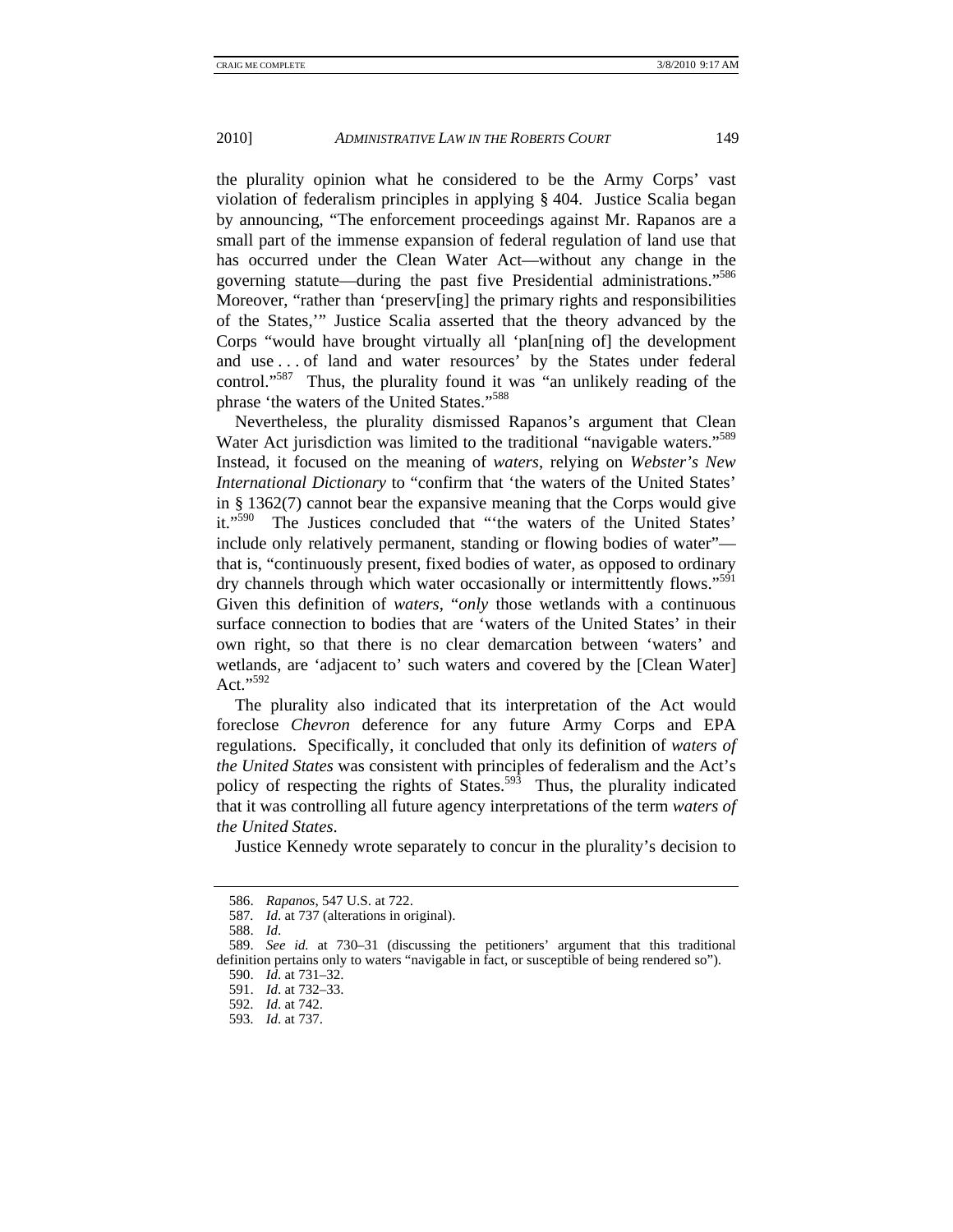remand but otherwise offered his own analysis of *waters of the United States*. According to Justice Kennedy, the scope of "navigable waters" should be resolved through a "significant nexus" test that the Court had announced in 2001 in *Solid Waste Agency of Northern Cook County v. U.S. Army Corps of Engineers* (*SWANCC*).<sup>594</sup> Thus, Justice Kennedy in effect argued that the Supreme Court had *already* limited the agencies' discretion to define *waters of the United States* and hence had limited the deference available for their existing regulations. He reasoned that

*Riverside Bayview* and *SWANCC* establish the framework for the inquiry in the cases now before the Court: Do the Corps' regulations, as applied to the wetlands in *Carabell* and the three wetlands parcels in *Rapanos*, constitute a reasonable interpretation of "navigable waters" as in *Riverside Bayview* or an invalid construction as in *SWANCC*? 595

Justice Kennedy emphasized that his interpretation "[did] not raise federalism or Commerce Clause concerns sufficient to support a presumption against its adoption," because "in most cases regulation of wetlands that are adjacent to tributaries and possess a significant nexus with navigable waters will raise no serious constitutional or federalism difficulty."<sup>596</sup> Moreover, he noted "[t]he possibility of legitimate Commerce Clause and federalism concerns in some circumstances does not require the adoption of an interpretation that departs in all cases from the Act's text and structure."<sup>597</sup>

Justice Stevens authored a dissenting opinion for himself and Justices Breyer, Souter, and Ginsburg. The dissenters, essentially arguing for the status quo ante, would have given full *Chevron* deference to the agencies' broad interpretations of *waters of the United States*, 598 emphasizing Congress's broad purposes in enacting the Clean Water Act.<sup>599</sup> Notably, the dissenters accused the plurality of undoing "more than 30 years of practice by the Army Corps" and "disregard[ing] the nature of the congressional delegation to the agency and the technical and complex character of the issues at stake."<sup>600</sup> Justice Kennedy's approach was better but still failed "to give proper deference to the agencies entrusted by Congress to implement the Clean Water Act."601

As a result, the dissenters would have affirmed both *Rapanos* and

 <sup>594.</sup> *Id.* at 759 (Kennedy, J., concurring) (citing Solid Waste Agency of N. Cook County v. U.S. Army Corps of Eng'rs, 531 U.S. 159, 162, 172 (2001)).

 <sup>595.</sup> *Id*. at 767.

 <sup>596.</sup> *Id*. at 782.

 <sup>597.</sup> *Id*. at 783 (citing Gonzales v. Raich, 545 U.S. 1, 17 (2005)).

 <sup>598.</sup> *Id*. at 788 (Stevens, J., dissenting).

 <sup>599.</sup> *See id*. at 787–88 (recounting the history of the Clean Water Act).

 <sup>600.</sup> *Id*. at 788.

 <sup>601.</sup> *Id.* at 810.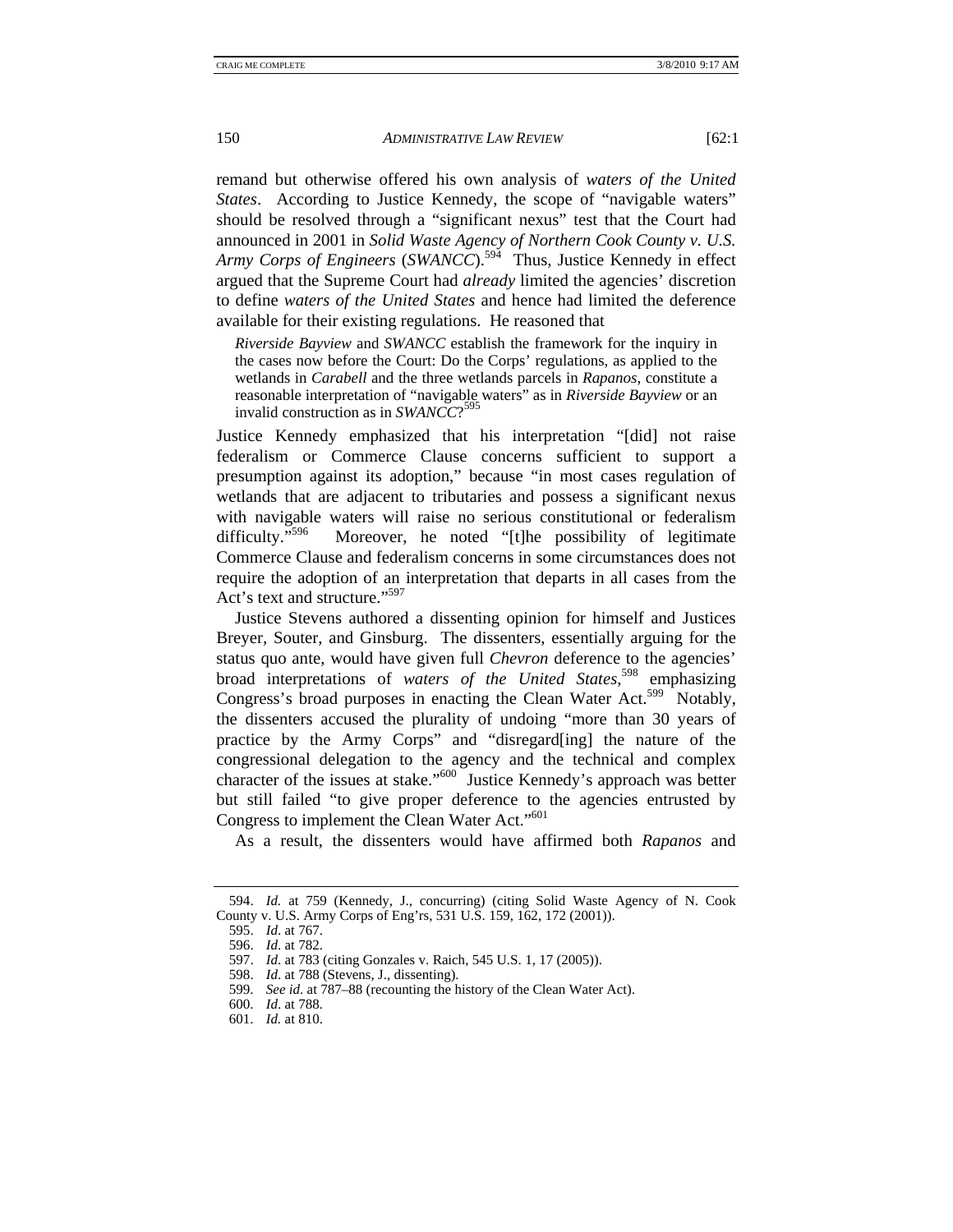*Carabell*. However, recognizing that the split between Justices Scalia and Kennedy left the lower courts with no clear test, the dissenters instructed that "on remand each of the judgments should be reinstated if *either* of those tests is met."<sup>602</sup>

### *c.* Carcieri v. Salazar

The Supreme Court's February 2009 decision in *Carcieri v. Salazar*<sup>603</sup> involved the application of the Indian Reorganization Act  $\left( \text{IRA} \right)^{604}$  to the Narragansett Indian tribe in Rhode Island and the Secretary of the Interior's authority to take land in trust for the tribe. As in *Rapanos* and *Gonzales v. Oregon*, the Supreme Court did not defer to the agency's interpretation of its own authority.

Under § 465 of the IRA, the Secretary of the Interior may acquire land and hold it in trust "for the purpose of providing land for Indians."605 However, the Act defines *Indian* to "include all persons of Indian descent who are members of any recognized Indian tribe *now under Federal jurisdiction*."<sup>606</sup> In 1998, relying on its IRA authority, the Secretary of the Interior took a thirty-one-acre parcel of land in the town of Charlestown, Rhode Island, into trust for the tribe, over the protests of the state, the Governor, and the town. $607$ 

However, the federal government did not formally recognize the Narragansett as a tribe until 1983, almost fifty years after Congress enacted the IRA. As a result, the Court had to determine what the phrase *now under Federal jurisdiction* in the IRA means. The town and the state sued the Secretary pursuant to the federal APA, claiming that the Secretary's action was illegal because the tribe was not "now" under federal jurisdiction in 1934, when Congress enacted the IRA. The Secretary, in turn, argued that *now* applied to the moment of land acquisition, and hence that the land transfer was legal because the Narragansett was a recognized tribe in 1998 when the Secretary acted.<sup>608</sup>

In a 6–3 decision by Justice Thomas (Justices Souter and Ginsburg concurred in part and dissented in part, while Justice Stevens dissented), the Supreme Court concluded that Rhode Island and the Town of Charlestown were correct: the Secretary of the Interior could not take land

 <sup>602.</sup> *Id*.

 <sup>603. 129</sup> S. Ct. 1058 (2009).

 <sup>604. 25</sup> U.S.C. §§ 465, 479 (2006).

 <sup>605. § 465.</sup> 

 <sup>606. § 479 (</sup>emphasis added).

 <sup>607.</sup> *See Carcieri*, 129 S. Ct. at 1062 (providing the factual background to the case).

 <sup>608.</sup> *See id.* at 1065 (describing the Secretary's "current interpretation" of *now*).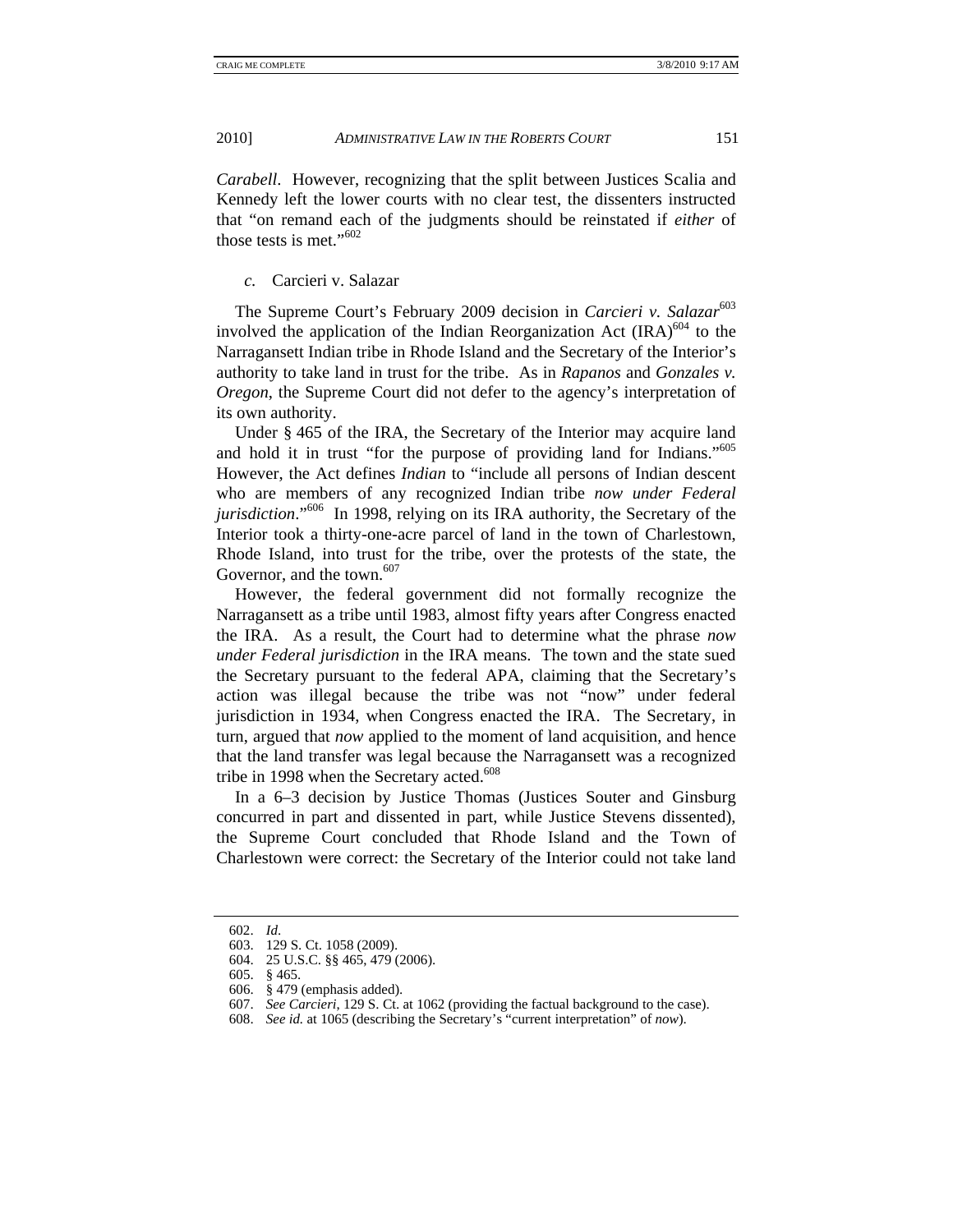into trust for tribes not formally recognized in  $1934$ <sup>609</sup> According to the majority, the statute was unambiguous in its meaning on this point. In 1934, "the primary definition of 'now' was '[a]t the present time; at this moment; at the time of speaking."<sup>510</sup> As a result, *Chevron* deference was not appropriate.<sup>611</sup>

The Court was content with the contemporaneous dictionary definition for several reasons. First, it was "consistent with interpretations given to the word 'now' by this Court, both before and after passage of the IRA, with respect to its use in other statutes."<sup>612</sup> Second, this meaning aligned "with the natural reading of the word within the context of the IRA."<sup>613</sup> In particular, the majority emphasized that in other sections of the IRA, Congress explicitly referred to both contemporaneous and future events through the phrase *now or hereafter*. 614 In contrast, the definition of *Indian* referred only to *now*.<sup>615</sup> Third, "the Secretary's current interpretation is at odds with the Executive Branch's construction of [§§ 465 and 479] at the time of enactment," which interpreted *now* to mean "recognized in 1934."<sup>616</sup> While the Court made it clear that it was not deferring to this earlier interpretation, it did agree with it. $617$ 

Fourth, and perhaps most importantly, the majority rejected the Secretary's arguments that the term *now* was ambiguous. Although acknowledging that, in general, *now* was susceptible of more than one meaning, the Court nevertheless underscored the importance of statutory context in statutory construction, concluding that "the susceptibility of the word 'now' to alternative meanings 'does not render the word . . . whenever it is used, ambiguous,' particularly where 'all but one of the meanings is ordinarily eliminated by context."<sup>618</sup>

Fifth, the Court rejected the Secretary's argument that the definition of *tribe* was controlling rather than the definition of *Indian* because the

 617. *See id.* (suggesting that deference would be inappropriate as the statute itself is unambiguous).

 <sup>609.</sup> *See id.* at 1068 (emphasizing that the language of § 479 "unambiguously" referred to tribes under federal jurisdiction at the time of the enactment of the Indian Reorganization Act).

 <sup>610.</sup> *Id*. at 1064 (quoting WEBSTER'S NEW INTERNATIONAL DICTIONARY 1671 (2d ed. 1934)).

 <sup>611.</sup> *Id*. at 1063–65.

 <sup>612.</sup> *Id*. at 1064.

 <sup>613.</sup> *Id*.

 <sup>614.</sup> *Id.* at 1065.

 <sup>615.</sup> *Id*. at 1064–65.

 <sup>616.</sup> *Id*. at 1065.

 <sup>618.</sup> *Id*. at 1066 (quoting Deal v. United States, 508 U.S. 129, 131–32 (1993)); *see also*  Abuelhawa v. United States, 129 S. Ct. 2102, 2103 (2009) (emphasizing that "statutes are not read as a collection of isolated phrases" and that "'[a] word in a statute may or may not extend to the outer limits of its definitional possibilities'" (quoting Dolan v. U.S. Postal Service, 546 U.S. 481, 486 (2006))).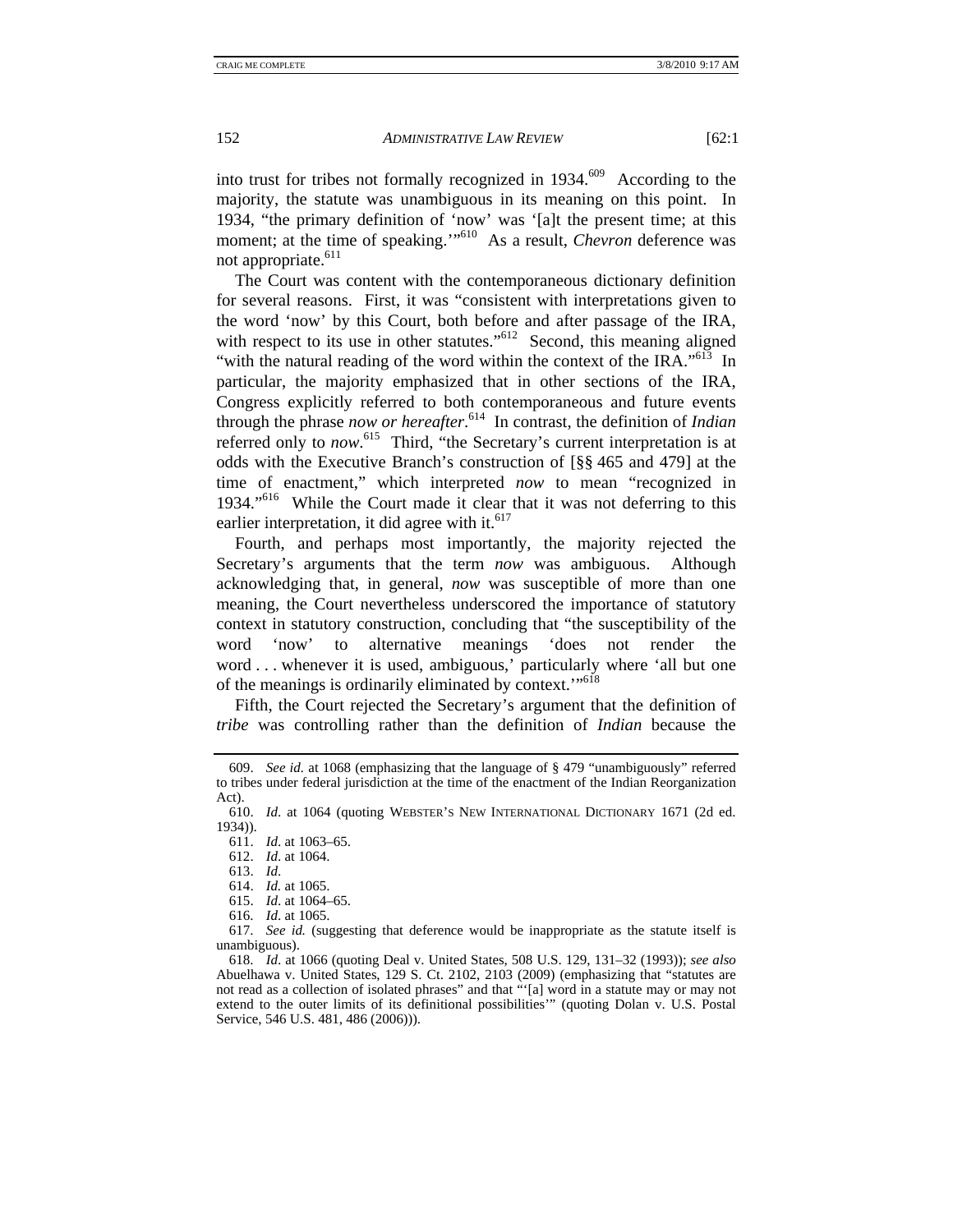Secretary's authority to take lands in trust was for "Indian tribes," and the definition of *tribe* also incorporated the definition of *Indian*. 619 Thus, there simply was "no legitimate way to circumvent the definition of 'Indian' in delineating the Secretary's authority under  $\S$ § 465 and 479."<sup>620</sup> Nor did the later-enacted Indian Land Consolidation  $Act^{621}$  remove the problem because it neither expanded the Secretary's authority to take lands into trust nor altered the definition of the word *Indian*. 622 As a result, the Secretary had no authority to take the thirty-one-acre parcel into trust for the Narragansett tribe.<sup>623</sup>

Justices Souter and Ginsburg concurred in part and dissented in part to point out that § 479 refers to "any recognized Indian tribe now under Federal jurisdiction," which allows for the possibility that tribal recognition and being "under Federal jurisdiction" might be separate statuses, triggered by different events.<sup>624</sup> If so, then the Narragansett need only have been "under Federal jurisdiction" in 1934—not necessarily formally recognized.<sup>625</sup> These two Justices would have remanded the case to the Secretary for clarification of these two points.<sup>626</sup> Justice Stevens dissented, arguing primarily that, in the IRA's overall structure, the distinction between individual Indians and tribes was critical, with the result that "'now,' the temporal limitation in the definition of 'Indian,' only affects an individual's ability to qualify for benefits under the IRA," not a tribe's eligibility for land.<sup>627</sup>

### *d.* Wyeth v. Levine

In March 2009, the Court's decision in *Wyeth v. Levine*<sup>628</sup> restricted an agency's authority to preempt state tort law. In this products-liability action, the plaintiff claimed that Wyeth failed to provide sufficient warnings regarding the use of Phenergan, an anti-nausea drug that can cause severe problems, often leading to gangrene and amputation, when

 <sup>619.</sup> *Id.* at 1068.

 <sup>620.</sup> *Id.* at 1067.

 <sup>621.</sup> *See* 25 U.S.C. § 2202 (2006) (providing that nothing in the Indian Land Consolidation Act is intended to supersede any other federal law authorizing the acquisition of lands for Indians).

 <sup>622.</sup> *Carcieri*, 129 S. Ct. at 1067–68.

 <sup>623.</sup> *See id*. at 1068 (establishing that the Narragansett Tribe was "neither federally recognized nor under the jurisdiction of the federal government" at the time Congress enacted the IRA).

 <sup>624.</sup> *Id.* at 1071 (Souter, J., concurring in part and dissenting in part).

 <sup>625.</sup> *Id.*

 <sup>626.</sup> *Id*.

 <sup>627.</sup> *Id*. at 1073–78 (Stevens, J., dissenting).

 <sup>628. 129</sup> S. Ct. 1187 (2009).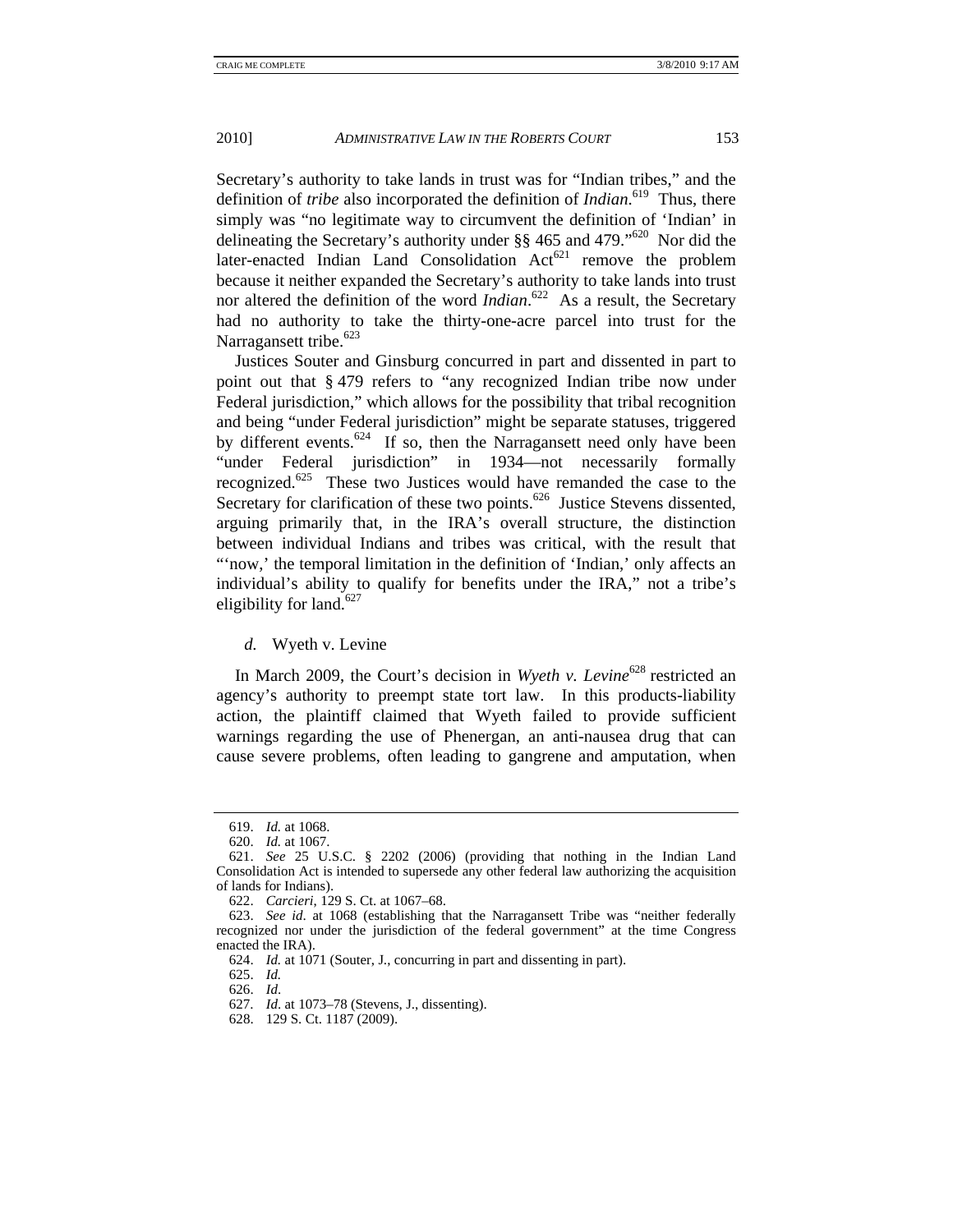injected directly into a vein.<sup>629</sup> Wyeth defended the action on the ground that the FDA approved Phenergan's labeling pursuant to the FDCA and hence that the FDCA preempted the tort lawsuit.<sup>630</sup>

In a 6–3 decision by Justice Stevens, the Court first concluded that Wyeth failed to demonstrate that it was impossible to comply with both state tort law and the FDCA's labeling requirements.<sup>631</sup> Wyeth then argued that the FDA determined that the agency's labeling decisions preempted state tort claims based on failure to warn because the approved labels constitute both a floor and a ceiling for labeling requirements.<sup>632</sup>

The Court noted that "an agency regulation with the force of law can pre-empt conflicting state requirements."633 However, no such regulation existed, leaving the Court to determine what level of deference to give the FDA's view of the preemptive effect of its approvals of drug labels.<sup>634</sup> The Court concluded that it would give no weight to the "agency's *conclusion* that state law is pre-empted. Rather, [it would have] attended to an agency's explanation of how state law affects the regulatory scheme."<sup>635</sup> Even then, however, the FDA was entitled only to *Skidmore* deference,<sup>636</sup> and the Court was not persuaded by the agency's assertion of preemption:

 Under this standard, the FDA's 2006 preamble does not merit deference. When the FDA issued its notice of proposed rulemaking in December 2000, it explained that the rule would "not contain policies that have federalism implications or that preempt State law." In 2006, the agency finalized the rule and, without offering States or other interested parties notice or opportunity for comment, articulated a sweeping position on the FDCA's pre-emptive effect in the regulatory preamble. The agency's views on state law are inherently suspect in light of this procedural failure.

The Court also emphasized that the FDA's view contradicted Congress's apparent intent in the FDCA and represented a reversal of the FDA's own long-standing view of the FDCA, both of which further undercut the agency's position.638

Thus, as in other contexts in which an agency interpreted the scope of its

637. *Id.* (citations omitted).

 638. *Id.* at 1201–02; *see also id.* at 1204 ("Congress has repeatedly declined to pre-empt state law, and the FDA's recently adopted position that state tort suits interfere with its statutory mandate is entitled to no weight. Although we recognize that some state-law claims might well frustrate the achievement of congressional objectives, this is not such a case.").

 <sup>629.</sup> *Id.* at 1191.

 <sup>630.</sup> *Id.* at 1192.

 <sup>631.</sup> *Id.* at 1198–99.

 <sup>632.</sup> *Id.* at 1200.

 <sup>633.</sup> *Id.*

 <sup>634.</sup> *Id.* at 1201.

 <sup>635.</sup> *Id.* 

 <sup>636.</sup> *Id.*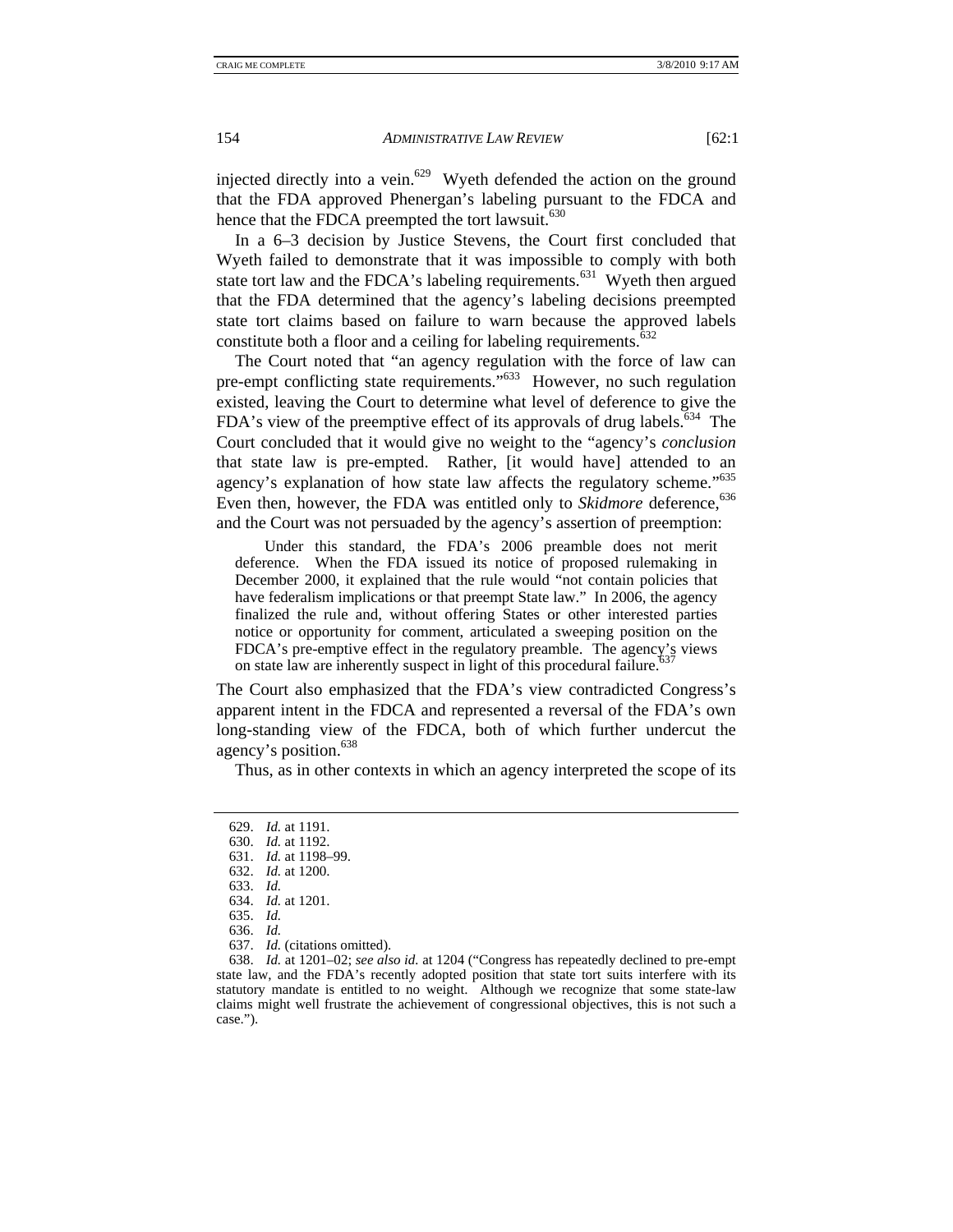own authority, the Roberts Court accorded little deference to the FDA's attempt to preempt state law, an issue with direct federalism implications. As such, the *Wyeth* decision is consistent with *Gonzales* and *Rapanos* in demonstrating the Roberts Court's reluctance to defer to agencies when those agencies intrude into areas of law traditionally left to the states.

#### *e.* Coeur Alaska, Inc. v. Southeast Alaska Conservation Council

Justice Kennedy authored the majority opinion for the Supreme Court's 6–3 decision in *Coeur Alaska, Inc. v. Southeast Alaska Conservation Council*, 639 which involved the issue of which permit program under the federal Clean Water  $Act^{640}$  applied to Coeur Alaska's discharge of a slurry of gold mining wastes ("tailings") into Lower Slate Lake in Alaska. The U.S. Army Corps of Engineers issued the relevant permit pursuant to its authority under § 404 of the Clean Water Act to permit discharges of "dredged" or "fill" material.<sup>641</sup> The environmental challengers argued that the slurry was subject to the EPA's permitting authority under § 402 under the phrase all other "discharges of a pollutant."<sup>642</sup> If they were right, the discharge would be illegal under an EPA regulation, known as a new source performance standard, which prohibits all discharges of process wastewater from new froth flotation gold mines like Coeur Alaska's.<sup>643</sup> Alternatively, the challengers argued that EPA's new source performance standard applied to § 404 permits as well, rendering the Army Corps permit illegal in violation of the APA. All parties agreed that if Coeur Alaska was allowed to discharge its slurry into the lake, those discharges over time would fill the lake, killing almost all life within it—although Coeur Alaska would have to restore the lake when it was done mining.<sup>644</sup>

The Supreme Court began by establishing that the Act's two permit programs are mutually exclusive because the EPA may issue permits only "as provided" in  $§$  404.<sup>645</sup> With respect to  $§$  404 permits, moreover, the EPA has only two functions—to write guidelines for the Army Corps and to veto any § 404 permit issued by the Army Corps that causes too much environmental damage.<sup>646</sup>

The Court then turned to the agencies' joint regulation defining *fill* 

 <sup>639. 129</sup> S. Ct. 2458 (2009).

 <sup>640. 33</sup> U.S.C. §§ 1251–1387 (2006).

 <sup>641.</sup> *See id.* § 1344 (providing the Secretary the authority to "issue permits, after notice and opportunity for public hearings for the discharge of dredged or fill material into the navigable waters at specified disposal sites").

 <sup>642.</sup> *Id.* § 1342.

 <sup>643. 40</sup> C.F.R. § 440.104(b)(1) (2007).

 <sup>644.</sup> *Coeur Alaska*, 129 S. Ct. at 2480 (Ginsburg, J., dissenting).

 <sup>645.</sup> *Id.* at 2467 (majority opinion) (citing 33 U.S.C. § 1342(a)(1)).

 <sup>646.</sup> *Id*. (citing 33 U.S.C. § 1344 (2006)).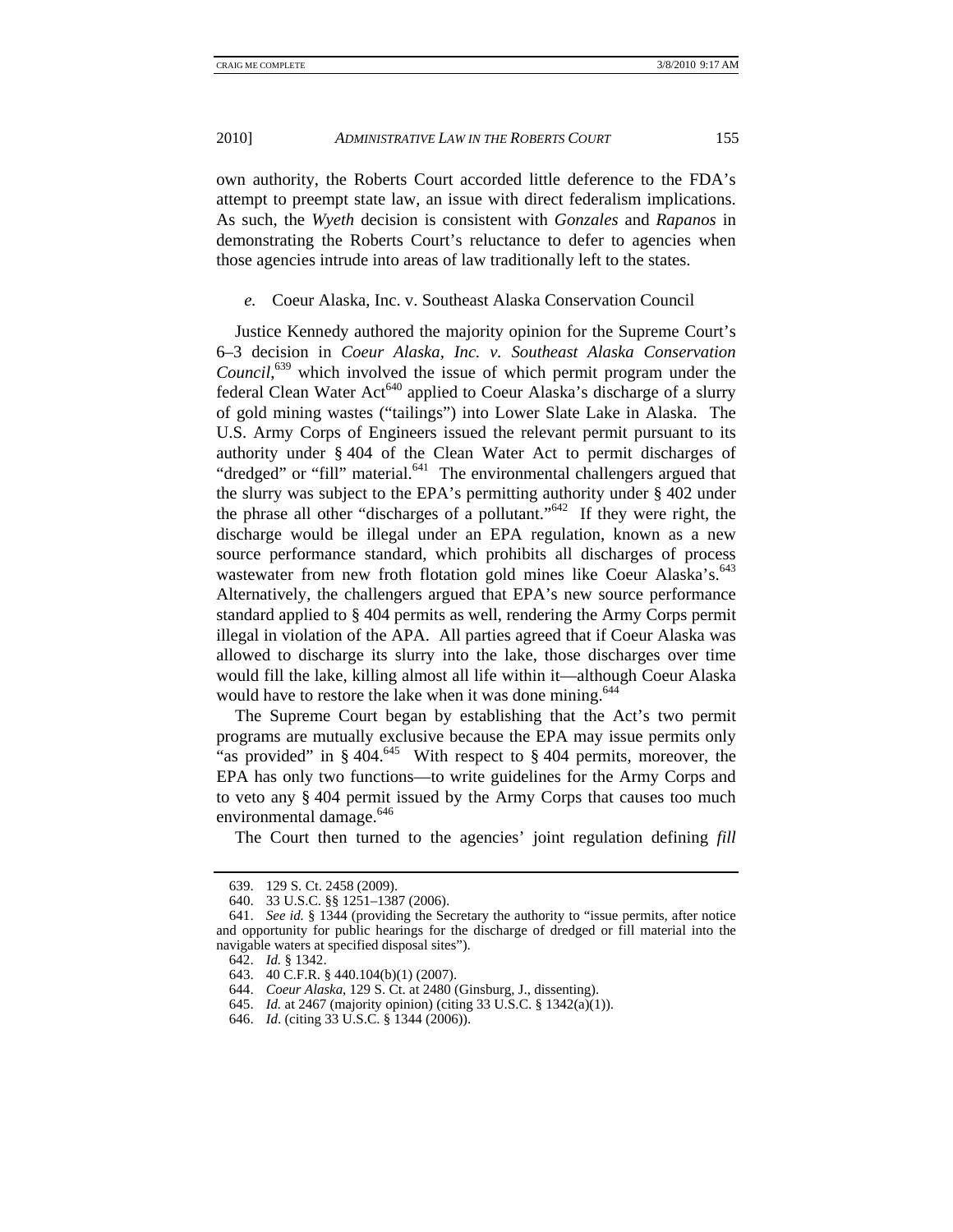*material* to be "any material [that] has the effect of ... [c]hanging the bottom elevation" of a body of water. $647$  "As all parties concede[d], the slurry [met] the definition of fill material agreed upon by the agencies in a joint regulation promulgated in 2002."<sup>648</sup> Thus, the discharge of the slurry was a discharge of fill material subject to Army Corps permitting under  $§$  404.

That left the issue of whether the Army Corps' permits were subject to the EPA's new source performance standards, which in turn created a muddled issue of *Chevron*, *Mead*, or *Skidmore* deference. The majority first concluded that "[b]ecause Congress has not 'directly spoken' to the 'precise question' of whether an EPA performance standard applies to discharges of fill material, the statute alone does not resolve the case."<sup>649</sup> Under § 306(e) of the Clean Water Act, "it shall be unlawful for any owner or operator of any new source to operate such source in violation of any standard of performance applicable to such source,"650 suggesting that *all*  dischargers have to comply with new source performance standards, regardless what permit program governs their discharge.<sup>651</sup> On the other hand, § 402 explicitly requires EPA permits to comply with the new source performance standards and protects permit holders from enforcement actions involving new source performance standards, while § 404 does neither, suggesting that new source performance standards are not relevant to § 404 permits. $652$  As a result, "The [Clean Water Act] is ambiguous on the question whether § 306 applies to discharges of fill material regulated under § 404."<sup>653</sup>

The ambiguity provoked the Court, in its application of *Chevron*, to turn to the agencies' regulations.654 However, "The regulations, like the statutes, [did] not address the question whether § 306, and the EPA new source performance standards promulgated under it, apply to § 404 permits . . . ."655

Nevertheless, while "[t]he regulations do not give a definitive answer to the question . . . [the Court did] find that agency interpretation and agency

653. *Id*.

 654. *See id*. at 2469, 2472 (turning to the agencies' regulations because the statute did not directly address the question at hand, and thus did not itself resolve the issue).

655. *Id*. at 2472.

 <sup>647.</sup> *Id.* at 2468 (citing 40 C.F.R. § 232.2 (2008)).

 <sup>648.</sup> *Id*.

 <sup>649.</sup> *Id*. at 2469 (quoting Chevron U.S.A. Inc. v. Natural Res. Def. Council, Inc., 467 U.S. 837, 842 (1984)).

 <sup>650. 33</sup> U.S.C. § 1316(e) (2006).

 <sup>651.</sup> *Coeur Alaska*, 129 S. Ct. at 2470–71.

 <sup>652.</sup> *See id*. at 2471 (citing 33 U.S.C. §§ 1342(a), 1342(k), 1344(a), 1344(p) (2006)) (opining that Congress probably did not intend  $\S 306(e)$  to apply to the Corps'  $\S 404$  permits or to discharges of fill material).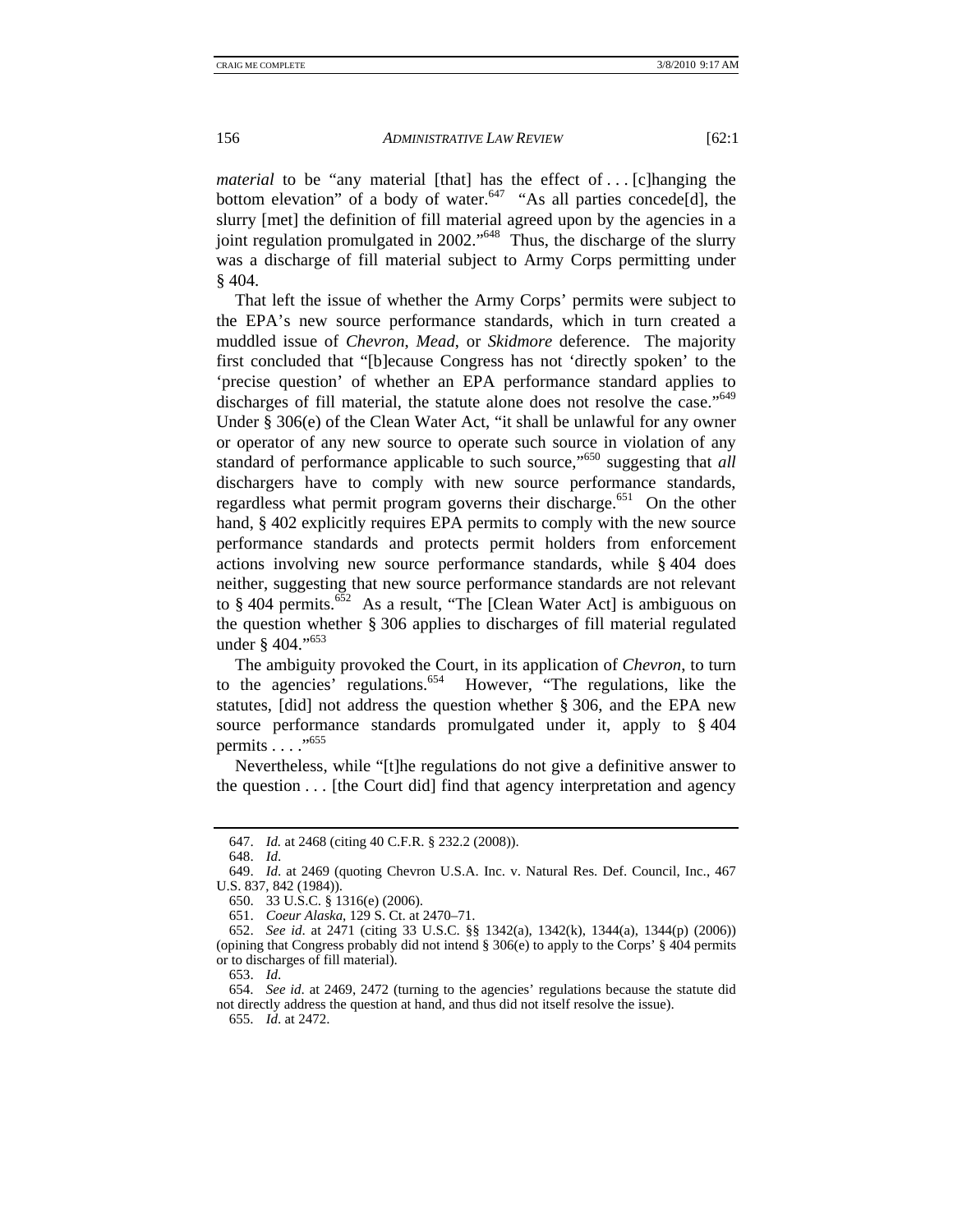application of the regulations are instructive and to the point."<sup>656</sup> Specifically, the Court discussed a May 2004 memorandum sent from the Director of the EPA's Office of Wetlands, Oceans, and Watersheds to the Director of the EPA regional office with jurisdiction over Coeur Alaska's mine (the "Regas Memorandum"), which explained that the new source performance standards do not apply to discharges permitted under § 404.<sup>657</sup>

Citing *Auer v. Robbins*,<sup>658</sup> the Court deferred to the memorandum's interpretation for five reasons.<sup>659</sup> "First, the Memorandum preserves a role" for the EPA's performance standard" because "[i]t confines the Memorandum's scope to closed bodies of water, like the lake here."<sup>660</sup> "Second, the Memorandum acknowledges that this is not an instance in which the discharger attempts to evade the requirements of the EPA's performance standard."<sup>661</sup> "Third, the Memorandum's interpretation "Third, the Memorandum's interpretation preserves the Corps' authority to determine whether a discharge is in the public interest." $662$  "Fourth, the Regas Memorandum's interpretation does not allow toxic pollutants  $\dots$  to enter the navigable waters."<sup>663</sup> Finally, the Court found the interpretation "a sensible and rational construction that reconciles §§ 306, 402, and 404, and the regulations implementing them, which the alternatives put forward by the parties do not."<sup>664</sup>

Justice Scalia concurred specifically to address the *Chevron* issue. He joined the majority except for its unwillingness to accord the memorandum *Chevron* deference.<sup>665</sup> Justice Scalia argued that *Auer* deference was inapplicable because the Memorandum interpreted the statutory scheme and *Auer* deference applies only "to an agency's interpretation *of its own ambiguous regulation*."666 As a result, Justice Scalia accused the Court of making *Chevron* deference even more complicated than *Mead* had already managed.<sup>667</sup> Justice Scalia also noted the appearance in lower courts of "the phenomenon of *Chevron* avoidance—the practice of declining to opine

664. *Id*.

666. *Id*.

 <sup>656.</sup> *Id*. at 2472–73 (citing Auer v. Robbins, 519 U.S. 452, 461 (1997)).

 <sup>657.</sup> *See id*. at 2473 (explaining that while the memorandum was not entitled to *Chevron* deference because of its informality, it was entitled to a measure of deference because it interpreted the agencies' own regulatory scheme).

 <sup>658. 519</sup> U.S. 452, 461 (1997).

 <sup>659.</sup> *Coeur Alaska*, 129 at 2473–74 (deferring to the agency's interpretation in the memorandum because it was not "'plainly erroneous or inconsistent with the regulations'"). 660. *Id*. at 2473.

 <sup>661.</sup> *Id*.

 <sup>662.</sup> *Id*.

 <sup>663.</sup> *Id*. at 2474.

 <sup>665.</sup> *See id*. at 2479 (Scalia, J., concurring) (asserting that the memorandum's opinion is reasonable and noting that it was consistently followed by both EPA and the Corps of Engineers).

 <sup>667.</sup> *Id*. at 2479–80 (referring to United States v. Mead Corp., 533 U.S. 218, 239 (2001) (Scalia, J., dissenting)).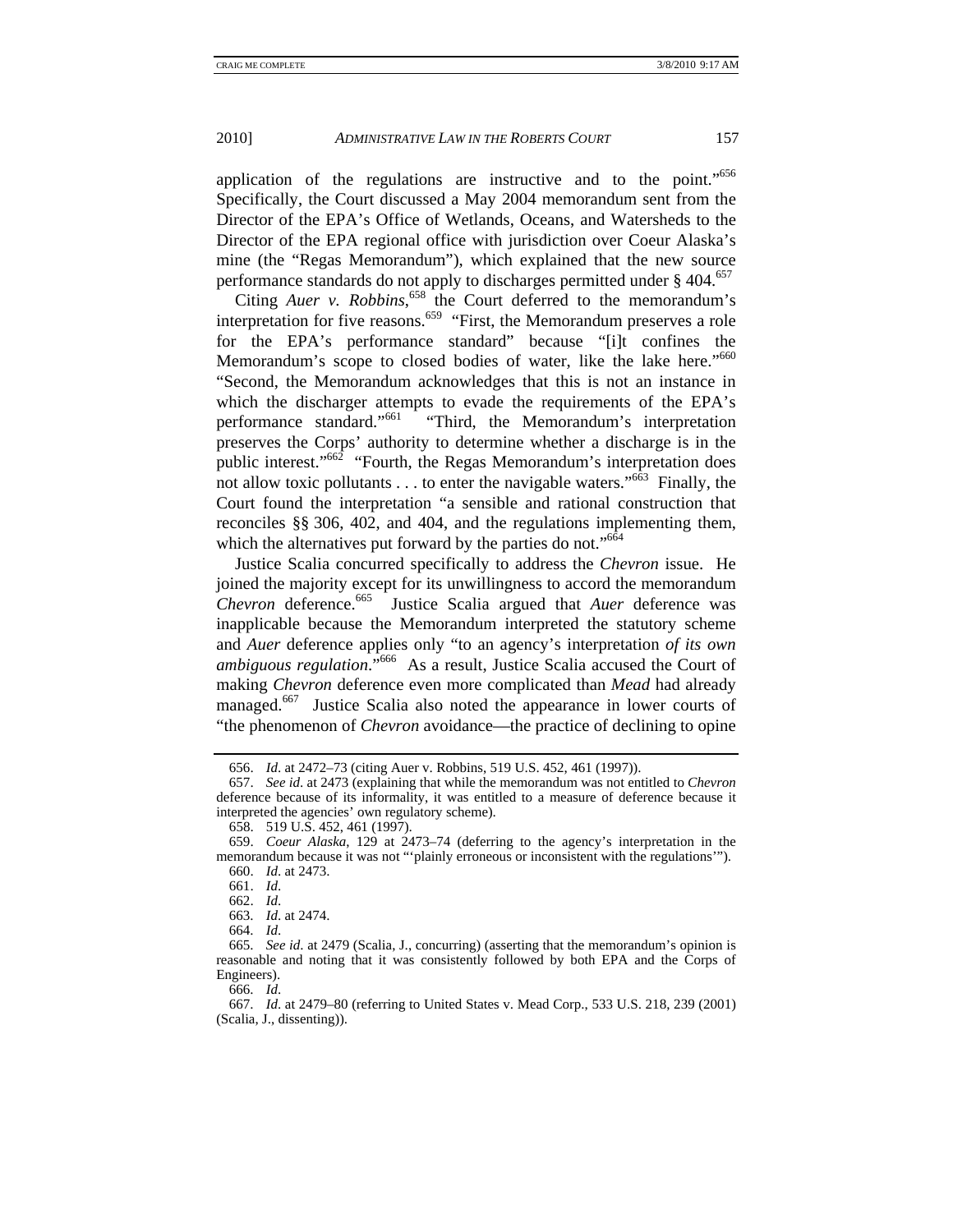whether *Chevron* applies or not"—and advocated the overruling of *Mead*. 668

Justice Ginsburg dissented, joined by Justices Stevens and Souter. Instead of starting, as the majority did, with the question of which permit program applies to Coeur Alaska's discharge, the dissenters started with the Clean Water Act's basic prohibition: "[T]he discharge of any pollutant by any person shall be unlawful," except as in compliance with the Act.<sup>669</sup> To that they added the fact that "Coeur Alaska's proposal is prohibited by the [EPA] performance standard forbidding any discharge of process wastewater from new 'froth-flotation' mills into the waters of the United States."<sup>670</sup> At that point, the issue became whether "a pollutant discharge" prohibited under § 306 of the Act [is] eligible for a § 404 permit as a discharge of fill material," which the dissenters concluded should be answered in the negative.<sup>671</sup> "No part of the statutory scheme . . . calls into question the governance of EPA's performance standard," and § 306(e) clearly requires all discharges to comply with that standard.<sup>672</sup> As a result,

 The Court's reading, in contrast, strains credulity. A discharge of a pollutant, otherwise prohibited by firm statutory command, becomes lawful if it contains sufficient solid matter to raise the bottom of a water body, transformed into a waste disposal facility. Whole categories of regulated industries can thereby gain immunity from a variety of pollution-control standards.<sup>673</sup>

Because the dissenters viewed the statutory provisions as clearly resolving the issue, *Chevron* deference played no role in their analysis.

## *3. Nonjurisdictional Agency Constructions of Statutes and* Chevron *Deference*

The Roberts Court is far more likely to defer to agency constructions of statutes outside jurisdictional and federalism contexts. Several decisions over the last four Terms make this point clear. However, they also often reveal recurring splits among the Justices regarding the Court's role and principles of statutory interpretation.

 <sup>668.</sup> *Id*.

 <sup>669.</sup> *Id*. at 2481 (Ginsburg, J., dissenting).

 <sup>670.</sup> *Id*. at 2480.

 <sup>671.</sup> *See id*. (citing the statute's text, structure, and purpose as mandating adherence to EPA's pollution-control requirements).

 <sup>672.</sup> *See id*. at 2482 (quoting the statute, which proscribes "any owner or operator of any new source to operate such source in violation of any standard of performance applicable to such source").

 <sup>673.</sup> *Id*. at 2483.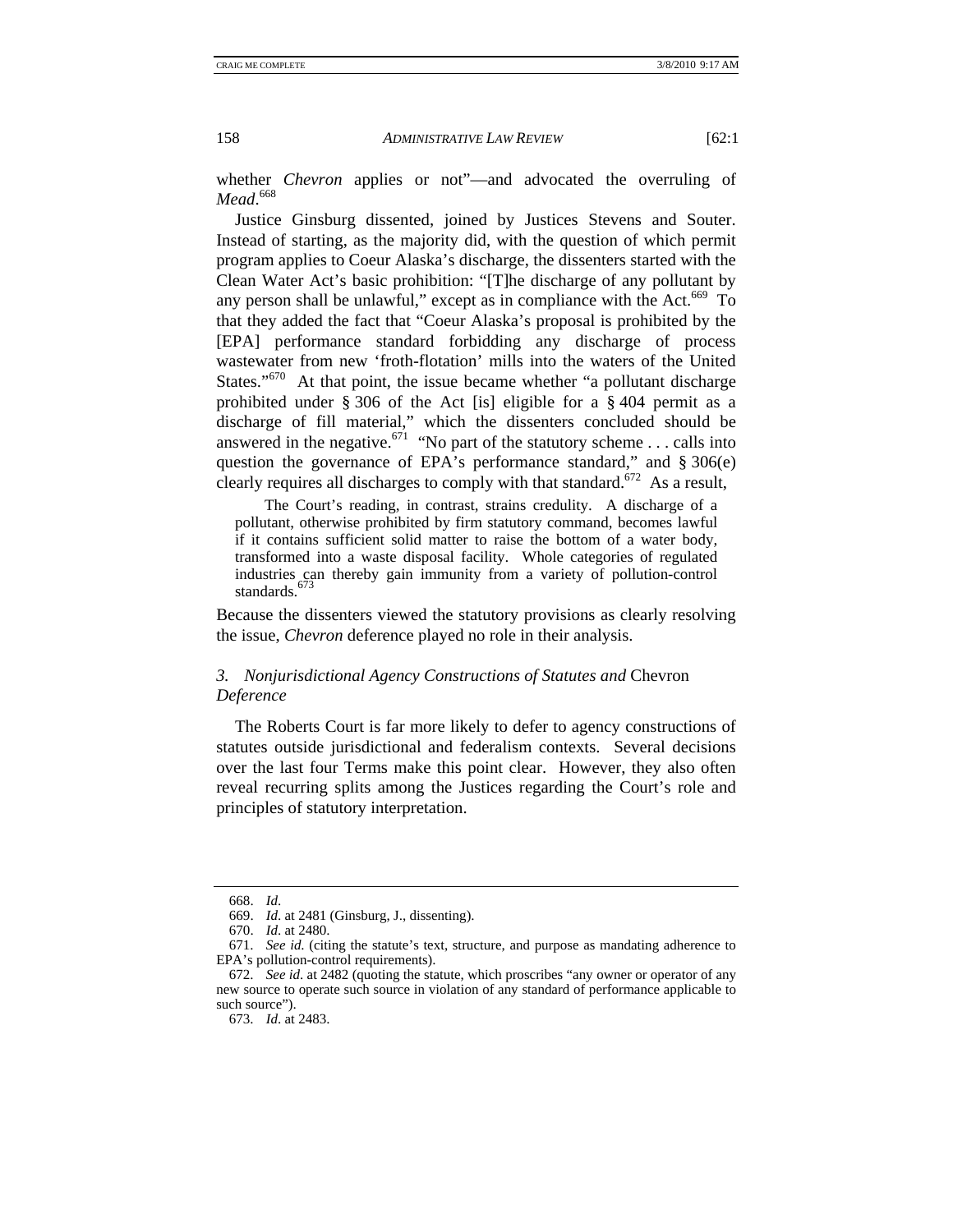#### *a.* Environmental Defense v. Duke Energy Corp.

In April 2007, the Supreme Court decided *Environmental Defense v. Duke Energy Corp.*, 674 a case that involved an interpretation of the Clean Air Act (CAA). $675$  This decision produced a fairly unified Supreme Court willing to stress both deference to the EPA and contextual understandings of statutory terms. *Duke Energy* involved the Act's new source review (NSR) requirements—specifically, the requirement that existing sources that "modify" their facilities install "the best technology for limiting pollution."676 There are two NSR requirements in the Act, one in the provisions governing new source performance standards  $(NSPS)^{677}$  and one in the provisions creating the Prevention of Significant Deterioration (PSD) program.678 The issue for the case, while fairly technical, was essentially whether the EPA could define *modification* differently for the two NSR requirements.<sup>679</sup>

Writing for eight Justices (Justice Thomas concurred on this point), Justice Souter concluded that "principles of statutory construction are not so rigid" as to require the EPA to interpret *modification* exactly the same way in all sections of the Clean Air Act.<sup>680</sup> The presumption in favor of identical meanings is rebuttable because "[a] given term in the same statute may take on distinct characters from association with distinct statutory objects calling for different implementation strategies."681 All nine Justices agreed that the D.C. Circuit erred in trying to force the PSD modification regulations to track the NSPS modification regulations.<sup>682</sup>

*Duke Energy* illustrates that even when agency constructions of statutes are at issue, *Chevron* deference is not always relevant. In the particular procedural posture of this case, the U.S. Court of Appeals for the Fourth Circuit concluded that the Supreme Court created an "effectively irrebutable" presumption that a statutory term must be interpreted the same way throughout a statute.<sup>683</sup> As a result, the Fourth Circuit attempted to

680. *Id*. at 574.

681. *Id*.

 <sup>674. 549</sup> U.S. 561 (2007).

 <sup>675. 42</sup> U.S.C. §§ 7401–7671q (2006).

 <sup>676.</sup> *Duke Energy*, 549 U.S. at 565–67.

 <sup>677.</sup> *See* 42 U.S.C. § 7411(a)(4) (2006) (defining *modification*).

 <sup>678.</sup> *See* 42 U.S.C. § 7479(2)(C) (defining the term *construction* for purposes of the Clean Air Act to include any modification).

 <sup>679.</sup> *See Duke Energy*, 549 U.S. at 569–70 (describing the discrepancy in the use of the statutory term *modification* between the two requirements).

 <sup>682.</sup> *Id*. at 577–81.

 <sup>683.</sup> *See* United States v. Duke Energy Corp., 411 F.3d 539, 550 (4th Cir. 2005) (citing Rowan Cos. v. United States, 452 U.S. 247, 250 (1981)) (noting the absolute strength of the presumption that a statutory term must be interpreted consistently throughout a particular statute such that even the different purposes of the New Source Performance Standards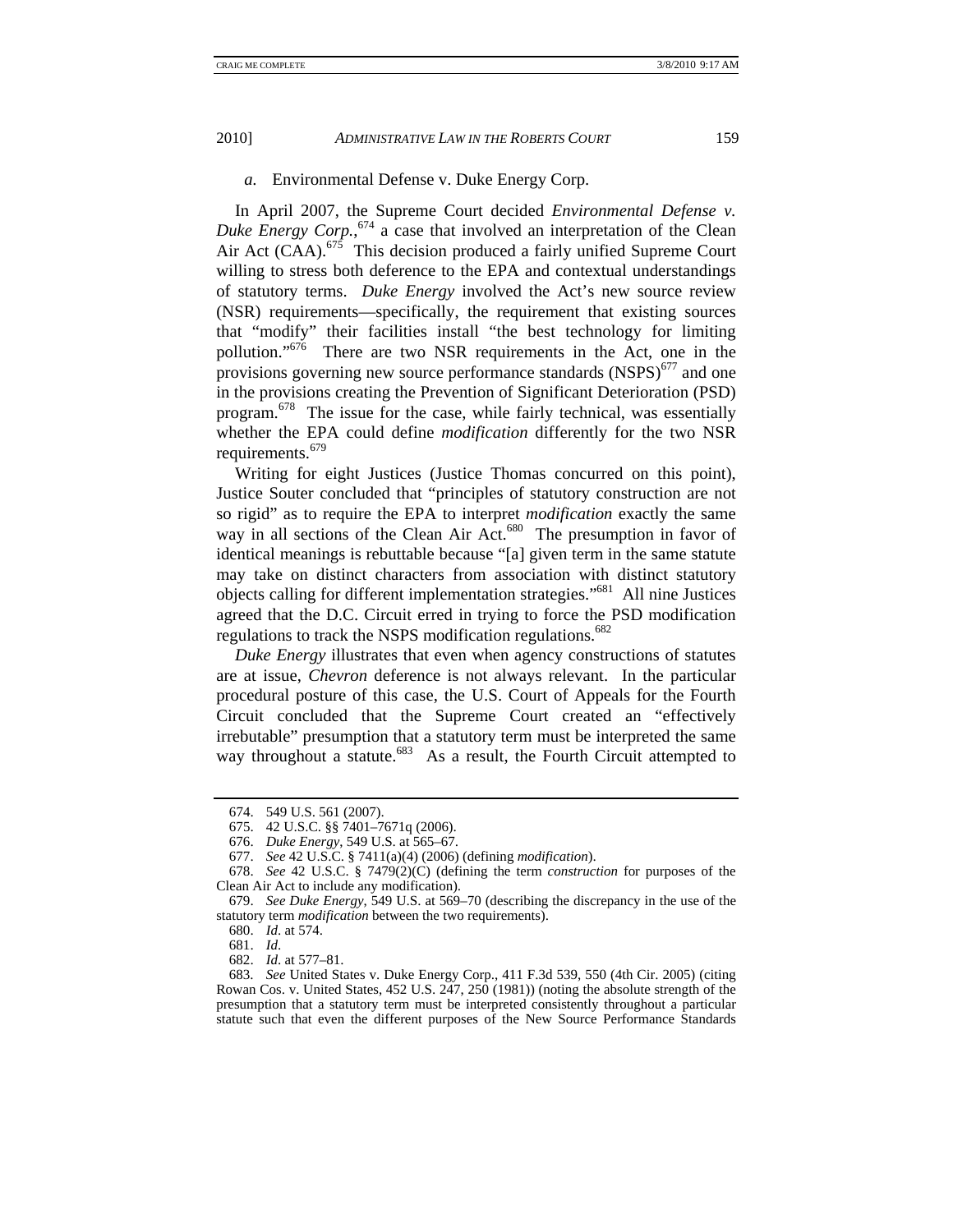harmonize the PSD regulations with the NSPS regulations' definition of *modification*. It was the Fourth Circuit's reinterpretation that the Supreme Court invalidated,<sup>685</sup> leaving no proper role for *Chevron* analysis. The Fourth Circuit did not properly address the challenge to the EPA's own interpretation of *modification* in the PSD regulations, and so the Court remanded that issue.<sup>686</sup>

*b.* Zuni Public School District No. 89 v. Department of Education

It was a fairly obscure provision of the Federal Impact Aid  $Act^{687}$  that served as a flashpoint, in April 2007, for the Supreme Court's ongoing debates regarding the methodology of statutory interpretation. In *Zuni Public School District No. 89 v. Department of Education*, 688 the Court addressed the issue of how the Secretary of Education should assess whether a state's public school funding program "equalizes expenditures" throughout the state, as the Act requires. $689$  Specifically, the issue for the Court was whether the Secretary should look at the number of pupils as well as the size of the expenditures when deciding which school districts to disregard because they had "'per-pupil expenditures . . . above the 95th percentile or below the 5th percentile of such expenditures . . . in the State."<sup>690</sup>

In a 5–4 decision authored by Justice Breyer (and including Justice Alito), the Supreme Court concluded that the number of pupils *was* properly included within the statutory language.<sup>691</sup> The Court considered *Chevron* deference to be the appropriate framework for assessing the Secretary's regulations interpreting the relevant statutory provision.<sup>692</sup> However, it reversed the normal procedure for assessing whether the

 690. *Zuni Public School District*, 550 U.S. at 84 (quoting 20 U.S.C. § 7709(b)(2)(B)(i)) (emphasis omitted).

 691. *See id*. at 100 (concluding that the Secretary's reading was a reasonable reading and the method of calculation was lawful).

<sup>(</sup>NSPS) and Prevention of Serious Deterioration (PSD) programs could not override that presumption).

 <sup>684.</sup> *Id.* at 573.

 <sup>685.</sup> *See* Envtl. Def. v. Duke Energy Corp., 549 U.S. 561, 577–81 (2007) (concluding that the court of appeals' attempt to conform the PSD regulations to their NSPS counterparts resulted in "too far a stretch for the language used" in the PSD regulations).

 <sup>686.</sup> *Id*. at 581–82.

 <sup>687. 20</sup> U.S.C. §§ 7701–7714 (2006).

 <sup>688. 550</sup> U.S. 81 (2007).

 <sup>689.</sup> *See* 20 U.S.C. § 7709(b)(2) (2006) (establishing that in making determinations for Impact Aid Act purposes, "the Secretary shall disregard local educational agencies with perpupil expenditures or revenues above the 95th percentile or below the 5th percentile of such expenditures").

 <sup>692.</sup> *See id*. at 89 (noting that even the challenger conceded that the Court must defer to the Secretary's reasonable interpretations of the statute if Congress left a gap for the agency to fill).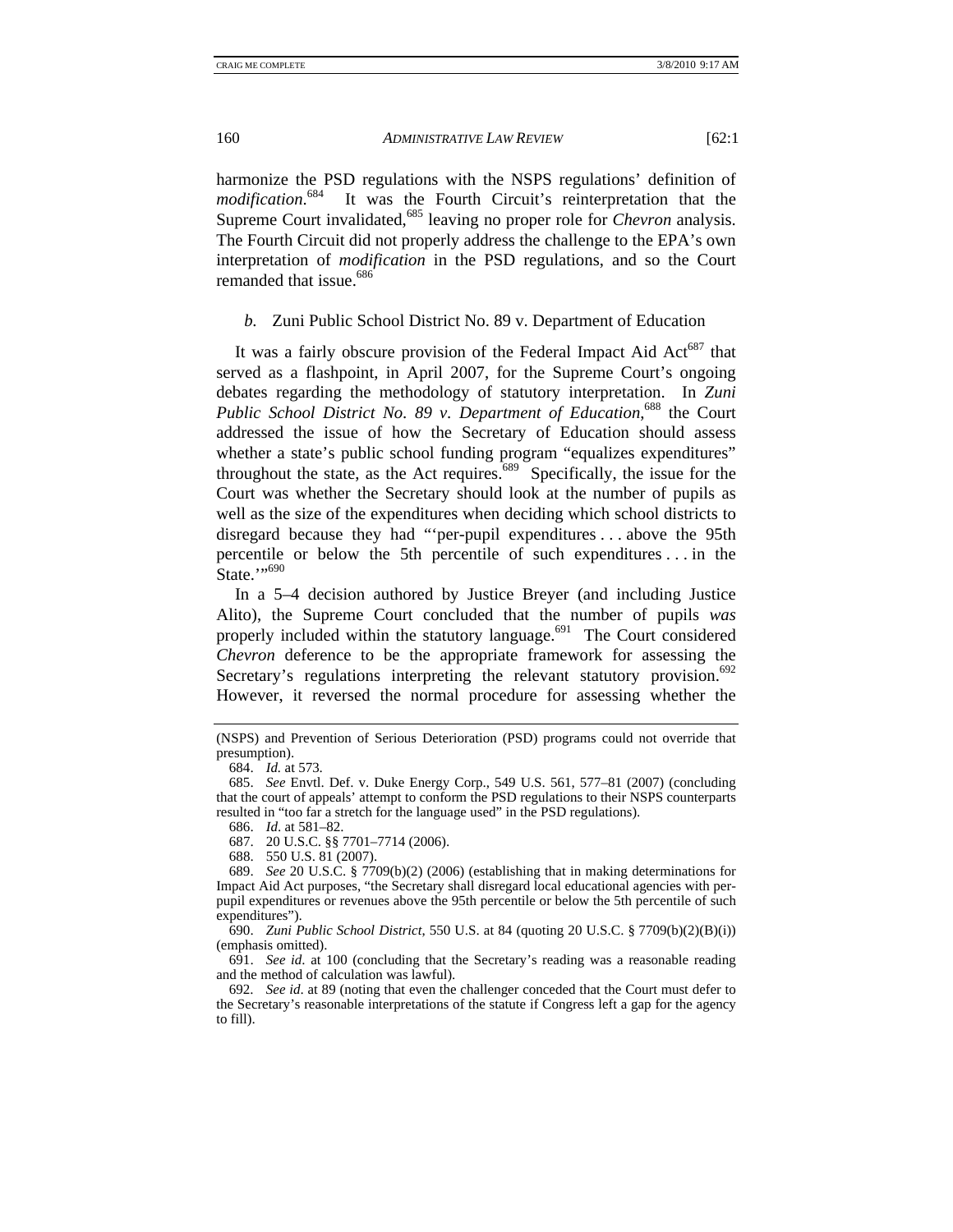language was ambiguous, addressing the plain meaning of the statute only *after* it reviewed the background, history, and basic purposes of the Act and concluded, "Considerations other than language provide us with unusually strong indications that Congress intended to leave the Secretary free to use the calculation method before us and that the Secretary's chosen method is a reasonable one."693

In contrast, the majority's examination of the literal language of the statute was forced and hypertechnical, $694$  a contorted act of interpretation designed to allow it to conclude "that the language of the statute is broad enough to permit the Secretary's reading."<sup>695</sup> Specifically, the majority emphasized Congress's silence on the subject of the relevant "population" for the statistical analysis and on how to construct the distribution.<sup>696</sup> Moreover,

No dictionary definition we have found suggests that there is any *single* logical, mathematical, or statistical link between, on the one hand, the characterizing data (used for ranking purposes) and, on the other hand, the nature of the relevant population or how that population might be weighted for purposes of determining a percentile cutoff. $69$ 

While *Zuni* was explicitly a *Chevron* decision, the concurring and dissenting opinions made clear that the Court's own interpretive authority was also at issue. Justice Stevens concurred specifically to emphasize the legitimacy of using legislative history to interpret statutory language as part of the first step of the *Chevron* analysis.<sup>698</sup> Justices Scalia, Roberts, Thomas, and Souter dissented (Justice Souter joining only Part I of the dissent), arguing that the majority's opinion "is nothing other than the elevation of judge-supposed legislative intent over clear statutory text" and that statutory construction based on the "spirit" of the law is "a judgeempowering proposition if there ever was one, and . . . the Court has wisely retreated from it."<sup>699</sup> They concluded that the majority's plain meaning reading was "sheer applesauce."<sup>700</sup>

*c.* Long Island Care at Home, Ltd. v. Coke

In *Long Island Care at Home, Ltd. v. Coke*, 701 in an opinion by Justice Breyer, a unanimous Supreme Court applied the *Chevron* doctrine and

 <sup>693.</sup> *Id*. at 90.

 <sup>694.</sup> *See id*. at 93–94.

 <sup>695.</sup> *See id*. at 93–100 (engaging in a literal analysis of the statute's text).

 <sup>696.</sup> *Id*. at 95–96.

 <sup>697.</sup> *Id*. at 96.

 <sup>698.</sup> *Id*. at 105–06 (Stevens, J., concurring).

 <sup>699.</sup> *Id*. at 108 (Scalia, J., dissenting).

 <sup>700.</sup> *Id*. at 113.

 <sup>701. 551</sup> U.S. 158 (2007).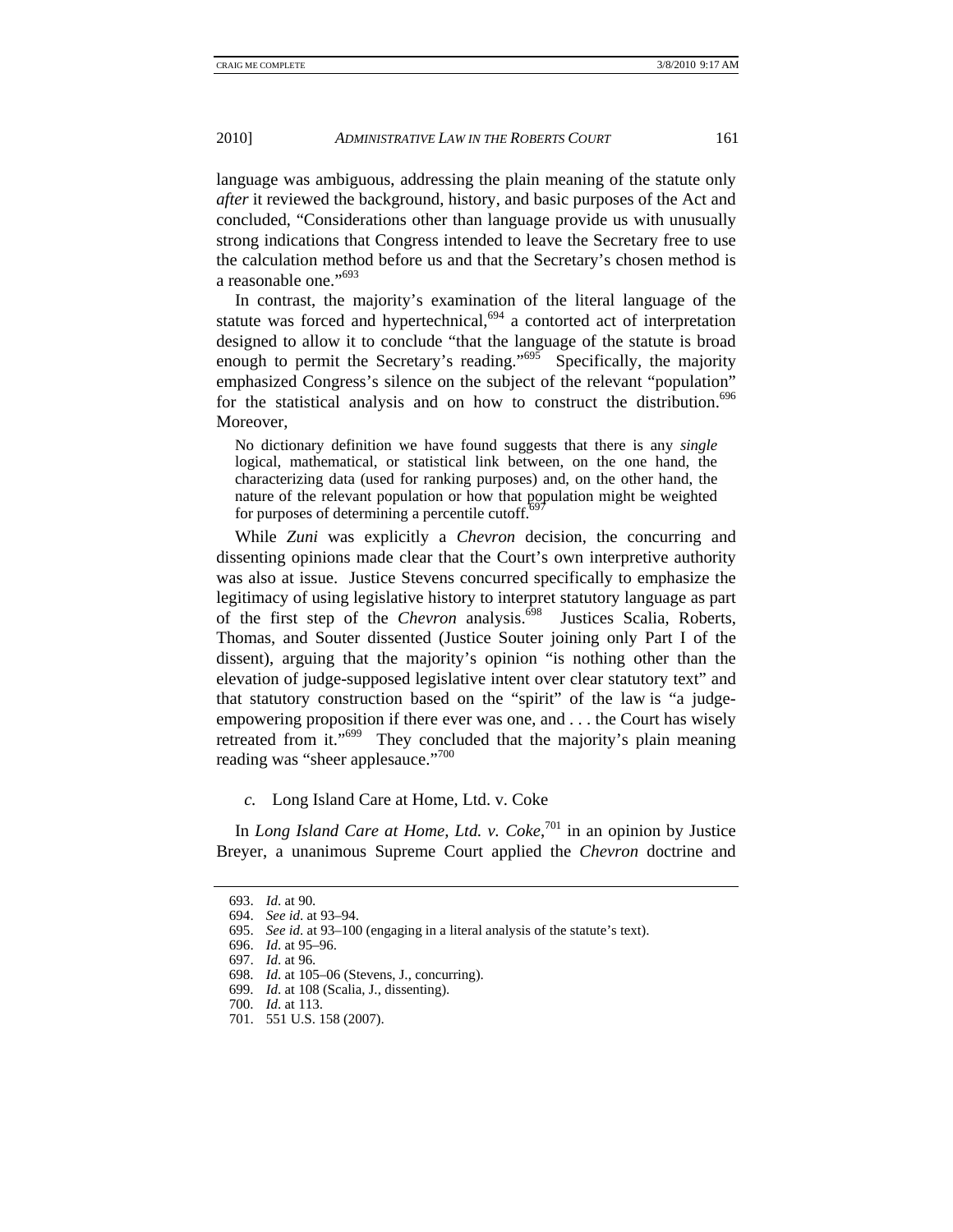upheld<sup>702</sup> the Department of Labor's regulatory interpretation of the Fair Labor Standards Act (FLSA).<sup>703</sup> In 1974, Congress amended the FLSA to bring many domestic service employees within the Act's minimum-wage and maximum-hour protections. $704$  However, Congress simultaneously excluded some domestic service employees, such as casual babysitters.<sup>705</sup> The Act also excluded "any employee employed in domestic service employment to provide companionship services for individuals who (because of age or infirmity) are unable to care for themselves."<sup>706</sup> The Department of Labor's regulation interpreted this exemption to include companionship workers employed by someone other than the family or household using the companion services.<sup>707</sup>

After reviewing the *Chevron* doctrine, the Supreme Court determined that "the FLSA explicitly leaves gaps, for example, as to the scope and definition of statutory terms such as 'domestic service employment' and 'companionship services'" and that the statute "provides the Department [of Labor] with the power to fill these gaps through rules and regulations."708 All of the other considerations relevant to a *Chevron* analysis were also present: "The subject matter of the regulation in question concerns a matter in respect to which the agency is expert, and it concerns an interstitial matter, *i.e.*, a portion of a broader definition, the details of which  $\dots$  Congress entrusted the agency to work out."<sup>709</sup> Furthermore, "The Department focused fully upon the matter in question," and the Department used notice-and-comment rulemaking procedures.<sup>710</sup>

The Supreme Court upheld the regulation at issue, even though it appeared to conflict with the Department's general regulations, which define *domestic service employment*."711 First, the Court concluded that if it decided that the general regulations controlled, "our interpretation would create serious problems."712 "Second, normally the specific governs the

 <sup>702.</sup> *See id.* at 162 (citing *Chevron* for the proposition that the inquiry before the Court is "whether, in light of the statute's text and history, and a different (apparently conflicting) regulation, the [agency's] regulation is valid and binding").

 <sup>703. 29</sup> U.S.C. §§ 201–219 (2006).

 <sup>704.</sup> *See id.* § 206(f) (providing that any employee "employed in domestic service in a household," or that is employed in one or more households in an aggregate of eight hours or more, shall be paid at the rate specified by minimum wage requirements).

 <sup>705.</sup> *Id.* § 213(a)(15).

 <sup>706.</sup> *Id*.

 <sup>707. 29</sup> C.F.R. § 552.109(a) (1977).

 <sup>708.</sup> Long Island Care at Home v. Coke, 551 U.S. 158, 165 (2007).

 <sup>709.</sup> *Id.*

 <sup>710.</sup> *Id*.

 <sup>711.</sup> *See* 29 C.F.R. § 552.3 (1977) (defining *domestic service employment* as "services of a household nature performed by an employee in or about a private home (permanent or temporary) of the person by whom he or she is employed").

 <sup>712.</sup> *Long Island Care*, 551 U.S. at 169.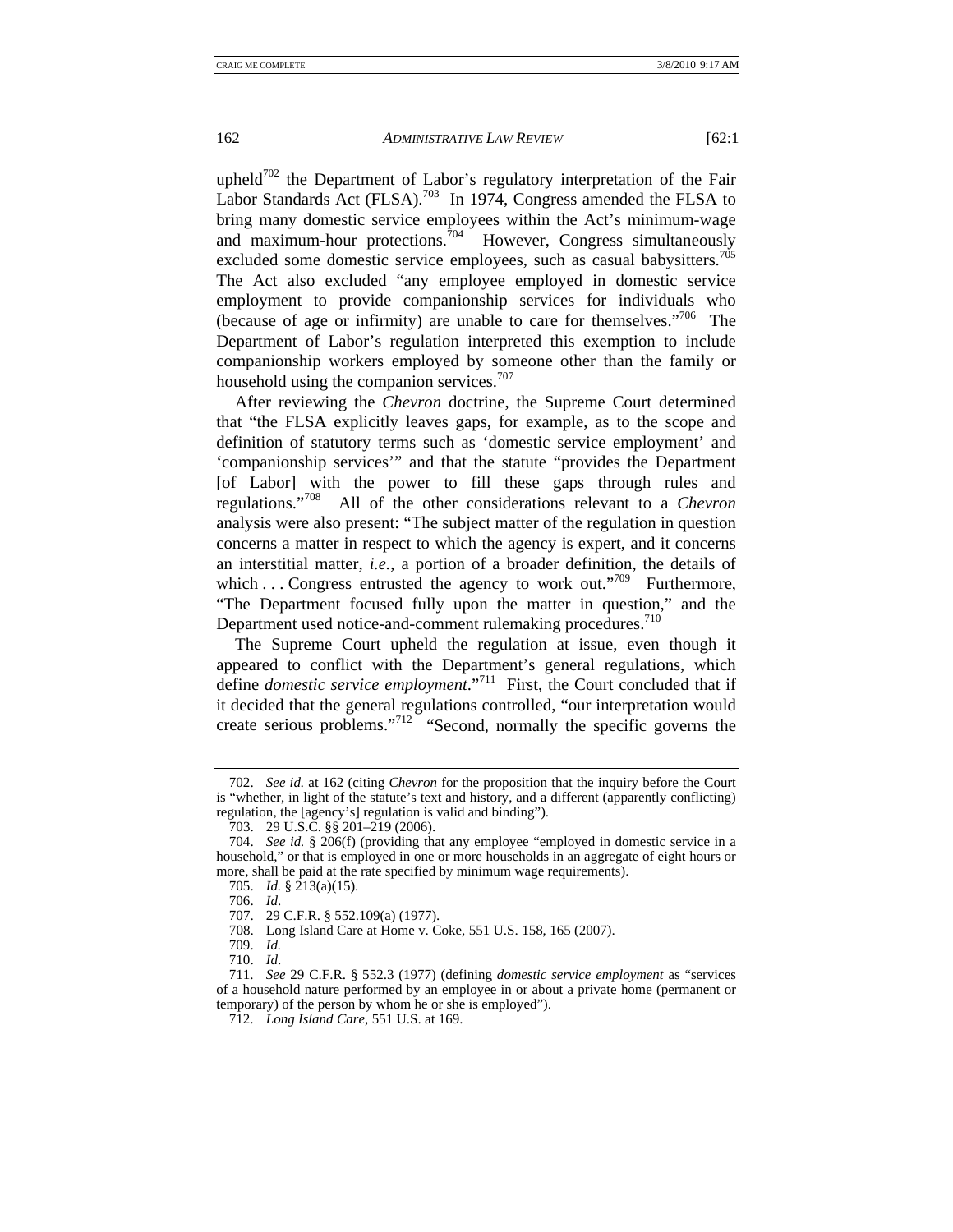general."<sup>713</sup> Third, although the Department may have interpreted its regulations differently at different times, "as long as interpretive changes create no unfair surprise—and the Department's recourse to notice-andcomment rulemaking in an attempt to codify its new interpretation makes any such surprise unlikely here—the change in interpretation alone presents no separate ground for disregarding the Department's present interpretation."<sup>714</sup> Finally, although the Department apparently formulated its interpretation of its regulation during the course of litigation, "[w]here, as here, an agency's course of action indicates that the interpretation of its own regulation reflects its considered views—the Department has clearly struggled with the third-party-employment question since at least 1993 we have accepted that interpretation as the agency's own."<sup>715</sup>

The Court also addressed whether this interpretive regulation should be considered legally binding. It concluded "that the Department intended the third-party regulation as a binding application of its rulemaking authority."<sup>716</sup> First, "The regulation directly governs the conduct of members of the public, affecting individual rights and obligations."<sup>717</sup> Second, the Department used notice-and-comment rulemaking, which the federal APA does not require for "interpretive" rules.<sup>718</sup> Finally, "for the past 30 years, . . . the Department has treated the third-party regulation like the others, *i.e.*, as a legally binding exercise of its rulemaking authority."719

Nevertheless, "the ultimate question is whether *Congress* would have intended, and expected, courts to treat an agency's rule, regulation, application of a statute, or other agency action as within, or outside, its delegation to the agency of 'gap-filling' authority."720 Given all the other factors and the fact that "the rule itself is reasonable, then a court ordinarily assumes that Congress intended it to defer to the agency's determination."<sup>721</sup>

## *d.* Federal Express Corp. v. Holowecki

The Supreme Court's complex jurisprudence with respect to the deference given to agency interpretations of statutes played out fully in February 2008 in *Federal Express Corp. v. Holowecki.*<sup>722</sup> In this 7–2

 <sup>713.</sup> *Id*. at 170.

 <sup>714.</sup> *Id*. at 170–71 (citation omitted).

 <sup>715.</sup> *Id*. at 171 (citing Auer v. Robbins, 519 U.S. 452, 462 (1997)).

 <sup>716.</sup> *Id*. at 172.

 <sup>717.</sup> *Id*. at 172–73 (internal quotation marks omitted).

 <sup>718.</sup> *Id*. at 173.

 <sup>719.</sup> *Id*.

 <sup>720.</sup> *Id*.

 <sup>721.</sup> *Id*. at 173–74.

 <sup>722. 128</sup> S. Ct. 1147 (2008).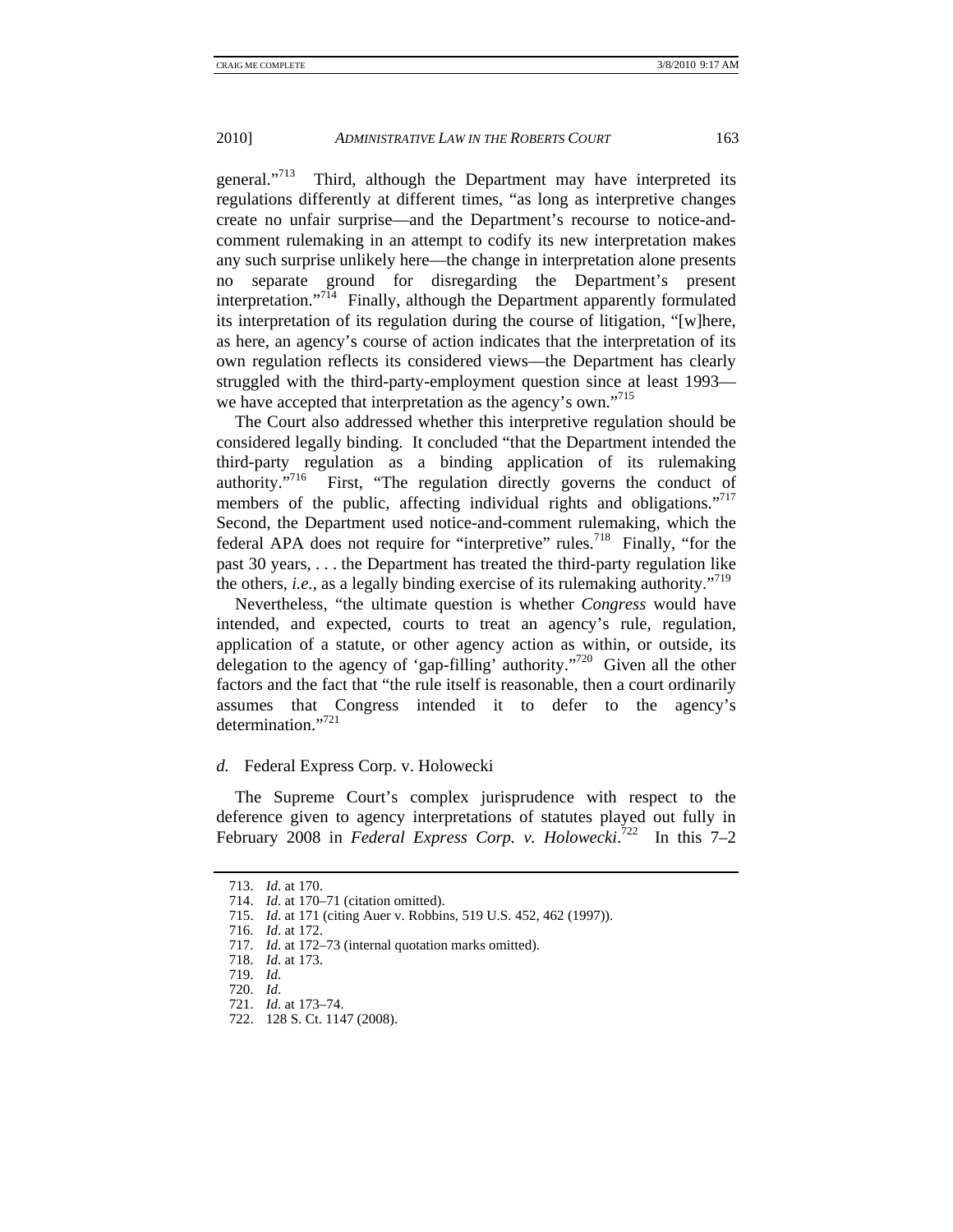decision by Justice Kennedy (Justices Thomas and Scalia dissented), the Court progressively applied *Chevron*, *Auer*, and *Skidmore* deference to determine what qualifies as a "charge" under the ADEA.<sup>723</sup>

The ADEA, like most employment discrimination statutes, establishes primary enforcement authority in the Equal Employment Opportunity Commission (EEOC).<sup>724</sup> When an employee files a "charge alleging" unlawful discrimination" with the EEOC, that "charge" sets the Act's enforcement mechanisms in motion.<sup>725</sup> Specifically, if the EEOC does not act within sixty days of the "charge," the employee herself can file a lawsuit against the allegedly discriminating employer.<sup>726</sup>

In *Holowecki*, the employee submitted EEOC Form 283, an "Intake Questionnaire," together with an affidavit alleging that her employer, Federal Express, was discriminating on the basis of age.<sup>727</sup> More than sixty days after submitting this form, the employee filed an ADEA lawsuit in federal court.728 Federal Express defended on the basis that the submission of the intake questionnaire was not a "charge" and hence that the courts did not have jurisdiction over the lawsuit.

The ADEA does not define the term *charge*. However, the EEOC issued regulations for the ADEA, three of which bear on the issue of what counts as a *charge*. First, the EEOC's regulations state that "*charge* shall mean a statement filed with the Commission by or on behalf of an aggrieved person which alleges that the named prospective defendant has engaged in or is about to engage in actions in violation of the Act."<sup>729</sup> A subsequent regulation specifies five pieces of information that should be included in the charge but also states that the charge is sufficient if it meets the requirements of  $\S 1626.6$ <sup>730</sup> Section 1626.6, in turn, states that a "charge" is sufficient if it is in writing, provides the name of the respondent, and generally alleges discriminatory acts.<sup>731</sup>

From these regulations, three arguments arose regarding the intake questionnaire at issue. Federal Express argued that the intake questionnaire could *never* serve as a "charge." The plaintiff employee argued that an intake questionnaire *always* qualified as a "charge." The EEOC, participating through the United States' amicus brief, argued that an intake questionnaire can serve as a "charge" if it expresses the filer's intent to

726. *Id*.

728. *Id*.

 <sup>723. 29</sup> U.S.C. §§ 621–634 (2006).

 <sup>724.</sup> *Holowecki*, 128 S. Ct. at 1152–53.

 <sup>725. 29</sup> U.S.C. § 626(d).

 <sup>727.</sup> *Holowecki*, 128 S. Ct. at 1153.

 <sup>729. 29</sup> C.F.R. § 1626.3 (2009).

 <sup>730.</sup> *Id.* § 1626.8(a)–(b).

 <sup>731.</sup> *Id.* § 1626.6.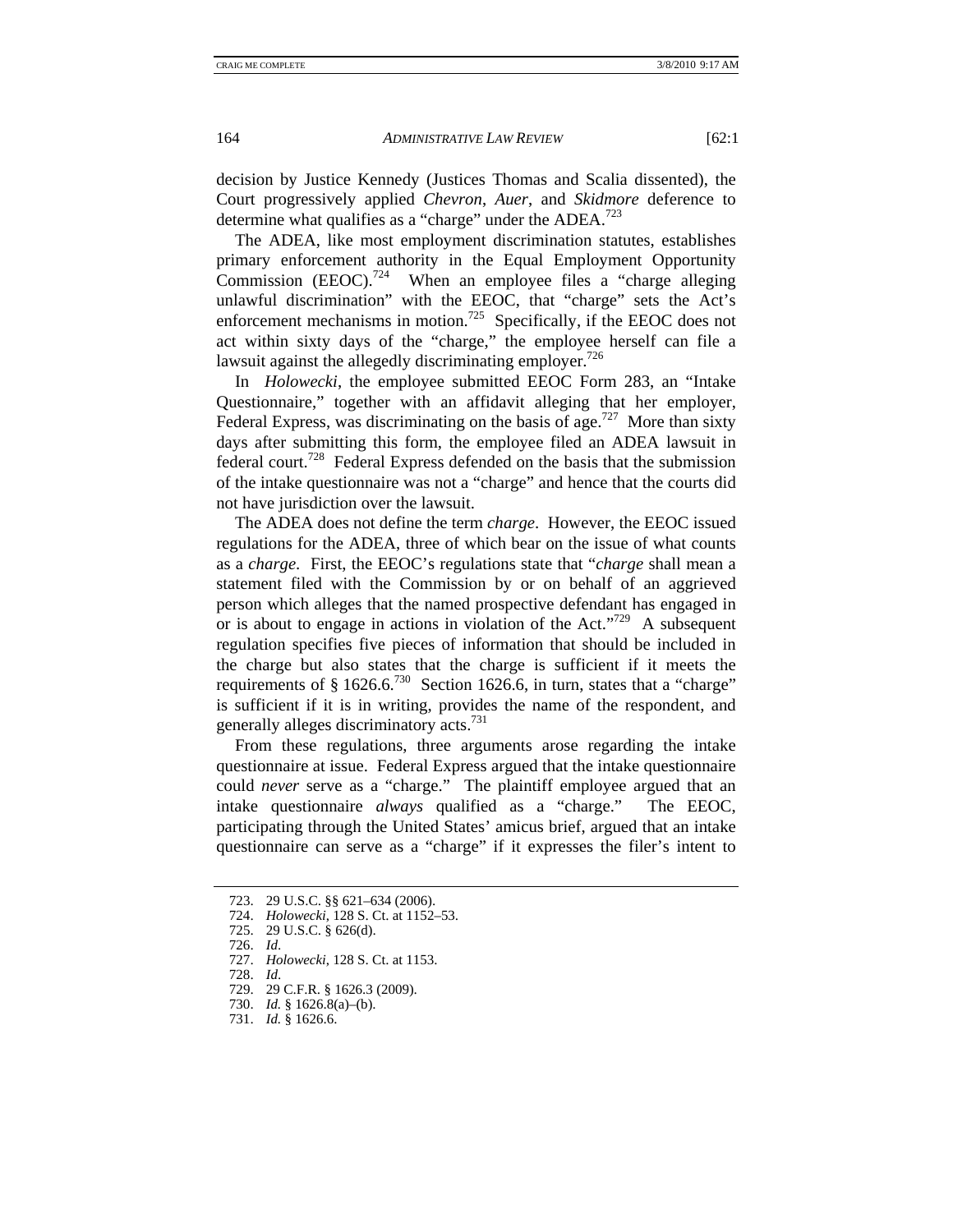activate the EEOC enforcement mechanisms.<sup>732</sup>

The Supreme Court began its process of deciding what *charge* means by according *Chevron* deference to the EEOC's legislative rules, so far as they went:

 The Act does not define charge. While EEOC regulations give some content to the term, they fall short of a comprehensive definition. The agency has statutory authority to issues regulations, *see* § 628; and when an agency invokes its authority to issue regulations, which then interpret ambiguous statutory terms, the courts defer to its reasonable interpretations. The regulations the agency has adopted—so far as they go—are reasonable constructions of the term charge. There is little dispute about this.<sup>733</sup>

However, the regulations were clearly ambiguous regarding whether *every*  intake questionnaire that met the minimal requirements of § 1626.6 should qualify as a "charge."<sup>734</sup>

Given the ambiguity of the regulation, the EEOC claimed *Auer*  deference for its interpretation of the regulation.<sup>735</sup> Moreover, as for the basic issue of whether everything that meets § 1626.6 qualifies as a charge, the Supreme Court granted *Auer* deference, meaning that it would reject the EEOC's interpretation only if it were "plainly erroneous or inconsistent with the regulation."<sup>736</sup> However, the EEOC wanted more:

 The EEOC submits that the proper test for determining whether a filing is a charge is whether the filing, taken as a whole, should be construed as a request by the employee for the agency to take whatever action is necessary to vindicate her rights. The EEOC has adopted this position in the Government's *amicus* brief and in various internal directives it has issued to its field offices over the years. The Government asserts that this request-toact requirement is a reasonable extrapolation of the agency's regulations and that, as a result, the agency's position is dispositive under *Auer*. 737

However, as in *Gonzales v. Oregon*, 738 the Court concluded that *Skidmore*  deference was the appropriate level of deference because the EEOC was interpreting regulatory language that parroted the statutory language and its interpretations occurred in vehicles that were not entitled to *Chevron*  deference.<sup>739</sup>

Applying *Skidmore* deference, the Court emphasized "whether the agency has applied its position with consistency."<sup>740</sup> In this case, the Court

740. *Id*.

 <sup>732.</sup> *Holowecki*, 128 S. Ct. at 1154.

 <sup>733.</sup> *Id*. (citation omitted). 734. *Id*. at 1155.

 <sup>735.</sup> *Id*.

 <sup>736.</sup> *Id*. (citing Auer v. Robbins, 519 U.S. 452, 461 (1997)).

 <sup>737.</sup> *Id*. at 1155–56 (citations omitted).

 <sup>738.</sup> *See supra* notes 570–80 and accompanying text (discussing the Court's analysis of what level of deference to give the Attorney General in *Gonzales v. Oregon*).

 <sup>739.</sup> *Holowecki*, 128 S. Ct. at 1156.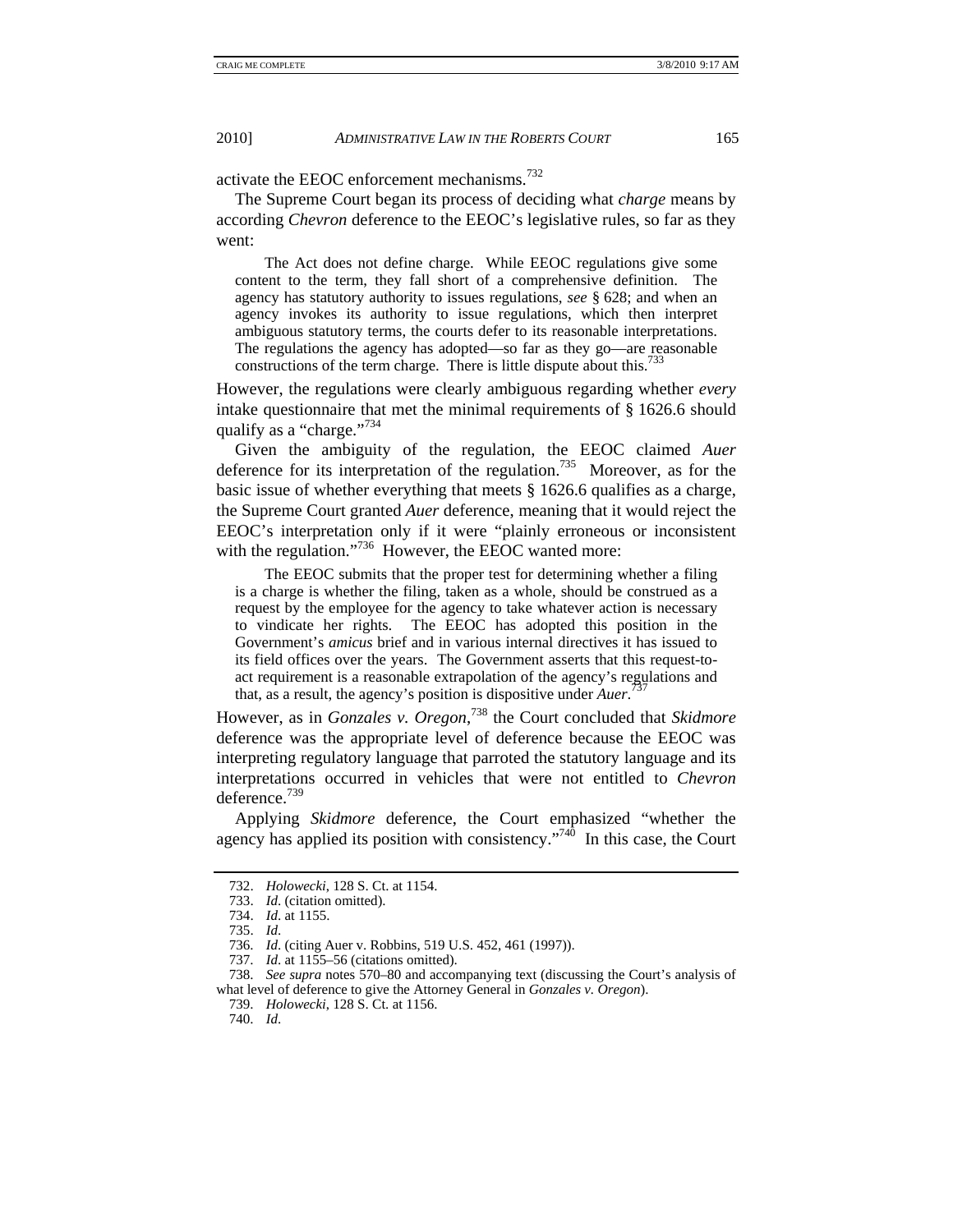noted that the EEOC's interpretation had been binding on the EEOC staff for five years.<sup>741</sup> Moreover, although application of the EEOC's Moreover, although application of the EEOC's interpretation had been inconsistent across offices and cases, "[t]hese undoubted deficiencies in the agency's administration of the statute and its regulatory scheme are not enough . . . to deprive the agency of all judicial deference. Some degree of inconsistent treatment is unavoidable when the agency processes over  $175,000$  inquiries a year."<sup>742</sup> In addition, the EEOC's interpretation was consistent with the agency's previous directives, and there was no evidence that the agency was adopting that interpretation merely as a litigation position.<sup>743</sup>

In addition, the Court emphasized the EEOC's role under the ADEA. Specifically, the EEOC functions both as the enforcement agency and as the public education agency.<sup>744</sup> As such, the agency had to have some way of sorting its education and enforcement functions in response to filings from the public.<sup>745</sup> As a result, the plaintiff employee's position regarding the breadth of § 1626.6 "is in considerable tension with the structure and purposes of the ADEA. The agency's interpretive position—the requestto-act requirement—provides a reasonable alternative that is consistent with the statutory framework. No clearer alternatives are within our authority or expertise to adopt; and so deference to the agency is appropriate under *Skidmore*."<sup>746</sup>

Having thus arrived at an interpretation of *charge*, the Court also clarified that the EEOC does not have to act on a filing to make it a charge.<sup>747</sup> As a result, the Court agreed with the EEOC that the plaintiff had filed a proper "charge," in large part because "[t]he agency's determination is a reasonable exercise of its authority to apply its own regulations and procedures in the course of the routine administration of the statute it enforces."<sup>748</sup>

Justice Thomas dissented, joined by Justice Scalia. According to the dissenters, "Today the Court decides that a 'charge' of age discrimination under the Age Discrimination in Employment Act of 1967 (ADEA) is whatever the Equal Employment Opportunity Commission (EEOC) says it is."<sup>749</sup> Notably, the dissenters would have begun the analysis not with the proper level of deference, but instead with the Court's own analysis of the

- 745. *Id*.
- 746. *Id*.
- 747. *Id*. at 1158–59.

749. *Id*. at 1161 (Thomas, J., dissenting).

 <sup>741.</sup> *Id*.

 <sup>742.</sup> *Id*.

 <sup>743.</sup> *Id*. at 1156–57.

 <sup>744.</sup> *Id*. at 1157.

 <sup>748.</sup> *Id*. at 1159.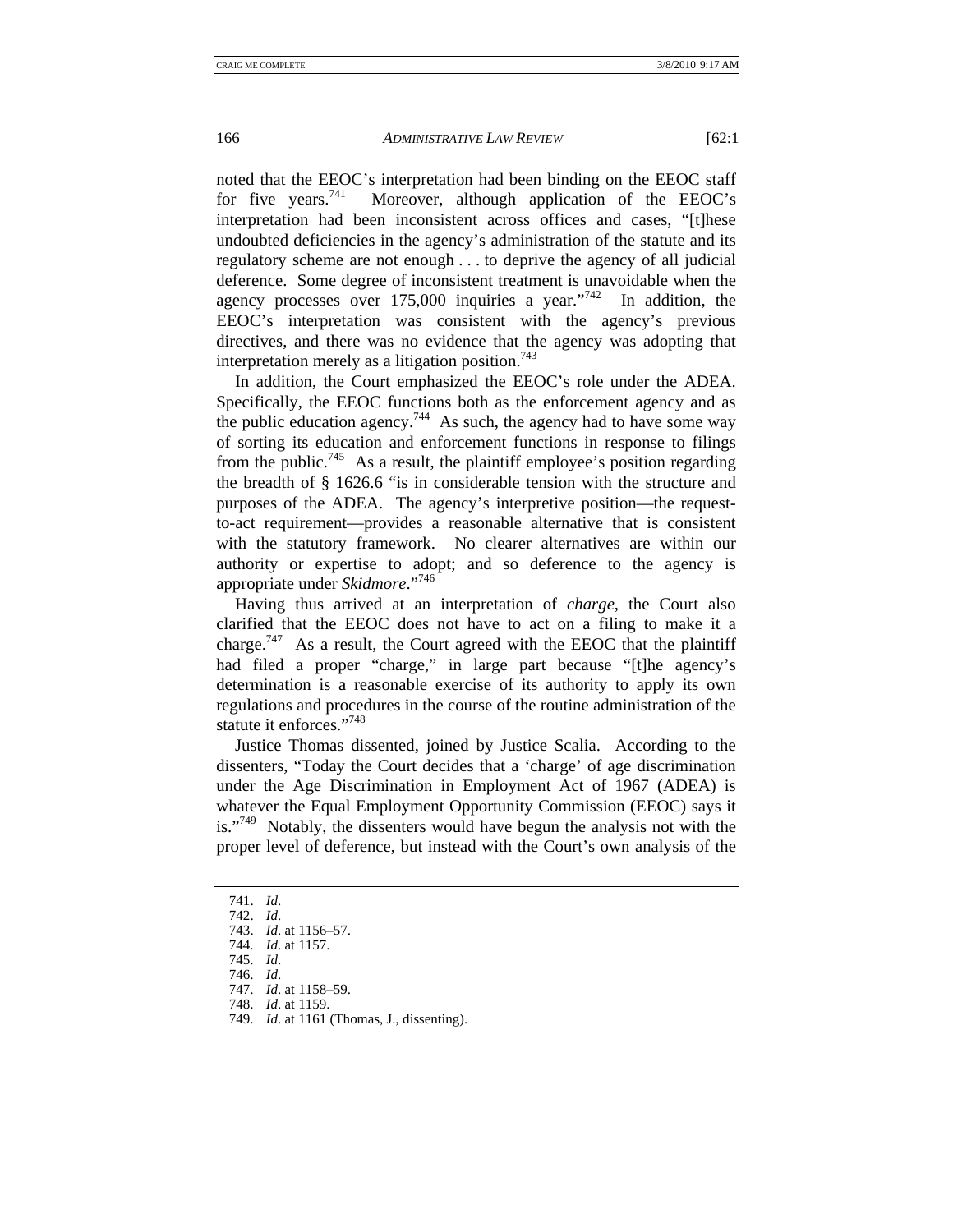plain meaning of the term *charge*. 750 Moreover, because they concluded that this plain meaning—accusation or indictment—included a requirement of a formal charge against the respondent, they would have denied the EEOC any deference.<sup>751</sup>

### *e.* United States v. Eurodif S.A.

In *United States v. Eurodif S.A.*, 752 in an opinion by Justice Souter, the Supreme Court unanimously upheld, pursuant to a *Chevron* analysis, the Commerce Department's interpretation of a provision of the Tariff Act that calls for "antidumping" duties on "foreign merchandise" sold in the United States at less than its fair value.<sup>753</sup> This provision does not apply to international sales of services.754

The issue was whether antidumping duties should apply to separative work unit (SWU) contracts for uranium processing. Under these contracts, domestic utilities send uranium abroad to be processed into low enriched uranium (LEU). Overseas processors mixed sources of uranium, so that it was unlikely that domestic utilities received back exactly the same uranium that they sent abroad. Moreover, domestic utilities allegedly paid less than fair market value for the LEU they received pursuant to SWU contracts. Thus, the SWU arrangements constitute both a sale of services, exempt from the duty, and a sale of goods, subject to the duty. The Commerce Department determined that the antidumping duties apply to the LEU received pursuant to these contracts.

Almost without pause (or much analysis), the Supreme Court deferred to the Commerce Department, engaging in only an abbreviated *Chevron*  analysis, despite the fact that the Commerce Department's interpretation contradicted precedent in the U.S. Court of Appeals for the Federal Circuit.755 The Court emphasized, "The issue is not whether, for purposes of 19 U.S.C. § 1673, the better view is that a SWU contract is one for the sale of services, not goods."<sup>756</sup> Instead,

The statute gives this determination to the Department of Commerce in the first instance, and when the Department exercises this authority in the course of adjudication, its interpretation governs in the absence of unambiguous statutory language to the contrary or unreasonable resolution of language that is ambiguous.'

 <sup>750.</sup> *Id*. at 1162.

 <sup>751.</sup> *Id*. at 1163.

 <sup>752. 129</sup> S. Ct. 878 (2009).

 <sup>753. 19</sup> U.S.C. § 1673 (2006).

 <sup>754.</sup> *Eurodif*, 129 S. Ct. at 882.

 <sup>755.</sup> *Id*. at 886; *see also infra* Part II.F.

 <sup>756.</sup> *Id.* at 886.

 <sup>757.</sup> *Id*. at 886 (citation omitted).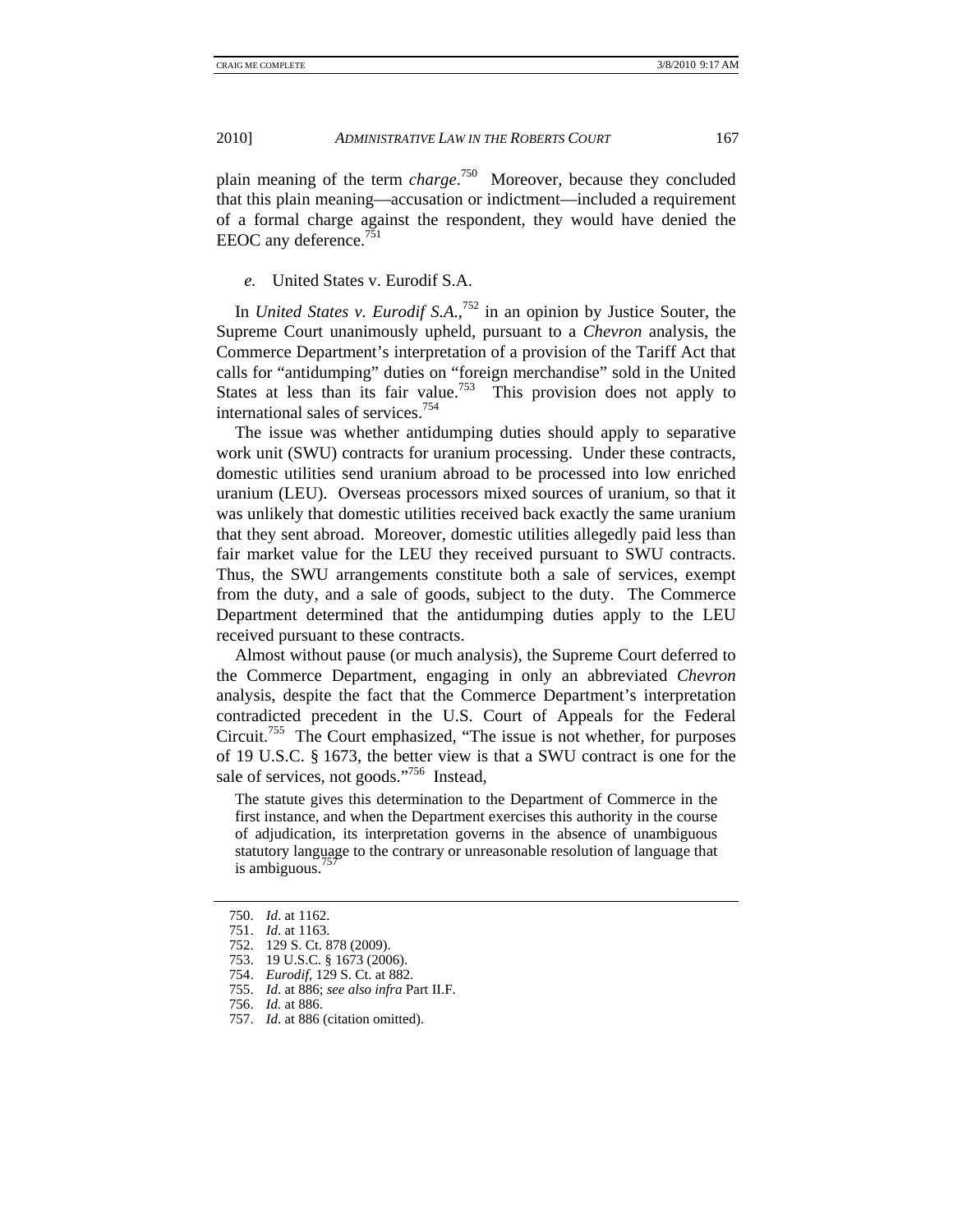Moreover, the Department's change in position regarding the status of SWU contracts did not affect the *Chevron* analysis.758 According to the Court, "'[T]he whole point of *Chevron* is to leave the discretion provided by the ambiguities of a statute with the implementing agency."<sup>759</sup>

The Court emphasized that SWU contracts do not fall neatly into either regulatory category—sale of goods or sale of services—but rather were a blend of both. As such,

 This is the very situation in which we look to an authoritative agency for a decision about the statute's scope, which is defined in cases at the statutory margin by the agency's application of it, and once the choice is made we ask only whether the Department's application was reasonable.<sup>760</sup>

Thus, the Court concluded, "Where a domestic buyer's cash and an untracked, fungible commodity are exchanged with a foreign contractor for a substantially transformed version of the same commodity, the Commerce Department may reasonably treat the transaction as the sale of a good under  $§ 1673$ ."<sup>761</sup>

*f.* Entergy Corp. v. Riverkeeper, Inc.

The Clean Water Act's technology-based effluent limitations created an issue of statutory silence for the Supreme Court—one with, arguably, too much statutory context rather than too little. Specifically, § 1326(b) of the Act applies to facilities that pump in cooling water from waters of the United States and requires that "[a]ny standard established pursuant to section 1311 of this title or section 1316 of this title and applicable to a point source shall require that the location, design, construction, and capacity of cooling water intake structures reflect *the best technology available for minimizing adverse environmental impact* [BTA]."762 Section 1311 governs technology-based effluent limitations for *existing* point sources and generally requires that they incorporate "the best available technology economically achievable" (BAT or BATEA).<sup>763</sup> Section 1316 governs new point sources and requires them to comply with effluent limitations based on "the best available demonstrated control technology"  $(BADT).$ <sup>764</sup>

When the EPA promulgated regulations to implement § 1326(b) for

 <sup>758.</sup> *Id*. at 887.

 <sup>759.</sup> *Id*. (quoting Nat'l Cable & Telecomms. Ass'n v. Brand X Internet Servs., 545 U.S. 967, 981 (2005)).

 <sup>760.</sup> *Id*. at 888.

 <sup>761.</sup> *Id.* at 890.

 <sup>762. 33</sup> U.S.C. § 1326(b) (2006) (emphasis added).

 <sup>763.</sup> *Id.* § 1311(b)(2)(A).

 <sup>764.</sup> *Id.* § 1316(a).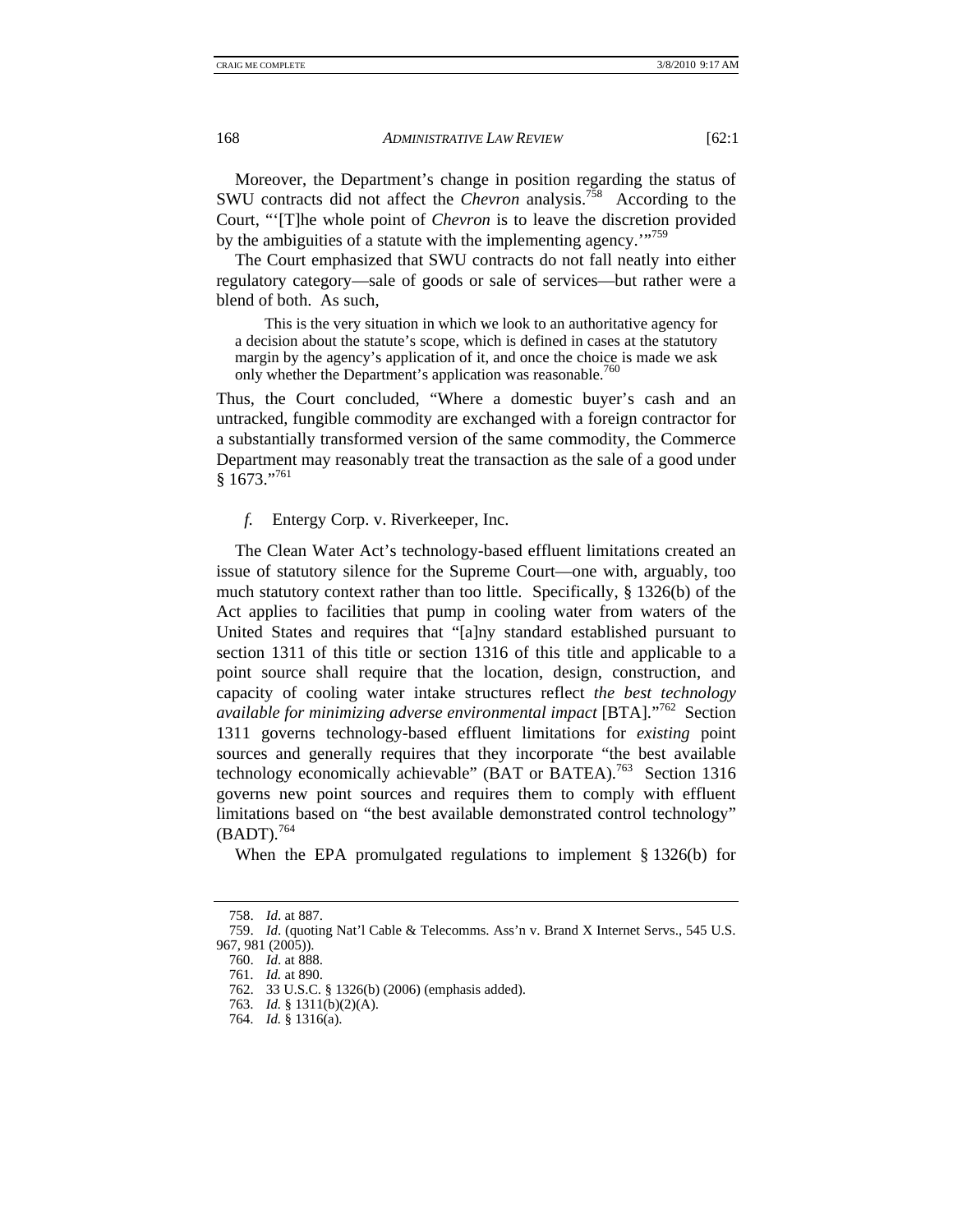large existing sources whose primary activity is the generation and transmission of electricity (the "Phase II regulations"), it allegedly engaged in an active cost–benefit analysis, comparing the costs of various kinds of technological retrofitting to the environmental benefits produced—in general, the prevention of entrainment and impingement of aquatic organisms in and against the intake pipes and screens. As a result, the EPA refused to require existing facilities subject to the rule—about 500 facilities representing about 53% of the nation's power generation—to use closedcycle cooling systems, which had been the BTA requirement for new facilities. Instead, the EPA required most existing facilities to reduce "impingement mortality for all life stages of fish and shellfish by 80 to 95 percent from [a] calculated baseline," using a mix of technologies that the EPA considered to be "commercially available and economically practicable."<sup>765</sup>

Environmental groups challenged these Phase II regulations on the grounds that the EPA could not engage in cost–benefit analyses when setting BTA standards. The U.S. Court of Appeals for the Second Circuit agreed, concluding that the EPA could consider only what costs could be reasonably be borne by the industry and which technologies were most cost effective.<sup>766</sup>

The Supreme Court, however, concluded in *Entergy Corp. v. Riverkeeper, Inc.*<sup>767</sup> that the EPA reasonably determined that it *could* use cost–benefit analysis to establish BTA for existing sources. In a 5–1–3 decision authored by Justice Scalia, the majority concluded that § 1326(b) is not clear regarding the applicability of cost–benefit analysis and hence that it would defer to the EPA's interpretation pursuant to *Chevron*. 768 The majority emphasized that Congress used a bewildering panoply of technology-based standards in the Clean Water Act, some of which clearly require the "elimination" of certain kinds of discharges of pollutants,  $769$ some of which clearly contemplate cost–benefit analysis, $770$  and some of which are intermediate. $771$ 

As a result, § 1326(b)'s silence regarding costs was uninstructive, especially in light of the fact that while "two of the other tests authorize

 <sup>765. 40</sup> C.F.R. § 125.94(b)(1) (2008); National Pollutant Discharge Elimination System—Final Regulations to Establish Requirements for Cooling Water Intake Structures at Phase II Existing Facilities, 69 Fed. Reg. 41,576, 41,602 (July 9, 2004) (codified in scattered sections of 40 C.F.R.).

 <sup>766.</sup> *See* Riverkeeper, Inc. v. EPA, 475 F.3d 83, 99–100 (2d Cir. 2007) (establishing two permissible ways EPA may consider costs).

 <sup>767. 129</sup> S. Ct. 1498 (2009).

 <sup>768.</sup> *Id*. at 1505, 1510.

 <sup>769. 33</sup> U.S.C. § 1311(b)(2)(A) (2006).

 <sup>770.</sup> *Id.* § 1314(b)(1)(B).

 <sup>771.</sup> *Id.* §§ 1314(b)(4)(B), 1314(b)(2)(B), 1316(b)(1)(B).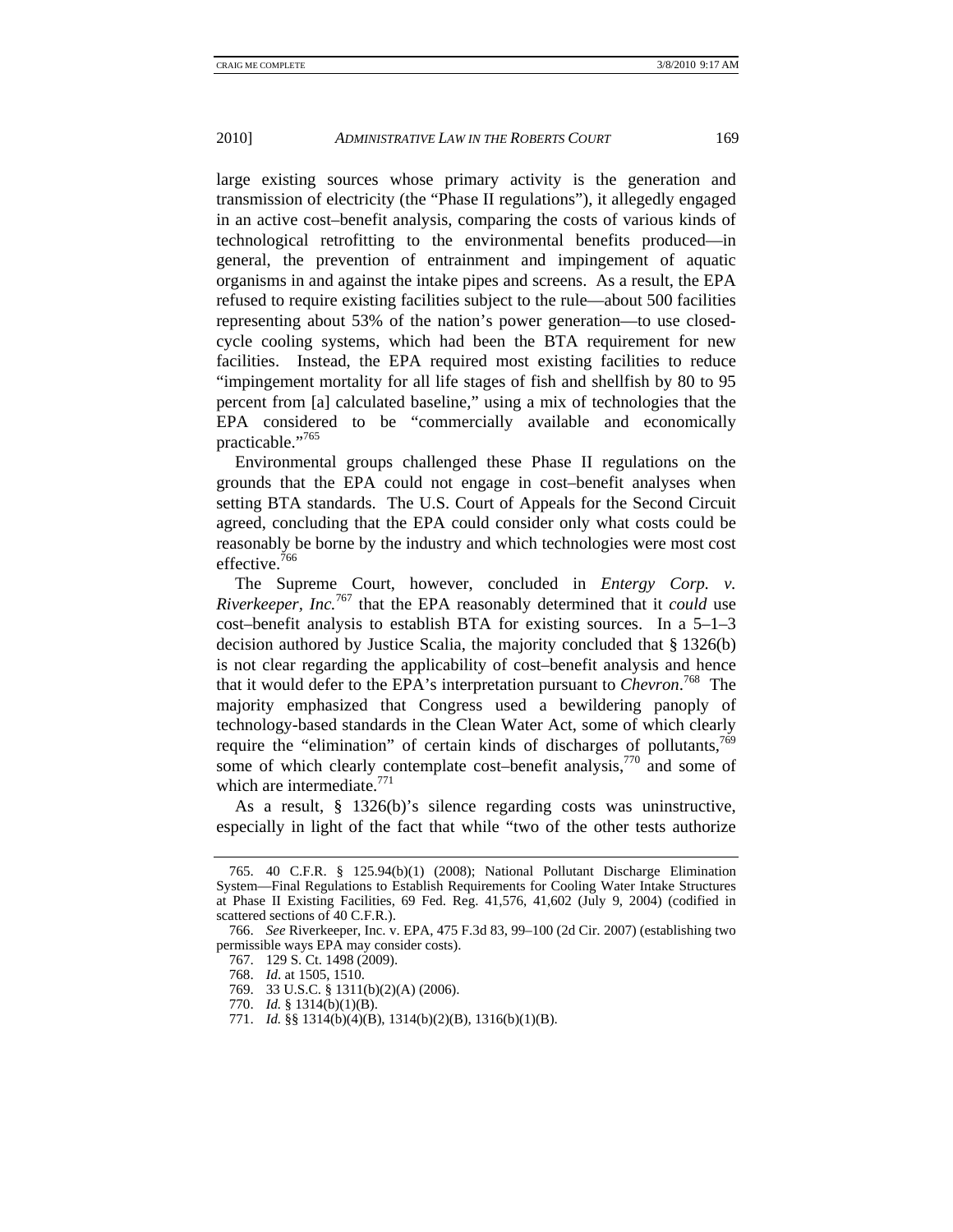cost–benefit analysis, . . . *all four* of the other tests expressly authorize *some* consideration of costs."<sup>772</sup> Moreover,

The inference that respondents and the dissent would draw from the silence is . . . implausible, as § 1326(b) is silent not only with respect to cost–benefit analysis but with respect to all potentially relevant factors. If silence here implies prohibition, then the EPA could not consider *any* factors in implementing § 1326(b)—an obvious logical impossibility.<sup>773</sup>

Thus, "it was well within the bounds of reasonable interpretation for the EPA to conclude that cost–benefit analysis is not categorically forbidden."774

The majority also considered the EPA's application of its cost–benefit analysis reasonable because "the EPA sought only to avoid extreme disparities between costs and benefits."775 Moreover, the EPA's regulation actually imposed costs of \$389 million, while producing "annualized usebenefits of \$83 million and non-use benefits of indeterminate value, . . . demonstrat[ing] quite clearly that the agency did not select the Phase II regulatory requirements because their benefits equaled their costs."<sup>776</sup>

Justice Breyer viewed § 1326(b) as being one of those statutory provisions where legislative history is crucial to constructing statutory meaning. Specifically, he agreed with the majority that "the relevant statutory language authorizes the Environmental Protection Agency (EPA) to compare costs and benefits," but he dissented from their final conclusion because "the drafting history and legislative history of related provisions makes clear that those who sponsored the legislation intended the law's text to be read as restricting, though not forbidding, the use of cost–benefit comparisons."777

Justices Stevens dissented, joined by Justices Souter and Ginsburg. They would have agreed with the Second Circuit that Congress's silence in § 1326(b) was a prohibition against using cost–benefit analysis to set BTA, noting that "[e]vidence that Congress confronted an issue in some parts of a statute, while leaving it unaddressed in others, can demonstrate that Congress meant its silence to be decisive."<sup>778</sup> In their interpretation, "Unless costs are so high that the best technology is not 'available,' Congress has decided that they are outweighed by the benefits of minimizing adverse environmental impact."<sup>779</sup> The need for congressional

 <sup>772.</sup> *Entergy Corp*, 129 S. Ct. at 1508.

 <sup>773.</sup> *Id*.

 <sup>774.</sup> *Id*.

 <sup>775.</sup> *Id*. at 1509.

 <sup>776.</sup> *Id*. (citations omitted).

 <sup>777.</sup> *Id*. at 1512 (Breyer, J., concurring in part and dissenting in part) (citation omitted).

 <sup>778.</sup> *Id*. at 1517 (Stevens, J., dissenting).

 <sup>779.</sup> *Id*. at 1516.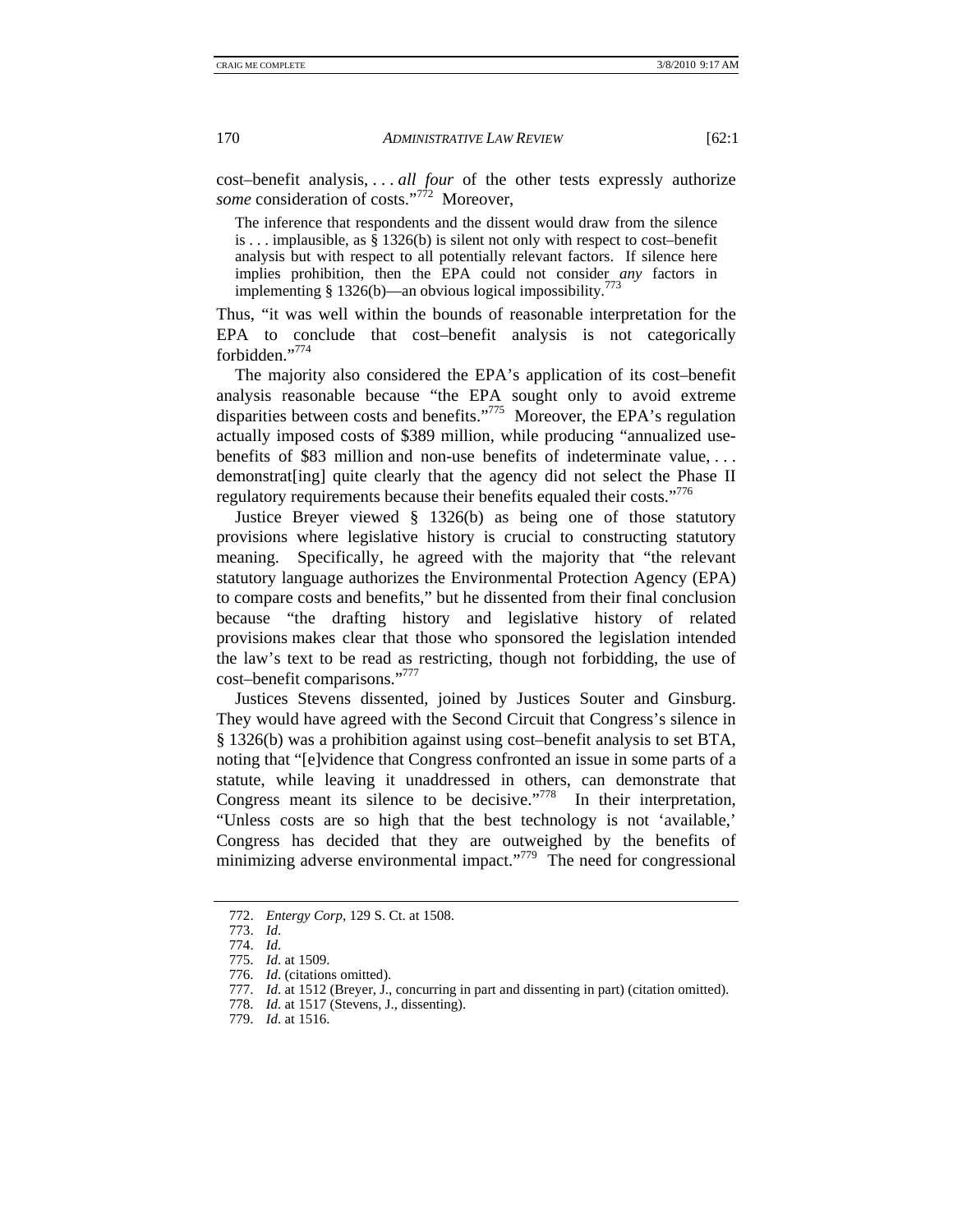control and concern was made obvious by the EPA's actual assessment of environmental benefits in the Phase II regulations, which ended up giving short shrift to the environment.<sup>780</sup>

Cost–benefit analysis was therefore an issue of congressional concern. Specifically, "Because benefits can be more accurately monetized in some industries than in others, Congress typically decides whether it is appropriate for an agency to use cost–benefit analysis in crafting regulations."781 Like Justice Breyer, Justice Stevens argued, "The appropriate analysis requires full consideration of the CWA's structure and legislative history to determine whether Congress contemplated cost– benefit analysis and, if so, under what circumstances it directed the EPA to utilize it."<sup>782</sup> Going further than Justice Breyer, however, the dissenters concluded that this approach to interpretation was determinative and that § 1326(b)'s silence on the issue was in fact instructive. According to Justice Stevens, "Congress granted the EPA authority to use cost–benefit analysis in some contexts but not others," indicating "that Congress intend[ed] to control, not delegate, when cost–benefit analysis should be used."<sup>783</sup> As a result, there was no gap for the EPA to fill and it was entitled to no *Chevron* deference.<sup>784</sup>

# *4. The Roberts Court and* Chevron *Deference in the Absence of Court Precedents: A Summary*

The Roberts Court's track record to date indicates that it will generally accord far less deference to a federal agency when the agency is determining the scope of its own jurisdictional authority. This inclination is particularly strong when the agency is expanding its authority into realms that the Court perceives as the states'—for example, regulation of doctors, retention of legal authority over land, and land-use planning.

The Court did defer to an agency interpretation of jurisdictional authority in *Coeur Alaska*, but the circumstances were notably different in that case. First, the issue was not *whether* a federal agency had authority to act, but rather which one—the EPA or the Army Corps. No one argued that the Clean Water Act did not apply to Coeur Alaska's discharge. Second, the two federal agencies involved were in agreement that § 404 of the Clean Water Act governed the discharge, so the Supreme Court did not have to decide a dispute between two federal agencies competing for

 <sup>780.</sup> *See id*. at 1516–17 (describing the drop in benefits' dollar value depending on the EPA's decision of whether to value fish not recreationally or commercially harvested).

 <sup>781.</sup> *Id*. at 1517.

 <sup>782.</sup> *Id*. at 1518.

 <sup>783.</sup> *Id*.

 <sup>784.</sup> *See id*.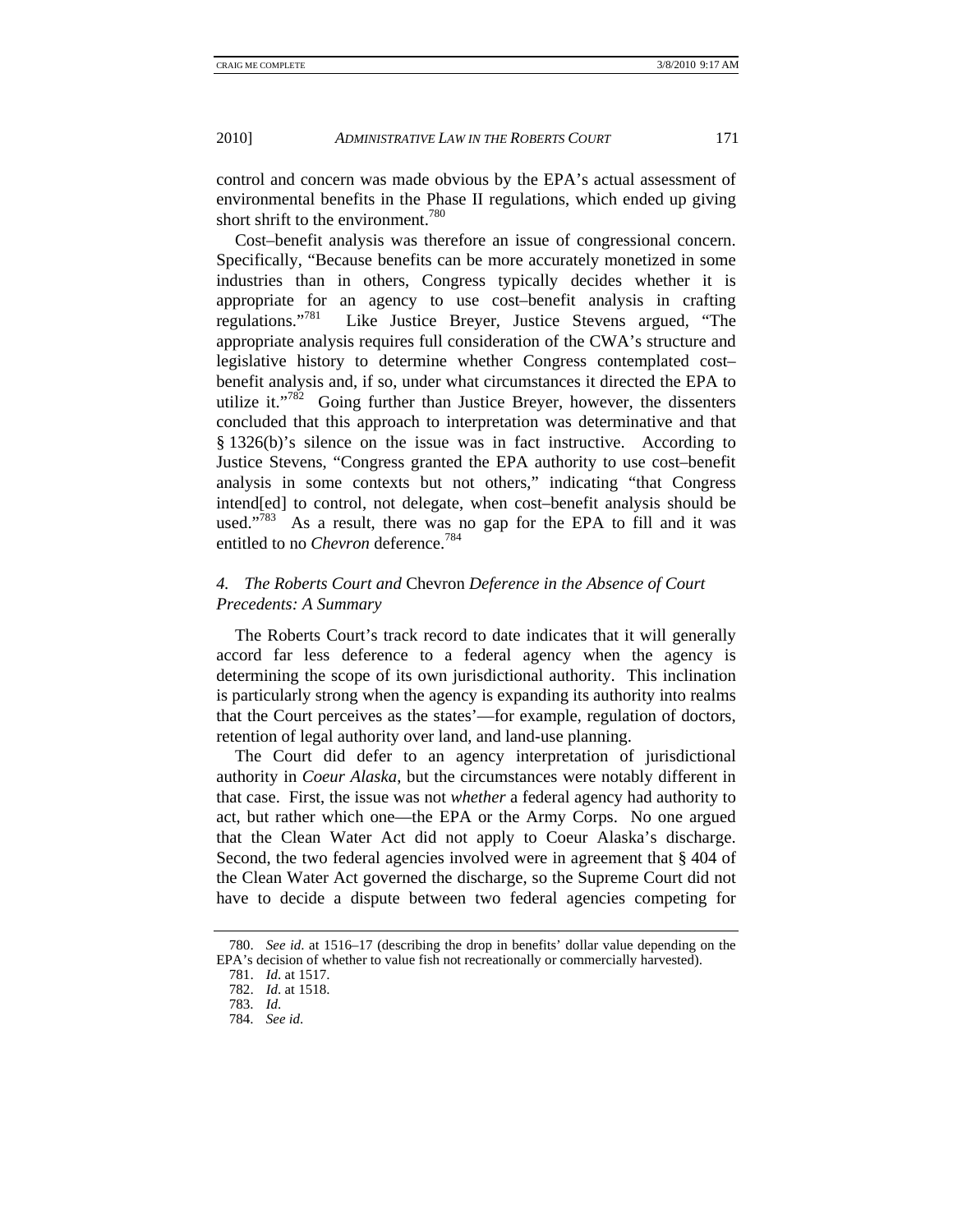jurisdiction. As a result, the essential competition in the case was between environmental preservation and development, and in the absence of any strong federalism concerns, development won.

In contrast, the Roberts Court deferred to the agency's interpretation in all six of the nonjurisdictional decisions that also did not involve federalism or Supreme Court precedent. Thus, in the absence of any countervailing considerations, the Court consistently defers to federal agencies, occasionally stretching its statutory interpretation principles to do so.

# *F. The Supreme Court and Federal Agencies:* Chevron *Deference and the Problem of Precedent*

#### *1.* Brand X *and the Nonbinding Nature of Most Federal Court Precedent*

The Supreme Court's deference to the Executive and to administrative agencies becomes even more obvious when federal court decisions on the same topic as agency regulations already exist. Immediately prior to the start of the Roberts Court, the Rehnquist Court decided *National Cable & Telecommunications Ass'n v. Brand X Internet Services*, 785 in which it reviewed the FCC's declaratory ruling that cable companies providing broadband Internet access were exempt from mandatory regulation under Title II of the Telecommunications Act.<sup>786</sup> The Telecommunications Act subjects all providers of "telecommunications service" to mandatory common-carrier regulation. In March 2000, the FCC concluded that broadband Internet service provided by cable companies is an "information service" but not a "telecommunications service," "[b]ecause Internet access provides a capability for manipulating and storing information" and because of "[t]he integrated nature of Internet access and high-speed wire used to provide Internet access."<sup>787</sup>

Ultimately, on the merits, the Court, in a 6–3 decision by Justice Thomas, upheld the FCC's decision under both *Chevron*<sup>788</sup> and "arbitrary and capricious" analyses.<sup>789</sup> However, before reaching the merits, eight Justices agreed that federal agencies are free to "overrule" federal court constructions of the statutes that the agencies administer, unless the federal court finds that the statute is unambiguous. $790$ 

 <sup>785. 545</sup> U.S. 967 (2005).

 <sup>786. 47</sup> U.S.C. §§ 151–615b (2006).

 <sup>787.</sup> *Brand X*, 545 U.S. at 977–78.

 <sup>788.</sup> *Id*. at 989.

 <sup>789.</sup> *See id*. at 1000–02 (finding the Commission provided adequate rational justification for its conclusions).

 <sup>790.</sup> *See id*. at 982–83 ("Only a judicial precedent holding that the statute unambiguously forecloses the agency's interpretation, and therefore contains no gap for the agency to fill, displaces a conflicting agency construction.").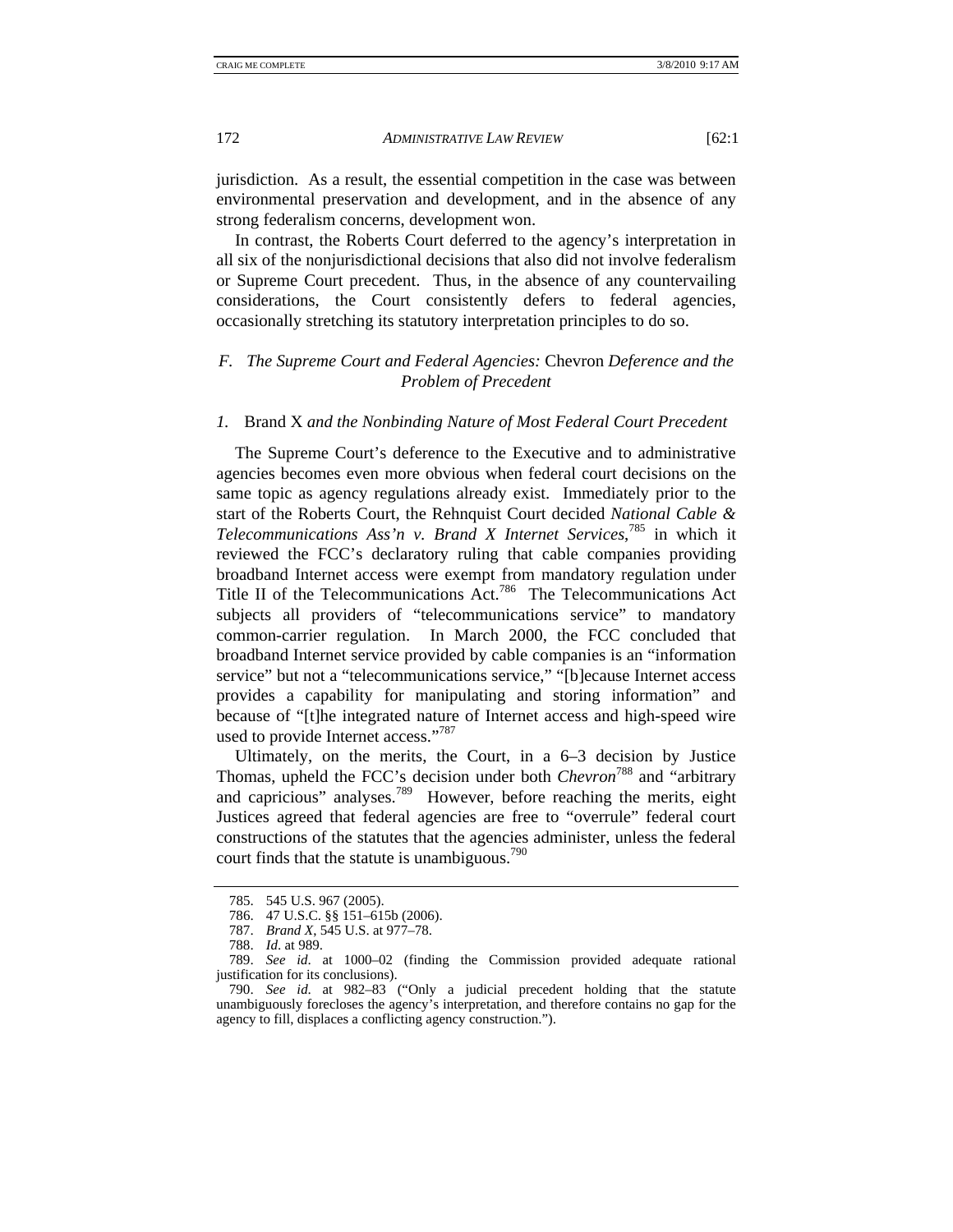When numerous parties petitioned for judicial review of the FCC's declaratory ruling, a judicial lottery sent the case to the U.S. Court of Appeals for the Ninth Circuit. Rather than use the *Chevron* analysis to review the FCC's construction of the Communications Act, the Ninth Circuit invalidated the ruling based on its own precedent in *AT&T Corp. v. City of Portland*. 791

The Supreme Court held that the Ninth Circuit should have used the *Chevron* analysis, not its own precedent, to evaluate the FCC's construction of the Act. First, the *Chevron* analysis applied because Congress delegated authority to execute and enforce the Telecommunications Act to the FCC and "the Commission issued the order under review in the exercise of that authority."<sup>792</sup> Second, with regard to the role of federal courts' constructions in the first step of the *Chevron*  analysis, "A court's prior judicial construction of a statute trumps an agency construction otherwise entitled to *Chevron* deference only if the prior court decision holds that its construction follows from the unambiguous terms of the statute and thus leaves no room for agency discretion."<sup>793</sup> The Court reasoned that "allowing a judicial precedent to foreclose an agency from interpreting an ambiguous statute, as the Court of Appeals assumed it could, would allow a court's interpretation to override an agency's. *Chevron*'s premise is that it is for agencies, not courts, to fill statutory gaps."794 The Court distinguished its own prior precedent in *Neal v. United States*, 795 in which a prior Court construction resulted in no deference to the agency, on the grounds that the judicial precedent at issue in *Neal* "had held the relevant statute to be unambiguous."796 Third, the Supreme Court indicated that a federal court will not be found to have held that a statute is unambiguous unless the court's decision clearly indicated that its reading is "the *only permissible* reading of the statute."797 The Ninth Circuit's decision in *AT&T Corp. v. Portland* did not achieve this level of exclusiveness because the Ninth Circuit made no explicit holding that the Telecommunications Act was unambiguous regarding whether cable Internet providers were "telecommunications carriers."798

*Brand X* thus signaled that the Supreme Court is willing to subjugate federal courts' interpretations of statutes to federal agencies' interpretations of statutes. The theory behind this result is that Congress delegates to

 <sup>791. 216</sup> F.3d 871, 880 (9th Cir. 2000).

 <sup>792.</sup> *Brand X*, 545 U.S. at 980–81.

 <sup>793.</sup> *Id*. at 982.

 <sup>794.</sup> *Id*.

 <sup>795. 516</sup> U.S. 284 (1996).

 <sup>796.</sup> *Brand X*, 545 U.S. at 984.

 <sup>797.</sup> *Id*.

 <sup>798.</sup> *Id*. at 984–85.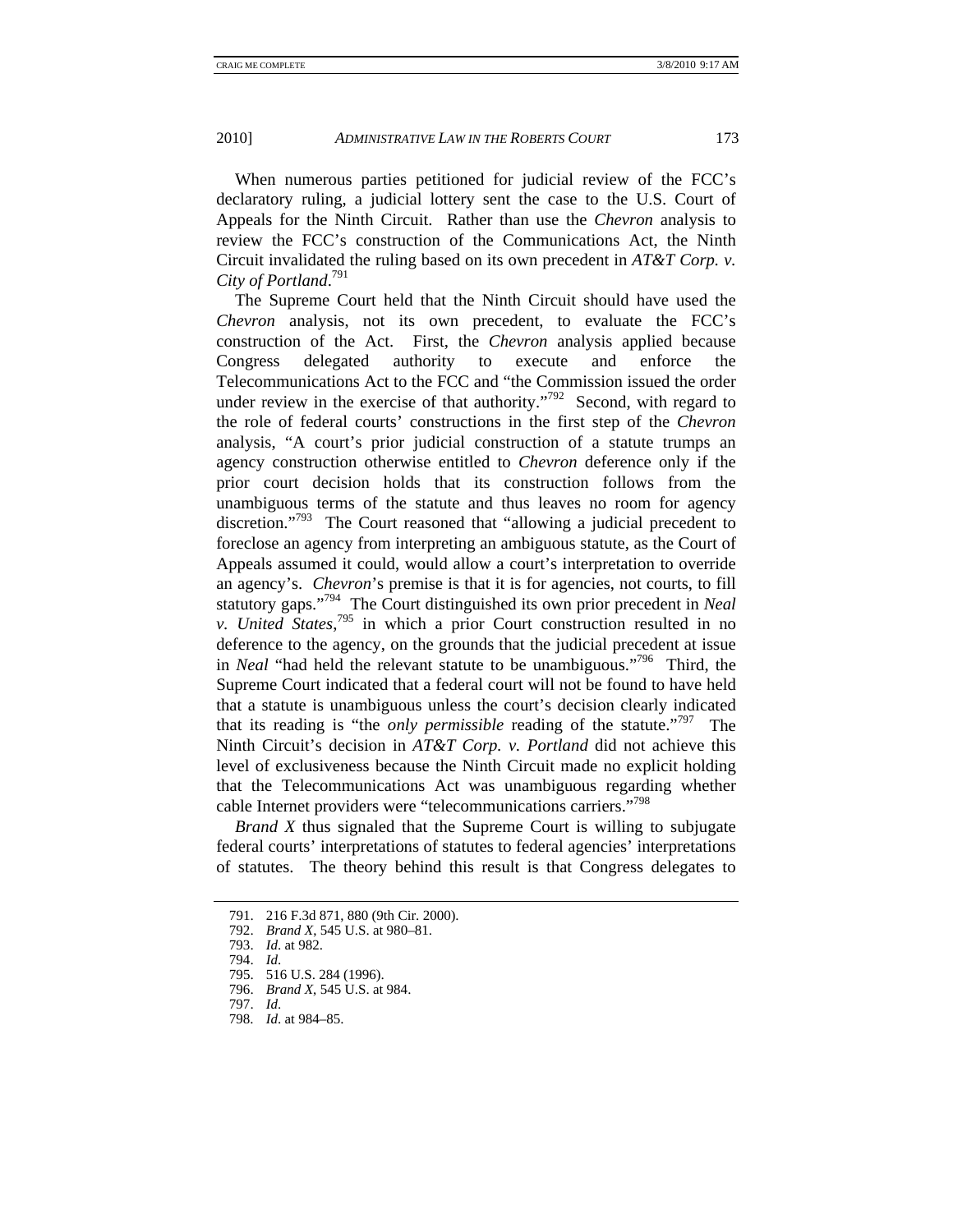federal agencies the authority to implement and interpret the statutes at issue, and hence, out of respect for Congress, the agencies' interpretations are to be preferred to those of the courts.<sup>799</sup> While the Roberts Court is still wrestling with the implications of this view of the federal courts' role, especially in connection with its own prior decisions, *Brand X* caused much consternation in the lower courts.<sup>800</sup>

The Roberts Court addressed the role and value of the Supreme Court's own precedent and stare decisis in several decisions. Taken together, these decisions indicate that a majority of the Roberts Court is willing to assert authority to determine whether the Court's own precedents are binding, even on federal agencies, but that agency decisions on how to implement statutes are still to be preferred.

# *2. Agency-Administered Statutes, Applicable Court Precedent, and Stare Decisis*

Despite the *Brand X* decision, the Supreme Court appears unwilling to discard its existing precedent when that precedent seems directly applicable to agency-administered regimes. Three decisions illustrate this impulse although the last was deeply divided and suggests that *Brand X* may play a more important role in the future.

In the first case, a unanimous Court indicated in November 2005 that stare decisis—at least with respect to the Supreme Court's own interpretive precedents—is still important to statutory interpretation, even in federalagency-administered regulatory programs. In *IBP, Inc. v. Alvarez*, 801 the Court addressed the issues of whether the FLSA,  $802$  as amended by § 4 of the Portal-to-Portal Act of  $1947$ ,  $803$  required employers in meat and poultry

 <sup>799.</sup> *Id*. at 982.

 <sup>800.</sup> *See* Hernandez-Carrera v. Carlson, 547 F.3d 1237, 1242–43 (10th Cir. 2008) (concluding that under *Brand X*, "a subsequent, reasonable agency interpretation of an ambiguous statute, which avoids raising serious constitutional doubts, is due deference notwithstanding" any "prior Supreme Court construction of the statute applying the canon of constitutional avoidance"); Levy v. Sterling Holding Co., 544 F.3d 493, 502–03 (3d Cir. 2008) (citing *Brand X* for the proposition that if a court interprets an ambiguous statute one way, and an agency subsequently interprets the same statute another way, even the same court cannot ignore the agency's interpretation); Gonzales v. Dep't of Homeland Sec., 508 F.3d 1227, 1235–36 (9th Cir. 2007) (noting the proviso that a court must accord *Chevron*  deference to an agency's subsequent interpretation only if the "court's earlier precedent was an interpretation of a statutory ambiguity"); Fernandez v. Keisler, 502 F.3d 337, 347–48 (4th Cir. 2007) (applying *Brand X* but noting that that decision did nothing to alter the effect of a finding that Congress spoke clearly to the issue under *Chevron* step one); Dominion Energy Brayton Point, LLC v. Johnson, 443 F.3d 12, 16–17 (1st Cir. 2006) (noting the Supreme Court's intent in *Brand X* was to eliminate the possibility that *Chevron*  applicability would turn on the order in which judicial and agency interpretations issue).

 <sup>801. 546</sup> U.S. 21 (2005).

 <sup>802. 29</sup> U.S.C. §§ 201–219 (2006).

 <sup>803.</sup> *See id.* § 254 (describing certain activities not compensable under the FLSA).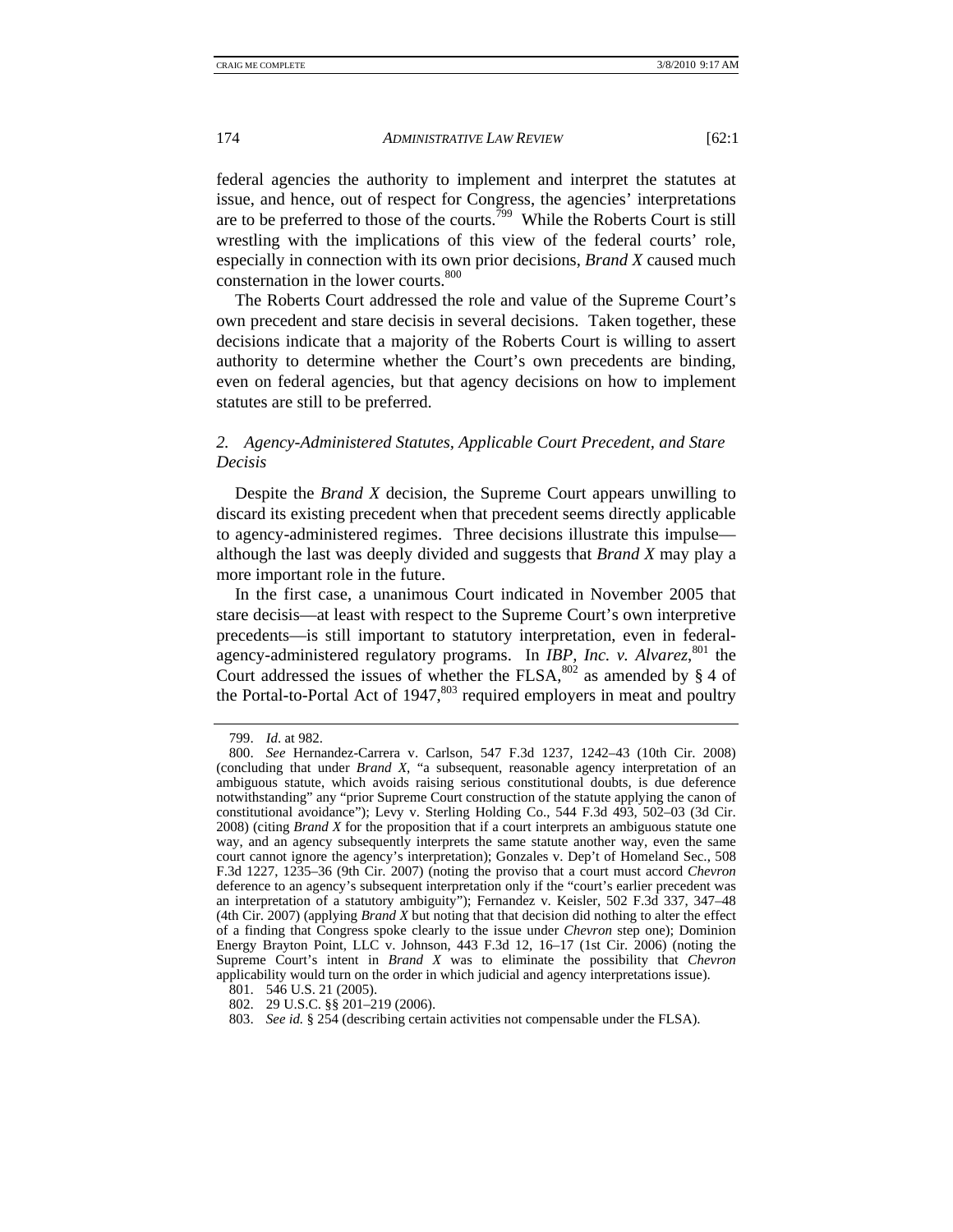processing plants to pay workers for the time that (1) meat and poultry workers spent walking from the locker rooms to the production areas after donning special protective gear and clothing, (2) poultry workers spent waiting to take off such protective gear at the end of the work day, or (3) poultry workers spent waiting at the beginning of the work day to don protective clothing.<sup>804</sup>

On the merits, the unanimous Court held that walking time for the meat processors and end-of-the-day waiting time for the poultry workers were not "preliminary or postliminary" activities excluded from FLSA coverage but instead were "integral and indispensable" to the "principal activites]" for which the workers were paid, and hence were included in the workday under the "continuous workday" rule. $805$  In contrast, the time that the poultry workers spent waiting to don special clothing at the beginning of the workday *was* "preliminary or postliminary," and hence the Portal-to-Portal Act *did* exclude that time from the FLSA's coverage.<sup>806</sup>

In interpreting the FLSA and the Portal-to-Portal Act, the Supreme Court focused almost entirely on its own prior interpretations of the FLSA and Congress's reactions to those interpretations; the Department of Labor's regulations implementing the FLSA and its amendments played a confirming but not determinative role. $807$  The Court noted that its "early" cases" interpreted the FLSA "broadly,"808 but that Congress designed the 1947 Portal-to-Portal Act to scale back those judicial interpretations.<sup>809</sup> Nevertheless, that Court noted that "consistent with *our prior decisions*  interpreting the FLSA, the Department of Labor has adopted the continuous workday rule .... These regulations have remained in effect since 1947."810 Finally, in 1956, the Court interpreted the FLSA to hold that activities are part of the paid continuous work day if they are an "'integral and indispensable part of the principal activities."<sup>811</sup>

While the Department of Labor's continuous workday regulation thus

 <sup>804.</sup> *IBP, Inc.*, 546 U.S. at 24, 30.

 <sup>805.</sup> *Id*. at 30, 39–40.

 <sup>806.</sup> *See id*. at 39–40 (noting that such waiting time occurs before the principal activity).

 <sup>807.</sup> *See id*. at 25–26 (discussing the Supreme Court's early FLSA decisions defining compensable work and Congress's reaction to those decisions in the Portal-to-Portal Act); *see also id.* at 29–30 (discussing the Supreme Court's prior interpretation of compensable work time in *Steiner v. Mitchell*, 350 U.S. 247, 248, 252–53, 256 (1956)).

 <sup>808.</sup> *Id*. at 25–26 (discussing Tenn. Coal, Iron & R.R. Co. v. Muscoda Local No. 123, 321 U.S. 590, 598 (1944); Armour & Co. v. Wantock, 323 U.S. 126, 133 (1944); Anderson v. Mt. Clemens Pottery Co., 328 U.S. 680, 690–92 (1946)).

 <sup>809.</sup> *See id*. at 26–27 (explaining that the Portal-to-Portal Act limited employer liability for failure to pay minimum wages or overtime compensation, as well as the employer obligation to compensate for certain activities previously considered preliminary or postliminary to a principal activity).

 <sup>810.</sup> *Id*. at 29 (emphasis added).

 <sup>811.</sup> *Id*. at 29–30 (quoting Steiner v. Mitchell, 350 U.S. 247, 252–53 (1956)).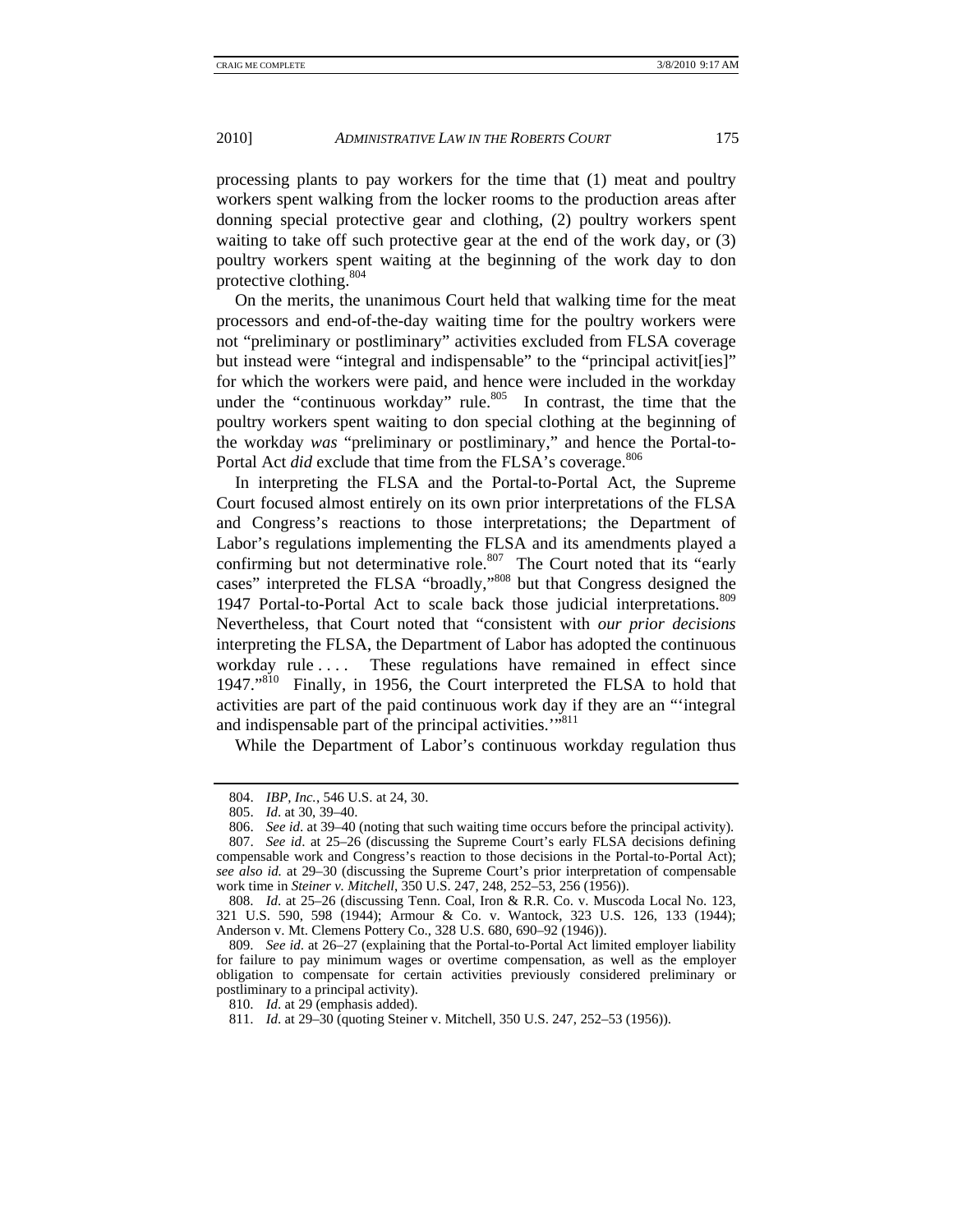applied in the case, it did not specifically resolve the interpretive issue at hand. However, the regulation did "support respondents' view that when donning and doffing of protective gear are compensable activities, they may also define the outer limits of the workday."<sup>812</sup>

In this context, Supreme Court precedent was still relevant. "Considerations of *stare decisis* are particularly forceful in the area of statutory construction, especially when a unanimous interpretation of a statute has been accepted as settled law for several decades."<sup>813</sup> Indeed, facing the employer's argument that some of the Department of Labor's regulations suggested a different result, the Court first noted "that the Secretary assumed that there would be some cases" where its exclusionary regulations would not apply.814 However, the Court also characterized those potentially contradictory regulatory provisions as "ambiguous (and apparently ambivalent)," diminishing their force and applicability so that they were "not sufficient to overcome the statute itself, whose meaning is definitively resolved by" the Supreme Court's 1956 decision in *Steiner*. 815

The Supreme Court was similarly unwilling to discard its own precedent toward the end of its 2007–2008 Term when it examined FERC's justifications for a rate decision in *Morgan Stanley Capital Group Inc. v. Public Utility District No. 1 of Snohomish County*. 816 Under the Federal Power Act,<sup>817</sup> FERC regulates the sale of electricity in interstate commerce, including overseeing rate schedules, or "tariffs." The Act requires that all wholesale electricity rates be "just and reasonable."<sup>818</sup>

In *Morgan Stanley*, in a 5–2 decision by Justice Scalia (Chief Justice Roberts and Justice Breyer took no part in the decision; Justices Stevens and Souter dissented), the Supreme Court acknowledged that "[t]he statutory requirement that rates be 'just and reasonable' is obviously incapable of precise judicial definition, and we afford great deference to the Commission in its rate decisions."819 However, in two cases in 1956, the Supreme Court also determined that utilities cannot freely abrogate rates set in bilateral contracts by unilaterally filing a new tariff with  $FERC<sup>820</sup>$ Thus, when FERC reviews a tariff notification where relevant bilateral rate contracts exist, FERC is generally bound under this "*Mobile–Sierra*  doctrine" to uphold the contract rates because the doctrine creates a

 <sup>812.</sup> *Id*. at 35.

 <sup>813.</sup> *Id*. at 32.

 <sup>814.</sup> *Id*. at 37.

 <sup>815.</sup> *Id*.

 <sup>816. 128</sup> S. Ct. 2733 (2008).

 <sup>817. 16</sup> U.S.C. §§ 824–824v (2006)*.*

 <sup>818.</sup> *Id*. § 824d(a).

 <sup>819.</sup> *Morgan Stanley*, 128 S. Ct. at 2738.

 <sup>820.</sup> *See id*. at 2738–39 (describing the so-called *Mobile–Sierra* doctrine).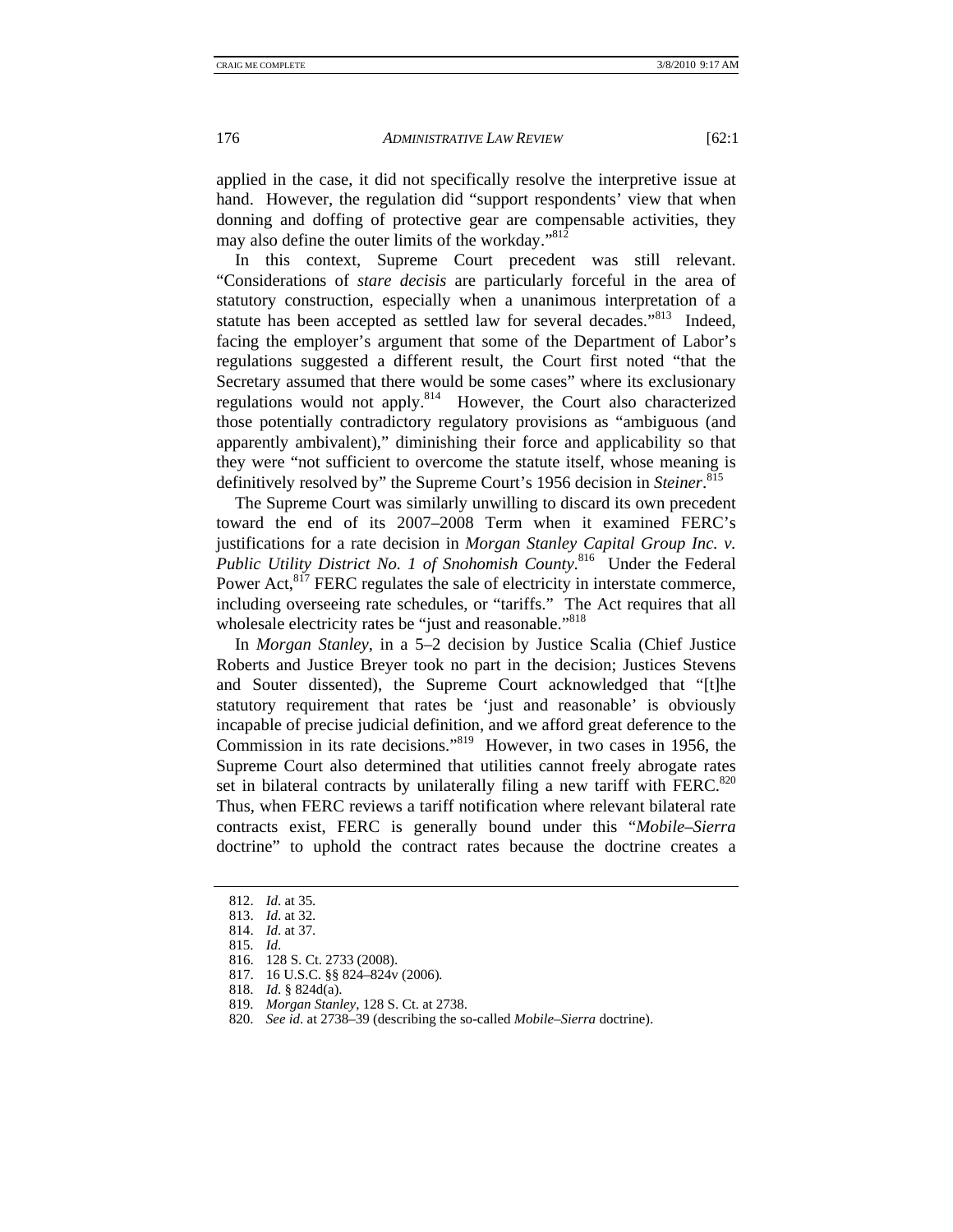presumption that the contract rate is itself "just and reasonable" and not in need of amendment.<sup>821</sup>

*Morgan Stanley*, however, involved long-term contracts that western utilities entered into in 2000 and 2001, when electricity rates were "very high by historical standards," especially in California. $822$ <sup>\*</sup> When that energy crisis passed, the utilities wished to purchase power at much cheaper rates and asked FERC to approve new tariffs.<sup>823</sup> The utilities argued first that the *Mobile–Sierra* doctrine should not apply because FERC had never approved the contract without the presumption and therefore had never independently determined that the contract rates were just and reasonable.824 They also argued that, even considering the *Mobile–Sierra*  presumption, the contract rates were so high that they violated the public interest, rendering those contracts unjust and unreasonable. $825$  The administrative law judge (ALJ) reviewing the case "concluded that the *Mobile–Sierra* presumption should apply to the contracts and that the contracts did not seriously harm the public interest."<sup>826</sup> FERC affirmed the ALJ's determination, but the U.S. Court of Appeals for the Ninth Circuit reversed and remanded.<sup>827</sup>

FERC's order "agreed with the Ninth Circuit's premise that the Commission must have an initial opportunity to review a contract without the *Mobile–Sierra* presumption, but maintained that the authorization for market-based rate authority qualified as that initial review."<sup>828</sup> Before the Supreme Court, however, FERC attempted to change the rationale for its decision, "arguing that there is no such prerequisite—or at least that FERC could reasonably conclude so and therefore that *Chevron* deference is in order."829

The Supreme Court disagreed, although it avoided the *Brand X* issue. Instead, it invoked its reasoning in *SEC v. Chenery Corp.*: 830 "We will not uphold a discretionary agency decision where the agency has offered a justification in court different from what it provided in its opinion."<sup>831</sup>

 830. *See* SEC v. Chenery Corp., 318 U.S. 80, 94–95 (1943) (holding that an "administrative order cannot be upheld unless the grounds upon which the agency acted in exercising its powers were those upon which its action can be sustained").

831. *Morgan Stanley*, 128 S. Ct. at 2745.

 <sup>821.</sup> *See id*. at 2739–40 (noting that although private parties may contract around *Mobile–Sierra*, the "*Mobile–Sierra* presumption remains the default rule").

 <sup>822.</sup> *Id*. at 2743.

 <sup>823.</sup> *Id.*

 <sup>824.</sup> *Id*.

 <sup>825.</sup> *Id*.

 <sup>826.</sup> *Id*.

 <sup>827.</sup> *Id*. at 2744.

 <sup>828.</sup> *Id*. at 2745.

 <sup>829.</sup> *Id*.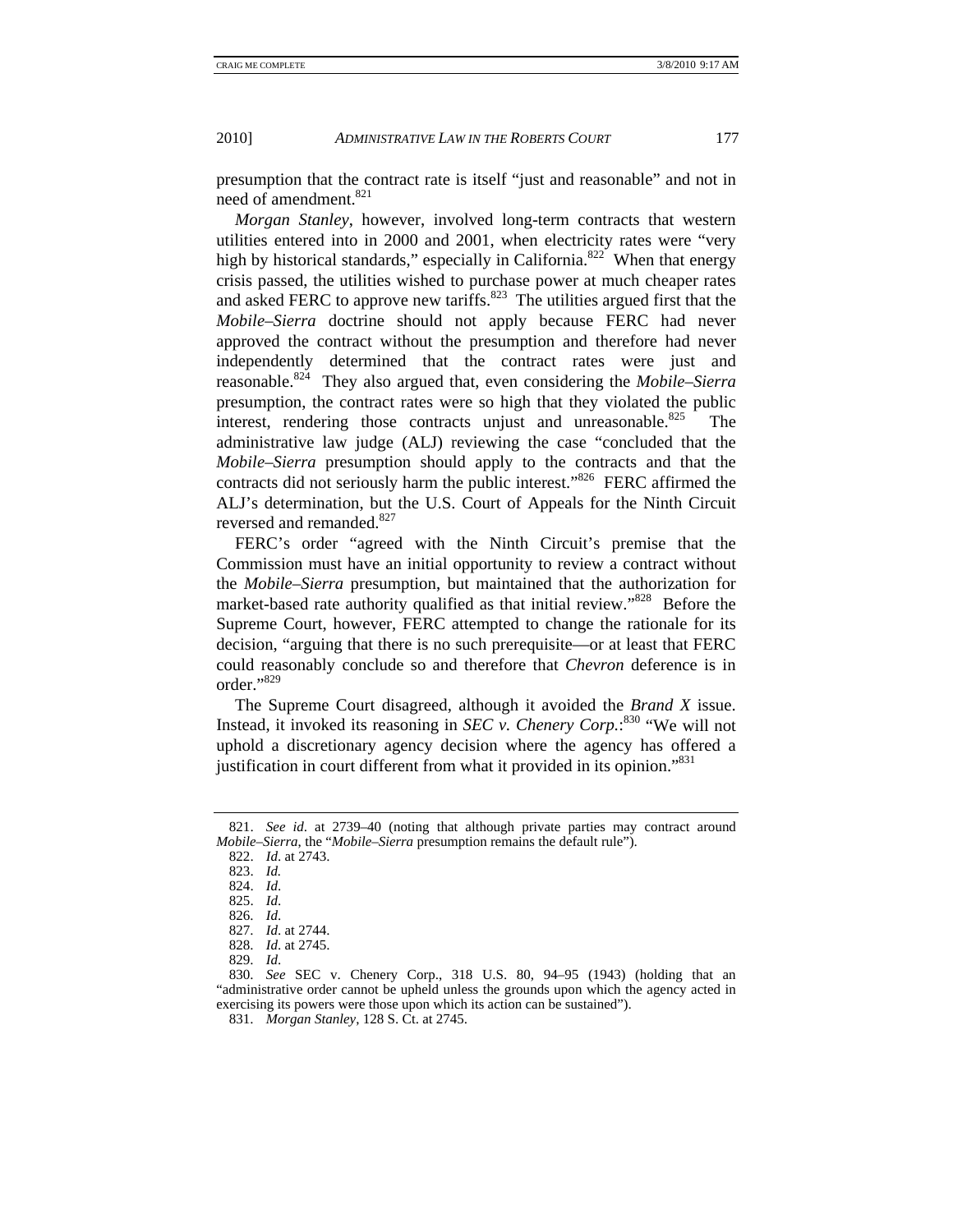Nevertheless, the Supreme Court did not invalidate FERC's decision or remand on the basis of the *Chenery* doctrine. Instead, having concluded that FERC was *required* under the Supreme Court's decision in *Sierra* to apply the *Mobile–Sierra* presumption, it upheld FERC's decision.<sup>832</sup> The fact that FERC "provided a different rationale for the necessary result is no cause for upsetting its ruling. 'To remand would be an idle and useless formality. *Chenery* does not require that we convert judicial review of agency action into a ping-pong game."<sup>833</sup>

In dissent, Justice Stevens, joined by Justice Souter, questioned the validity and import of the *Mobile–Sierra* doctrine itself, concluding that the presumption distorted the statutory "just and reasonable" standard.<sup>834</sup> However, they also criticized the majority for misapplying the *Chenery*  doctrine, emphasizing that reviewing courts cannot accept an agency's post hoc rationalizations as grounds for upholding its decision.<sup>835</sup> Moreover, "even assuming FERC subjectively believed that it was applying the justand-reasonable standard despite its repeated declarations to the contrary," the orders would be too ambiguous to uphold. $836$ 

In addition, the net effect of the majority's decision to require the *Mobile–Sierra* presumption, according to the dissenters, was to inappropriately cabin FERC's discretion in rate review in violation of *Chevron* deference. Congress "used the general words 'just and reasonable' because it wanted to give FERC, not the courts, wide latitude in setting policy."837 The dissenters emphasized that the Court traditionally upholds FERC's ratemaking authority when the rates fall within a "zone of reasonableness" and argued that no statutory basis for the *Mobile–Sierra*  doctrine existed.<sup>838</sup> By concluding that FERC was required to apply the *Mobile–Sierra* presumption, the dissenters argued that

[t]he Court has curtailed the agency's authority to interpret the terms "just and reasonable" and thereby substantially narrowed FERC's discretion to protect the public interest by the means it thinks best. Contrary to congressional intent, FERC no longer has the flexibility to adjust its review of contractual rates to account for changing conditions in the energy markets or among consumers. 839

 <sup>832.</sup> *Id*.

 <sup>833.</sup> *Id*. (quoting NLRB v. Wyman–Gordon Co*.*, 394 U.S. 759, 766 n.6 (1969) (plurality opinion)).

 <sup>834.</sup> *See id.* at 2752–54 (Stevens, J., dissenting) (arguing that Congress used the general terms just and reasonable because "it wanted to give FERC, not the courts, wide latitude in setting policy").

 <sup>835.</sup> *Id.* at 2758.

 <sup>836.</sup> *Id*.

 <sup>837.</sup> *Id*. at 2752.

 <sup>838.</sup> *Id*. at 2753.

 <sup>839.</sup> *Id*. at 2759.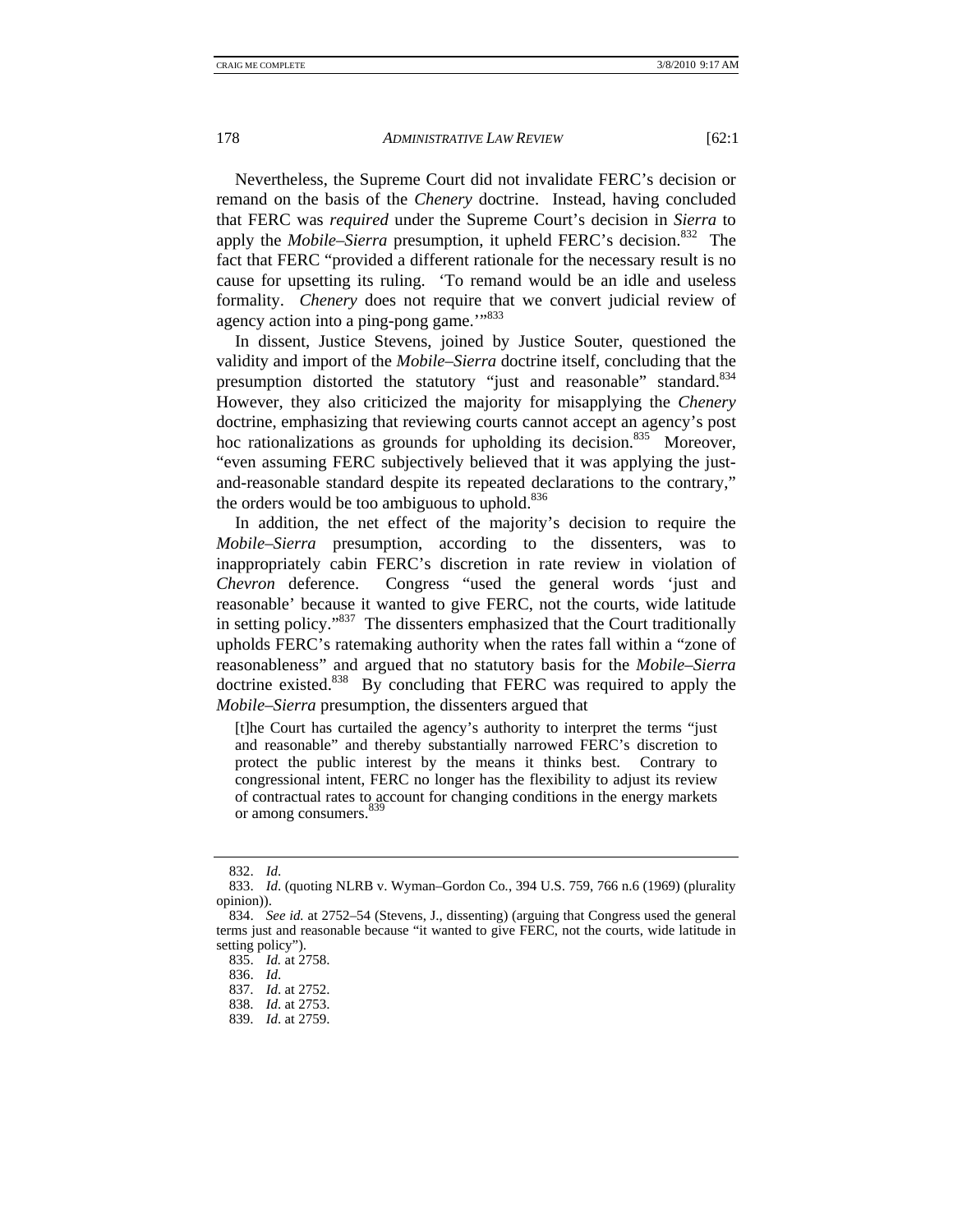The Supreme Court issued its third *Brand X*-related decision, *Cuomo v. Clearing House Ass'n*<sup>840</sup>, in June 2009, at the very end of the Roberts Court's first phase. That decision split 5–4 and resulted in an opinion by Justice Scalia for the unusual majority of Justices Scalia, Stevens, Souter, Ginsburg, and Breyer. The case should have raised the *Brand X* issue regarding the Supreme Court's own precedent, but the majority again ducked the issue, relegating the *Brand X* argument to the dissent. Notably, however, the four dissenters indicated that they were willing to apply *Brand X* to the Supreme Court's own decisions, and all four are still on the Court.

In *Clearing House*, the attorney general for the State of New York sent letters to several national banks in the state, "in lieu of subpoena," asking for certain nonpublic information in order to ascertain whether the banks were complying with the state's fair lending laws.  $841$  The federal OCC and the Clearing House Association brought suit to enjoin the request, claiming that the National Bank Act (NBA) regulations preempt enforcement of state law against national banks.<sup>842</sup>

The NBA states,

No national bank shall be subject to any visitorial powers except as authorized by Federal law, vested in the courts of justice or such as shall be, or have been exercised or directed by Congress or either House thereof or by any committee of Congress or of either House duly authorized.<sup>843</sup>

The OCC's regulation implementing this provision, adopted through notice-and-comment rulemaking, states that "visitorial powers" include, inter alia, "[i]nspection of a bank's books and records" and "[e]nforcing compliance with any applicable federal or state laws concerning" activities authorized or permitted pursuant to federal banking law.<sup>844</sup>

The question for the Supreme Court was whether the OCC regulation preempted enforcement of nonbanking state laws against national banks. The majority stated both that the *Chevron* doctrine provided the framework for evaluating the OCC's regulation and that "[t]here is necessarily some ambiguity as to the meaning of the statutory term 'visitorial powers,' especially since we are working in an era when the prerogative writs through which visitorial powers were traditionally enforced—are not in vogue."845 Thus, the case seemed ripe for deference to the OCC's interpretation that state enforcement was preempted.

 <sup>840. 129</sup> S. Ct. 2710 (2009).

 <sup>841.</sup> *Id*. at 2714.

 <sup>842.</sup> *Id*.

 <sup>843. 12</sup> U.S.C. § 484(a) (2006).

 <sup>844. 12</sup> C.F.R. § 7.4000(a)(2)(ii), (iv) (2009).

 <sup>845.</sup> *Clearing House Ass'n*, 129 S. Ct. at 2715.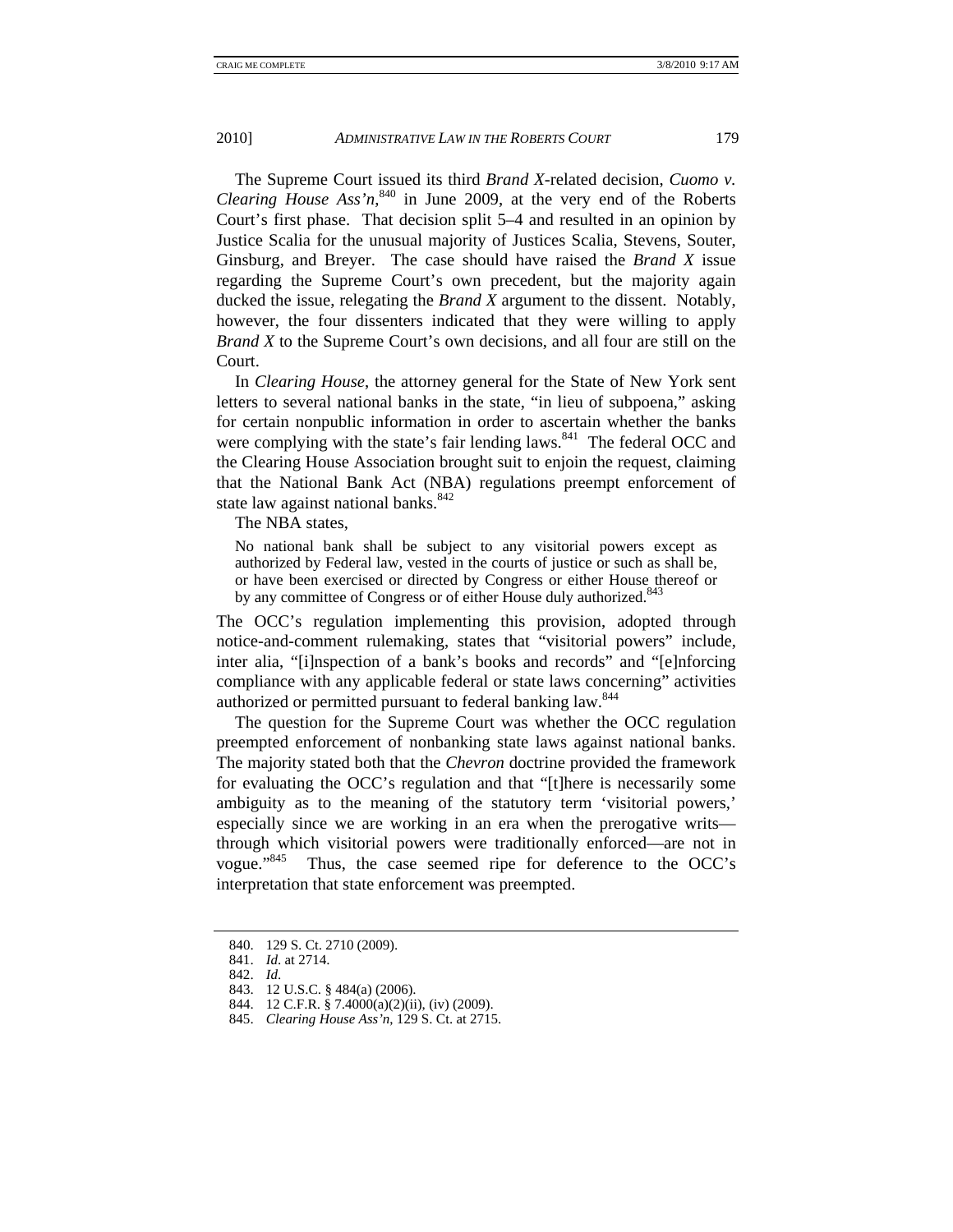Nevertheless, the majority was unwilling to defer, noting that

the presence of some uncertainty does not expand *Chevron* deference to cover virtually any interpretation of the National Bank Act. We can discern the outer limits of the term "visitorial powers" even through the clouded lens of history. They do not include, as the Comptroller's expansive regulation would provide, ordinary enforcement of the law.<sup>846</sup>

Instead the Court stated that, historically, visitorial powers referred to the state-as-sovereign's supervisory role over corporations and charitable institutions.847 According to the majority, "No one denies that the National Bank Act leaves in place some state substantive laws affecting banks, . . . [and] reading 'visitorial powers' as limiting only sovereign oversight and supervision would produce an entirely commonplace result" that allowed states to enforce their laws against national banks.<sup>848</sup>

As a result, "The Comptroller's regulation . . . does not comport with the statute."849 Moreover, "Neither does the Comptroller's *interpretation* of its regulation, which differs from the text and must be discussed separately."850 In the statement of basis and purpose in the *Federal Register* announcement of its regulation, the OCC attempted to limit the regulation's scope to state enforcement of state laws directly related to banking and to exempt states' enforcement of their laws related to, for example, "contracts, debt collection, acquisition and transfer of property, and taxation, zoning, criminal, and tort law."851 This interpretation did not square with the regulation's text, and "[a]nyway, the National Bank Act *does* specifically authorize and permit activities that fall within what the statement of basis and purpose calls 'the legal infrastructure that surrounds and supports the ability of national banks ... to do business."<sup>852</sup> Therefore, the OCC's regulatory interpretation could not save the regulation.

Nevertheless, the Court noted, state enforcement must proceed in court in order for the state power to be "vested in the courts of justice," as the NBA requires.<sup>853</sup> Because the New York attorney general relied on his *executive* enforcement authority—not the power of the state courts—the NBA preempted his attempted enforcement action.<sup>854</sup>

 <sup>846.</sup> *Id*.

 <sup>847.</sup> *See id*. at 2716–17 (noting that the Court's precedents confirm "that a sovereign's 'visitorial powers' and its power to enforce the law are two different things").

 <sup>848.</sup> *Id*. at 2717–18.

 <sup>849.</sup> *Id*. at 2719.

 <sup>850.</sup> *Id*.

 <sup>851.</sup> Bank Activities and Operations, 69 Fed. Reg. 1895, 1896 (Jan. 13, 2004) (to be codified at 12 C.F.R. pt. 7).

 <sup>852.</sup> *Clearing House Ass'n*, 129 S. Ct. at 2719–20.

 <sup>853.</sup> *Id.* at 2721–22.

 <sup>854.</sup> *Id*.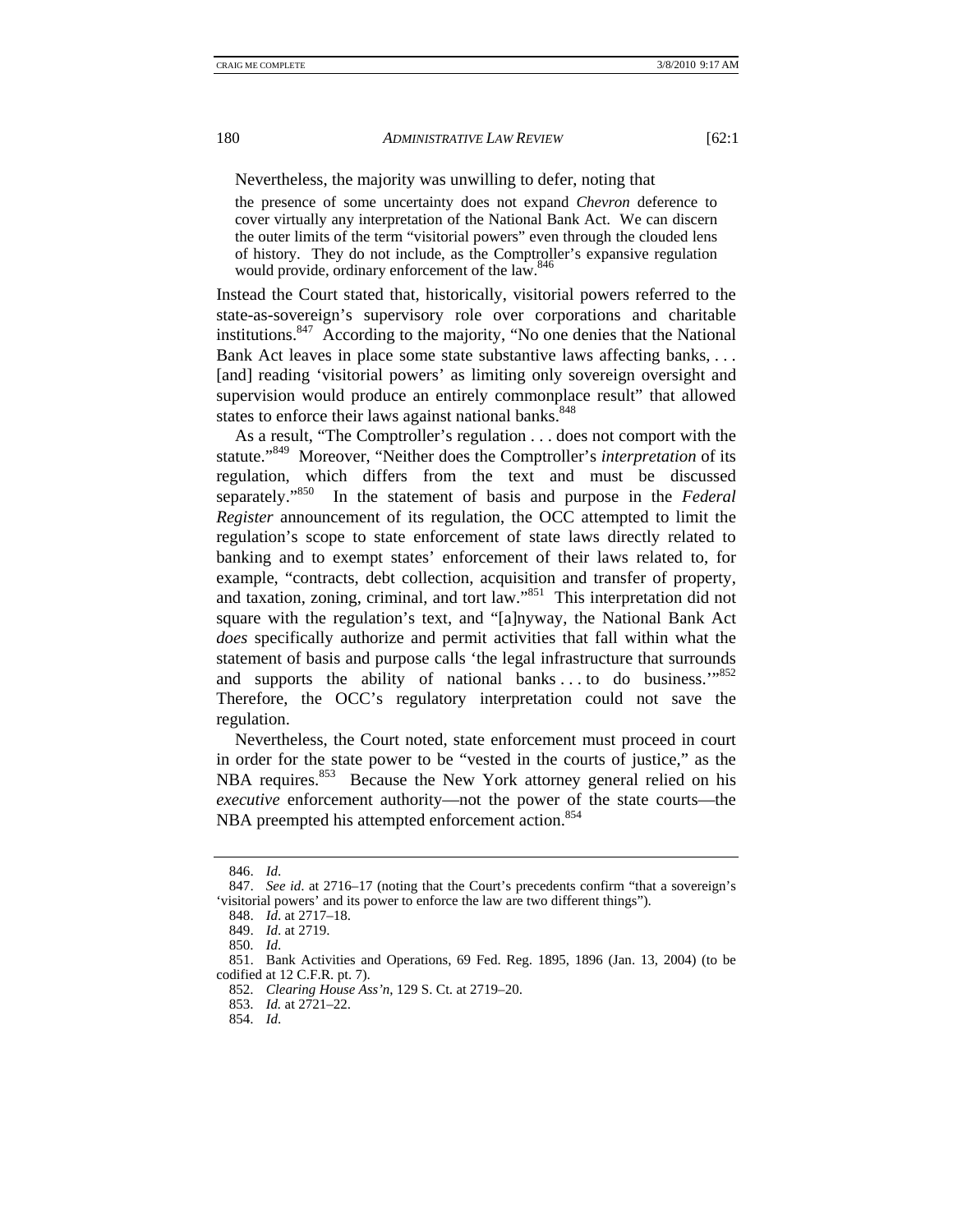The OCC's regulation was key to the majority's decision. Nevertheless, as in *IBP, Inc. v. Alvarez* and *Morgan Stanley*, the majority also assumed the continued vitality of the Court's own applicable precedents and relied on the Court's prior interpretations of the NBA. According to the majority, "Our cases have always understood 'visitation' as this right to oversee corporate affairs, quite separate from the power to enforce the law."855 As a result,

the unmistakable and utterly consistent teaching of our jurisprudence, both before and after the enactment of the National Bank Act, is that a sovereign's "visitorial powers" and its power to enforce the law are two different things. There is not a credible argument to the contrary. And contrary to what the [OCC]'s regulation says, the National Bank Act preempts only the former.<sup>856</sup>

Thus, in the majority's interpretation, "'Visitorial powers' in the National Bank Act refers to a sovereign's supervisory powers over corporations."<sup>857</sup>

 When, however, a state attorney general brings suit to enforce state law against a national bank, he is not acting in the role of sovereign-assupervisor, but rather in the role of sovereign-as-law-enforcer. Such a lawsuit is not an exercise of "visitorial powers" and thus the Comptroller erred by extending the definition of "visitorial powers" to include "prosecuting enforcement actions" in state courts.<sup>858</sup>

The majority could have easily cast its decision into the *Brand X*  framework by holding that its prior decisions construed the NBA to be unambiguous regarding the interpretive point at issue—the relationship between visitorial powers and state enforcement. However, the Court did not do so. Instead, it acknowledged the NBA's ambiguity and relied on traditional evaluations of the OCC's reasonableness, such as pragmatic considerations of what the OCC's interpretation would mean.<sup>859</sup> It therefore skirted the *Brand X* decision.

The dissenters—Justice Thomas, joined by Chief Justice Roberts and Justices Kennedy and Alito—did not avoid *Brand X*. They agreed with the majority that the term *visitorial powers* was ambiguous. However, in light of historical ambiguities in the common law governing corporations, they would have upheld the OCC's regulatory interpretation as reasonable due to those historical and statutory ambiguities.<sup>860</sup>

Importantly, the dissenters specifically disagreed with the majority's

 <sup>855.</sup> *Id*. at 2716; *see also id*. at 2716–17 (discussing Trs. of Dartmouth Coll. v. Woodward, 17 U.S. (4 Wheat.) 518, 676, 681 (1819) (Washington, J., concurring)).

 <sup>856.</sup> *Id*. at 2717.

 <sup>857.</sup> *Id*. at 2721.

 <sup>858.</sup> *Id*. (citing 12 C.F.R. § 7.4000 (2009)).

 <sup>859.</sup> *See id*. at 2717–18 (discussing the consequences of the OCC's interpretation).

 <sup>860.</sup> *Id*. at 2722–27 (Thomas, J., concurring in part and dissenting in part).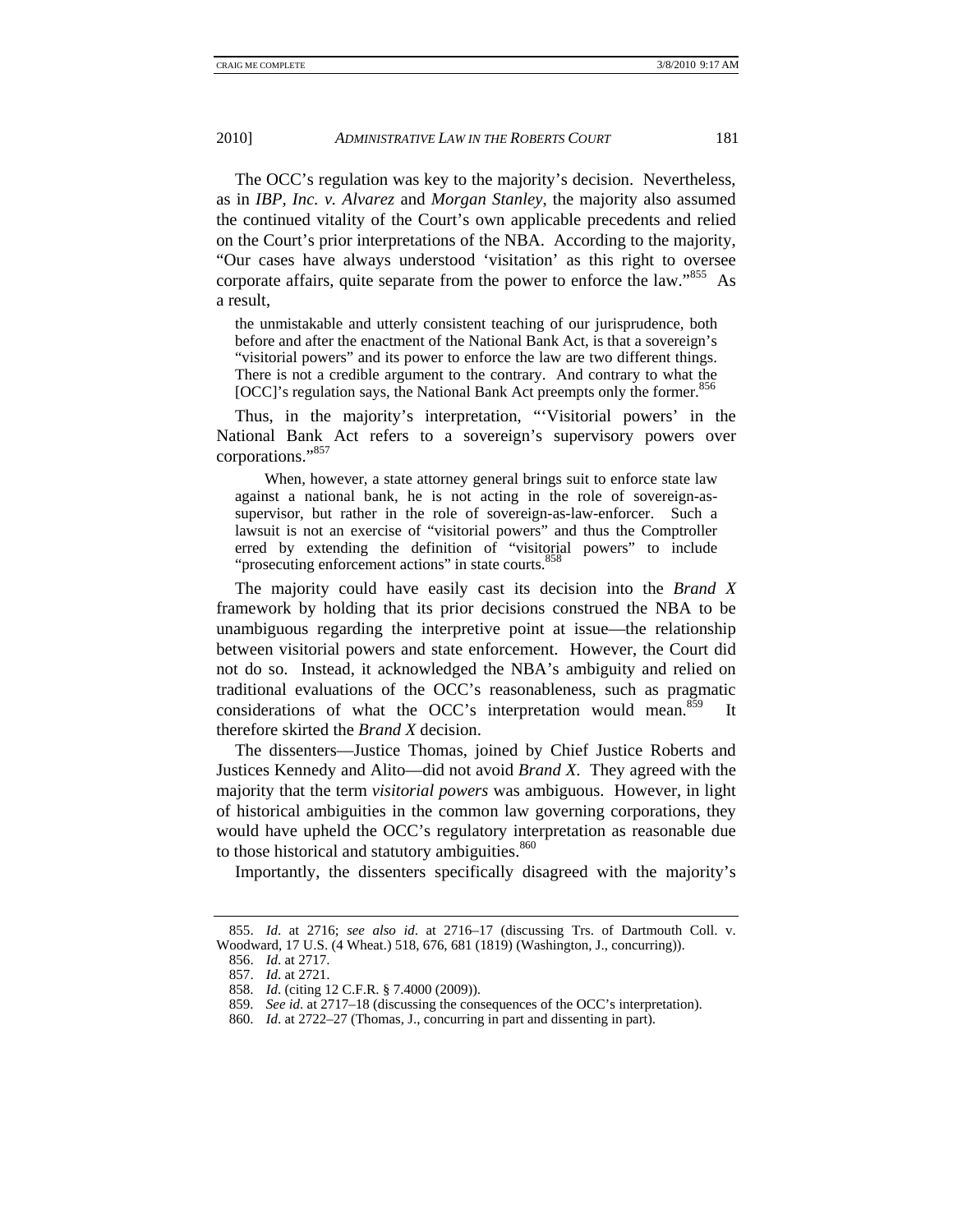conclusion that the OCC's interpretation "is unreasonable because it conflicts with several of this Court's decisions."<sup>861</sup> They instead noted that under *Brand X*, the New York attorney general

cannot prevail by simply showing that this Court previously adopted a construction of § 484 that differs from the interpretation later chosen by the agency. "A court's prior judicial construction of a statute trumps an agency construction otherwise entitled to *Chevron* deference only if the prior court decision holds that its construction follows from the unambiguous terms of the statute and thus leaves no room for agency discretion."<sup>862</sup>

Even Supreme Court precedent "is insufficient to deny *Chevron* deference to OCC's construction of  $\S$  484(a)."<sup>863</sup>

The dissenters were also unconvinced by the petitioners' arguments that federalism concerns and the possibility of federal preemption were sufficient to deprive the OCC of *Chevron* deference.<sup>864</sup> Specifically,

 Petitioner's federalism-based objections to *Chevron* deference ultimately turn on a single proposition: It is doubtful that Congress preempted state enforcement of state laws but not the underlying state laws themselves. But it is not this Court's task to decide whether the statutory scheme established by Congress is unusual or even "[b]izarre." The Court must decide only whether the construction adopted by the agency is unambiguously foreclosed by the statute's text.<sup>865</sup>

Thus, the dissenters expressed great willingness to defer to the OCC's view of the NBA's preemption, despite the Court's own precedent, federalism concerns, and the potential impact of the OCC's interpretation on the overall structure of the NBA.

## *3. Agency-Administered Statutes, Nonapplicable Precedent, and the Importance of Remand*

While the Supreme Court has not yet been willing to overturn its own directly applicable precedents in favor of agency interpretations, it *has* displayed, despite *Morgan Stanley*, a *Brand X*-like preference for agency decisions that has limited its willingness to let federal courts—including itself—resolve cases. In particular, when the Court determined that its own precedent did not determine the interpretive outcome, it insisted on remand to the administrative agency, even for pure legal issues of statutory interpretation.

For example, in the April 2006 per curiam decision in *Gonzales v.* 

 <sup>861.</sup> *Id*. at 2728.

 <sup>862.</sup> *Id.* at 2728–29 (quoting Nat'l Cable & Telecomms. Ass'n v. Brand X Internet Servs., 545 U.S. 967, 982 (2005)).

 <sup>863.</sup> *Id*. at 2730.

 <sup>864.</sup> *Id*. at 2731–33.

 <sup>865.</sup> *Id*. at 2733 (citation omitted) (alteration in original).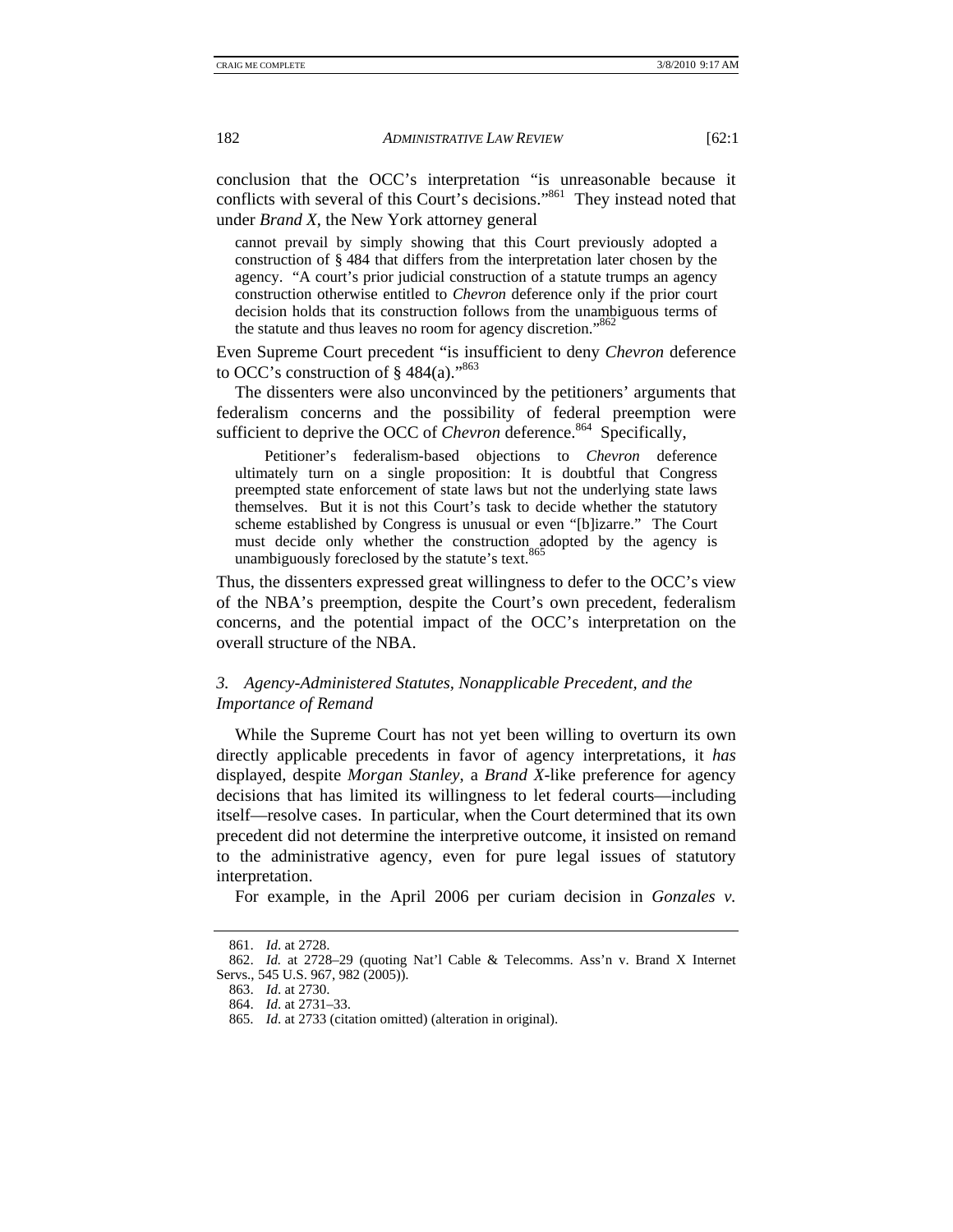*Thomas*, 866 the Roberts Court vacated the U.S. Court of Appeals for the Ninth Circuit's en banc decision to grant asylum to South African immigrants on the basis of persecution as members of a family group, in favor of a remand to the Immigration and Naturalization Service (INS).<sup>867</sup> Legally, the Ninth Circuit decision held that a family group may constitute a "social group" for the purposes of refugee status under the Immigration and Nationality Act  $(INA)$ .<sup>868</sup> Nevertheless, because the Ninth Circuit also decided that the facts of the immigrants' case met this standard without the benefit of a prior agency decision on the issue, the Supreme Court held that it committed "obvious" legal error in light of the "ordinary remand" rule announced in *INS v. Ventura*. 869

Quoting extensively from *Ventura*, the *Thomas* Court emphasized that "'[w]ithin broad limits the law entrusts the agency to make the basic asylum eligibility decision, $\frac{1}{100}$  and that "'judicial judgment cannot be made to do service for an administrative judgment."<sup>871</sup> As a result, "A court of appeals is not generally empowered to conduct a *de novo* inquiry into the matter being reviewed and to reach its own conclusions based on such an inquiry"; instead, "the proper course, except in rare circumstances, is to remand to the agency for additional investigation or explanation."<sup>872</sup> Thus, because "[t]he agency has not yet considered whether Boss Ronnie's family presents the kind of 'kinship ties' that constitute a 'particular social group,'" or brought its expertise to bear on the facts of the case, remand was required.<sup>873</sup>

Similarly, in March 2009, the Supreme Court remanded a case to the Board of Immigration Appeals (BIA) after concluding that the BIA had mistakenly relied on the Supreme Court's own precedent in interpreting the INA's "persecutor bar." The persecutor bar denies refugee status and asylum to "any person who ordered, incited, assisted, or otherwise participated in the persecution of any person on account of race, religion, nationality, membership in a particular social group, or political opinion."874 The petitioner, Daniel Girmai Negusie, had been conscripted against his will by the Eritrean government to act as a prison guard for

 <sup>866. 547</sup> U.S. 183 (2006) (per curiam).

 <sup>867.</sup> *Id*. at 187.

 <sup>868.</sup> Thomas v. Ashcroft, 409 F.3d 1177, 1187 (9th Cir. 2005) (en banc) (overruling Estrada-Posadas v. INS, 924 F.2d 916 (9th Cir. 1991)), *vacated sub nom.* Gonzales v. Thomas, 547 U.S. 183 (2006) (per curiam).

 <sup>869.</sup> *Thomas*, 547 U.S. at 185–86 (discussing the applicability of INS v. Ventura, 537 U.S. 12, 18 (2002) (per curiam)).

 <sup>870.</sup> *Id.* at 186 (quoting *Ventura*, 537 U.S. at 16).

 <sup>871.</sup> *Id*. (quoting *Ventura*, 537 U.S. at 16) (internal quotation marks omitted).

 <sup>872.</sup> *Id*. (quoting *Ventura*, 537 U.S. at 16) (internal quotation marks omitted).

 <sup>873.</sup> *Id*.

 <sup>874. 8</sup> U.S.C. § 1101(a)(42) (2006).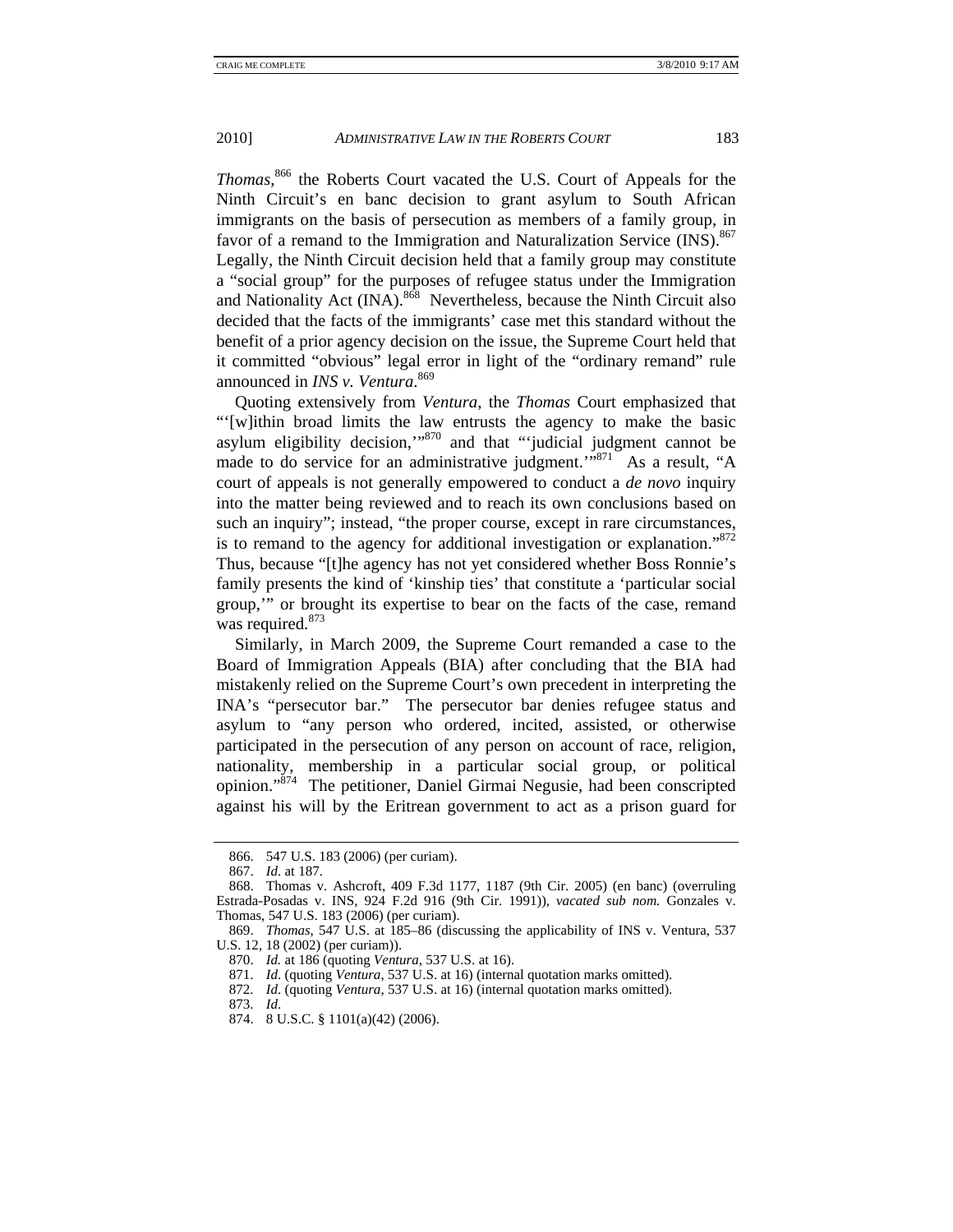Ethiopian prisoners, raising the issue of whether the INA's persecutor bar requires voluntary action. The BIA concluded that the Supreme Court's interpretation of the Displaced Persons Act's persecutor bar in *Fedorenko v. United States*<sup>875</sup> controlled and barred Negusie from refugee status.

In the 6–3 decision in *Negusie v. Holder*, 876 in an opinion by Justice Kennedy, the Supreme Court concluded that *Fedorenko* was not controlling because the INA served different purposes than the Displaced Persons Act and remanded the case to the BIA for reconsideration. The Court emphasized that the BIA was entitled to *Chevron* deference in interpreting ambiguous provisions of the INA and that "[j]udicial deference in the immigration context is of special importance, for executive officials 'exercise especially sensitive political functions that implicate questions of foreign relations."<sup>877</sup>

In distinguishing the *Fedorenko* decision, the Court discussed the importance of a statute's context and purpose to the construction of specific provisions. Thus, in the Displaced Persons Act, enacted to address persons displaced from World War II and to punish Nazi conduct, Congress required voluntary conduct in some provisions but not in the persecutor bar, supporting the Court's conclusion in *Fedorenko* that voluntary conduct was not required for the persecutor bar to apply.<sup>878</sup> In contrast, Congress enacted the INA as part of the Refugee Act to create a general rule for refugees and displaced persons, and the INA does not contain provisions that emphasize voluntary conduct. As a result, *Fedorenko* did not control the interpretation of the INA's "persecutor bar."879 Instead, unlike in the Displaced Persons Act, the statutory silence in the INA "persecutor bar" represented a gap for the BIA to fill rather than a congressional indication that voluntariness was not required,880 and "[w]hatever weight or relevance these various authorities," including the Supreme Court's own related cases, "may have in interpreting the statute should be considered by the agency in the first instance."<sup>881</sup>

The most interesting debate in *Negusie* was how to proceed from there. According to the majority, because the BIA mistakenly thought *Fedorenko* controlled, BIA had "not exercised its interpretive authority" regarding the issue.882 As a result, because the agency had not yet exercised its *Chevron* 

 <sup>875. 449</sup> U.S. 490 (1981).

 <sup>876. 129</sup> S. Ct. 1159, 1161 (2009).

 <sup>877.</sup> *Id*. at 1163–64 (quoting INS v. Abudu, 485 U.S. 94, 110 (1988)).

 <sup>878.</sup> *Id*. at 1164–65.

 <sup>879.</sup> *Id*. at 1165–66.

 <sup>880.</sup> *Id*.

 <sup>881.</sup> *Id*. at 1166.

 <sup>882.</sup> *Id*. at 1167.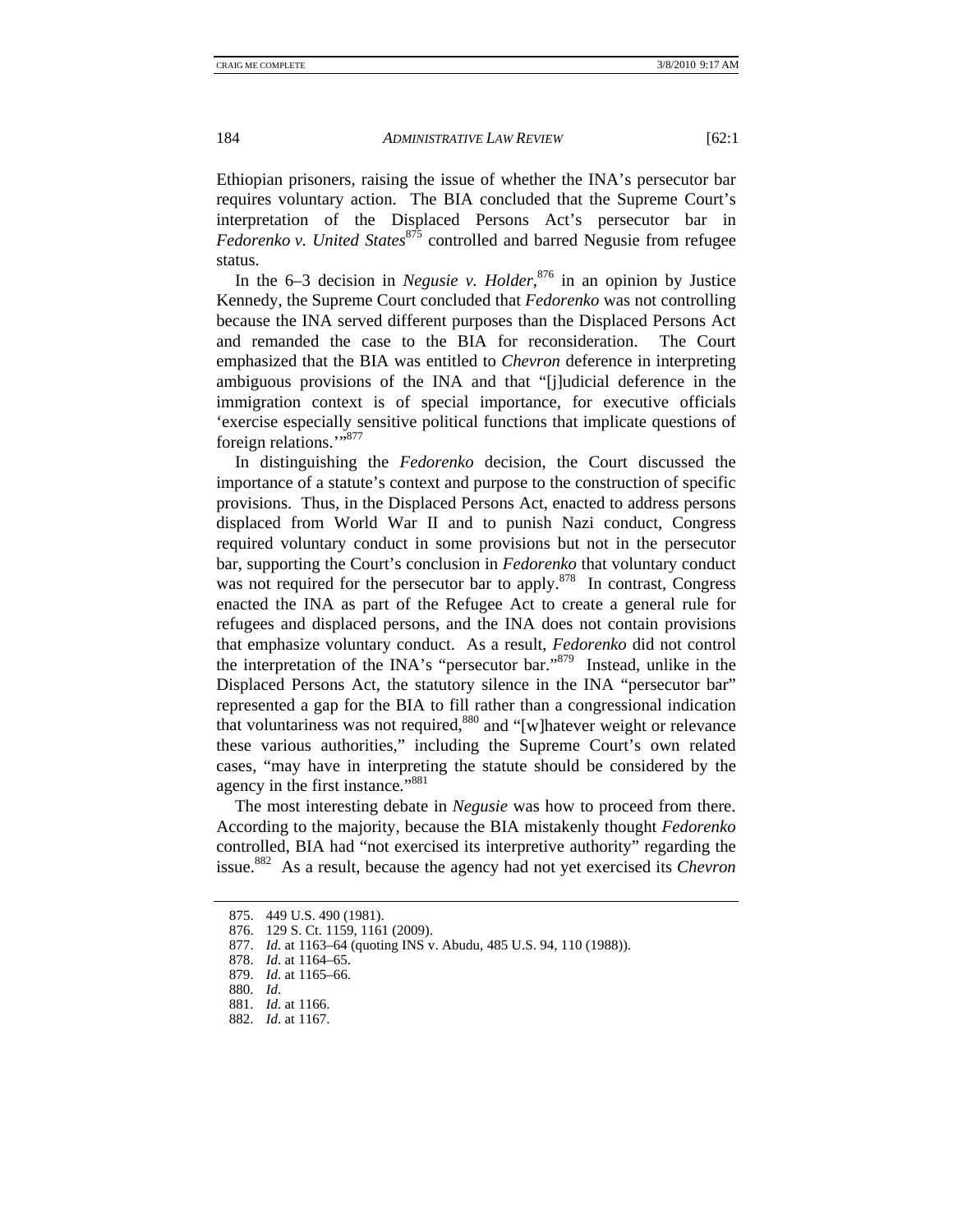discretion, the proper remedy was to remand without interpreting the statute because Congress delegated gap-filling authority to the BIA and the BIA should therefore, in light of difficult policy choices, be the first to exercise that authority.<sup>883</sup>

In contrast, Justices Stevens and Breyer concurred in part and dissented in part specifically to argue that *the Court* should have determined whether the INA's "persecutor bar" included or rejected a voluntariness requirement.<sup>884</sup> Arguing that the case involved a "narrow question of Arguing that the case involved a "narrow question of statutory construction," they concluded that *Chevron* did not require remand to the agency.<sup>885</sup> Noting "that statutory interpretation is a Noting "that statutory interpretation is a multifaceted enterprise, ranging from a precise construction of statutory language to a determination of what policy best effectuates statutory objectives,"886 Justice Stevens emphasized that courts are the final authorities on a statute's meaning. "The *Chevron* framework thus accounts for the different institutional competencies of agencies and courts: Courts are expert at statutory construction, while agencies are expert at statutory implementation. That the distinction can be subtle does not lessen its importance."887 Moreover, "The fact that Congress has left a gap for the agency to fill means that courts should defer to the agency's reasonable gap-filling decisions, not that courts should cease to mark the bounds of delegated agency choice."<sup>888</sup> Drawing parallels to the adjudication context, Justice Stevens distinguished between questions of pure statutory construction and applications of statutes to particular sets of facts, arguing that the former remains well within the courts' expertise.<sup>889</sup> Thus, while "[t]he BIA's formulation of a test to apply the statutory standard in individual cases and its application of that test in respondent's case were precisely the sort of agency actions that merited judicial deference," the question before the Court was a pure and narrow legal question about whether voluntary action was required for the INA "persecutor bar" to apply.<sup>890</sup> The two Justices would have answered that legal question in the negative and then remanded the case to the BIA to apply that definitive interpretation to Negusie's application.

More emphatically, Justice Thomas dissented "[b]ecause the INA unambiguously precludes any inquiry into whether the persecutor acted

 <sup>883.</sup> *Id*.

 <sup>884.</sup> *Id*. at 1170 (Stevens, J., concurring in part and dissenting in part).

 <sup>885.</sup> *Id*. at 1170–71.

 <sup>886.</sup> *Id*. at 1171.

 <sup>887.</sup> *Id*.

 <sup>888.</sup> *Id*.

 <sup>889.</sup> *Id*. at 1172.

 <sup>890.</sup> *Id*. at 1173.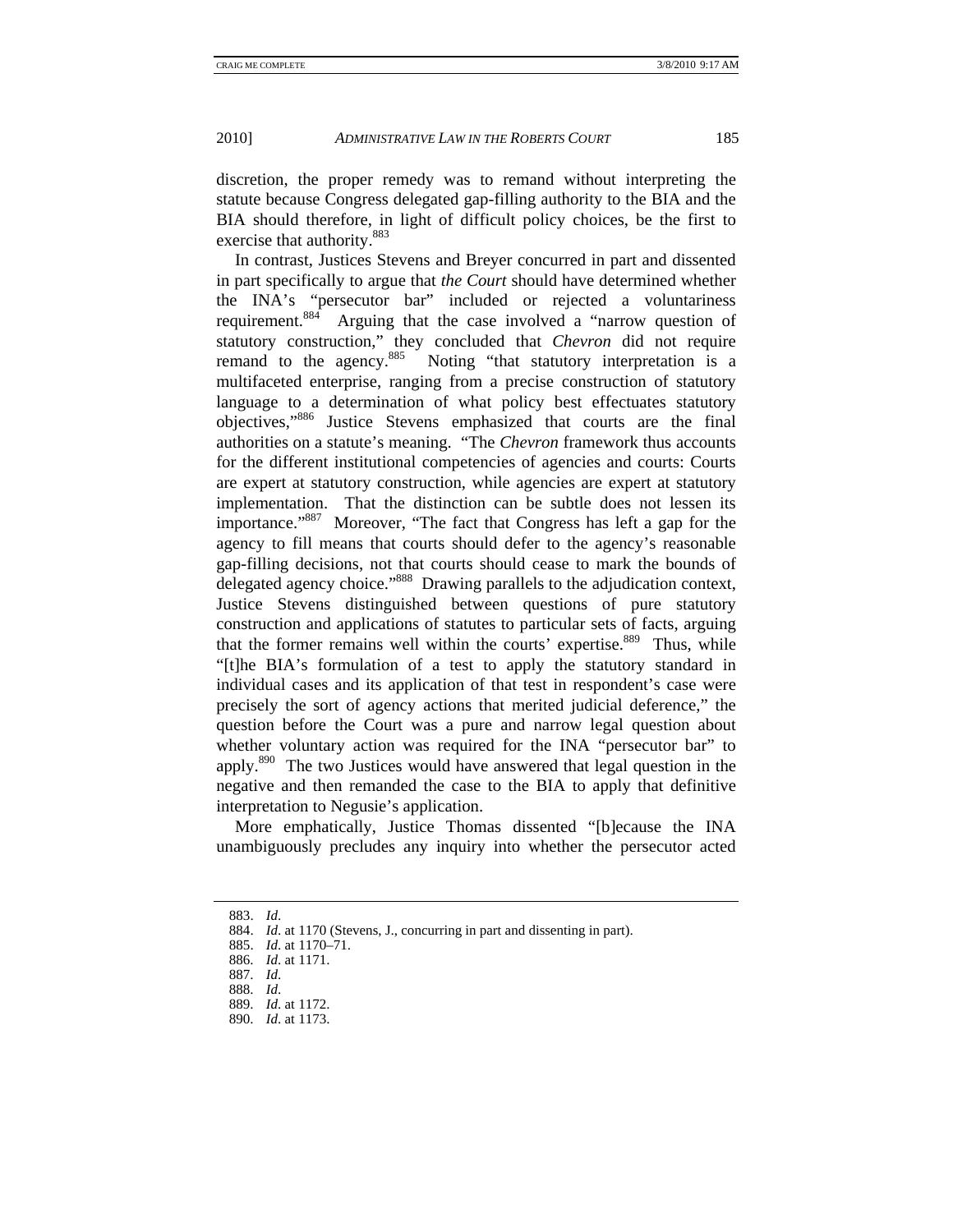voluntarily."891 As a result, there was no role for the BIA to play in interpreting the statute, and its denial of asylum should have been affirmed.<sup>892</sup>

## *4.* Brand X*, Supreme Court Precedent, and Agencies: A Mixed-Message Court*

While the *Brand X* rule that federal agencies can overrule federal courts' interpretations of federal statutes remains a viable consideration in the Supreme Court, the Roberts Court has so far declined—although generally without any *Brand X* analysis—to allow federal agencies to override interpretations in its own precedents. Moreover, as *Morgan Stanley*, *Negusie*, and *Clearing House* demonstrate, the Supreme Court also claims authority to determine the scope of its own prior decisions and how determinative they are regarding agency interpretations of statutes.

Thus, just as the Roberts Court is generally unwilling to defer to an agency's interpretation of its own statutory jurisdiction, so too the Court has been reluctant to allow agencies to define (explicitly or by implication) the administrative law import of prior Court interpretations of statutes. However, just as the Roberts Court fairly consistently defers to federal agencies when no jurisdictional or federalism concerns are present, it also consistently carves out and preserves jurisprudential "space" for agencies to exercise their congressionally delegated interpretive authority, insisting in *Negusie* and *Thomas* that agencies be accorded the right to remand regarding the application of law to facts and a first opportunity to interpret statutes within the corrected boundaries of Supreme Court precedent—even when federal courts could have easily and competently resolved the issues at hand.

Finally, *Clearing House* and *Negusie*, both 2009 decisions, reveal a Court that is deeply divided philosophically regarding the "proper" respective roles of courts and agencies in interpreting and applying the law. This divide, moreover, is made more complicated by the Justices' equally divisive approaches to statutory interpretation. Thus, for example, Justice Thomas is generally the champion of strong *Chevron* deference to agencies, as evidenced by his promotion of the *Brand X* doctrine in his *Clearing House* dissent. Rather than join the pro-agency majority in *Negusie*, however, he again dissented because his rather strict approach to statutory interpretation found no ambiguity in the INA's persecutor bar for the agency to work with.

 <sup>891.</sup> *Id*. at 1176 (Thomas, J., dissenting).

 <sup>892.</sup> *Id*. at 1185.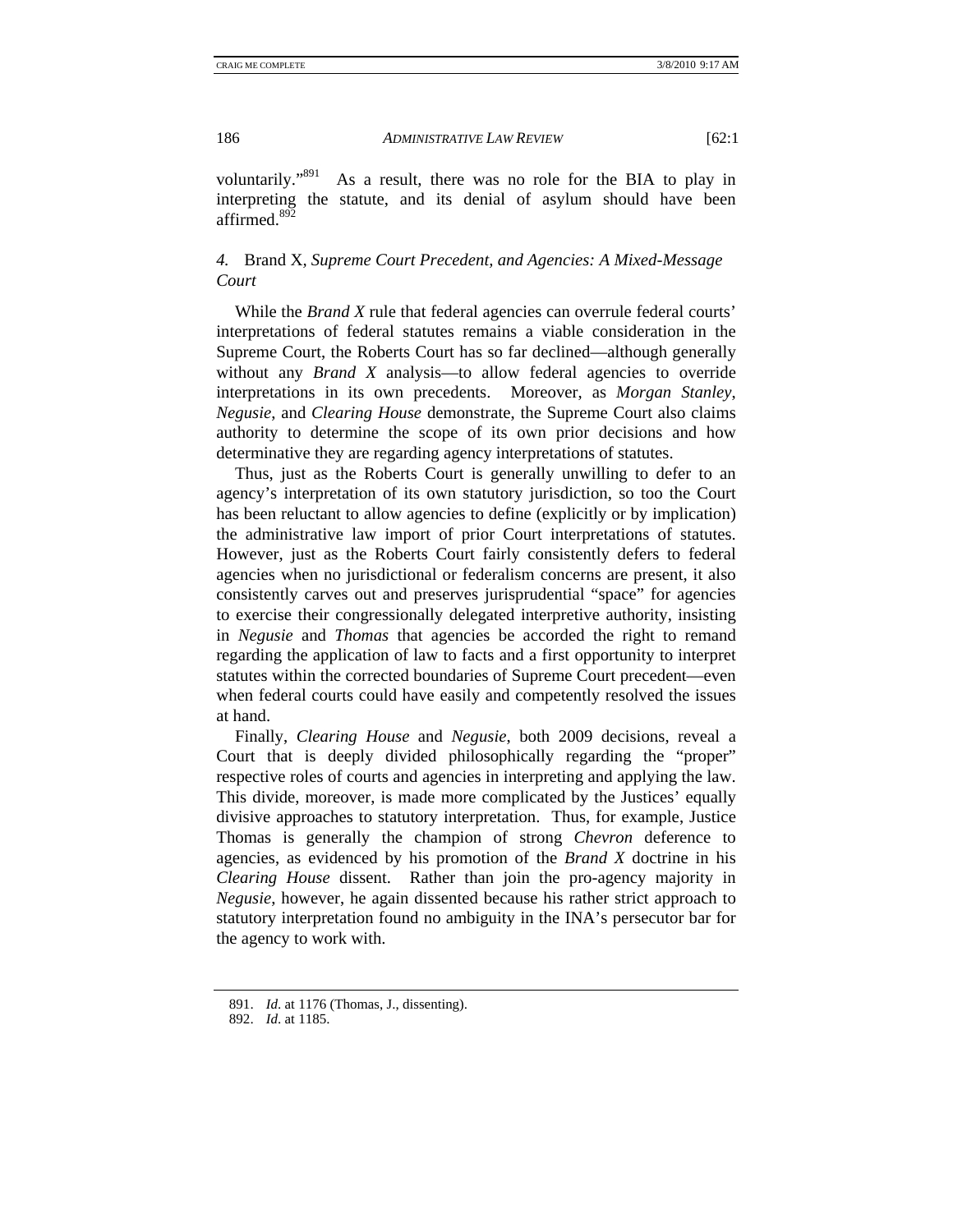## **CONCLUSION**

Distilling absolutely consistent jurisprudential principles across the Roberts Court's administrative law decisions to date is difficult. Instead, what one discerns most readily is an ongoing struggle among the Justices themselves to define the Court's "proper" role in both a tripartite federal government and a federalism system. Moreover, the edges of these jurisprudential skirmishes are generally most obvious in split decisions addressing deference to administrative agencies.

A number of factors have become relevant to the Court's decision to grant or withhold deference. Fairly consistently, agencies receive less deference if they provoke federalism concerns, otherwise test constitutional boundaries, or somehow seek to expand their statutory jurisdiction through statutory interpretation. Conversely, the Court routinely and less divisively defers to agency decisions that neither raise these issues nor confront or challenge Supreme Court precedent—that "merely" apply the law to the facts.

The greatest tensions arise when the Court must define its own interpretive authority against an agency's. These often deeply divided opinions reveal a Court that is generally willing to protect an agency's "right" to be the first interpreter of a statute but not yet willing to sacrifice its own precedent to the full implementation of *Brand X* deference although the *Clearing House* decision suggests how razor thin this majority may in fact be.

Generalizing these observations across all of the Court's decisions, the Roberts Court appears to be pursuing a "spheres of action" approach to administrative law, accepting for itself the roles of constitutional interpreter, constitutional mediator, and interpreter of Supreme Court precedent, but otherwise largely content to defer to Congress and the Executive Branch—sometimes even insisting upon that deference. Under this model, the Roberts Court's primary function is to ensure that the various governmental actors, including itself, remain confined to their "proper" roles and exhibit proper respect for both other governmental actors and the rights of persons subject to government action. Conversely, under this model the Court's role is also to ensure that the various governmental actors' functions, perspectives, and intents remain dominant when such actors operate within their "proper" roles.

The Court's recurring and sometimes dominating attention to federalism concerns illustrate the workings of this "spheres of action" approach. Even during the Rehnquist Court, federalism considerations resurfaced as a check on both Congress's authority, through revived limitations on the Commerce Clause, and on agency authority, through a "constitutional